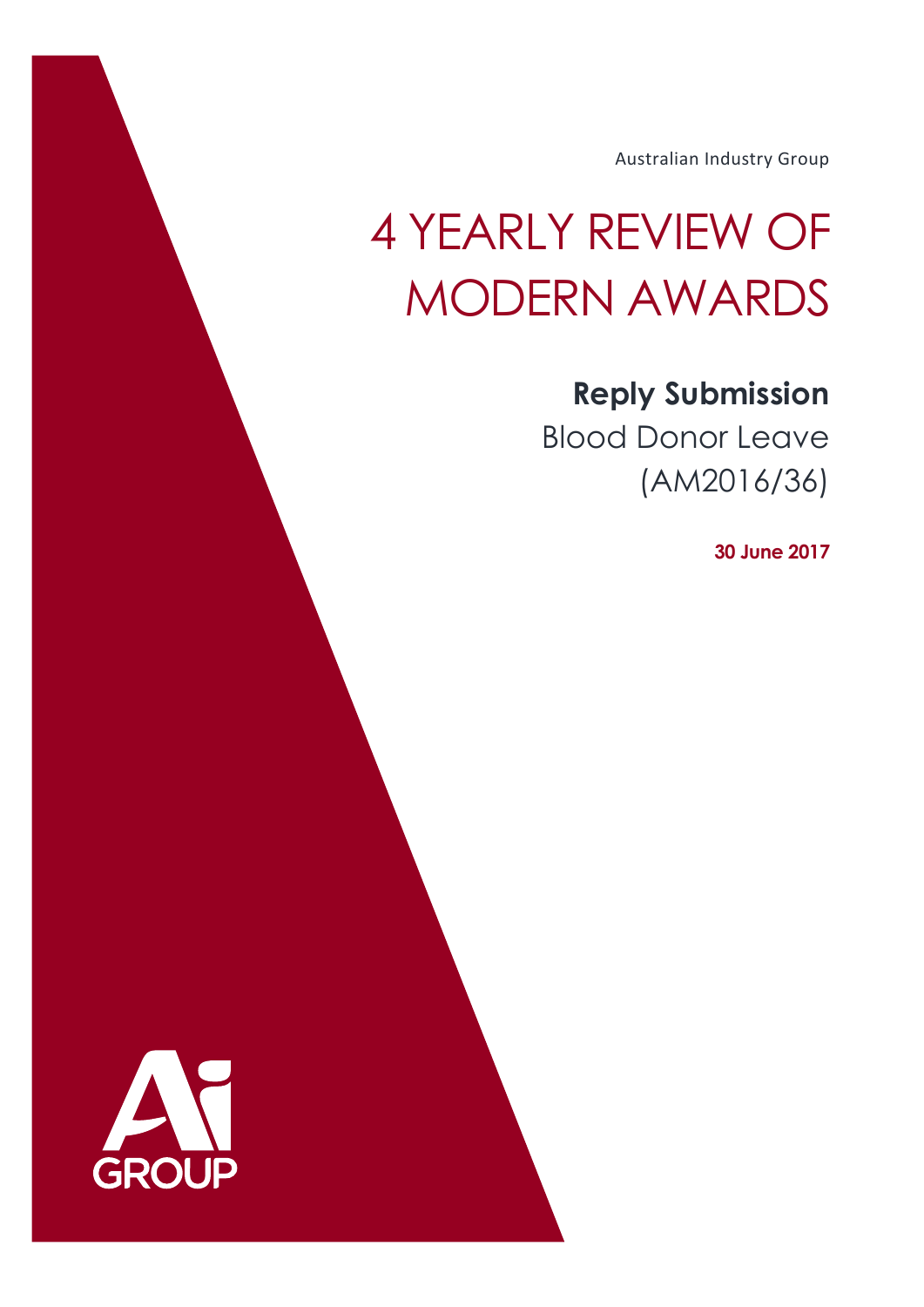## **4 YEARLY REVIEW OF MODERN AWARDS**

## **AM2016/36 BLOOD DONOR LEAVE**

|                | <b>Title</b>                                                   | Page |
|----------------|----------------------------------------------------------------|------|
| 1              | Introduction                                                   | 3    |
| $\mathbf{2}$   | The Statutory Framework                                        | 4    |
| 3              | The Commission's General Approach to the Review                | 5    |
| 4              | The SDA's Case                                                 | 10   |
| 5              | Ai Group's Case                                                | 11   |
| 6              | The Variations Sought by the SDA                               | 13   |
| $\overline{7}$ | An Analysis of Pre-Modern Awards                               | 56   |
| 8              | <b>Prior Consideration of the Relevant Issues</b>              | 59   |
| 9              | Blood Donor Leave is not a Matter for the Modern Awards System | 65   |
| 10             | The SDA's Evidence                                             | 69   |
| 11             | Section 138 and the Modern Awards Objective                    | 74   |
| 12             | Conclusion                                                     | 102  |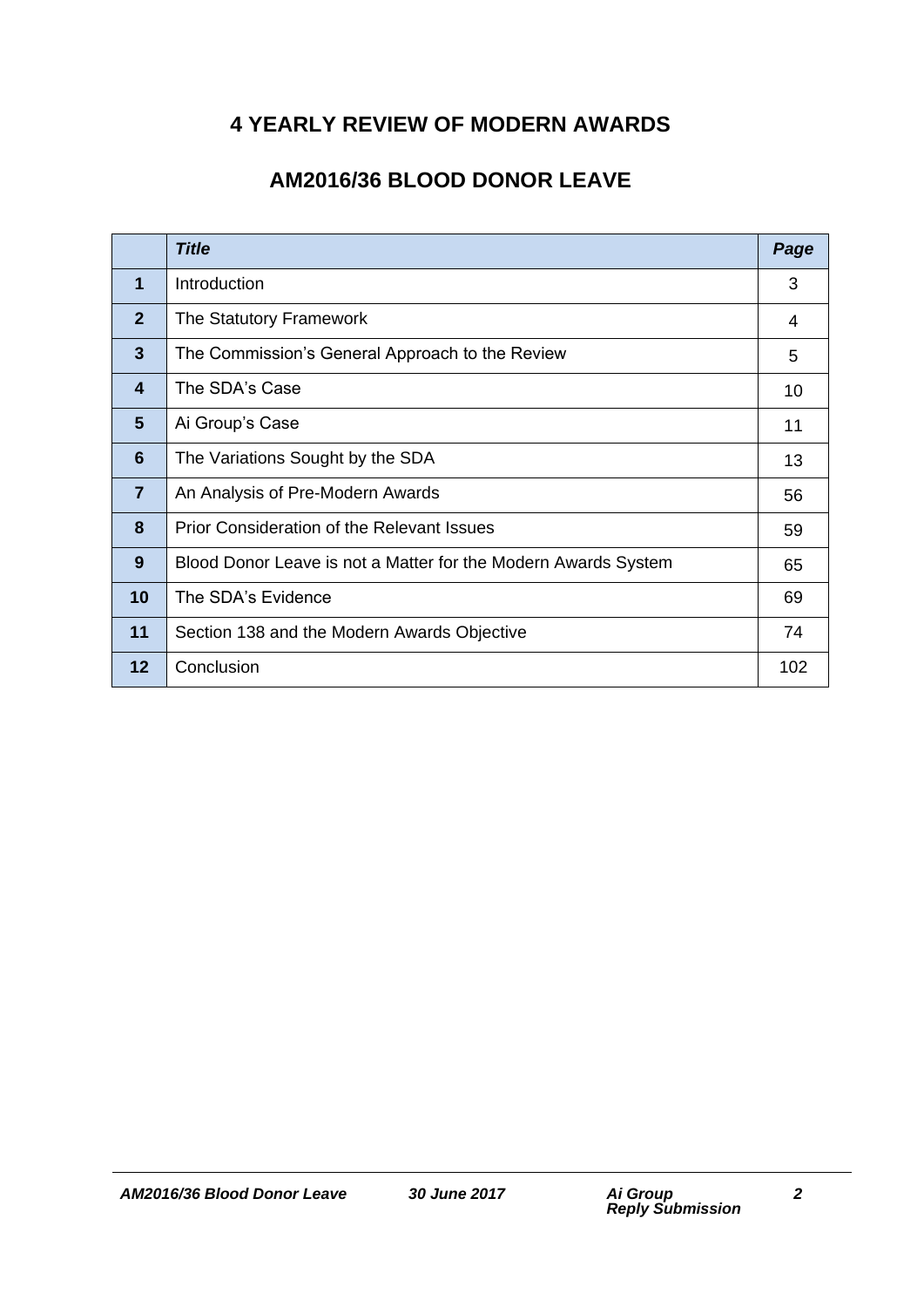## **1. INTRODUCTION**

- 1. In the context of the 4 yearly review of modern awards (**Review**), the Shop, Distributive and Allied Employees' Association (**SDA**) is seeking the introduction of a new paid leave entitlement in five modern awards for the purposes of donating blood; those being:
	- The *General Retail Industry Award 2010* (**Retail Award**);
	- The *Fast Food Industry Award 2010* (**Fast Food Award**);
	- The *Hair and Beauty Industry Award 2010* (**Hair and Beauty Award**);
	- The *Pharmacy Industry Award 2010*; and
	- The *Mannequins and Models Award 2010*.
- 2. This reply submission is filed in accordance with the amended directions issued by the Fair Work Commission (**Commission**) on 24 April 2017.
- 3. The Australian Industry Group (**Ai Group**) has an interest in the Fast Food Award, the Hair and Beauty Award and the Retail Award (together, **the Awards**) and we strongly oppose the union's claim in relation to each.
- 4. Ai Group also appears for the Hair and Beauty Australia Industry Association (**HABA**) in these proceedings. We are instructed that HABA supports and adopts these submissions in relation to the Hair and Beauty Award.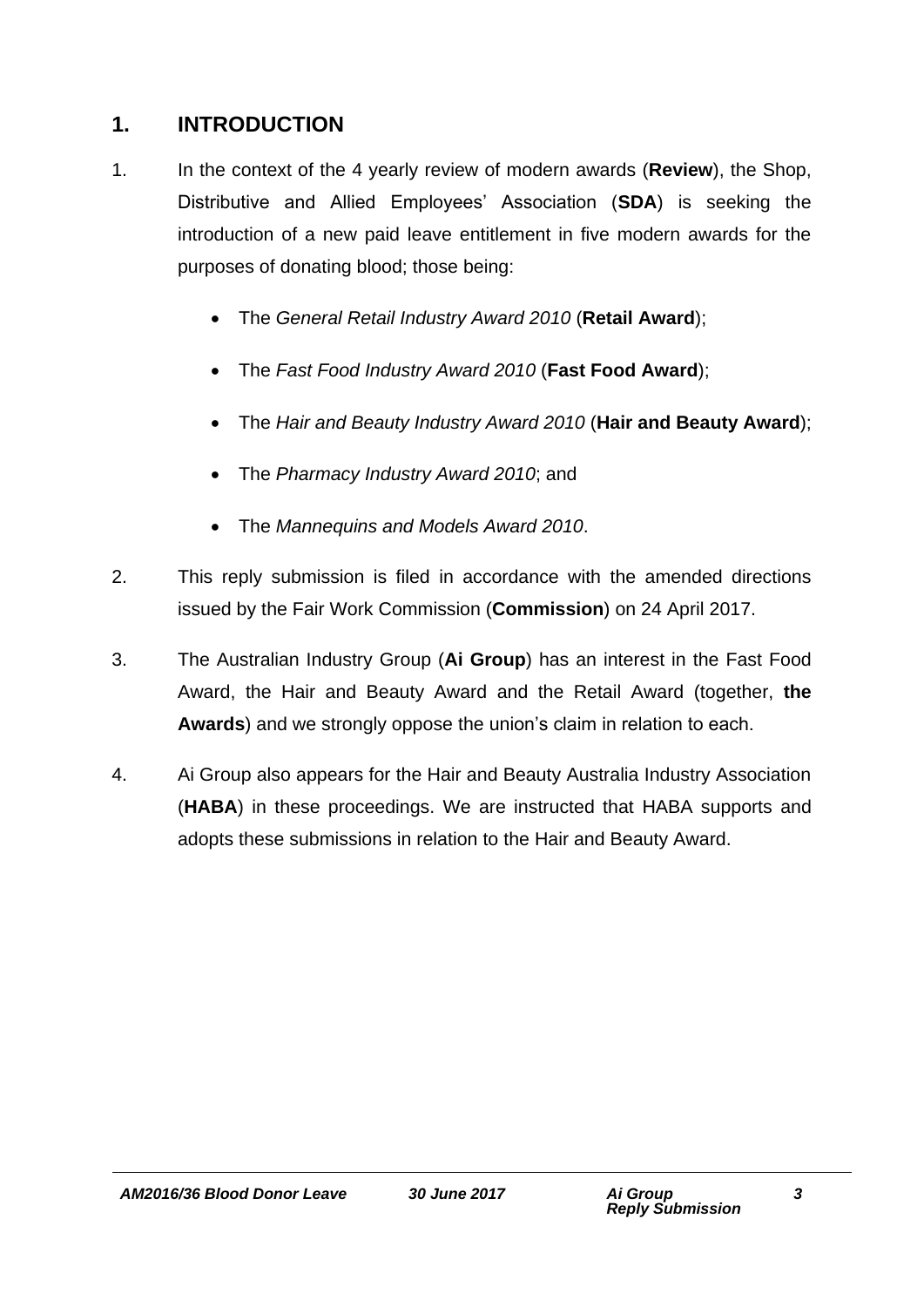## **2. THE STATUTORY FRAMEWORK**

- 5. The SDA's claim is being pursued in the context of the Review, which is conducted by the Commission pursuant to s.156 of the *Fair Work Act 2009* (**FW Act** or **Act**).
- 6. In determining whether to exercise its power to vary a modern award, the Commission must be satisfied that the relevant award includes terms only to the extent necessary to achieve the modern awards objective (s.138).
- 7. The modern awards objective is set out at s.134(1) of the FW Act. It requires the Commission to ensure that modern awards, together with the National Employment Standards (**NES**), provide a fair and relevant minimum safety net of terms and conditions. In doing so, the Commission is to take into account a range of factors, listed at  $s.134(1)(a) - (h)$ .
- 8. The modern awards objective applies to any exercise of the Commission's powers under Part 2-3 of the FW Act, which includes s.156.
- 9. We later address each element of the modern awards objective with reference to the SDA's claim for the purposes of establishing that, having regard to s.138 of the FW Act, the claim should not be granted.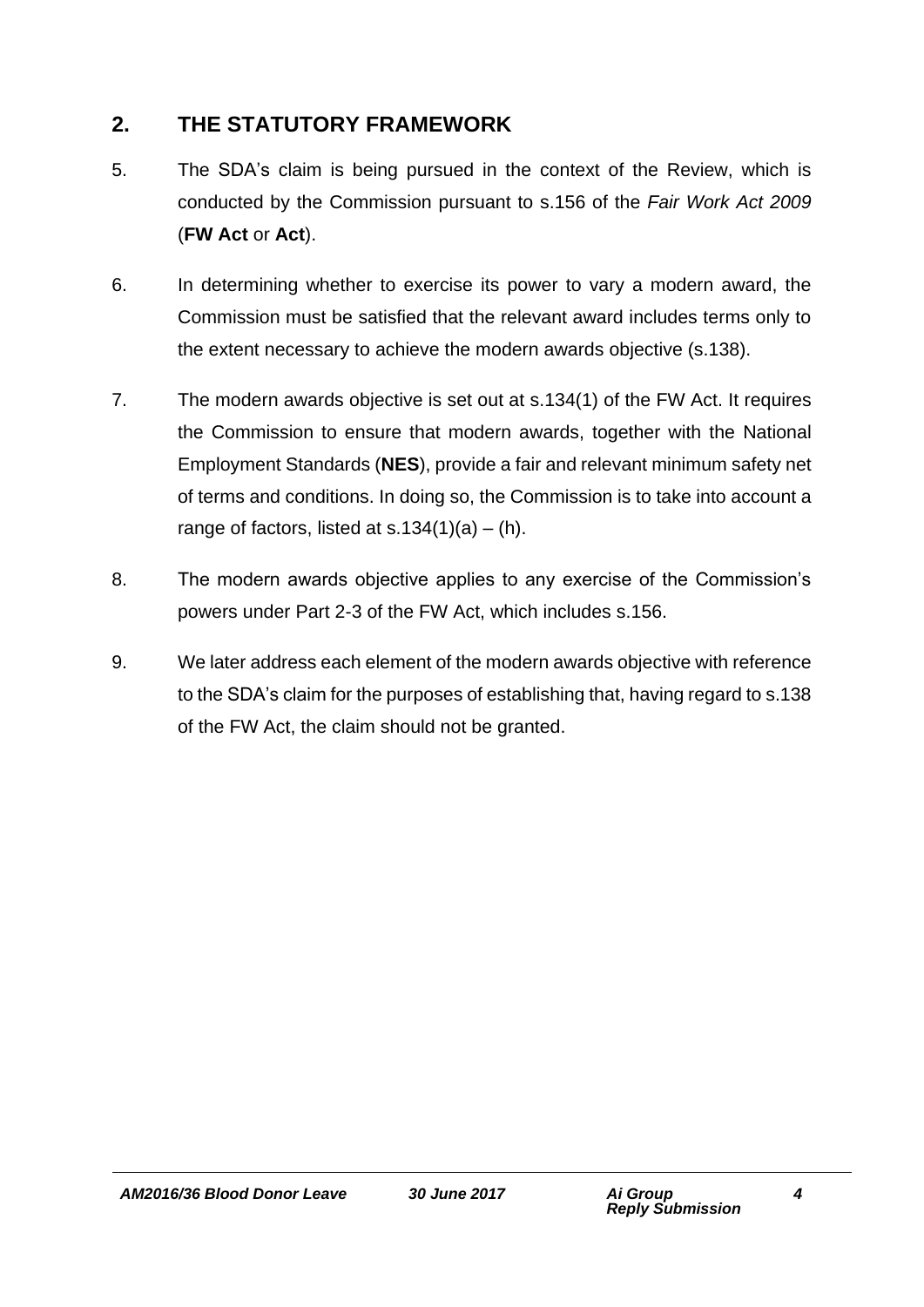## **3. THE COMMISSION'S GENERAL APPROACH TO THE REVIEW**

#### **3.1 The Preliminary Jurisdictional Issues Decision**

- 10. At the commencement of the Review, a Full Bench dealt with various preliminary issues. The Commission's Preliminary Jurisdictional Issues Decision<sup>1</sup> provides the framework within which the Review is to proceed.
- 11. The Full Bench emphasised the need for a party to mount a merit based case in support of its claim, accompanied by probative evidence (emphasis added):

**[23]** The Commission is obliged to ensure that modern awards, together with the NES, provide a fair and relevant minimum safety net taking into account, among other things, the need to ensure a 'stable' modern award system  $(s.134(1)(g))$ . The need for a 'stable' modern award system suggests that a party seeking to vary a modern award in the context of the Review must advance a merit argument in support of the proposed variation. The extent of such an argument will depend on the circumstances. We agree with ABI's submission that some proposed changes may be self evident and can be determined with little formality. However, where a significant change is proposed it must be supported by a submission which addresses the relevant legislative provisions and be accompanied by probative evidence properly directed to demonstrating the facts supporting the proposed variation.<sup>2</sup>

12. The Commission indicated that the Review will proceed on the basis that the relevant modern award achieved the modern awards objective at the time that it was made (emphasis added):

**[24]** In conducting the Review the Commission will also have regard to the historical context applicable to each modern award. Awards made as a result of the award modernisation process conducted by the former Australian Industrial Relations Commission (the AIRC) under Part 10A of the Workplace Relations Act 1996 (Cth) were deemed to be modern awards for the purposes of the FW Act (see Item 4 of Schedule 5 of the Transitional Act). Implicit in this is a legislative acceptance that at the time they were made the modern awards now being reviewed were consistent with the modern awards objective. The considerations specified in the legislative test applied by the AIRC in the Part 10A process is, in a number of important respects, identical or similar to the modern awards objective in s.134 of the FW Act. In the

<sup>1</sup> <sup>1</sup> *4 Yearly Review of Modern Awards: Preliminary Jurisdictional Issues* [2014] FWCFB 1788.

<sup>&</sup>lt;sup>2</sup> 4 Yearly Review of Modern Awards: Preliminary Jurisdictional Issues [2014] FWCFB 1788 at [23].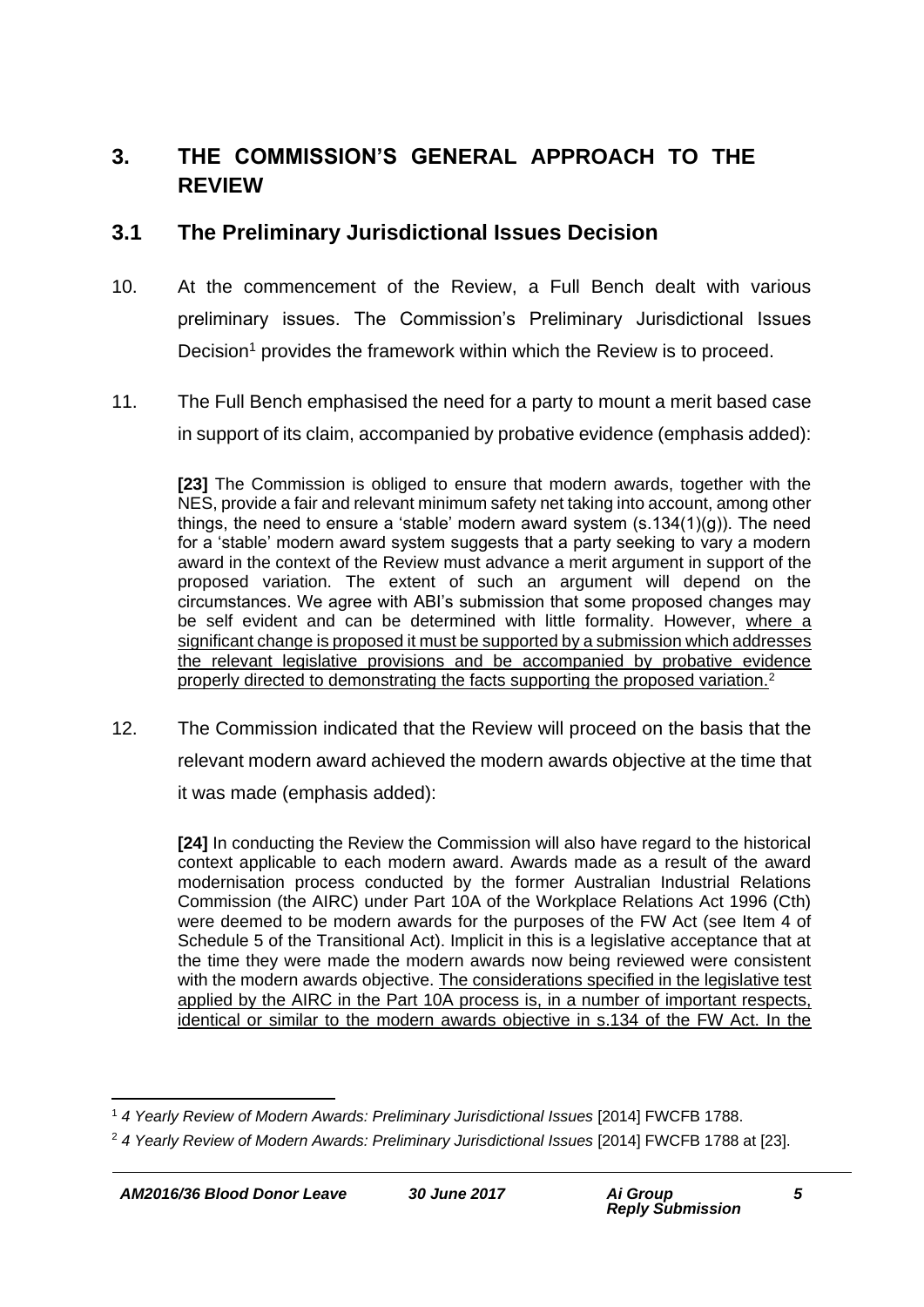Review the Commission will proceed on the basis that prima facie the modern award being reviewed achieved the modern awards objective at the time that it was made.<sup>3</sup>

13. The decision confirms that the Commission should generally follow previous Full Bench decisions that are relevant to a contested issue unless there are cogent reasons for not doing so: (emphasis added)

**[25]** Although the Commission is not bound by principles of stare decisis it has generally followed previous Full Bench decisions. In another context three members of the High Court observed in Nguyen v Nguyen:

"When a court of appeal holds itself free to depart from an earlier decision it should do so cautiously and only when compelled to the conclusion that the earlier decision is wrong. The occasion upon which the departure from previous authority is warranted are infrequent and exceptional and pose no real threat to the doctrine of precedent and the predictability of the law: see Queensland v The Commonwealth (1977) 139 CLR 585 per Aickin J at 620 et seq."

**[26]** While the Commission is not a court, the public interest considerations underlying these observations have been applied with similar, if not equal, force to appeal proceedings in the Commission. As a Full Bench of the Australian Industrial Relations Commission observed in Cetin v Ripon Pty Ltd (T/as Parkview Hotel) (Cetin):

"Although the Commission is not, as a non-judicial body, bound by principles of stare decisis, as a matter of policy and sound administration it has generally followed previous Full Bench decisions relating to the issue to be determined, in the absence of cogent reasons for not doing so."

**[27]** These policy considerations tell strongly against the proposition that the Review should proceed in isolation unencumbered by previous Commission decisions. In conducting the Review it is appropriate that the Commission take into account previous decisions relevant to any contested issue. The particular context in which those decisions were made will also need to be considered. Previous Full Bench decisions should generally be followed, in the absence of cogent reasons for not doing so.<sup>4</sup>

14. In addressing the modern awards objective, the Commission recognised that each of the matters identified at  $s.134(1)(a) - (h)$  are to be treated "as a matter of significance"<sup>5</sup> and that "no particular primacy is attached to any of the s.134 considerations"<sup>6</sup> . The Commission identified its task as needing to "balance

<sup>1</sup> <sup>3</sup> *4 Yearly Review of Modern Awards: Preliminary Jurisdictional Issues* [2014] FWCFB 1788 at [24].

<sup>4</sup> *4 Yearly Review of Modern Awards: Preliminary Jurisdictional Issues* [2014] FWCFB 1788 at [24] – [27].

<sup>5</sup> *4 Yearly Review of Modern Awards: Preliminary Jurisdictional Issues* [2014] FWCFB 1788 at [31].

<sup>6</sup> *4 Yearly Review of Modern Awards: Preliminary Jurisdictional Issues* [2014] FWCFB 1788 at [32].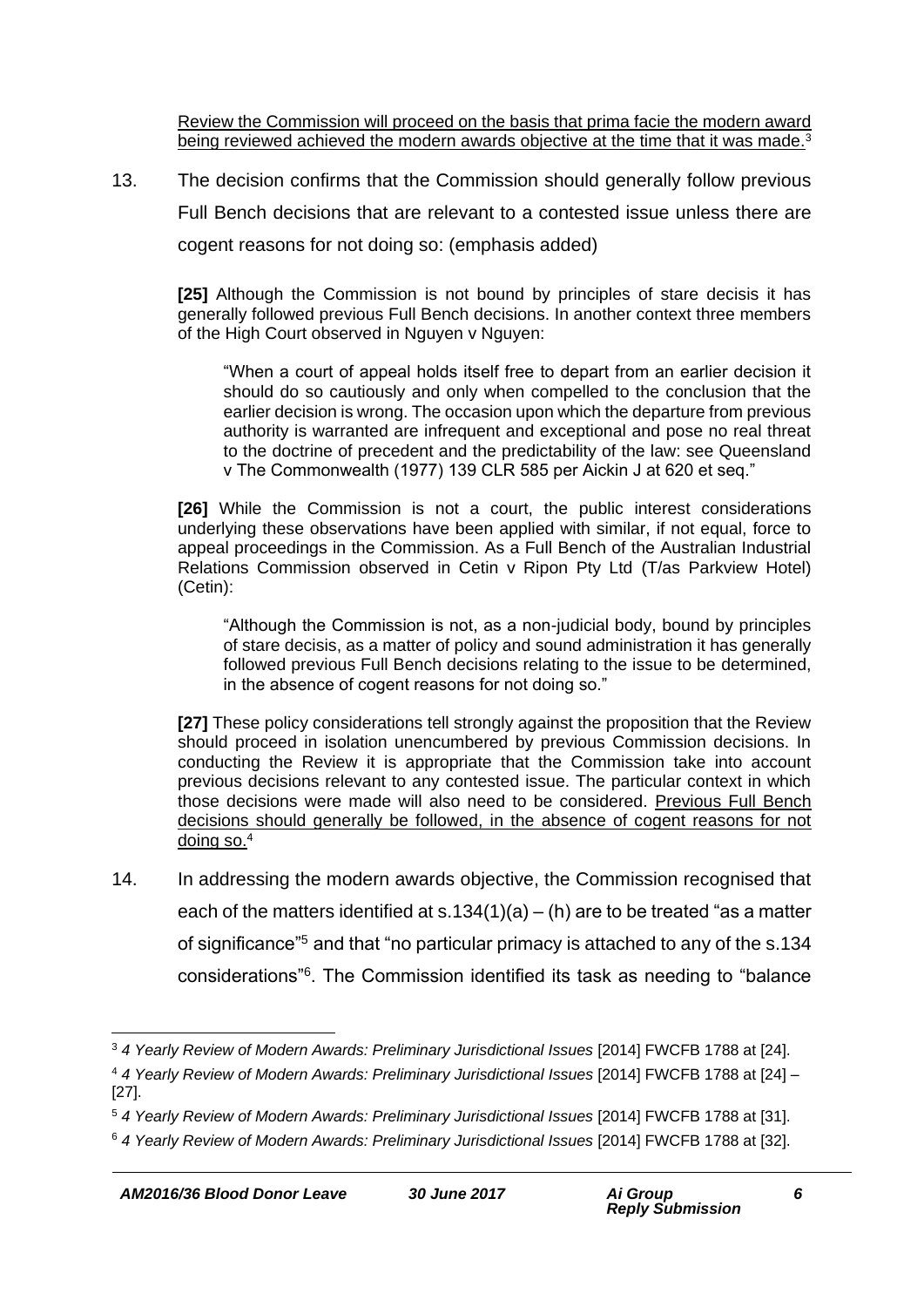the various s.134(1) considerations and ensure that modern awards provide a fair and relevant minimum safety net"<sup>7</sup>: (emphasis added)

**[36]** … Relevantly, s.138 provides that such terms only be included in a modern award 'to the extent necessary to achieve the modern awards objective'. To comply with s.138 the formulation of terms which must be included in modern award or terms which are permitted to be included in modern awards must be in terms 'necessary to achieve the modern awards objective'. What is 'necessary' in a particular case is a value judgment based on an assessment of the considerations in s.134(1)(a) to (h), having regard to the submissions and evidence directed to those considerations. In the Review the proponent of a variation to a modern award must demonstrate that if the modern award is varied in the manner proposed then it would only include terms to the extent necessary to achieve the modern awards objective.<sup>8</sup>

15. The frequently cited passage from Justice Tracey's decision in *Shop, Distributive and Allied Employees Association v National Retail Association (No 2)* was adopted by the Full Bench. It was thus accepted that:

… a distinction must be drawn between that which is necessary and that which is desirable. That which is necessary must be done. That which is desirable does not carry the same imperative for action.<sup>9</sup>

- 16. Accordingly, the Preliminary Jurisdictional Issues Decision establishes the following key threshold principles:
	- A proposal to significantly vary a modern award must be accompanied by submissions addressing the relevant statutory requirements and probative evidence demonstrating any factual propositions advanced in support of the claim;
	- The Commission will proceed on the basis that a modern award achieved the modern awards objective at the time that it was made;
	- An award must only include terms to the extent necessary to achieve the modern awards objective. A variation sought must not be one that is merely desirable; and

<sup>1</sup> <sup>7</sup> *4 Yearly Review of Modern Awards: Preliminary Jurisdictional Issues* [2014] FWCFB 1788 at [33].

<sup>8</sup> *4 Yearly Review of Modern Awards: Preliminary Jurisdictional Issues* [2014] FWCFB 1788 at [36]. <sup>9</sup> *Shop, Distributive and Allied Employees Association v National Retail Association (No 2)* (2012) 205 FCR 227 at [46].

*AM2016/36 Blood Donor Leave 30 June 2017 Ai Group*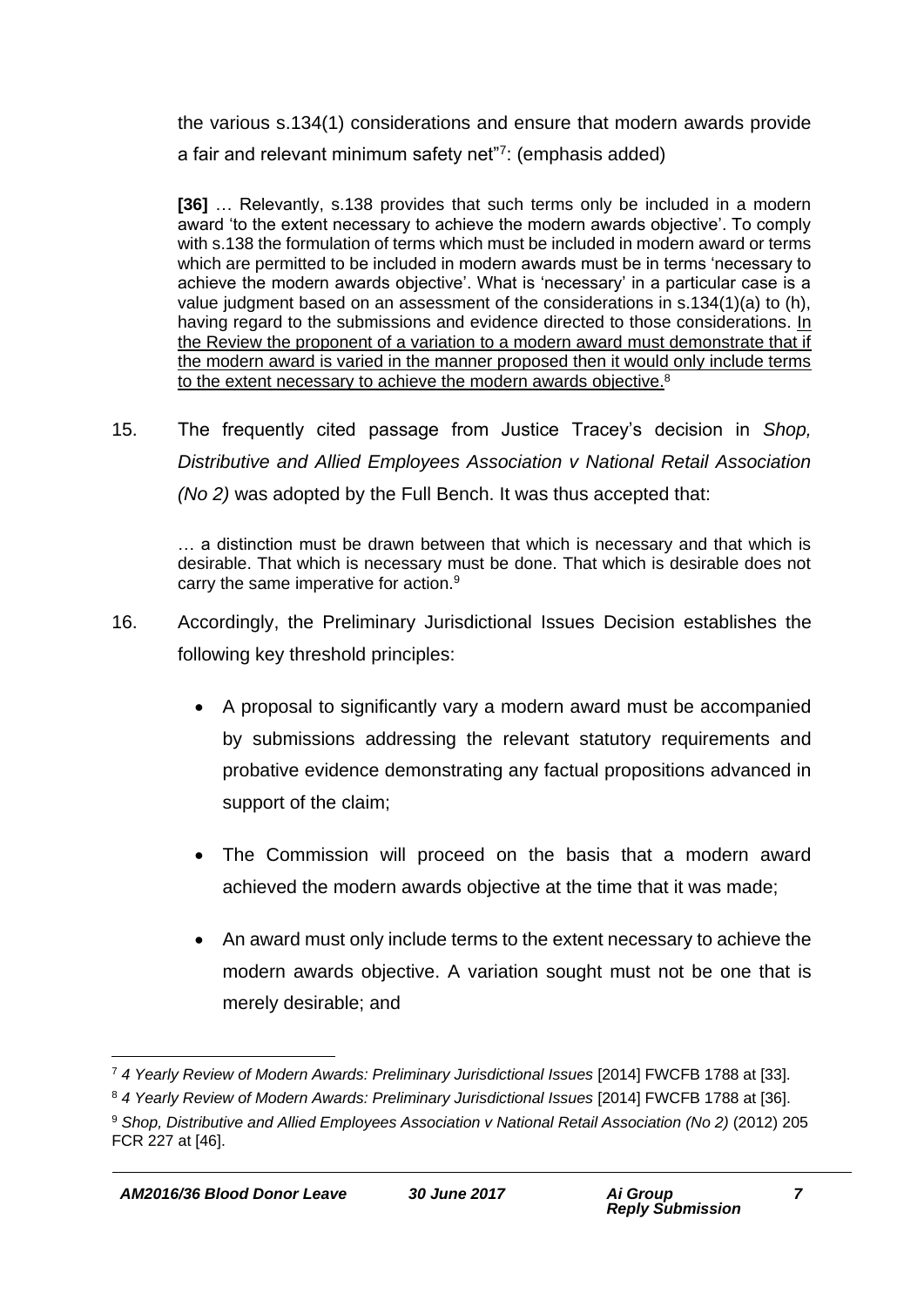- Each of the matters identified under s.134(1) are to be treated as a matter of significance and no particular primacy is attached to any of the considerations arising from it.
- 17. In a subsequent decision considering multiple claims made to vary the *Security Services Industry Award 2010*, the Commission made the following comments, which we respectfully commend to the Full Bench (emphasis added):

**[8]** While this may be the first opportunity to seek significant changes to the terms of modern awards, a substantive case for change is nevertheless required. The more significant the change, in terms of impact or a lengthy history of particular award provisions, the more detailed the case must be. Variations to awards have rarely been made merely on the basis of bare requests or strongly contested submissions. In order to found a case for an award variation it is usually necessary to advance detailed evidence of the operation of the award, the impact of the current provisions on employers and employees covered by it and the likely impact of the proposed changes. Such evidence should be combined with sound and balanced reasoning supporting a change. Ultimately the Commission must assess the evidence and submissions against the statutory tests set out above, principally whether the award provides a fair and relevant minimum safety net of terms and conditions and whether the proposed variations are necessary to achieve the modern awards objective. These tests encompass many traditional merit considerations regarding proposed award variations.<sup>10</sup>

18. The SDA's claim conflicts with the principles in the Preliminary Jurisdictional Issues Decision. Further, it has not discharged the evidentiary burden described in the above decision. Accordingly, its claim should be rejected.

## **3.2 Considerations Associated with Procedural Fairness**

19. We are of course mindful of the nature of the Review and the Commission's repeated observation that it is not bound by the terms of a proponent's claim. It is relevant to note, however, that a respondent party at this stage of the proceedings can deal only with that which has been put before us. That is, these submissions only relate to the variations sought and the material filed by the SDA in support of them. It is not incumbent upon us to provide a response (or a hypothetical response) to any potential derivative of the clause

<sup>1</sup> <sup>10</sup> *Re Security Services Industry Award 2010* [2015] FWCFB 620 at [8].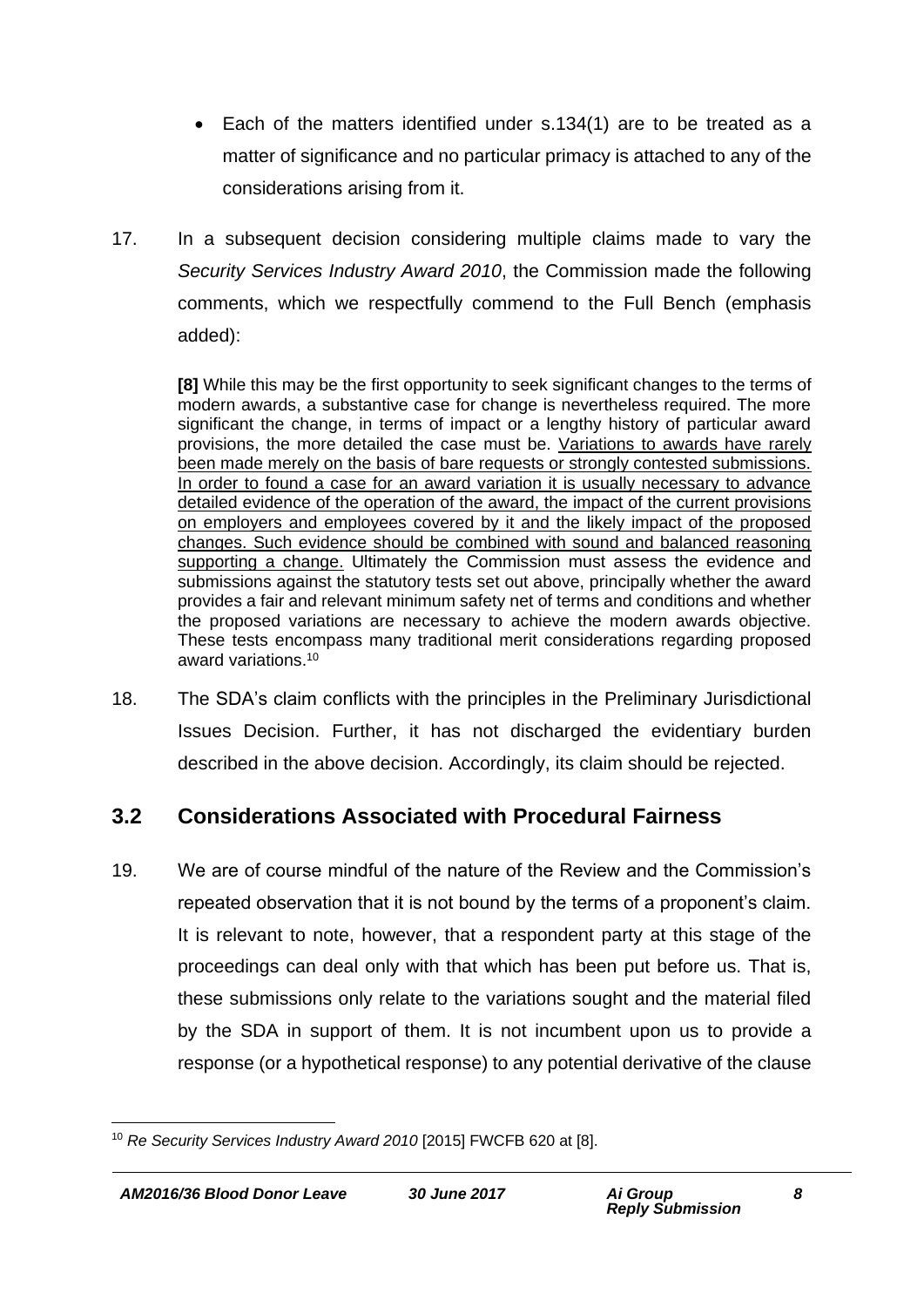sought. Such an approach would render the task here before us virtually impossible to undertake, particularly within the timeframes imposed upon us by the Commission and the resource constraints we face due to the conduct of the Review generally.

20. Should the SDA or the Commission, during these proceedings, propose that the Awards be varied in terms that differ to those which have been proposed as at the time of drafting these submissions, notions of fairness dictate that respondent parties such as Ai Group be afforded an opportunity to address the Full Bench in relation to whether such a course of action should be permitted or taken in the context of these proceedings. If such a course is to be adopted, there should also be a further opportunity to make submissions and/or call evidence in response to any such new proposal. Absent such a process, it may be argued that procedural fairness has not been afforded to those who oppose the claim because, for instance, such parties have not been granted a chance to be properly heard in relation to the variations ultimately sought to be made, which may well have implications that have not otherwise been put before the Full Bench.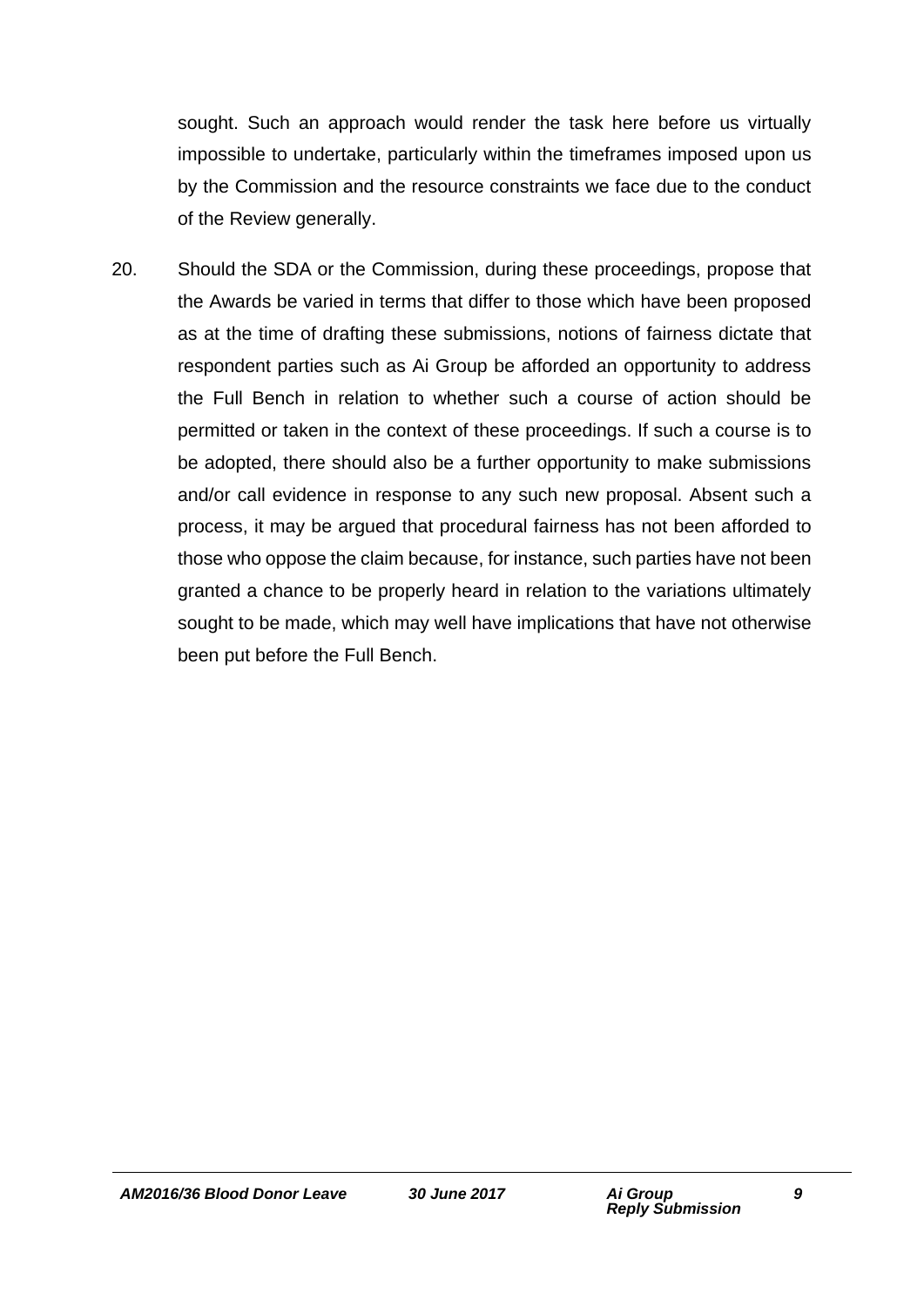## **4. THE SDA'S CASE**

- 21. The gravamen of the SDA's case can be summarised as follows:
	- The claim addresses "matters of social importance and promotes an essential benefit to the community".<sup>11</sup>
	- Blood donor leave was "a common feature in old State Awards across Victoria, South Australia, New South Wales and to a limited extent in Queensland which were predecessors" to the Awards.<sup>12</sup>
	- The entitlement sought is a "fair work place (sic) entitlement that can be accommodated by any size business. The cost and burden of paid [blood donor leave] on any size business is negligible."<sup>13</sup> This is in part because the SDA anticipates a "considerably low" "take up" rate.<sup>14</sup>
	- Employees covered by the Retail Award and Fast Food Award are low paid.<sup>15</sup> The absence of the entitlement sought can adversely impact upon their level of income. In such cases, "the donor will most likely not donate if not for the provision of [blood donor leave]."<sup>16</sup>
	- The proposed entitlement will improve social inclusion and workforce participation.<sup>17</sup>
	- The variations sought are necessary to achieve the modern awards objective.<sup>18</sup>
- 22. In the submissions that follow, we address each of the above propositions.

<sup>&</sup>lt;sup>11</sup> SDA submission dated 2 May 2017 at paragraph 23.

<sup>12</sup> SDA submission dated 2 May 2017 at paragraph 24.

<sup>13</sup> SDA submission dated 2 May 2017 at paragraph 39.

<sup>14</sup> SDA submission dated 2 May 2017 at paragraph 74.

<sup>15</sup> SDA submission dated 2 May 2017 at paragraph 46.

<sup>16</sup> SDA submission dated 2 May 2017 at paragraph 53.

<sup>&</sup>lt;sup>17</sup> SDA submission dated 2 May 2017 at paragraphs  $57 - 63$ .

<sup>18</sup> SDA submission dated 2 May 2017 at paragraph 86.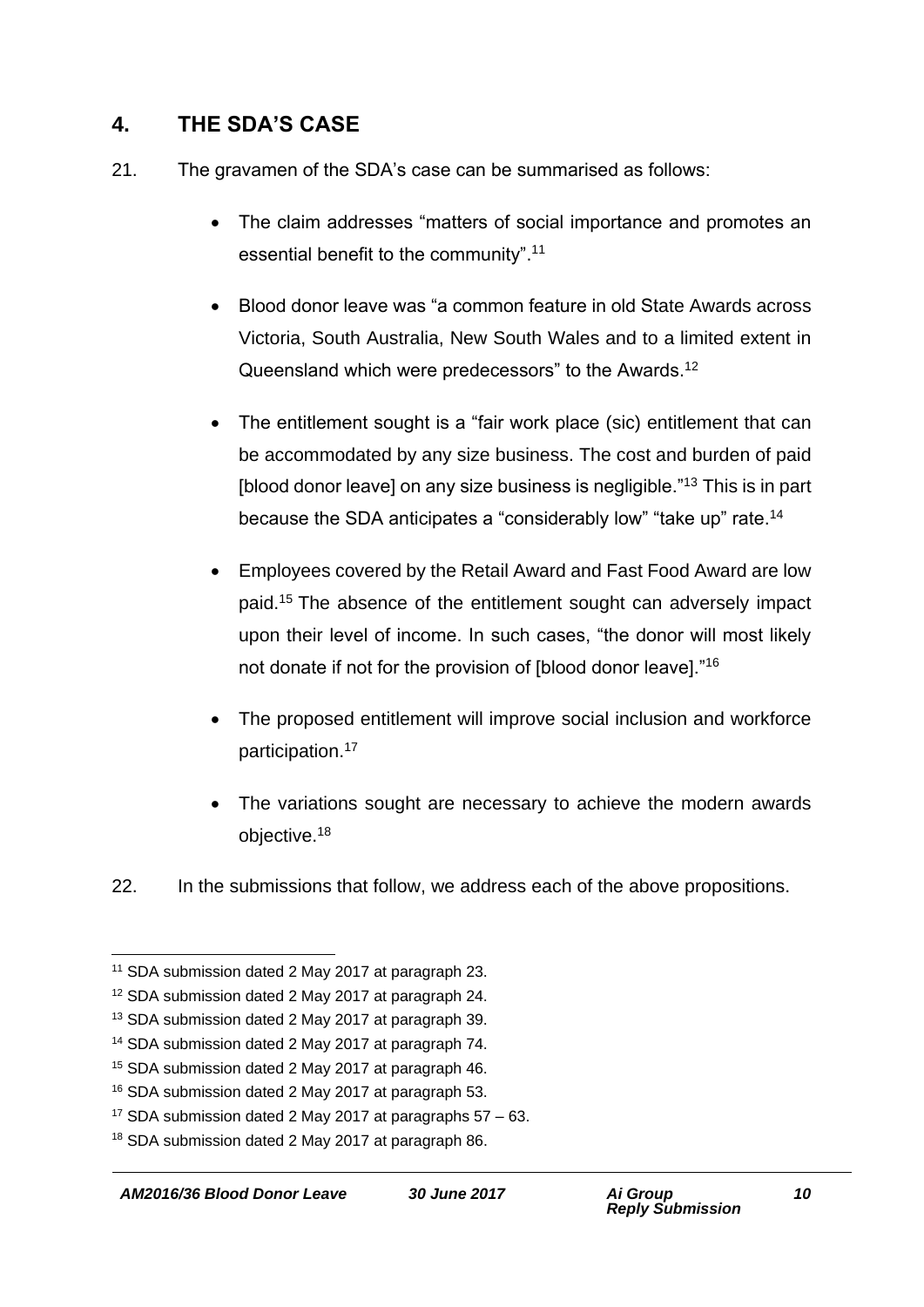## **5. Ai GROUP'S CASE**

- 23. Ai Group's case is developed in the several chapters of this submission that follow. It can be summarised as follows.
- 24. **Firstly,** the entitlement sought is for a purpose that is not 'necessary', in the true sense of the word. It is for the purposes of enabling an employee to engage in activity that an employee is not compelled or required to participate in; nor is it one that must or can only be undertaken during working hours.
- 25. **Secondly,** the modern awards objectively is not concerned with advancing social causes or enhancing the entitlements of employees engaged in such causes. We also note that in this case, the Australian Red Cross Blood Service (**Red Cross**), which is responsible for operating a number of donor centres across Australia and running campaigns to encourage members of society to donate, has recently reported that during 2015 – 2016:
	- $\bullet$  It received an oversupply of donated blood<sup>19</sup>; and
	- It achieved a significant operational surplus  $20$ , suggesting it has adequate resources to direct towards operating additional donor centres, extending the opening hours of donor centres and/or increasing the scope of its campaigns.
- 26. **Thirdly,** the grant of the claim would result in increased (direct and indirect) costs for employers and operational difficulties.
- 27. **Fourthly,** the SDA has not identified any cogent reason for which the Full Bench should depart from the approach generally taken by the Commission and its predecessors, which is to refrain from supplementing the NES by including new forms of leave in modern awards.

<sup>1</sup> <sup>19</sup> Australian Red Cross Blood Service 2015-16 Annual Report at page 17.

<sup>&</sup>lt;sup>20</sup> Australian Red Cross Blood Service 2015-16 Annual Report at page 73.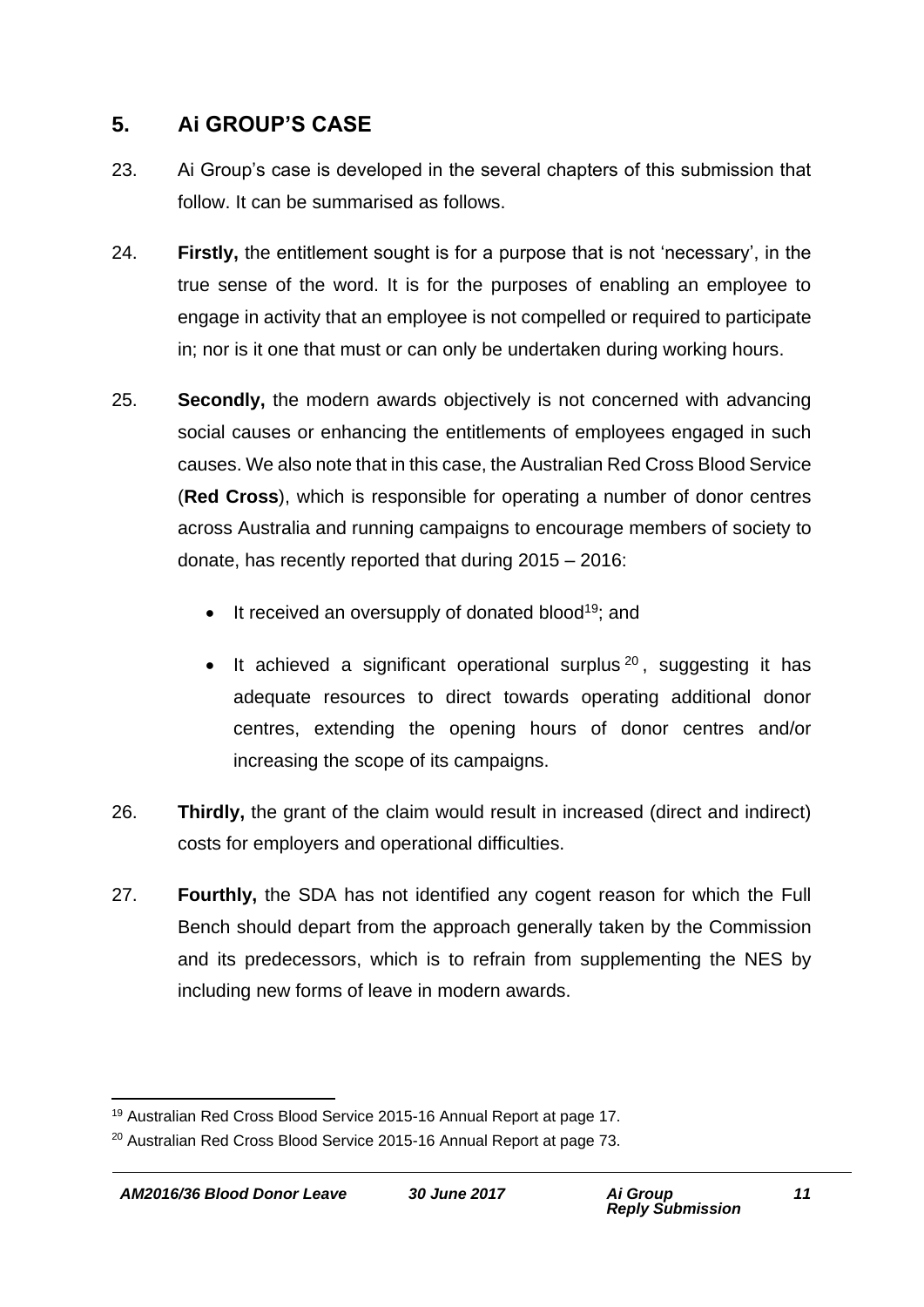- 28. **Fifthly,** the SDA's claim is not supported by any relevant historical considerations. This includes prior arbitral support for the inclusion of a blood donor leave entitlement in the minimum safety net or even the inclusion of such a clause in a pre-dominant number of the relevant pre-modern instruments.
- 29. **Sixthly,** it is appropriate that matters such as additional forms of leave be left to enterprise bargaining.
- 30. **Seventhly,** the evidentiary case mounted by the union falls well short of establishing the various factual propositions that would be necessary in order to enable the Commission to conclude that the proposed clause is necessary in the sense contemplated by s.138 of the Act.
- 31. **Eighthly,** for all of these reasons and those stated in the submissions that follow, the proposed clause is not *necessary* to ensure that the Awards provide a fair and relevant minimum safety net.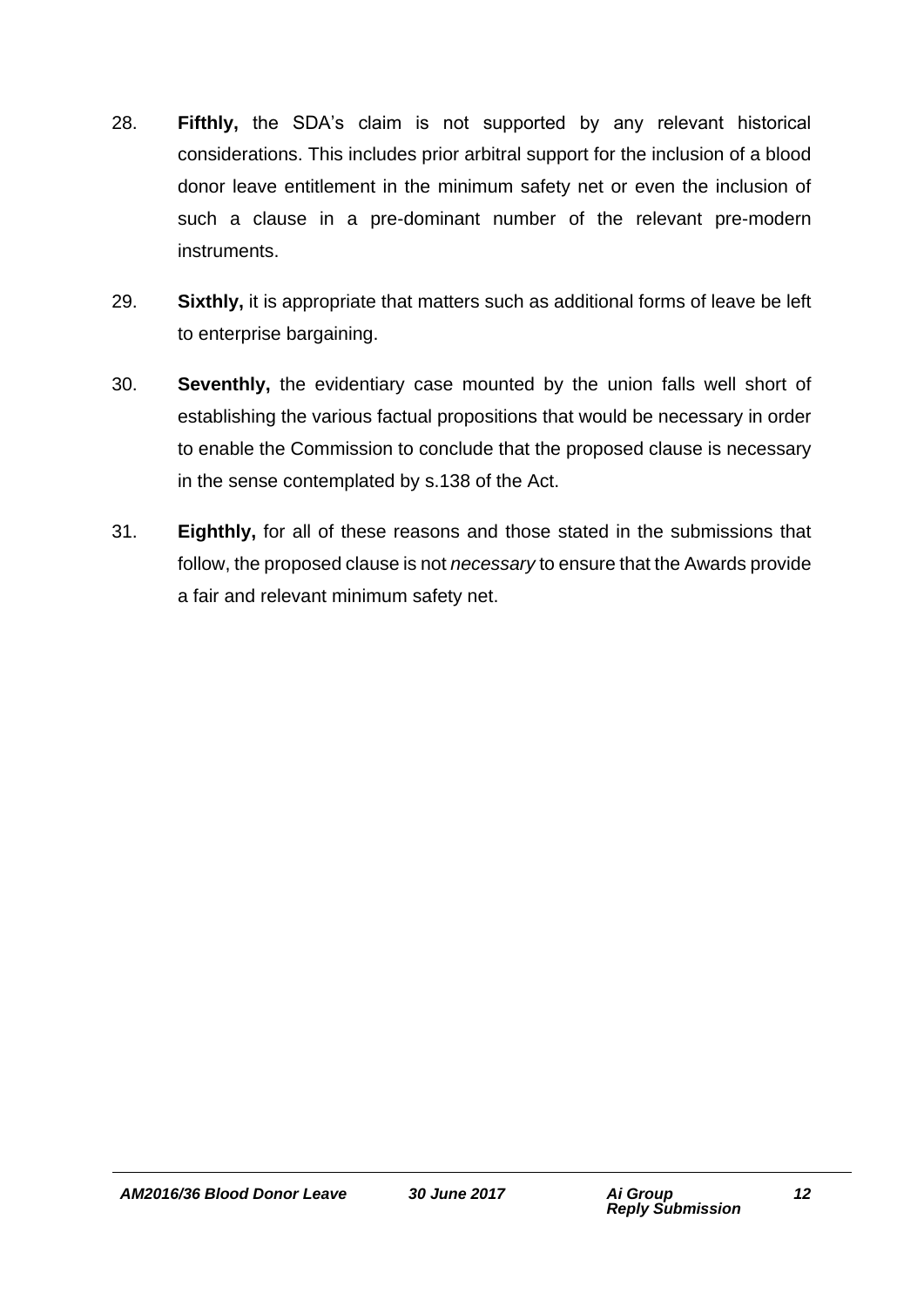## **6. THE VARIATIONS SOUGHT BY THE SDA**

32. The SDA is seeking the insertion of the following new clause in each of the Awards:

#### **X. Blood donor leave**

- **X.1** A permanent employee shall be entitled to up to 2 ordinary hours paid Blood Donor Leave, without deduction of pay, on a maximum of four occasions per year for the purposes of donating blood.
- **X.2** The employee shall notify his or her Employer as soon as possible of the time and date upon which he or she is requesting to be absent for the purpose of donating blood.
- **X.3** The employee shall arrange for his or her absence to be on a day suitable to the employer and be as close as possible to the beginning or ending of his or her ordinary working hours.
- **X.4** Proof of attendance of the employee at a recognised place for the purpose of donating blood and the duration of such attendance shall be produced to the satisfaction of the employer.
- 33. Before turning to deal with the merits (or rather, the lack thereof) of the SDA's case generally, we here propose to deal with specific elements of the provision proposed by the union. These submissions should not be read as limiting the scope of our opposition to the union's claim to any one or more element of it. Their purpose is instead to highlight various aspects of the clause sought that are particularly problematic which, together with the submissions that follow, should lead the Commission to conclude that the SDA's claim in its totality must be dismissed.

#### **Clause X.1 – the proposed provision of the entitlement to part-time employees**

- 34. Clause X.1 is expressed to apply to "permanent employees", which we understand to include full-time and part-time employees.
- 35. Whilst Ai Group opposes the grant of the claim in respect of any awardcovered employee, the grant of the proposed entitlement to part-time employees is in our view particularly unjustifiable.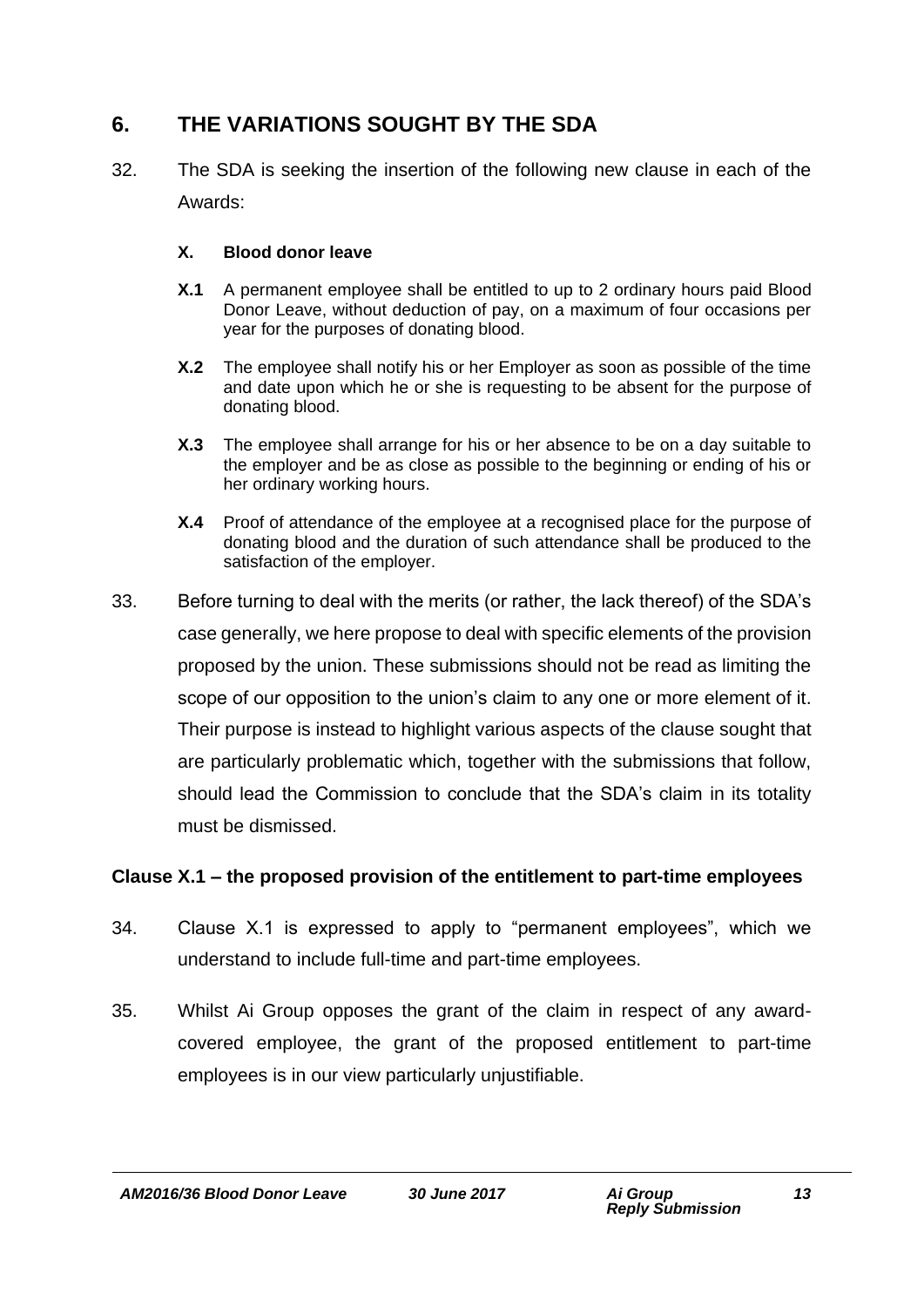- 36. Each of the Awards define a part-time employee as one who works less than 38 hours per week.<sup>21</sup> A part-time employee necessarily works fewer ordinary hours per week than a full-time employee. The ability of a part-time employee to accommodate blood donation outside of working hours is therefore even greater than what may be the case for a full-time employee.
- 37. The recent Commission decision regarding various claims to reduce penalty rates (**Penalty Rates Decision**) in the retail and hospitality industries cites data from the 2011 ABS Census, which is here apposite. It provides an impression of the extent to which employees covered by the Fast Food Award work part-time (defined by the ABS as working less than 35 hours a week on a permanent or casual basis) and the number of hours in fact worked by all employees in the 'takeaway food services' industry:<sup>22</sup>

|                              | <b>Number</b> | Percentage |
|------------------------------|---------------|------------|
| Full-time / part-time status |               |            |
| Full-time                    | 33 4 84       | 20.3       |
| Part-time                    | 131 539       | 79.7       |
| Total                        | 165 023       | 100        |
| <b>Hours worked</b>          |               |            |
| $1 - 15$ hours               | 81 900        | 49.6       |
| $16 - 24$ hours              | 30 005        | 18.2       |
| $25 - 34$ hours              | 19636         | 11.9       |
| $35 - 39$ hours              | 14 017        | 8.5        |
| 40 hours                     | 9514          | 5.8        |
| $41 - 48$ hours              | 4671          | 2.8        |
| 49 hours and over            | 5283          | 3.2        |
| Total                        | 165 026       | 100        |

#### **Labour force characteristics of the Takeaway food services industry class, ABS Census 9 August 2011**

38. As can be seen from the shaded cells, only one-fifth of employees work 35 or more hours per week. The very vast majority of employees work less than 35 hours, of which the biggest proportion work 15 hours or less. The data

<sup>&</sup>lt;sup>21</sup> Clause 12.1(a) of the Fast Food Award, clause 12.1(a) of the Hair and Beauty Award and clause 12.1(a) of the Retail Award.

<sup>22</sup> *4 yearly review of modern awards – Penalty Rates* [2017] FWCFB 1001 at [1161].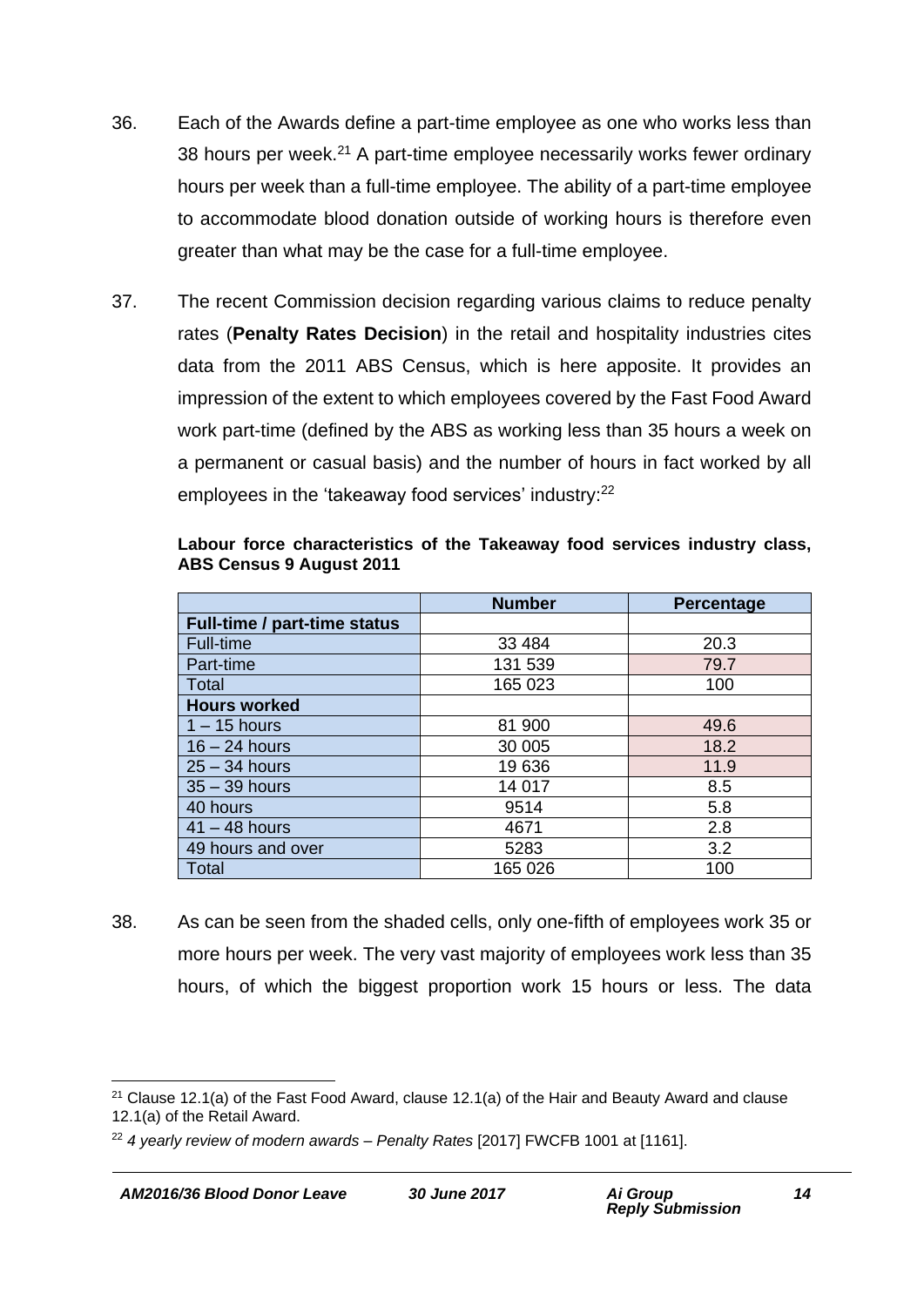concerning employees engaged in the 'general retail industry' follows a similar pattern.<sup>23</sup>

- 39. The introduction to the safety net of a paid leave entitlement for the purposes of undertaking an activity that does not necessitate absence from work (a matter that we later come to) and which the very vast majority of employees would not be precluded from partaking in by virtue of their working hours alone, cannot properly be justified.
- 40. No cogent reason has been presented by the SDA in support of the provision of the entitlement to part-time employees. No logical reason is provided for extending the safety net in this way to an employee who, for instance, works only 2 – 3 days a week. There can be no justification for imposing additional employment costs on employers in such circumstances.
- 41. Furthermore, the treatment of part-time employment under the Awards is such that the relevant employees will necessarily be on notice as to when they will be required to work ordinary hours. This is because each of the Awards require that agreement be reached upon engagement between an employer and part-time employee as to the number of hours to be worked each day, the days of the week upon which they will work, the actual starting and finishing times on each day, the times at which any meal breaks will be taken and the duration of such meal breaks.  $24$  To the extent that the Hair and Beauty Award<sup>25</sup> and the Retail Award<sup>26</sup> afford employers with an ability to change a part-time employee's roster (but not the agreed number of hours of work), this is subject to a requirement to give seven days' notice in writing or, in the case of an emergency, 48 hours' notice. As a result, a part-time employee is readily able to make an appointment to donate blood if they so choose.

<sup>1</sup> <sup>23</sup> *4 yearly review of modern awards – Penalty Rates* [2017] FWCFB 1001 at [1495].

<sup>&</sup>lt;sup>24</sup> Clause 12.2 of the Fast Food Award, clause 12.2 of the Hair and Beauty Award and clause 12.2 of the Retail Award.

<sup>&</sup>lt;sup>25</sup> Clause 12.8 of the Hair and Beauty Award.

<sup>26</sup> Clause 12.8 of the Retail Award.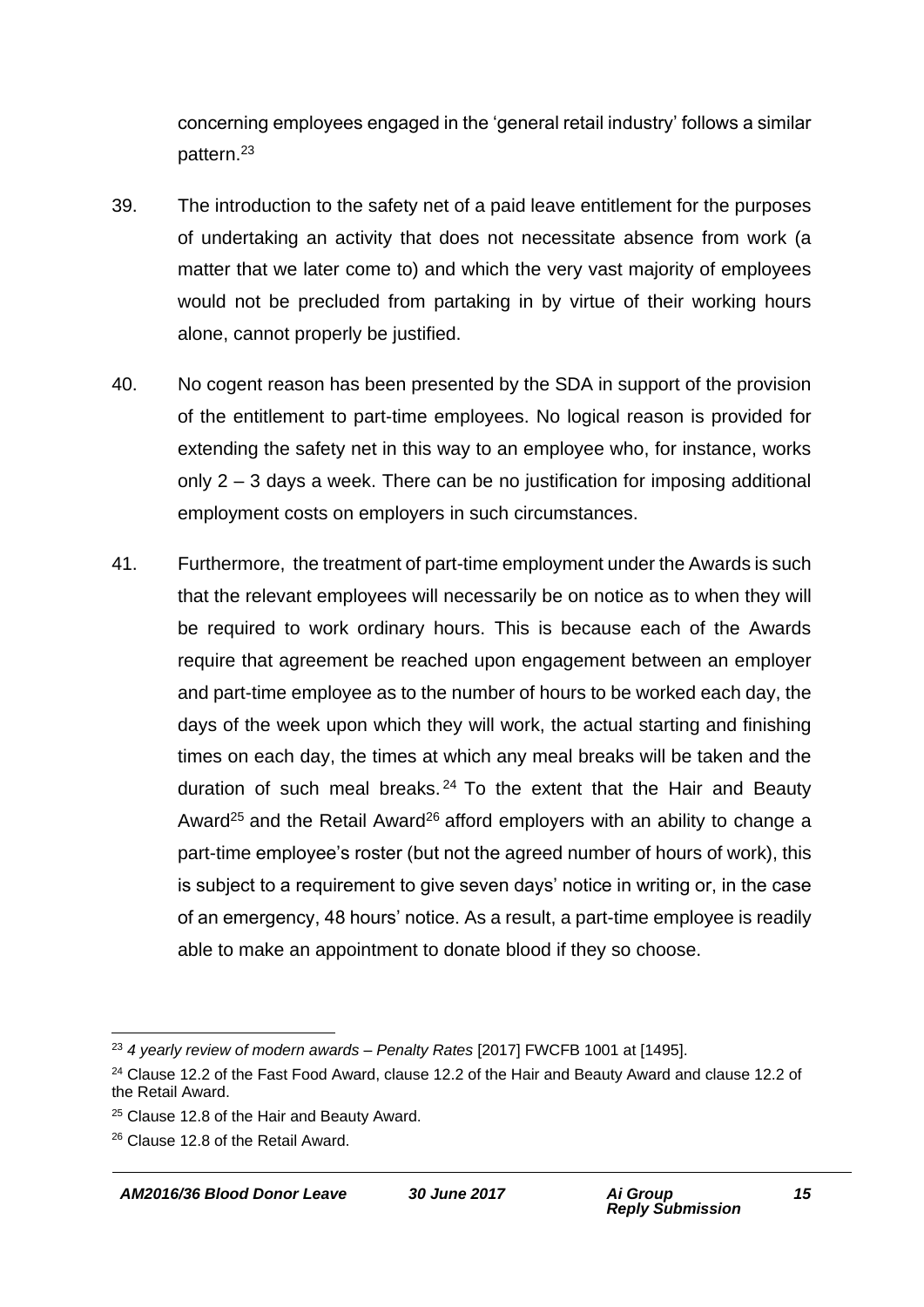42. The SDA's case fails to establish that the provision of the entitlement to parttime employees is necessary to achieve the modern awards objective.

#### **Clause X.1 – up to two ordinary hours' paid leave**

- 43. The proposed clause X.1 grants an employee a maximum of two ordinary hours of paid leave. We raise the following issues in this regard.
- 44. **Firstly**, as we understand it, the principle purpose driving the SDA's claim is to encourage employees to donate blood. However it is important to note that there may be many employees for whom a period of two hours would fall well short of being a sufficient period of time to donate blood. This is because the nearest donor centre is located at such a distance, that an employee would require a significant period of time to reach it and to return.
- 45. Take for instance an employee working in Broken Hill. As at 5 June 2017, according to the Red Cross' website, the nearest permanent donor centre is in Mildura<sup>27</sup> (256.27 km) and the nearest mobile donor unit is in Renmark<sup>28</sup> (256.4 km). A return trip to Mildura by car would take over six hours and to Renmark would take over eight hours.<sup>29</sup> The same can be said for numerous other locations in rural parts of Australia such as Mount Isa (QLD), Katherine (NT), Esperance (NT), Geraldton (WA), Coober Pedy (SA), and Bourke (NSW), to name but a few.
- 46. We do not consider that the proposed clause will serve its intended purpose in relation to employees covered by the Awards who work in such locations. The utility of the clause is undermined in any location where a Red Cross donor centre is not so close as to enable an employee to donate blood within a period of two hours. It would appear extremely unlikely to us that employees will be induced to donate blood in such circumstances. This logically

<sup>27</sup> <http://www.donateblood.com.au/blood-donor-centre/mildura-donor-centre>

<sup>28</sup> <http://www.donateblood.com.au/blood-donor-centre/renmark-mobile-donor-centre>

<sup>&</sup>lt;sup>29</sup> Estimates based on those provided by Google Maps.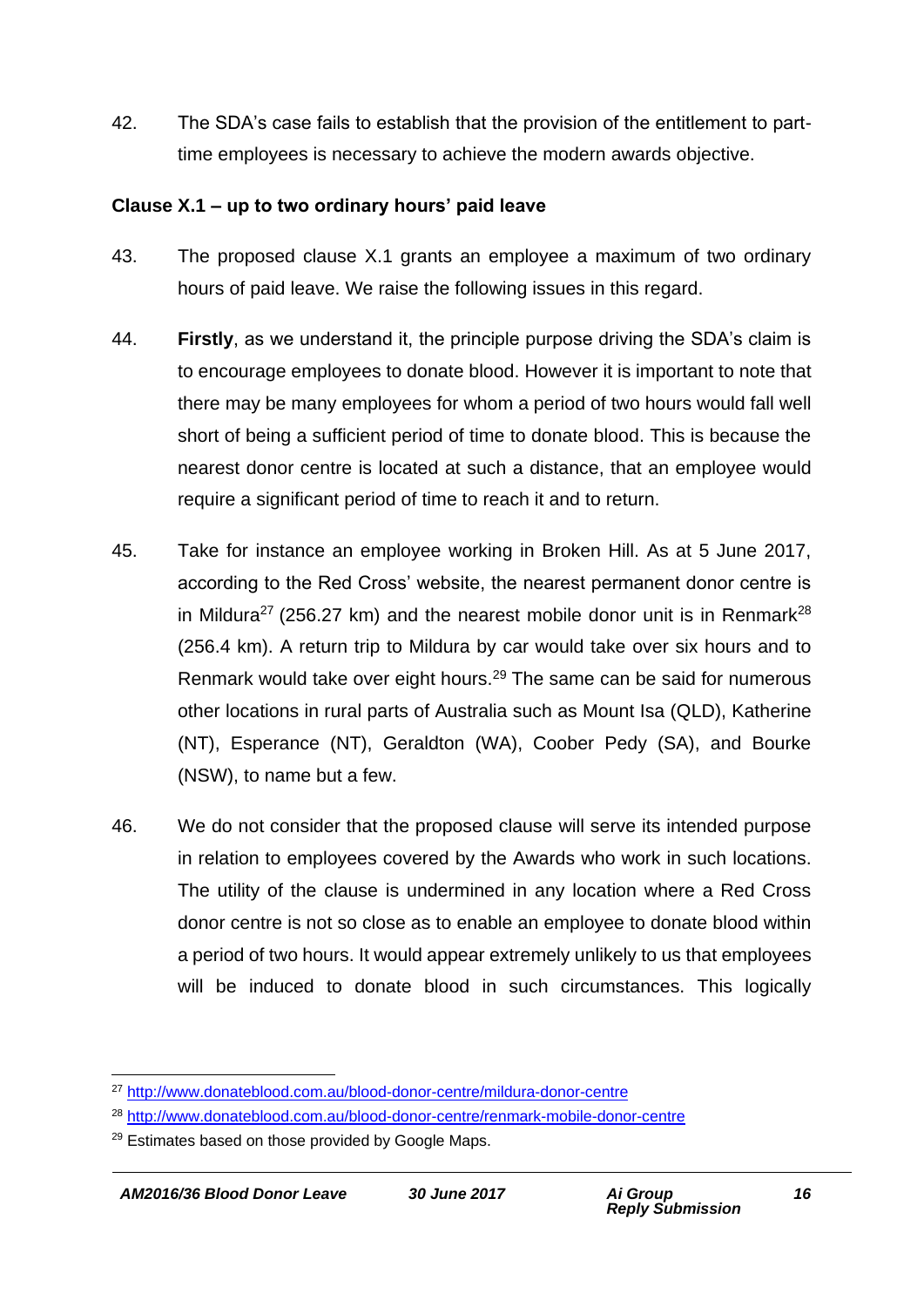undermines any alleged *necessity* of the clause, in the sense contemplated by s.138 of the Act.

47. **Secondly,** in the information provided by the Red Cross to the SDA, it states as follows regarding average donation times:

The average donation time will vary by donation type:

**Whole blood donations:** 1 hour is recommended (30 minutes for registrations and interview + up to 30 minutes for collection and recovery)

**Plasma Donations:** 1.5 hours (30 Minutes for registration and interview + up to 1 hour for collection and recovery)

**Platelet Donation:** 2 hours (30 Minutes for registration and interview + up to 1.5 hour for collection and recovery) 30

- 48. As can be seen, the average time required to donate blood ranges from  $1 2$ hours. This includes registration, an interview, collection and recovery. It does *not*, however, appear to include time spent waiting at the donor centre.
- 49. Average waiting times are also set out in the material provided by the Red Cross to the SDA<sup>31</sup>. It states that during 2016, donors waited an average of 28.9 minutes – 41.2 minutes from registration to collection. Assuming a waiting time of 30 minutes for present purposes, this takes average donation times to  $1.5 - 2.5$  hours.
- 50. An additional factor that is not considered in the above estimates is travelling time from an employee's place of work to the donor centre and back. This is of course contingent upon the distance between the two and the mode of transport utilised.
- 51. Having regard to the above, it would appear to us that there may be many circumstances in which an employee cannot donate blood within a period of two hours. Additionally, in circumstances where an employee will be attending work after donating blood (including circumstances in which an employee is

<sup>30</sup> SDA submission dated 2 May 2017 at Annexure 11.

<sup>&</sup>lt;sup>31</sup> SDA submission dated 2 May 2017 at Annexure 11.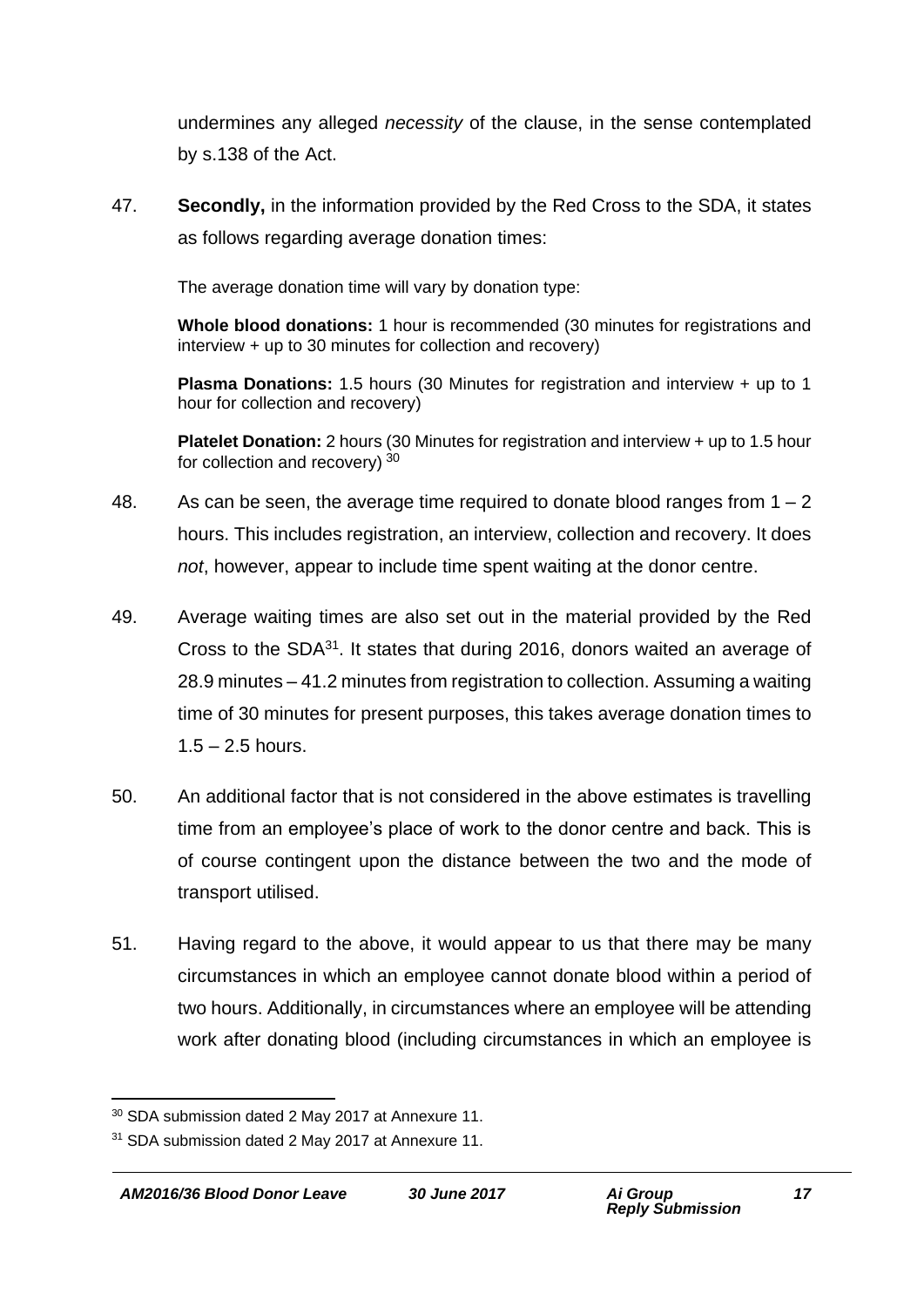*returning* to work), any delays (whether anticipated or otherwise) would cause further disruption to the business. For instance, if the employee experiences delays at the donor centre and therefore is required to wait for some time, or if the employee requires a longer period of time to recover after donating blood, the employee may be absent from work for a period that exceeds two hours. Whilst the proposed clause would afford not more than two hours of paid leave, that does not remedy the operational consequences that would flow to the business as a result of an employee being absent for a period longer than that which was expected.

## **Clause X.1 – the absence of any prescription as to the location of the place attended by the employee**

- 52. Clause X.1 grants an employee up to two ordinary hours of paid leave for the purposes of donating blood, however the clause does not contain any prescription as to the location of the place that the employee might attend to donate blood. It appears that this is a matter that is left to the discretion of the employee.
- 53. The proposed clause would permit an employee to deliberately select a venue for blood donation that is not the closest such available venue and as a result, take a period of leave that is longer than that which would otherwise have been necessary.
- 54. For example, an employee working in Parramatta (NSW) would have access to various donor centres, including one in Rose Hill (which, according to the Red Cross' website is 1.77km away from Parramatta) and another in North Rocks (which is 4.57km away, according to the same source). Assuming that the time taken to travel to the latter would be longer than the time taken to travel to the centre in Rose Hill, and controlling any other relevant variables, the clause would not preclude an employee from opting to donate blood in Rose Hill and consequently accessing a longer period of leave. The provision does not require, expressly or by implication, that an employee accessing the leave entitlement must only donate blood at the blood donor centre that is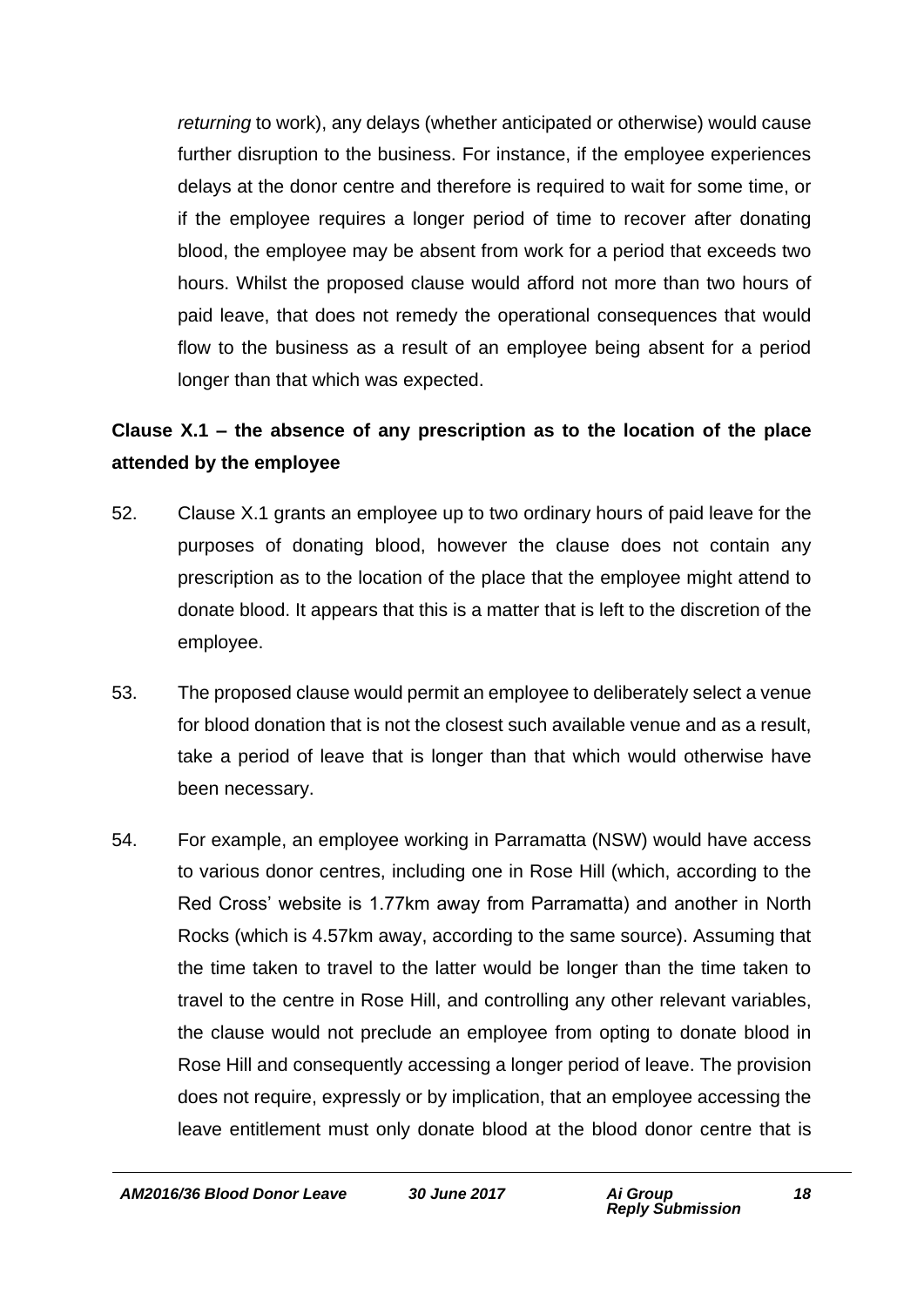closest to their place of work or that would result in the most time efficient outcome.

55. This element of the provision is quite clearly unfair to employers. It permits an employee to choose to donate blood in a location that ensures them access to two hours of leave, even if this is not necessary in the circumstances. This is particularly likely in metropolitan areas where an employee will likely have access to multiple donor centres within close proximity to their workplace.

#### **Clause X.1 – the proposed provision for a** *paid* **leave entitlement**

- 56. Fundamentally, the SDA has not established that a *paid* leave entitlement for the purposes of donating blood is necessary to ensure that the Awards achieve the modern awards objective. Our submissions in this regard should not be read as an acceptance that an unpaid leave entitlement should be introduced. Rather, they simply serve to highlight yet another deficiency in the material filed by the union in support of its proposal.
- 57. The SDA asserts that its proposal would ensure that employees donating blood are not further financially disadvantaged or that employees who would otherwise donate blood are not deterred from doing so due to costs that they would incur such as transportation or child care.<sup>32</sup> It appears that the SDA's proposed clause essentially seeks to shift the financial implications flowing from an individual's decision to donate blood to their employer.
- 58. When considering what constitutes a fair and relevant safety net of minimum terms and conditions, as contemplated by the modern awards objective, there is a need to balance the interests of both employers and employees. It cannot possibly be fair to require an employer to not only provide leave from work to persons seeking to donate blood, but to also require the payment of compensation to such persons.

<sup>1</sup> <sup>32</sup> SDA submission dated 2 May 2017 at paragraph 53.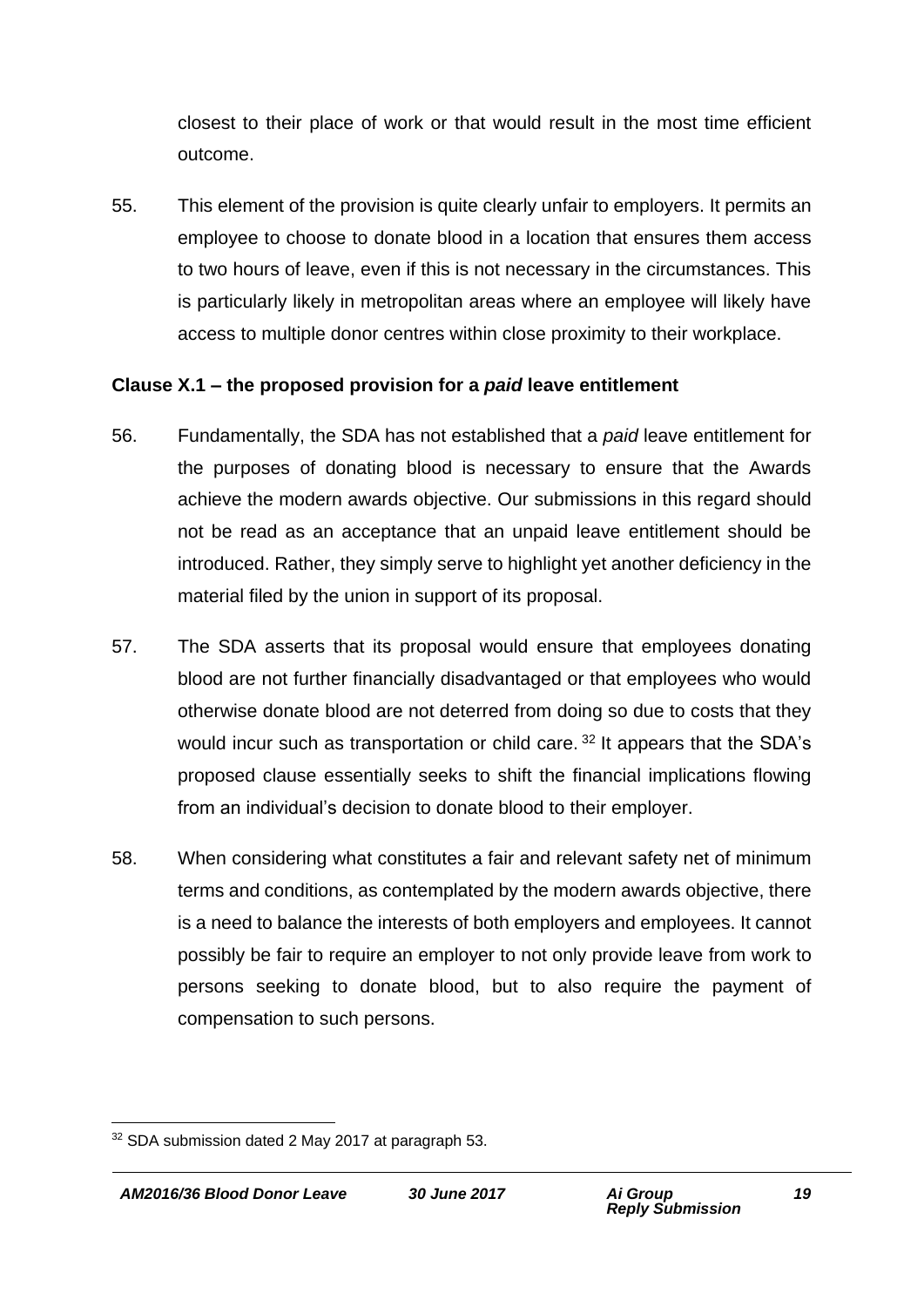- 59. The union's claim effectively seeks to enable employees to decide to elect to participate voluntarily in an activity that is not essential or necessitated by the employee's own personal circumstances (an issue that we turn to shortly), and proceeds on the basis that this should be permitted such that the employee is not required to spend time outside of work in order to participate in the activity or incur expenses that might otherwise fall due and instead, this burden should be shifted to the employer. It is of course important to remember that the burden would be so shifted to *all* employers covered by the Awards, regardless of their ability to in fact accommodate that which is being sought.
- 60. We trust that the blatant unfairness of this ludicrous proposition is self-evident and does not warrant further explanation. Clearly, the SDA's case falls well short of establishing that a paid leave entitlement is 'necessary' in the relevant sense.

## **Clause X.1 – the proposed provision for a leave entitlement** *without deduction of pay*

- 61. The proposed clause X.1 entitles an employee to blood donor leave "without deduction of pay". We understand this to mean that where an employee takes such leave, the employee must be paid for the duration of the leave at the same rate at which they would have been paid if they were performing work; including any loadings (e.g. casual loading and shift loading), allowances and penalty rates.
- 62. Noting our opposition to the introduction of an entitlement to paid leave irrespective of the rate at which that payment is due, we make the following submissions about the SDA's proposal.
- 63. **Firstly**, the SDA has not presented any justification for the proposed adoption of an approach that is out of step with other paid leave entitlements that form part of the minimum safety net.
- 64. For instance, annual leave, personal/carer's leave and compassionate leave are all to be paid at the base rate of pay (defined by s.16 of the Act) pursuant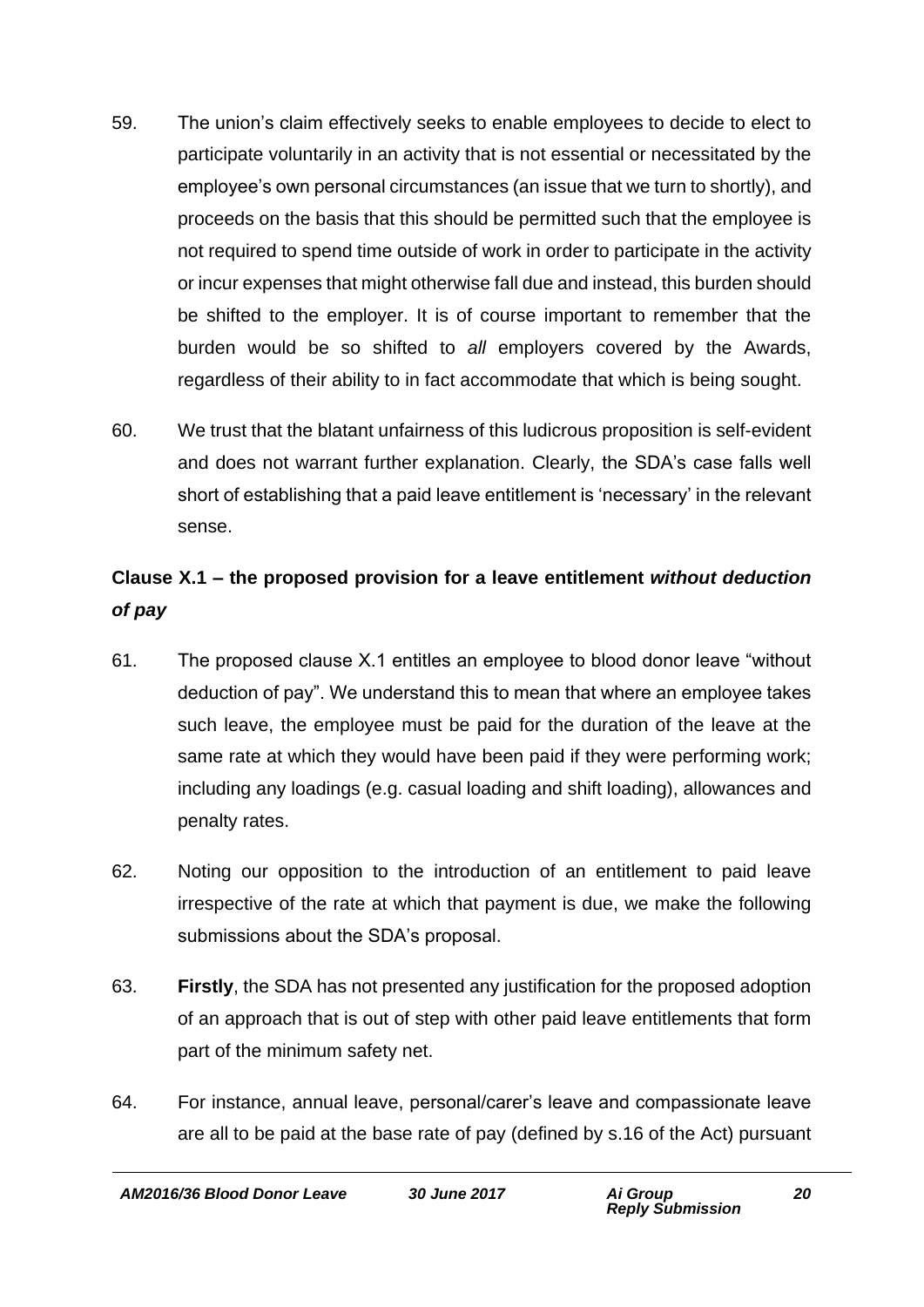to the NES. In the context of an employee to whom one of the Awards apply, such leave is to be paid at the minimum rate prescribed by the relevant award, to the exclusion of any loading, allowance, penalty rates or other separately identifiable amounts. 33

- 65. The material filed does not establish that the more generous approach here sought by the union is *necessary* in order to ensure that the Awards achieve the modern awards objective. The case advanced does not so much as attempt to make good that proposition.
- 66. **Secondly** and furthermore, the approach envisaged by the SDA would require employers to pay employees amounts that are payable under the Awards if a particular disutility is suffered even though the employee would be absent from work and therefore, would not experience the relevant disutility. No reasonable argument for such an inherently unfair and unjustifiable obligation has been advanced. By way of example, there is no apparent justification for why an employee accessing the proposed form of leave should receive a weekend penalty rate or a shift loading in circumstances where they are not performing work. An employee covered by the Awards accessing personal/carer's leave would have no equivalent entitlement to receive such amounts under the NES.
- 67. **Thirdly,** the SDA's position as to over-award payments is unclear. We note that the phrase "without deduction of pay" (or derivatives of it, such as "without loss of pay") presently appear in other award clauses<sup>34</sup> and is understood by Ai Group to relate only to amounts prescribed by the relevant award. We consider that this proposition is supported by the decision of a Full Bench

<sup>&</sup>lt;sup>33</sup> Whilst some modern awards require the payment of an amount higher than the base rate of pay during a period of annual leave, that is not so in relation to the Awards, subject to the payment of annual leave loading.

<sup>34</sup> For example, clause 40.10(a) of the *Manufacturing and Associated Industries and Occupations Award 2010*, clause 27.3(b) of the *Road Transport and Distribution Award 2010* and the model 'job search entitlement' clause that appears in most if not all modern awards.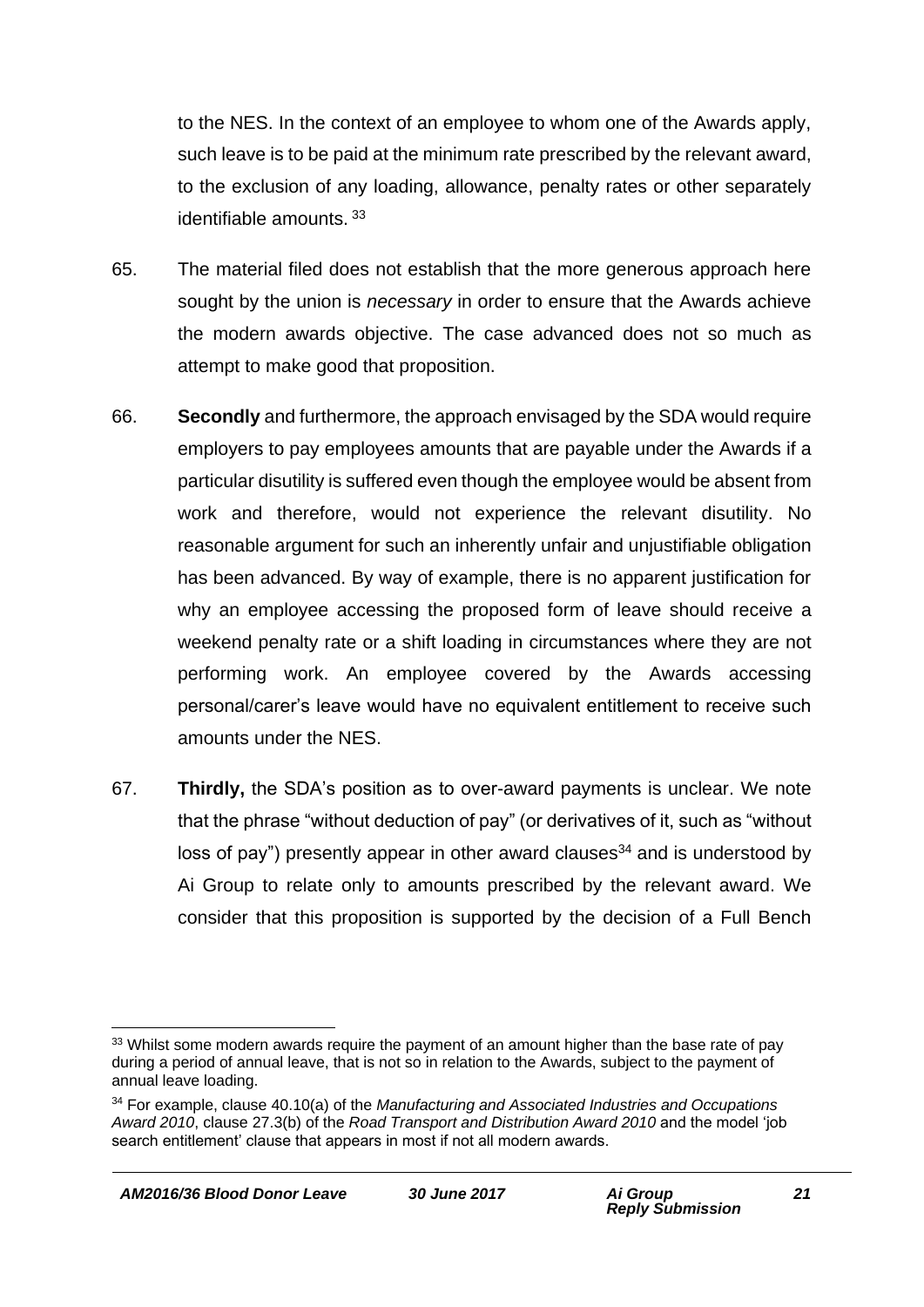issued earlier in this Review, which made the following observations: (emphasis added)

**[95]** The AMWU and TCFUA, supported by a number of other unions submitted that replacing terms such as 'time and a half' and 'double time' with '150% of the minimum hourly rate' or '200% of the minimum hourly rate' (or '200% of the ordinary hourly rate' in awards where there is an all purpose payment) reduces an employee's entitlements under the award. They argue that where an employee is receiving an overaward payment, it is the higher rate that should be multiplied to calculate the amount payable.

**[96]** Modern awards provide a safety net of minimum entitlements. The modern award prescribes the minimum rate an employer must pay an employee in given circumstances. Overaward payments, while permissible, are not mandatory. Further, if an employer chooses to pay an employee more than the minimum amount payable for ordinary hours worked, the employer is not required to use that higher rate when calculating penalties or loadings. We are not persuaded by the submissions advanced by union parties and do not propose to replace the terms 150% and 200% with time and a half or double time, etc.<sup>35</sup>

68. Accordingly, we proceed on the basis that the proposal put by the SDA is not intended to mandate the payment of over award amounts. If this is not so, we make the obvious observation that the SDA has not advanced any arguments in support of such a generous approach, nor has it explained why the Commission ought to depart from the decision cited above.

#### **Clause X.1 – the manner in which the leave would accrue**

- 69. The proposed clause does not express any connection between an employee's service and the accrual of the entitlement to leave. That is to say, it appears that any permanent employee is entitled to take up to four instances of leave in a year regardless of their period of service or the hours that they work.
- 70. In our view, it is inherently unfair that there is no mechanism within the proposed clause that would limit or reduce the quantum of leave for employees who work less than full-time hours as a result of which, for instance a part-time employee who works only one day per week would be entitled, from the very start of the "year" (we later return to the proper interpretation of that term) to two ordinary hours of leave on up to four occasions in the same way that a full-time employee would have such an entitlement. Unlike most

<sup>1</sup> <sup>35</sup> *4 yearly review of modern awards* [2015] FWCFB 4658 at [95] – [96].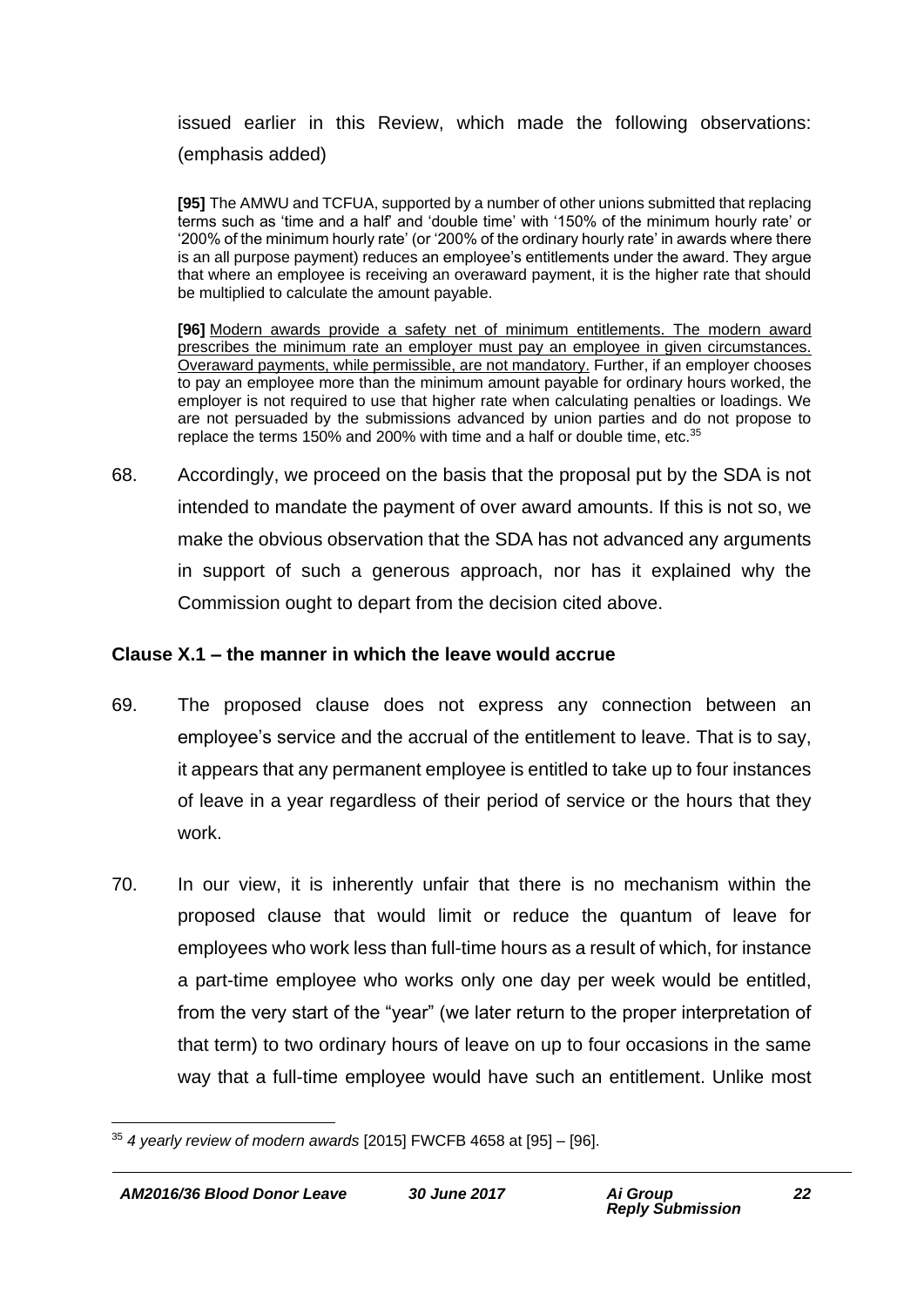paid leave entitlements under the NES, the leave does not accrue by reference to an employee's ordinary hours and therefore, it is available in its entirety at the commencement of the year and the quantum available to an employee is the same, regardless of their number of hours of work. The SDA has not provided any justification for such a generous approach, which is clearly out-of-step with comparable paid leave entitlements found in the statute.

#### **Clause X.1 – whether the leave would accumulate**

- 71. The SDA's submissions state that blood donor leave would not accumulate from year to year.<sup>36</sup> We note that this is not, however, clear on the face of the proposed clause.
- 72. To this extent, the proposed clause is not "simple and easy to understand"  $(s.134(1)(q)).$

#### **Clause X.1 – the proposed provision for leave on up to four occasions per year**

- 73. The proposed clause would enable an employee to access the leave entitlement sought on up to four occasions each year. We make the following submissions in relation to this aspect of the SDA's proposal.
- 74. **Firstly**, it is important to appreciate that by virtue of the proposed clause X.1, an employee has an entitlement of up to eight ordinary hours of leave each year for the purposes of donating blood. In the case of a full-time employee who works a standard day of 7.6 ordinary hours, this equates to over a day of leave. In the context of a part-time employee who works, for instance, four ordinary hours per week, the SDA's proposal would equate to up to two weeks of leave for such an employee. The quantum of the leave proposed by the union is not insignificant.

<sup>1</sup> <sup>36</sup> SDA submission dated 2 May 2017 at paragraph 11.4.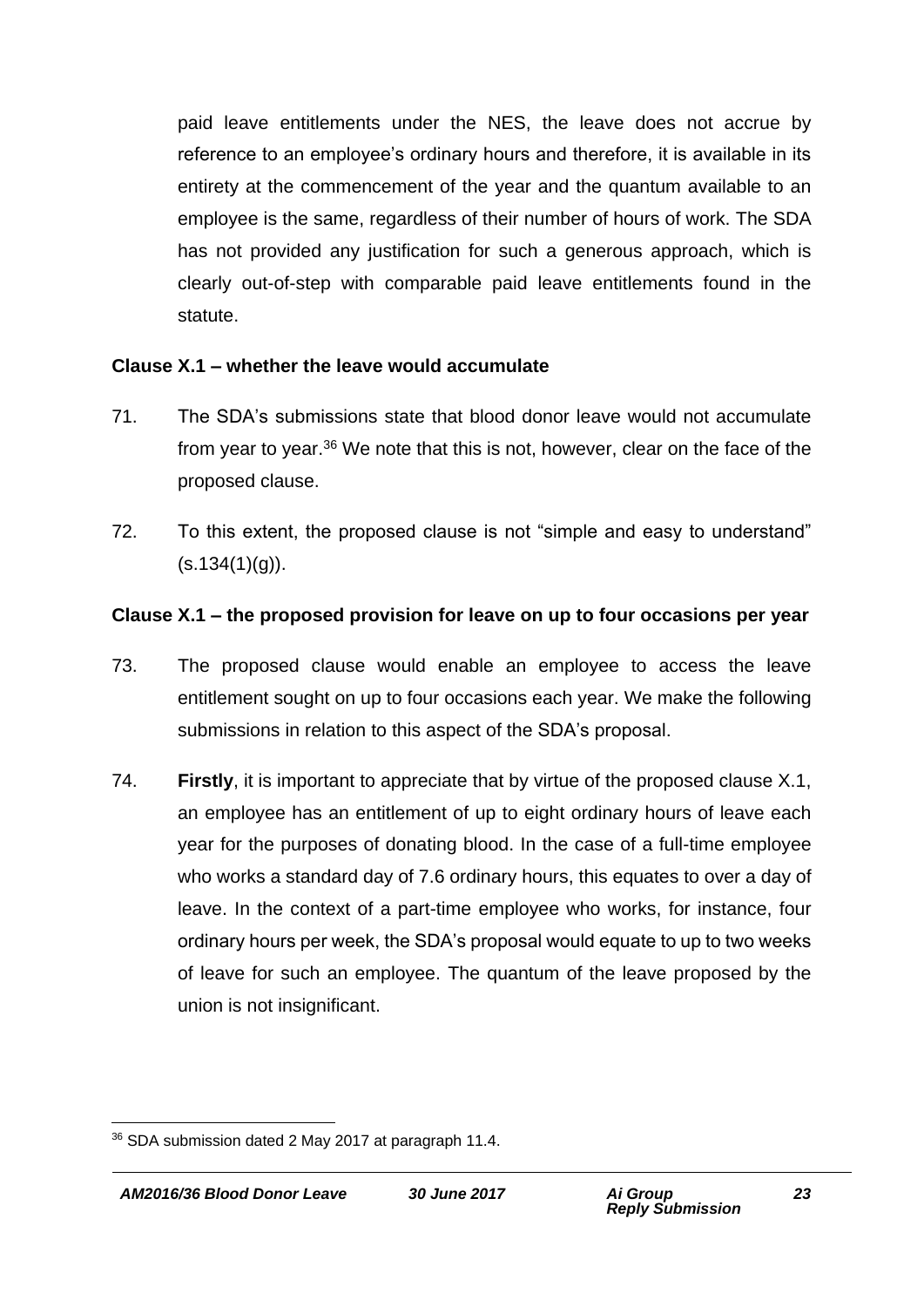75. **Secondly**, the SDA's claim seeks to provide a leave entitlement that would cover every instance in which a person can feasibly donate 'whole blood' or 'double red cells'. Citing the website of the Red Cross it submits as follows:

The Australian Red Cross Service stipulates that whole blood donors 18 years and older can donate whole blood every 12 weeks; 16 weeks between double red cell donations, and platelet apheresis donors every 7 days. …<sup>37</sup>

- 76. It appears that persons who donate 'whole blood' would not be permitted by the Red Cross to do so more than four times a year. The proposed clause would facilitate this, by allowing such an employee to take paid leave of up to two ordinary hours each time. An employee donating 'double red cells' would be permitted to donate only three times in a year and so that too would be covered by the proposed clause.
- 77. The union clearly takes the view that an employer should be required to provide an employee with paid leave in each instance that they seek to donate blood (save for plasma and platelet donors, who can donate "as often as every  $2 - 3$  weeks<sup>"38</sup>). In this way the claim seeks the adoption of a very generous approach, unsupported by any convincing submissions or probative evidence that establish that it is *necessary* to ensure that the Awards achieve the modern awards objective.

#### **Clause X.1 – the meaning of the term 'year'**

78. The proposed clause X.1 states that leave may be taken "on a maximum of four occasions *per year*". The clause does not state expressly or by implication whether a 'year' is to be measured by reference an employee's anniversary date or whether it is a reference to the calendar year. Further, the union's submissions do not shed any light as to its intention.

<sup>37</sup> SDA submission dated 2 May 2017 at paragraph 11.5.

<sup>38</sup> Australian Red Cross Blood Service website, accessed 2 June 2017: <http://www.donateblood.com.au/when-can-i/plasma>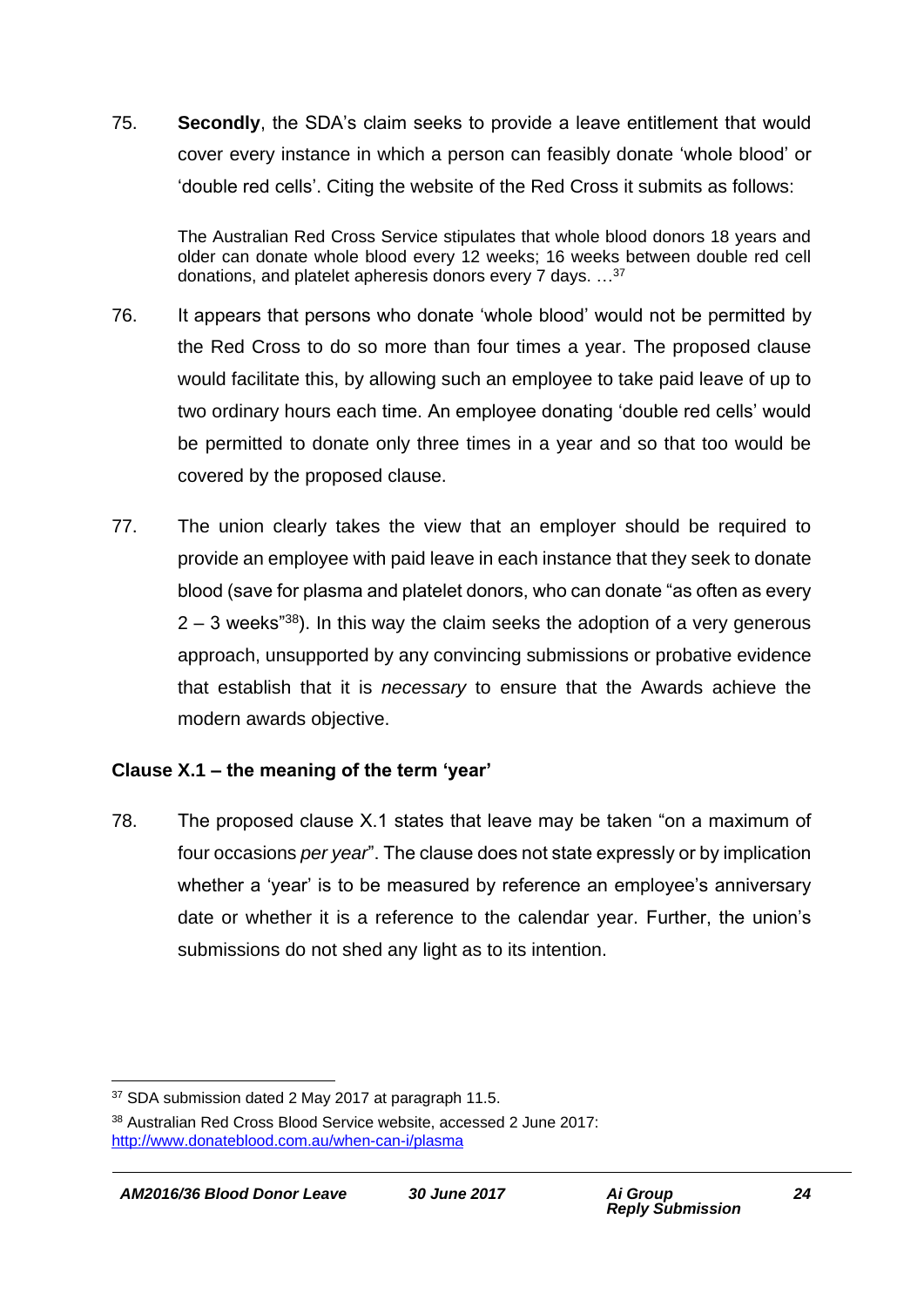79. The provision is ambiguous in this regard and therefore may give rise to disputation. It is contrary to the need to ensure that modern awards are "simple and easy to understand"  $(s.134(1)(g))$ .

#### **Clause X.1 – leave for the purpose of donating blood**

- 80. The issue we here raise is perhaps one of the most fundamental deficiencies to arise from the SDA's case.
- 81. The SDA is seeking the introduction of a paid leave entitlement for circumstances that do not *necessitate* an employee's absence from work. The proposed clause would provide an entitlement to leave for a purpose that does not create an imperative for an employee to be absent from work. The union is pursuing the inclusion of a leave entitlement for the purposes of partaking in an activity that an employee may *elect* to undertake but is not necessary, in the sense that:
	- it is not *essential* for a person to donate blood by virtue of their personal circumstances or otherwise; and
	- in any event, an employee's absence from work in order to donate blood is not *essential*, in the sense that it is not a matter that must necessarily be attended to during the employee's working hours.
- 82. We return to these concepts below.
- 83. Whilst we acknowledge that the donation of blood is an important cause that members of our community should be encouraged to participate in, it is not an activity, a cause or a purpose that necessarily requires an employee to be absent from work.
- 84. A clear distinction can be drawn between the SDA's proposal and, for instance, the entitlement to personal/carer's leave or compassionate leave under the NES. By virtue of the manner in which the Act casts the provisions associated with taking such leave, the ability to do so arises only in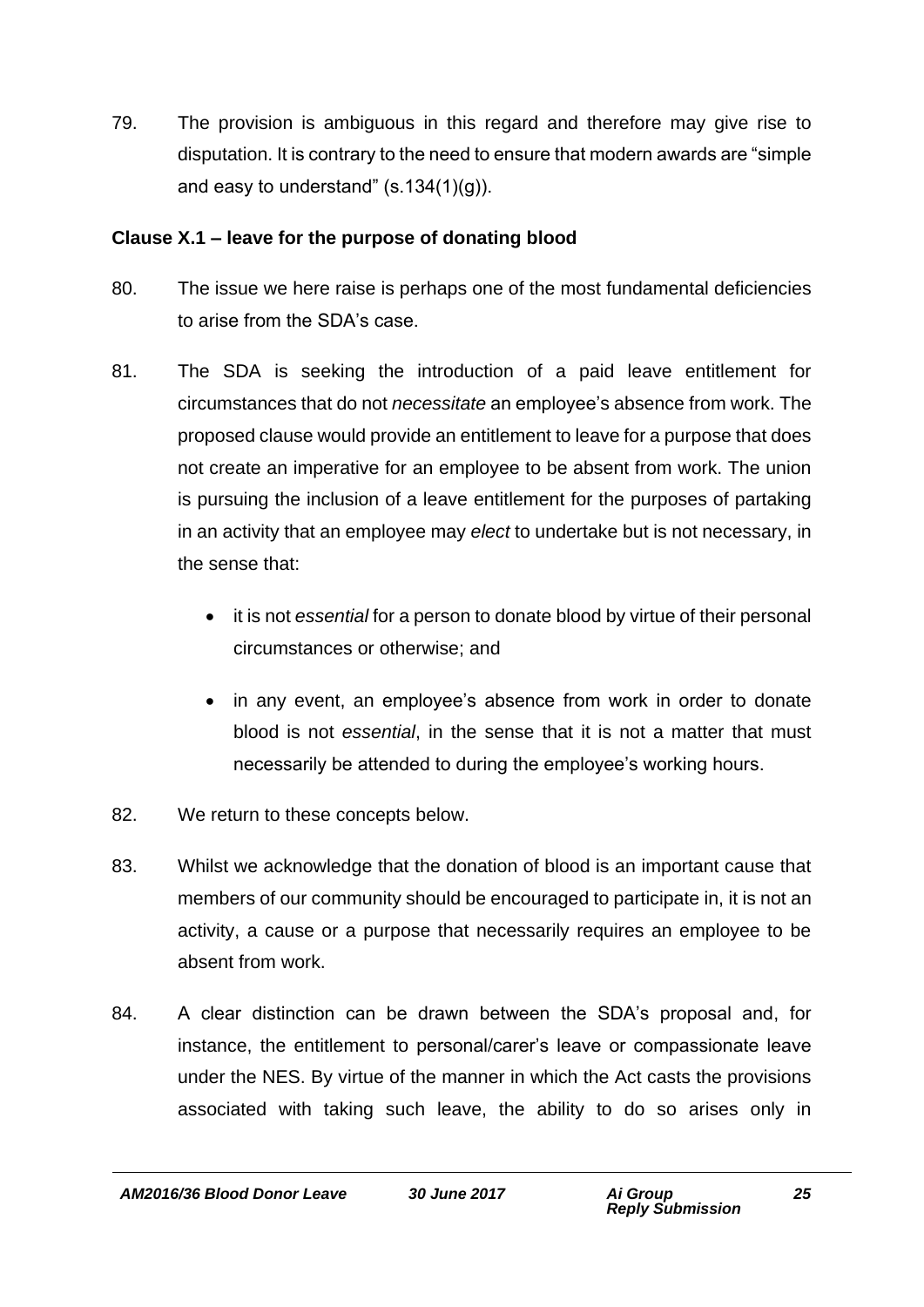circumstances where it is necessary. That is, s.97 allows an employee to take personal/carer's leave if it is taken:

- because the employee is not fit for work; or
- to provide care or support to a member of the employee's immediate family or household who requires care or support because of a personal illness/injury or an unexpected emergency affecting the member.
- 85. In describing the circumstances in which an employee can take personal/carer's leave by reference to specific situations that arise at a particular point in time and which, by their very nature, render absence from work necessary, the legislation effectively creates a limitation on the purposes for which the leave can be taken. Section 104 of the Act prescribes the circumstances in which an employee has an entitlement to compassionate leave in a similar vein:

An employee is entitled to 2 days of compassionate leave for each occasion (a *permissible occasion*) when a member of the employee's immediate family, or a member of the employee's household:

- (a) contracts or develops a personal illness that poses a serious threat to his or her life; or
- (b) sustains a personal injury that poses a serious threat to his or her life; or
- (c) dies.
- 86. Compassionate leave can only be taken:
	- to spend time with a member of an employee's immediate family or household who has contracted or developed a personal illness, or sustained a personal injury, referred to in s.104<sup>39</sup>; or
	- after the death of the member of an employee's immediate family or household referred to in s.104<sup>40</sup>.

<sup>1</sup>  $39$  Section 105(1)(a) of the Act.

 $40$  Section 105(1)(b) of the Act.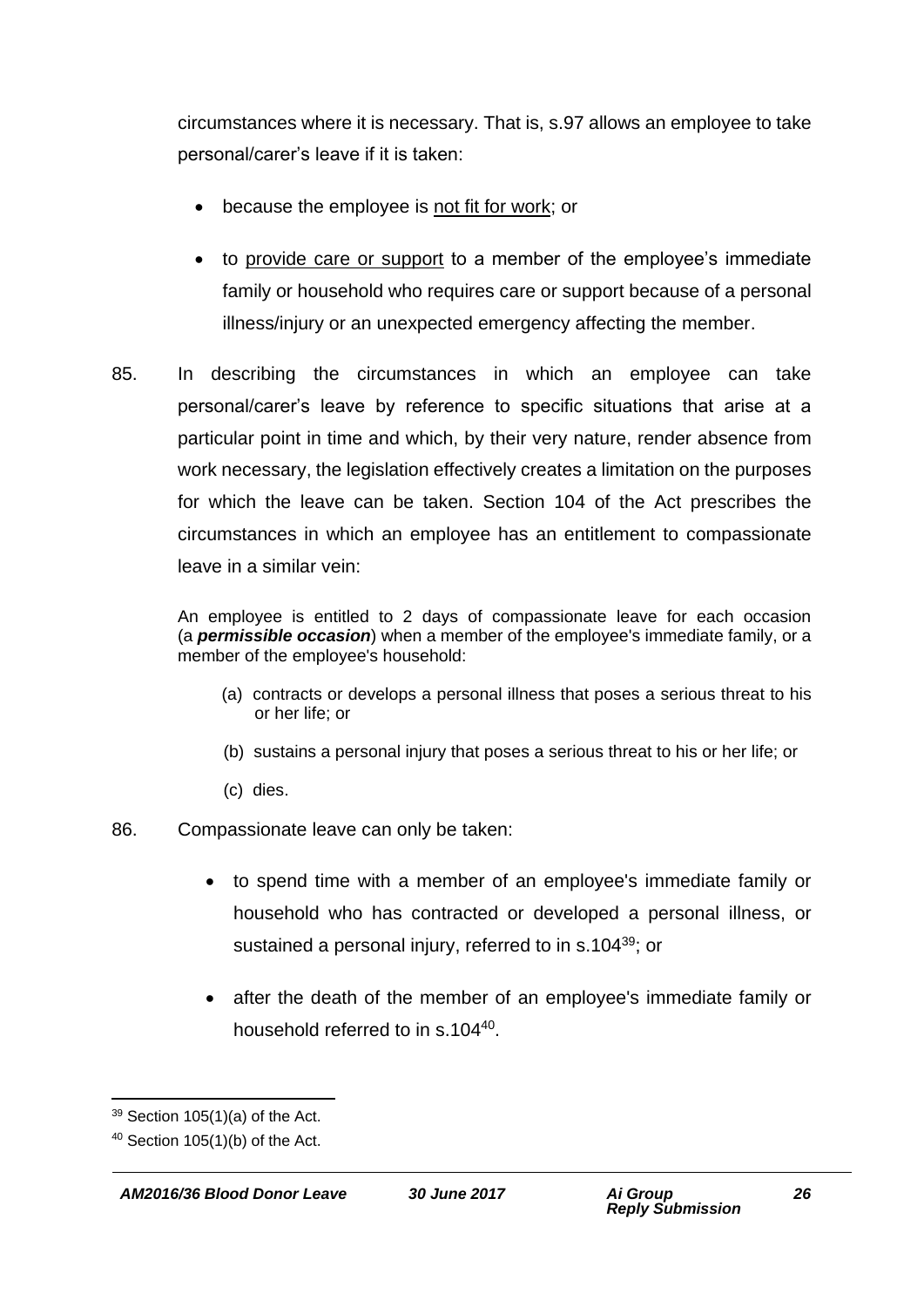- 87. The SDA's proposed clause is clearly out of step with the approach otherwise adopted in the minimum safety net. The exception to this proposition is the provision of annual leave under the NES, which we later come to.
- 88. As we earlier stated, it is unfair and entirely unjustifiable to expand the minimum safety net applying to employees covered by the Awards by introducing a new form of paid leave that can be accessed for a purpose that does not necessitate the employee's absence from work. We detail the reasons for our position hereunder.
- 89. **Firstly** and fundamentally, we are not aware of any circumstances in which it is essential for a person to donate blood. Rather, it is an activity that one can elect to participate in if they so choose. However benevolent this may be, it is not one that *must* be undertaken by a person due to, for instance, their health or other personal circumstances. This is in clear contrast to an employee seeking to be absent from work because of an illness or injury as a result of which they are unfit for work.<sup>41</sup>
- 90. **Secondly** and in any event**,** where an employee elects to donate blood, it is not essential or inevitable that, as a general proposition, this be undertaken during working hours or that it result in an absence from work. The nature of the activity is not such that it cannot be undertaken at another time.
- 91. Save for a 'link' to the Red Cross' website<sup>42</sup>, very little information has been put before the Commission by the SDA regarding the opening hours of the Red Cross' donor centres. Perhaps this is strategically so, because a review of the relevant information on its website reveals that many donor centres are open during ordinary working hours, outside of ordinary working hours and on the weekend.

<sup>41</sup> Section 97(a) of the Act.

<sup>42</sup> SDA submission dated 2 May 2017 at Annexure 11.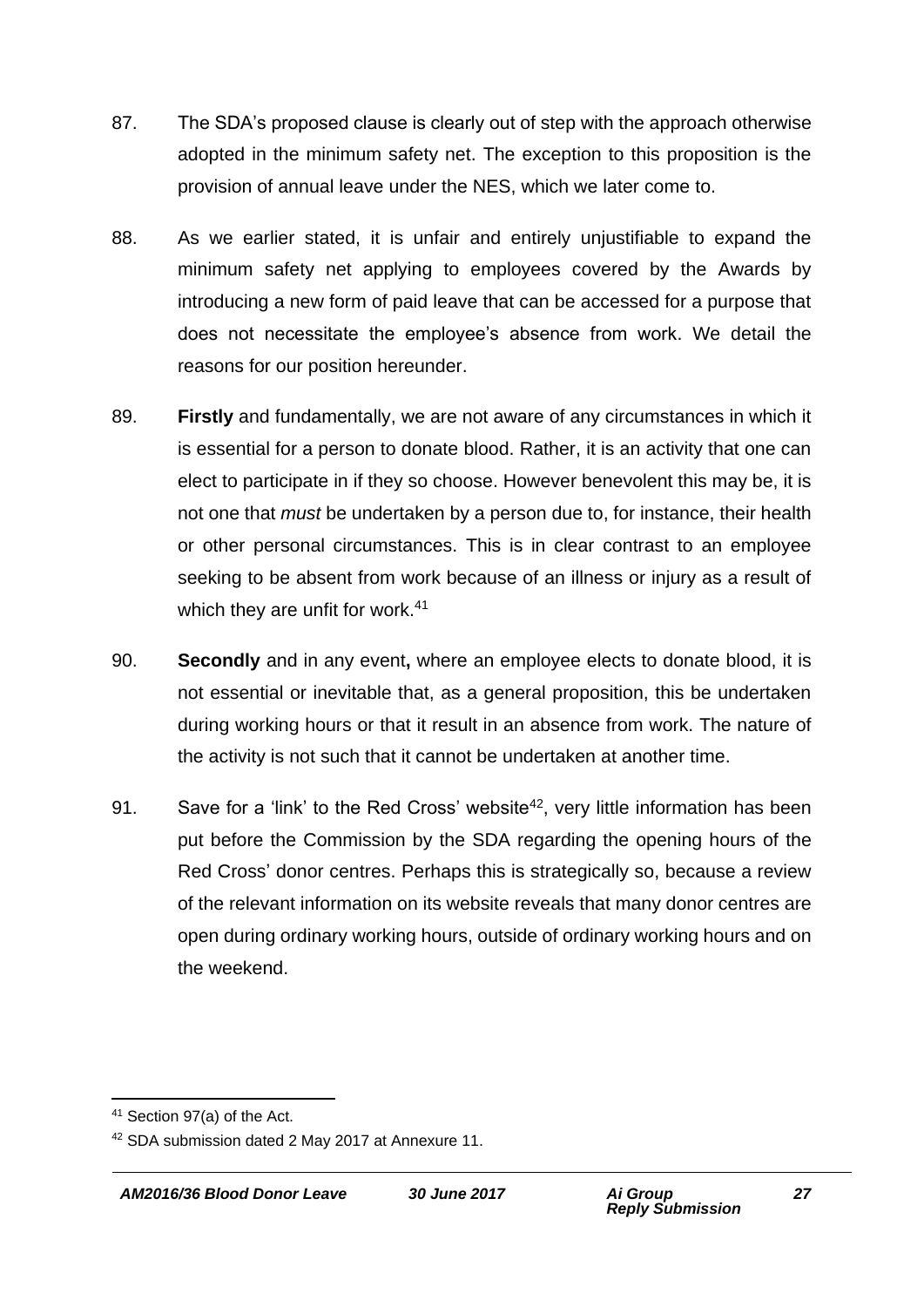92. The following are examples of donor centres in and around Sydney that are open outside of ordinary working hours and/or on the weekend:

|                         | <b>Centre</b>                              | <b>Opening Hours</b>                                                                                                                                                                                                                                                                                                 |
|-------------------------|--------------------------------------------|----------------------------------------------------------------------------------------------------------------------------------------------------------------------------------------------------------------------------------------------------------------------------------------------------------------------|
| $\mathbf{1}$            | Baulkham Hills (mobile unit) <sup>43</sup> | Tuesday 13 June until 1800<br>Monday 17 July until 1800<br>Monday 14 August until 1800<br>Monday 11 September until 1800                                                                                                                                                                                             |
| $\overline{2}$          | Blacktown (mobile unit) <sup>44</sup>      | Thursday 22 June until 1800<br>Thursday 20 July until 1800<br>Thursday 3 August until 1800<br>Thursday 21 September until 1800                                                                                                                                                                                       |
| $\overline{\mathbf{3}}$ | Bondi Beach (mobile unit) <sup>45</sup>    | Wednesday 14 June until 1800<br>Thursday 15 June until 1800<br>Saturday 17 June 0915 - 1500                                                                                                                                                                                                                          |
| $\overline{\mathbf{4}}$ | Camden (mobile unit) <sup>46</sup>         | Tuesday 9 May until 1800<br>Wednesday 10 May until 1800<br>Tuesday 1 August until 1800<br>Wednesday 2 August until 1800                                                                                                                                                                                              |
| $5\phantom{1}$          | Campbelltown (mobile unit) <sup>47</sup>   | Monday 22 May until 1800<br>Thursday 25 May until 1800<br>Monday 26 June until 1800<br>Thursday 29 June until 1800<br>Monday 24 July until 1800<br>Thursday 27 July until 1800<br>Monday 21 August until 1800<br>Thursday 24 August until 1800<br>Monday 25 September until 1800<br>Thursday 28 September until 1800 |
| $6\phantom{1}6$         | Dural (mobile unit) <sup>48</sup>          | Saturday 10 June 0830 - 1400<br>Monday 3 July until 1800<br>Thursday 6 July until 1800                                                                                                                                                                                                                               |

<sup>1</sup> <sup>43</sup> [http://www.donateblood.com.au/blood-donor-centre/baulkham-hills-mobile-donor-centre-norwest](http://www.donateblood.com.au/blood-donor-centre/baulkham-hills-mobile-donor-centre-norwest-marketown)[marketown](http://www.donateblood.com.au/blood-donor-centre/baulkham-hills-mobile-donor-centre-norwest-marketown)

<sup>44</sup> <http://www.donateblood.com.au/blood-donor-centre/blacktown-mobile-donor-centre-kmart>

<sup>45</sup> <http://www.donateblood.com.au/blood-donor-centre/bondi-beach-mobile-donor-centre>

<sup>46</sup> [http://www.donateblood.com.au/blood-donor-centre/camden-mobile-donor-centre-woolworths-car](http://www.donateblood.com.au/blood-donor-centre/camden-mobile-donor-centre-woolworths-car-park)[park](http://www.donateblood.com.au/blood-donor-centre/camden-mobile-donor-centre-woolworths-car-park)

<sup>47</sup> <http://www.donateblood.com.au/blood-donor-centre/campbelltown-mobile-donor-centre-bunnings>

<sup>48</sup> <http://www.donateblood.com.au/blood-donor-centre/dural-mobile-donor-centre-bunnings>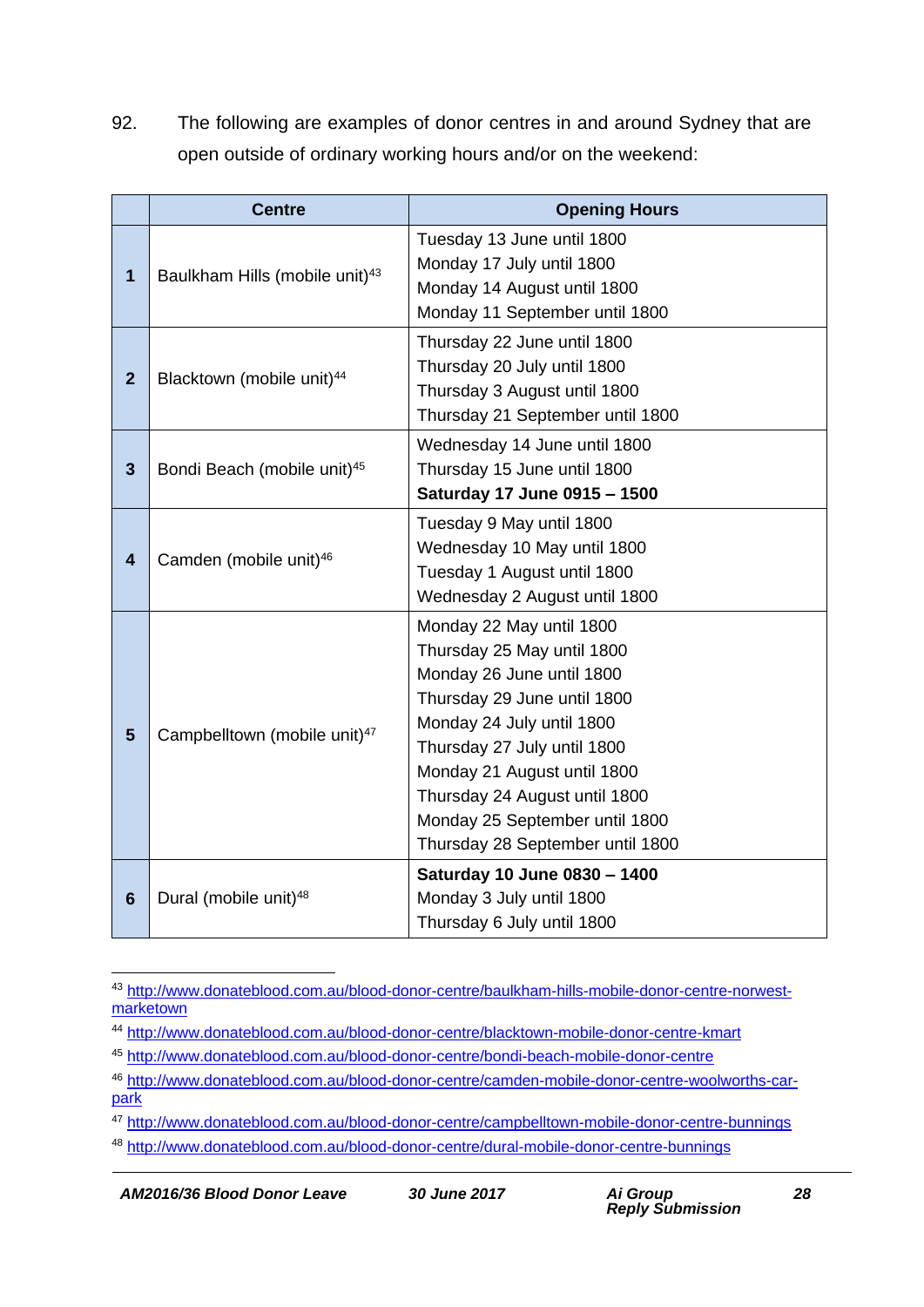| $\overline{7}$ | Epping (mobile unit) <sup>49</sup>   | Monday 5 June until 1830<br>Monday 4 September until 1830                                                                                                                                                                                                                                                  |
|----------------|--------------------------------------|------------------------------------------------------------------------------------------------------------------------------------------------------------------------------------------------------------------------------------------------------------------------------------------------------------|
| 8              | Katoomba (mobile unit) <sup>50</sup> | Wednesday 12 July until 1800<br>Thursday 13 July until 1800                                                                                                                                                                                                                                                |
| 9              | Lithgow <sup>51</sup>                | Monday 5 June until 1900<br>Tuesday 6 June at 0800<br>Wednesday 7 June until 1900<br>Thursday 8 June at 0800<br>Monday 7 August until 1915<br>Tuesday 8 August at 0800<br>Monday 4 September until 1900<br>Tuesday 5 September at 0800<br>Wednesday 6 September until 1900<br>Thursday 7 September at 0800 |
| 10             | Liverpool <sup>52</sup>              | Monday until 1830<br>Tuesday until 1830<br>Wednesday 0700 - 1830<br>Thursday 0700 - 1830<br>Friday at 0700<br>Saturday 0700 - 1530                                                                                                                                                                         |
| 11             | Nepean <sup>53</sup>                 | Monday until 2000<br>Tuesday at 0800<br>Wednesday until 2000<br>Thursday until 2000<br>Friday at 0800<br>Saturday 0730 - 1530                                                                                                                                                                              |
| 12             | Parramatta <sup>54</sup>             | Monday until 1830<br>Tuesday 0700 – 1830<br>Wednesday 0700 - 1830<br>Thursday 0700 - 1830<br>Friday at 0700<br>Saturday 0700 - 1530                                                                                                                                                                        |

*AM2016/36 Blood Donor Leave 30 June 2017 Ai Group*

<sup>1</sup> <sup>49</sup> <http://www.donateblood.com.au/blood-donor-centre/epping-mobile-donor-centre-baptist-church-hall>

<sup>50</sup> <http://www.donateblood.com.au/blood-donor-centre/katoomba-mobile-donor-centre>

<sup>51</sup> <http://www.donateblood.com.au/blood-donor-centre/lithgow-bowling-club>

<sup>52</sup> <http://www.donateblood.com.au/blood-donor-centre/liverpool-donor-centre>

<sup>53</sup> <http://www.donateblood.com.au/blood-donor-centre/nepean-donor-centre>

<sup>54</sup> <http://www.donateblood.com.au/blood-donor-centre/parramatta-donor-centre>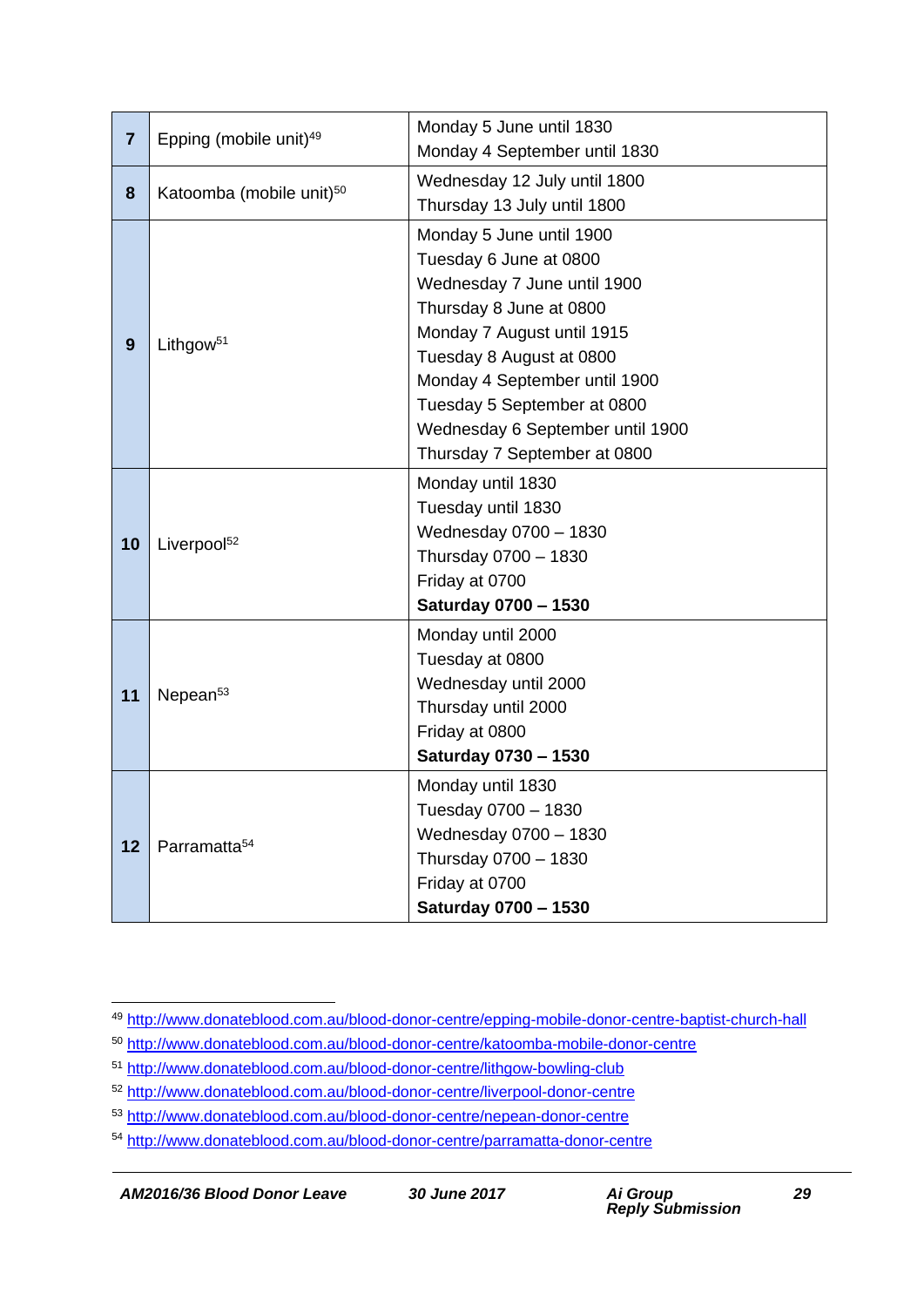| 13 | Picton <sup>55</sup>                   | Wednesday 19 July at 1830<br>Thursday 20 July at 1830                                                                                                                                              |
|----|----------------------------------------|----------------------------------------------------------------------------------------------------------------------------------------------------------------------------------------------------|
| 14 | Plumpton (mobile unit) <sup>56</sup>   | Thursday 15 June until 1800<br>Thursday 14 September until 1800                                                                                                                                    |
| 15 | Springwood (mobile unit) <sup>57</sup> | Wednesday 7 June until 1800<br>Thursday 8 June until 1800<br>Wednesday 9 August until 1800<br>Thursday 10 August until 1800<br>Wednesday 6 September until 1800<br>Thursday 7 September until 1800 |
| 16 | Sutherland Shire <sup>58</sup>         | Monday until 1815<br>Tuesday 0800 - 1815<br>Wednesday until 1815<br>Thursday 0800 - 1815<br>Friday 0800 - 1815<br><b>Saturday 0800 - 1615</b>                                                      |
| 17 | Sydney CBD, Elizabeth St <sup>59</sup> | Monday until 1900<br>Tuesday at 0700<br>Wednesday at 0700<br>Thursday until 1930<br>2 <sup>nd</sup> and 4 <sup>th</sup> Saturday of each month 0730 - 1415                                         |
| 18 | Sydney CBD, Town Hall <sup>60</sup>    | Monday until 1900<br>Tuesday 0730 - 1900<br>Wednesday 0730 - 1900<br>Thursday 0730 - 1900<br>Friday at 0730<br>Saturday 0730 - 1630                                                                |

*AM2016/36 Blood Donor Leave 30 June 2017 Ai Group*

<sup>1</sup> <sup>55</sup> [http://www.donateblood.com.au/blood-donor-centre/picton-mobile-donor-centre-picton-shire-hall](http://www.donateblood.com.au/blood-donor-centre/picton-mobile-donor-centre-picton-shire-hall-car-park)[car-park](http://www.donateblood.com.au/blood-donor-centre/picton-mobile-donor-centre-picton-shire-hall-car-park)

<sup>56</sup> <http://www.donateblood.com.au/blood-donor-centre/plumpton-mobile-donor-centre-marketplace>

<sup>57</sup> <http://www.donateblood.com.au/blood-donor-centre/springwood-mobile-donor-centre-iga-carpark>

<sup>58</sup> <http://www.donateblood.com.au/blood-donor-centre/shire-donor-centre-sutherland-shire>

<sup>59</sup> <http://www.donateblood.com.au/blood-donor-centre/elizabeth-street-donor-centre-sydney-0>

<sup>60</sup> <http://www.donateblood.com.au/blood-donor-centre/town-hall-donor-centre-sydney>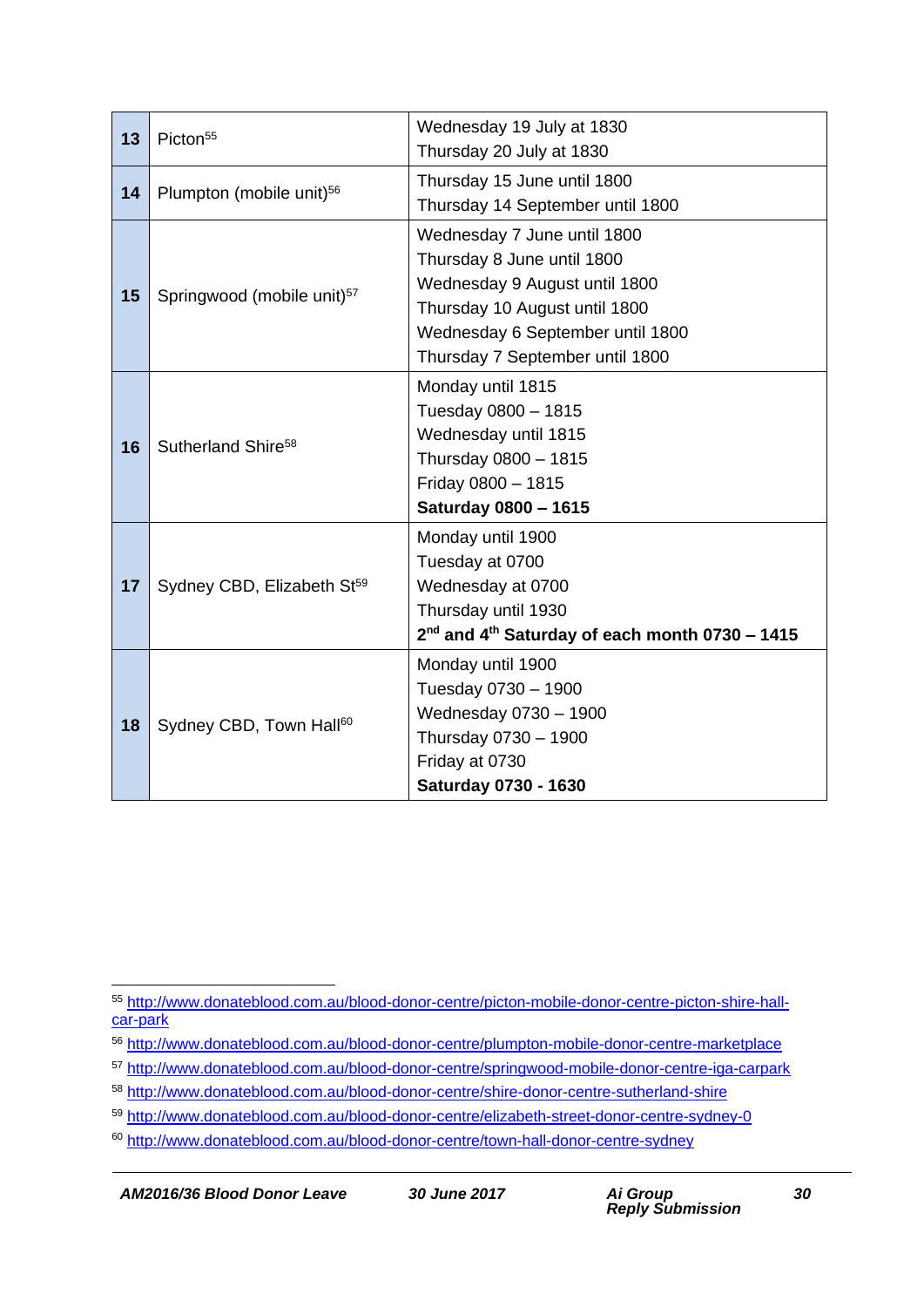93. Similar examples can be found in regional NSW:

|                | <b>Centre</b>                         | <b>Opening Hours</b>                                                                                                                                                                     |
|----------------|---------------------------------------|------------------------------------------------------------------------------------------------------------------------------------------------------------------------------------------|
| 1              | Armidale <sup>61</sup>                | Monday until 1900<br>Tuesday until 1900<br>Wednesday until 1900<br>Thursday at 0800<br>Friday at 0800                                                                                    |
| $\overline{2}$ | Bathurst (mobile unit) <sup>62</sup>  | Monday 14 August until 1900<br>Monday 25 September until 1900                                                                                                                            |
| 3              | Belmont (mobile unit) <sup>63</sup>   | Wednesday 26 April until 1830<br>Thursday 27 April until 1830<br>Wednesday 26 July until 1830<br>Thursday 27 July until 1830<br>Saturday 29 July 0830 - 1500                             |
| 4              | Bowral (mobile unit) <sup>64</sup>    | Tuesday 6 June until 1800<br>Wednesday 7 June until 1800<br>Tuesday 11 July until 1800<br>Wednesday 12 July until 1800<br>Tuesday 29 August until 1800<br>Wednesday 30 August until 1800 |
| $5\phantom{1}$ | Byron Bay (mobile unit) <sup>65</sup> | Monday 19 July until 1830<br>Monday 24 July until 1830<br>Monday 21 August until 1830<br>Tuesday 22 August until 1830                                                                    |
| $6\phantom{1}$ | Coffs Harbour <sup>66</sup>           | Monday until 1830<br>Tuesday until 1830<br>Wednesday at 0730<br>Thursday until 1830<br>Friday at 0730<br>Saturday 0730 - 1500                                                            |
| $\overline{7}$ | Dubbo <sup>67</sup>                   | Monday until 1930                                                                                                                                                                        |

1 <sup>61</sup> <http://www.donateblood.com.au/blood-donor-centre/armidale-donor-centre>

<sup>62</sup> <http://www.donateblood.com.au/blood-donor-centre/bathurst-mobile-donor-centre-mcdonalds>

<sup>63</sup> [http://www.donateblood.com.au/blood-donor-centre/belmont-mobile-donor-centre-belmont-citi](http://www.donateblood.com.au/blood-donor-centre/belmont-mobile-donor-centre-belmont-citi-centre)**[centre](http://www.donateblood.com.au/blood-donor-centre/belmont-mobile-donor-centre-belmont-citi-centre)** 

<sup>64</sup> [http://www.donateblood.com.au/blood-donor-centre/bowral-mobile-donor-centre-bowral-swimming](http://www.donateblood.com.au/blood-donor-centre/bowral-mobile-donor-centre-bowral-swimming-centre)**[centre](http://www.donateblood.com.au/blood-donor-centre/bowral-mobile-donor-centre-bowral-swimming-centre)** 

<sup>65</sup> <http://www.donateblood.com.au/blood-donor-centre/byron-bay-mobile-donor-centre>

<sup>66</sup> <http://www.donateblood.com.au/blood-donor-centre/coffs-harbour-donor-centre>

<sup>67</sup> <http://www.donateblood.com.au/blood-donor-centre/dubbo-donor-centre>

*AM2016/36 Blood Donor Leave 30 June 2017 Ai Group*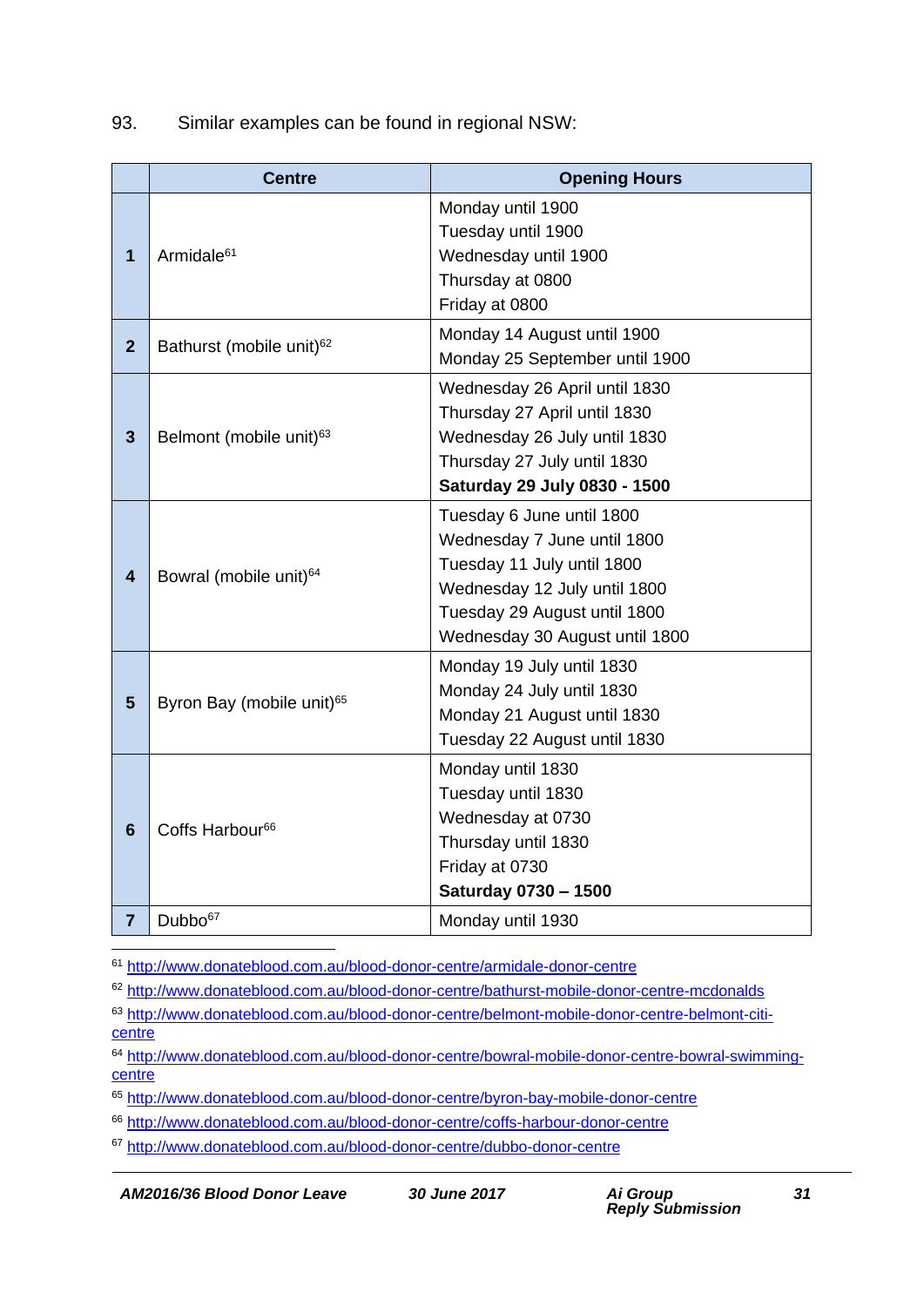|    |                                        | Tuesday until 1930                                |
|----|----------------------------------------|---------------------------------------------------|
|    |                                        | Wednesday at 0800                                 |
|    |                                        | Thursday at 0800                                  |
|    |                                        | Friday at 0800                                    |
|    |                                        | 1 <sup>st</sup> Saturday of the month 0800 - 1300 |
| 8  | Gloucester (mobile unit) <sup>68</sup> | Tuesday 27 July until 1830                        |
|    |                                        | Tuesday 26 September until 1830                   |
|    |                                        | Tuesday at 0745                                   |
| 9  | Goulburn <sup>69</sup>                 | Wednesday until 1900                              |
|    |                                        | Thursday until 1900                               |
|    |                                        | Monday until 1930                                 |
|    |                                        | Tuesday at 0700                                   |
| 10 | Lismore $70$                           | Wednesday until 1930                              |
|    |                                        | Thursday until 1930                               |
|    |                                        | Friday at 0700                                    |
|    |                                        | Saturday 0900 - 1300                              |
|    | Maitland <sup>71</sup>                 | Monday until 1900                                 |
|    |                                        | Tuesday until 1900                                |
| 11 |                                        | Wednesday at 0730                                 |
|    |                                        | Thursday until 2000                               |
|    |                                        | Friday at 0730                                    |
|    |                                        | Saturday 0800 - 1500                              |
|    |                                        | Monday 19 June until 1830                         |
| 12 | Medowie (mobile unit) <sup>72</sup>    | Tuesday 20 June until 1830                        |
|    |                                        | Monday 18 September until 1830                    |
|    |                                        | Tuesday 19 September until 1830                   |
|    |                                        | Tuesday 18 July until 1800                        |
| 13 | Morisset (mobile unit) <sup>73</sup>   | Wednesday 19 July until 1800                      |
|    |                                        | Thursday 20 July until 1800                       |
|    |                                        | Monday 3 July until 1900                          |
| 14 | Mudgee (mobile unit) <sup>74</sup>     | Tuesday 4 July at 0800                            |
|    |                                        | Wednesday 5 July until 1900                       |

1 <sup>68</sup> <http://www.donateblood.com.au/blood-donor-centre/gloucester-mobile-donor-centre>

<sup>69</sup> <http://www.donateblood.com.au/blood-donor-centre/goulburn-donor-centre>

<sup>70</sup> <http://www.donateblood.com.au/blood-donor-centre/lismore-donor-centre>

<sup>71</sup> <http://www.donateblood.com.au/blood-donor-centre/maitland-donor-centre>

<sup>72</sup> [http://www.donateblood.com.au/blood-donor-centre/medowie-mobile-donor-centre-community](http://www.donateblood.com.au/blood-donor-centre/medowie-mobile-donor-centre-community-centre)[centre](http://www.donateblood.com.au/blood-donor-centre/medowie-mobile-donor-centre-community-centre)

<sup>73</sup> [http://www.donateblood.com.au/blood-donor-centre/morisset-mobile-donor-centre-morisset](http://www.donateblood.com.au/blood-donor-centre/morisset-mobile-donor-centre-morisset-multipurpose-centre)[multipurpose-centre](http://www.donateblood.com.au/blood-donor-centre/morisset-mobile-donor-centre-morisset-multipurpose-centre)

<sup>74</sup> <http://www.donateblood.com.au/blood-donor-centre/mudgee-mobile-donor-centre>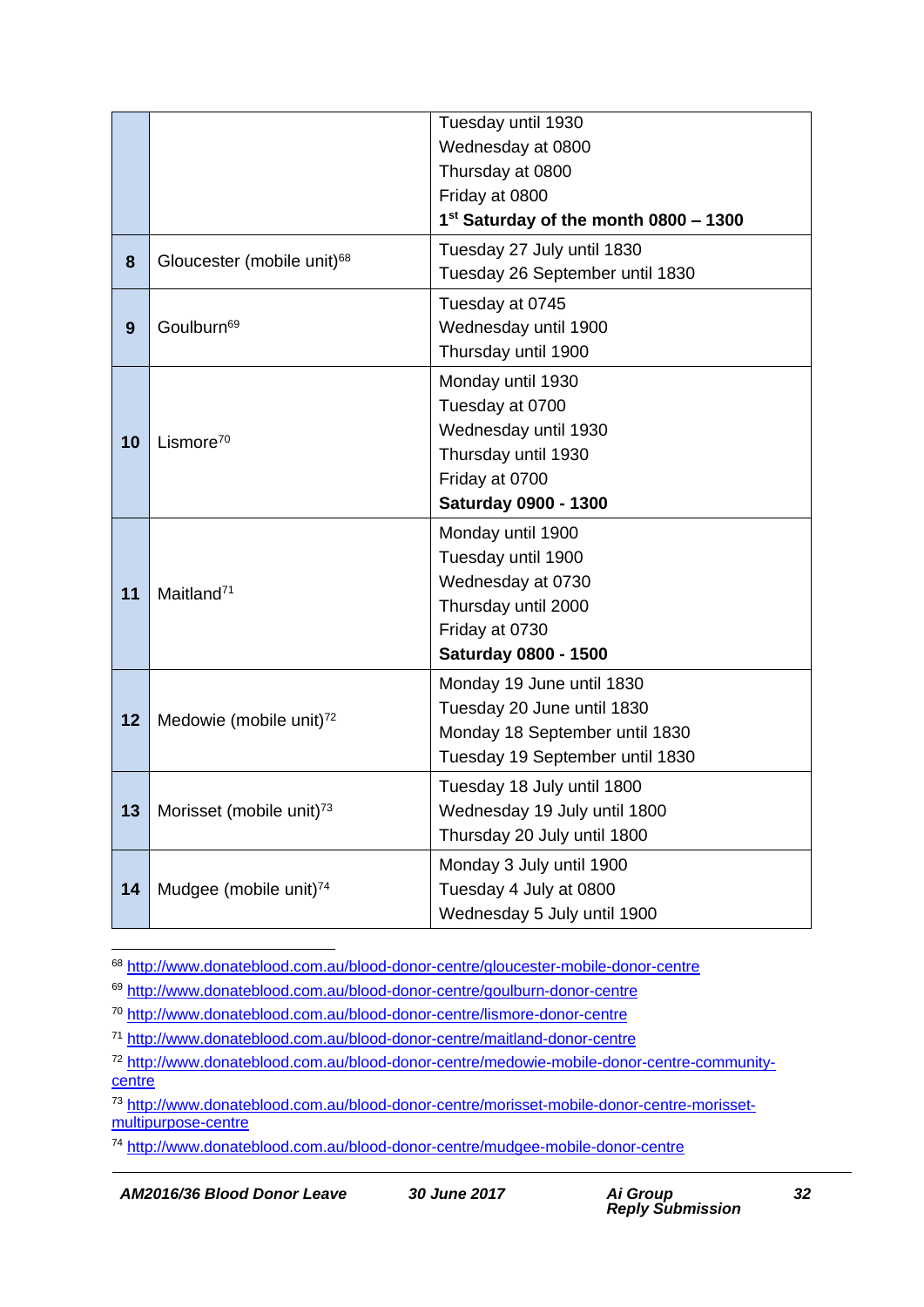|    |                                          | Thursday 6 July at 0800                                     |
|----|------------------------------------------|-------------------------------------------------------------|
|    |                                          | Monday 10 July until 1900                                   |
|    |                                          | Tuesday 11 July at 0800                                     |
|    |                                          | Tuesday 4 July until 1900                                   |
| 15 |                                          | Wednesday 5 July until 1900                                 |
|    | Muswellbrook (mobile unit) <sup>75</sup> | Thursday 6 July until 1900                                  |
|    |                                          |                                                             |
|    |                                          | Monday until 2000                                           |
|    |                                          | Tuesday at 0700                                             |
| 16 | Newcastle <sup>76</sup>                  | Wednesday until 2000                                        |
|    |                                          | Thursday until 2000                                         |
|    |                                          | Friday at 0700                                              |
|    |                                          | Saturday 0700 - 1500                                        |
|    |                                          | Tuesday 27 June until 1800                                  |
|    |                                          | Wednesday 28 June until 1800                                |
|    |                                          | Tuesday 4 July until 1800                                   |
| 17 | Nowra (mobile unit) <sup>77</sup>        | Tuesday 22 August until 1800                                |
|    |                                          | Wednesday 23 August until 1800                              |
|    |                                          | Tuesday 19 September until 1800                             |
|    |                                          | Wednesday 20 September until 1800                           |
|    |                                          | Tuesday 26 September until 1800                             |
|    |                                          | Monday until 1830                                           |
|    | Orange <sup>78</sup>                     | Tuesday at 0730                                             |
| 18 |                                          | Wednesday until 1830                                        |
|    |                                          | Thursday until 1830                                         |
|    |                                          | Friday at 0730                                              |
|    |                                          | $2nd$ and 4 <sup>th</sup> Saturday of the month 0730 - 1230 |
|    |                                          | Monday until 1830                                           |
|    |                                          | Tuesday until 1830                                          |
| 19 | Port Macquarie <sup>79</sup>             | Wednesday at 0730                                           |
|    |                                          | Thursday until 1830                                         |
|    |                                          | Friday at 0730                                              |
|    |                                          | Saturday 0730 - 1500                                        |

<sup>1</sup> <sup>75</sup> <http://www.donateblood.com.au/blood-donor-centre/muswellbrook-mobile-donor-centre-pcyc>

<sup>76</sup> <http://www.donateblood.com.au/blood-donor-centre/newcastle-donor-centre>

<sup>77</sup> [http://www.donateblood.com.au/blood-donor-centre/nowra-mobile-donor-centre-school-arts-car](http://www.donateblood.com.au/blood-donor-centre/nowra-mobile-donor-centre-school-arts-car-park)[park](http://www.donateblood.com.au/blood-donor-centre/nowra-mobile-donor-centre-school-arts-car-park)

<sup>78</sup> <http://www.donateblood.com.au/blood-donor-centre/orange-donor-centre>

<sup>79</sup> <http://www.donateblood.com.au/blood-donor-centre/port-macquarie-donor-centre>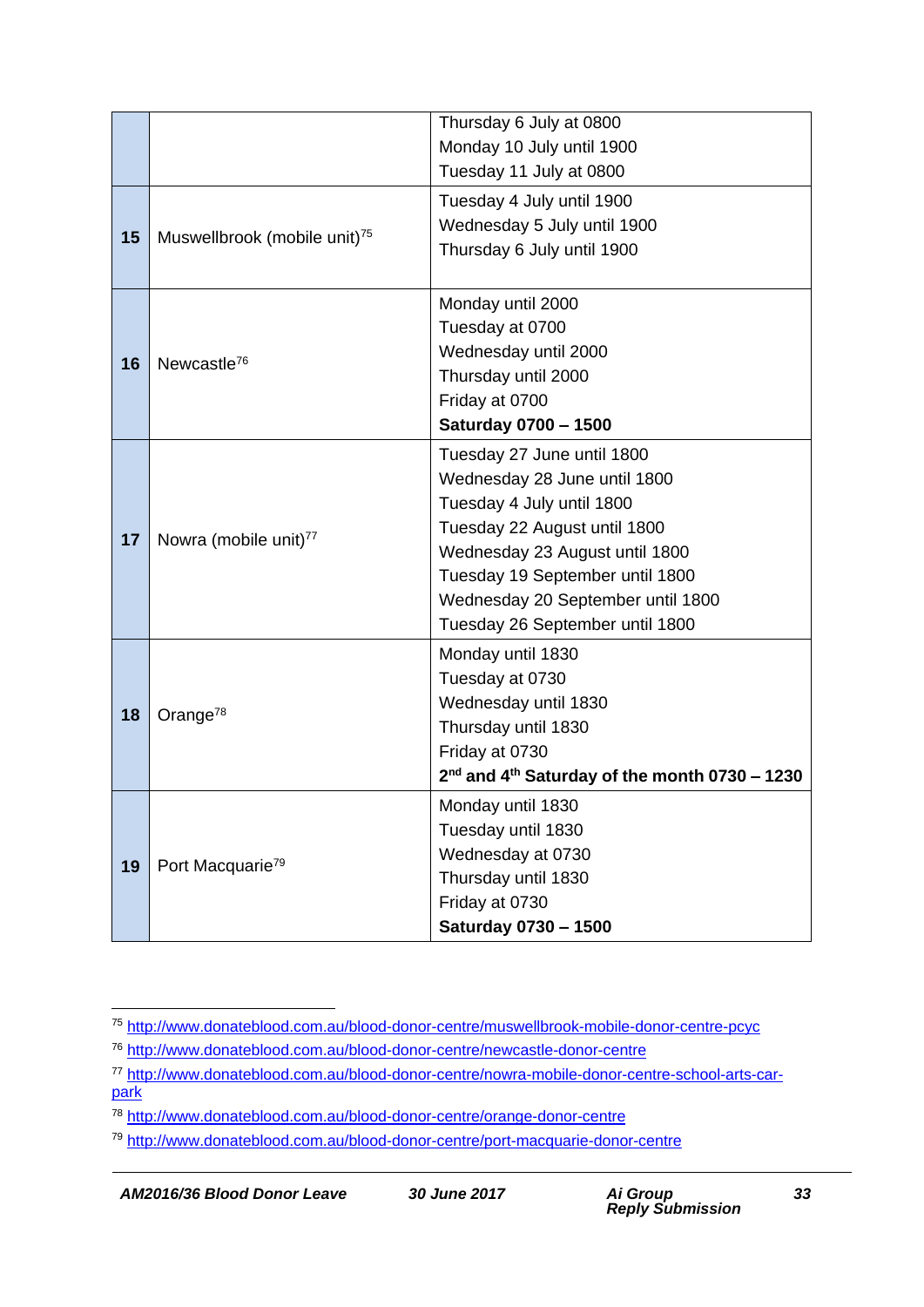| 20 | Scone (mobile unit) <sup>80</sup>     | Wednesday 21 June until 1830<br>Thursday 22 June until 1830<br>Wednesday 20 September until 1830<br>Thursday 21 September until 1830                                                         |
|----|---------------------------------------|----------------------------------------------------------------------------------------------------------------------------------------------------------------------------------------------|
| 21 | Singleton (mobile unit) <sup>81</sup> | Tuesday 18 July until 1830<br>Wednesday 19 July until 1830<br>Thursday 20 July until 1830<br>Tuesday 29 August until 1830<br>Wednesday 30 August until 1830<br>Thursday 31 August until 1830 |
| 22 | Tamworth <sup>82</sup>                | Monday until 1900<br>Tuesday until 1900<br>Wednesday at 0800<br>Thursday until 1900<br>Friday at 0800<br>Saturday 0900 - 1300                                                                |
| 23 | Taree <sup>83</sup>                   | Monday until 1800<br>Tuesday until 1900<br>Wednesday at 0800<br>Thursday until 1900<br>Friday until 0800<br>2 <sup>nd</sup> Saturday of the month 0800 - 1200                                |
| 24 | Wagga Wagga <sup>84</sup>             | Monday at 0700<br>Tuesday until 1930<br>Wednesday until 1930<br>Thursday until 1930<br>Friday at 0700<br>$2nd$ Saturday of the month 0800 - 1300                                             |

<sup>1</sup> <sup>80</sup> <http://www.donateblood.com.au/blood-donor-centre/scone-mobile-donor-centre>

<sup>81</sup> [http://www.donateblood.com.au/blood-donor-centre/singleton-mobile-donor-centre-singleton](http://www.donateblood.com.au/blood-donor-centre/singleton-mobile-donor-centre-singleton-square-car-park)[square-car-park](http://www.donateblood.com.au/blood-donor-centre/singleton-mobile-donor-centre-singleton-square-car-park)

<sup>82</sup> <http://www.donateblood.com.au/blood-donor-centre/tamworth-donor-centre>

<sup>83</sup> <http://www.donateblood.com.au/blood-donor-centre/taree-donor-centre>

<sup>84</sup> <http://www.donateblood.com.au/blood-donor-centre/wagga-wagga-donor-centre>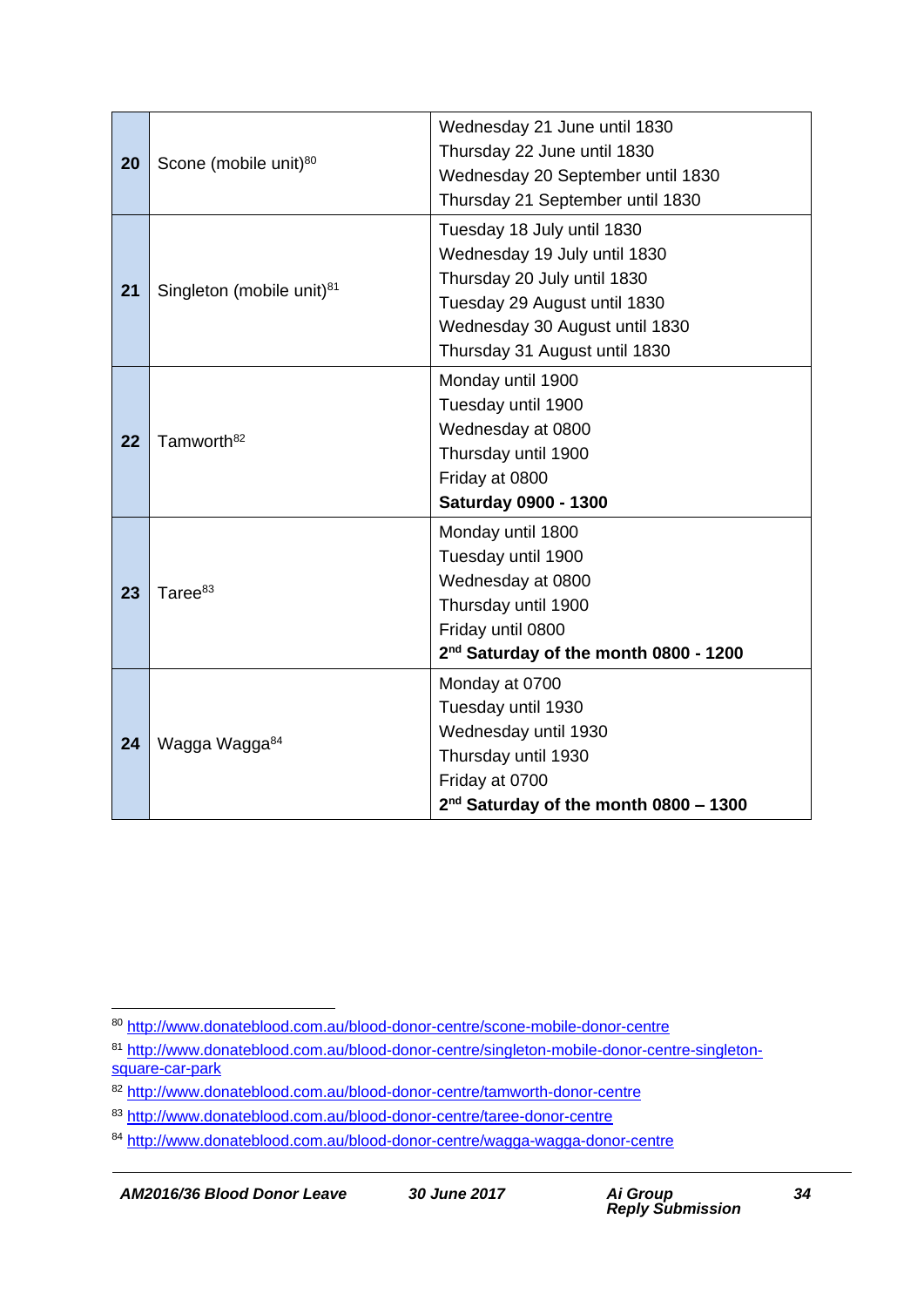94. The same can be seen in other states. For example, in Queensland, the following centres are some of those which are open outside of ordinary working hours and on weekends, including those in Brisbane and in regional areas:

|                         | <b>Centre</b>                         | <b>Opening Hours</b>                                                                                                                                                |
|-------------------------|---------------------------------------|---------------------------------------------------------------------------------------------------------------------------------------------------------------------|
| $\overline{\mathbf{1}}$ | Beerwah (mobile unit) <sup>85</sup>   | Wednesday 28 June until 1800<br>Thursday 29 June until 1800<br>Friday 30 June at 0800                                                                               |
| $\overline{2}$          | Bokarina (mobile unit) <sup>86</sup>  | Monday 24 July at 0800<br>Tuesday 25 July until 1800<br>Wednesday 26 July until 1800<br>Thursday 27 July until 1800<br>Friday 28 July at 0800                       |
| 3                       | Brisbane <sup>87</sup>                | Monday 0700 - 1900<br>Tuesday 0700 - 1900<br>Wednesday 0700 - 1900<br>Thursday 0700 - 1900<br>Friday 0700 - 1900<br>Saturday 0730 - 1500                            |
| $\overline{\mathbf{4}}$ | Bundaberg <sup>88</sup>               | Monday until 1900<br>Tuesday until 190<br>Wednesday at 0730<br>Thursday until 1900<br>Friday at 0730<br>$2nd$ and 4 <sup>th</sup> Saturday of the month 0800 - 1200 |
| 5                       | Cairns <sup>89</sup>                  | Tuesday until 1830<br>Wednesday until 1830<br>Thursday until 1830<br>Friday at 0700<br><b>Saturday 0700 - 1330</b>                                                  |
| 6                       | Caloundra (mobile unit) <sup>90</sup> | Saturday 0800 - 1300<br>Monday 19 June at 0800                                                                                                                      |

<sup>1</sup> <sup>85</sup> <http://www.donateblood.com.au/blood-donor-centre/beerwah-mobile-donor-centre>

<sup>86</sup> <http://www.donateblood.com.au/blood-donor-centre/bokarina-mobile-donor-centre>

<sup>87</sup> <http://www.donateblood.com.au/blood-donor-centre/brisbane-donor-centre>

<sup>88</sup> <http://www.donateblood.com.au/blood-donor-centre/bundaberg-donor-centre>

<sup>89</sup> <http://www.donateblood.com.au/blood-donor-centre/cairns-donor-centre>

<sup>90</sup> <http://www.donateblood.com.au/blood-donor-centre/caloundra-mobile-donor-centre>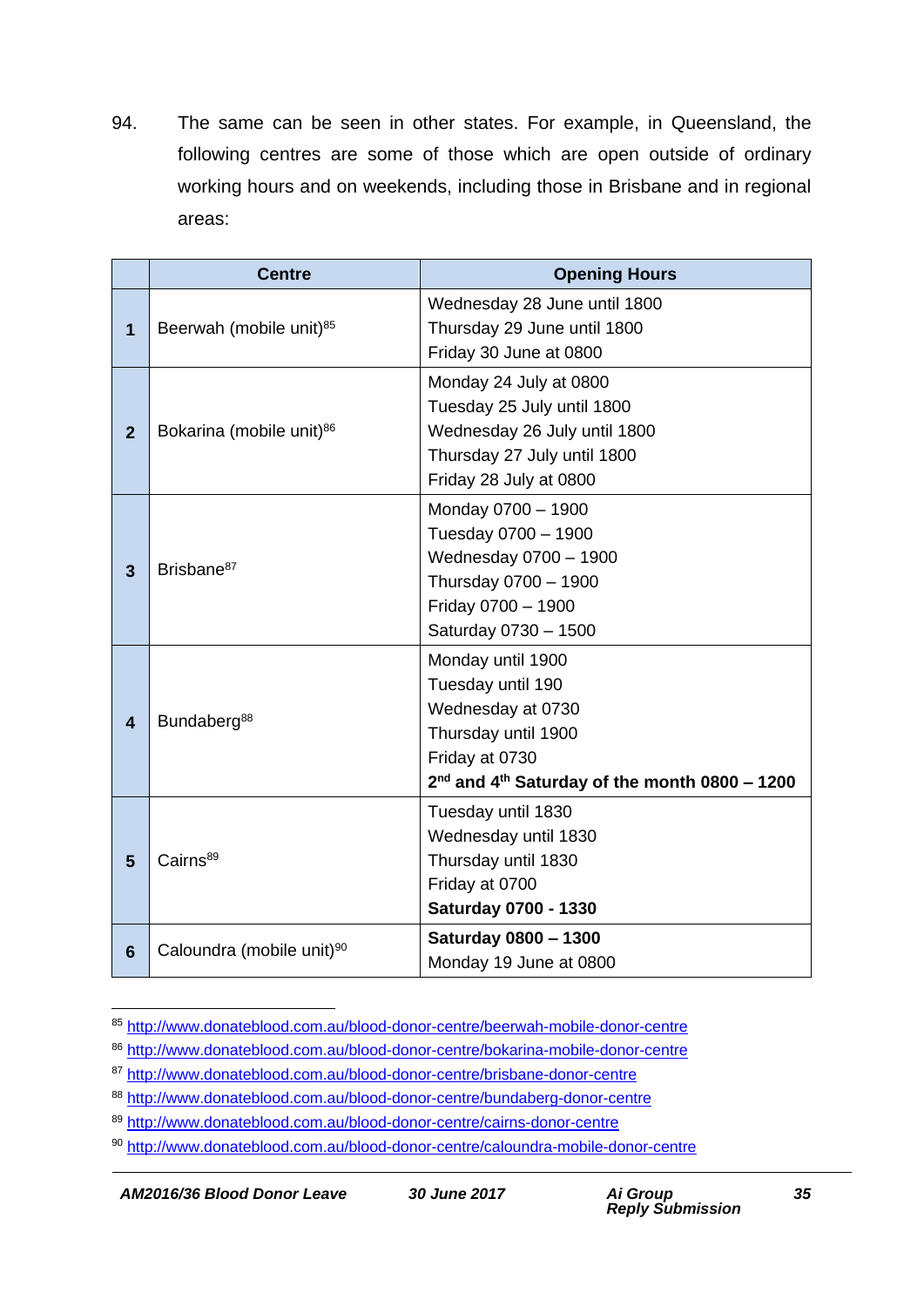|                |                                        | Tuesday 20 June until 1800                                  |
|----------------|----------------------------------------|-------------------------------------------------------------|
|                |                                        | Wednesday 21 June until 1800                                |
|                |                                        | Thursday 22 June until 1800                                 |
|                |                                        | Friday 23 June at 0800                                      |
|                |                                        | Monday 17 July at 0800                                      |
|                |                                        | Tuesday 18 July until 1800                                  |
|                |                                        | Wednesday 19 July until 1800                                |
|                |                                        | Thursday 20 July until 1800                                 |
|                |                                        | Monday 31 July at 0800                                      |
|                |                                        | Friday 11 August at 0800                                    |
|                |                                        | Monday 14 August at 0800                                    |
|                |                                        | Tuesday 15 August until 1800                                |
|                |                                        | Wednesday 16 August until 1800                              |
|                |                                        | Friday 18 August at 0800                                    |
|                |                                        | Saturday 19 August 0800 - 1300                              |
|                |                                        | Monday until 1900                                           |
|                |                                        | Tuesday until 1900                                          |
|                | Gladstone <sup>91</sup>                | Wednesday at 0730                                           |
| $\overline{7}$ |                                        | Thursday until 1900                                         |
|                |                                        | Friday at 0730                                              |
|                |                                        | $2nd$ and 4 <sup>th</sup> Saturday of the month 0800 - 1200 |
|                |                                        | Tuesday 11 July until 1800                                  |
|                |                                        | Wednesday 12 July until 1800                                |
|                |                                        | Tuesday 8 August until 1800                                 |
| 8              | Gympie (mobile unit) <sup>92</sup>     | Wednesday 9 August until 1800                               |
|                |                                        | Monday 21 August at 0800                                    |
|                |                                        | Tuesday 22 August at 0800                                   |
|                |                                        | Wednesday 23 August until 1800                              |
|                |                                        | Thursday 24 August until 1800                               |
|                | Helensvale (mobile unit) <sup>93</sup> | Tuesday 6 June at 0800                                      |
| 9              |                                        | Thursday 8 June until 1800                                  |
|                |                                        | Monday until 1900                                           |
|                |                                        | Tuesday until 1900                                          |
| 10             |                                        | Wednesday at 0700                                           |
|                | Hervey Bay <sup>94</sup>               | Thursday until 1900                                         |
|                |                                        | Friday at 0700                                              |
|                |                                        | Saturday 0700 - 1300                                        |

<sup>91</sup> <http://www.donateblood.com.au/blood-donor-centre/gladstone-donor-centre>

<sup>92</sup> <http://www.donateblood.com.au/blood-donor-centre/gympie-mobile-donor-centre>

<sup>93</sup> <http://www.donateblood.com.au/blood-donor-centre/helensvale-mobile-donor-centre>

<sup>94</sup> <http://www.donateblood.com.au/blood-donor-centre/hervey-bay-donor-centre>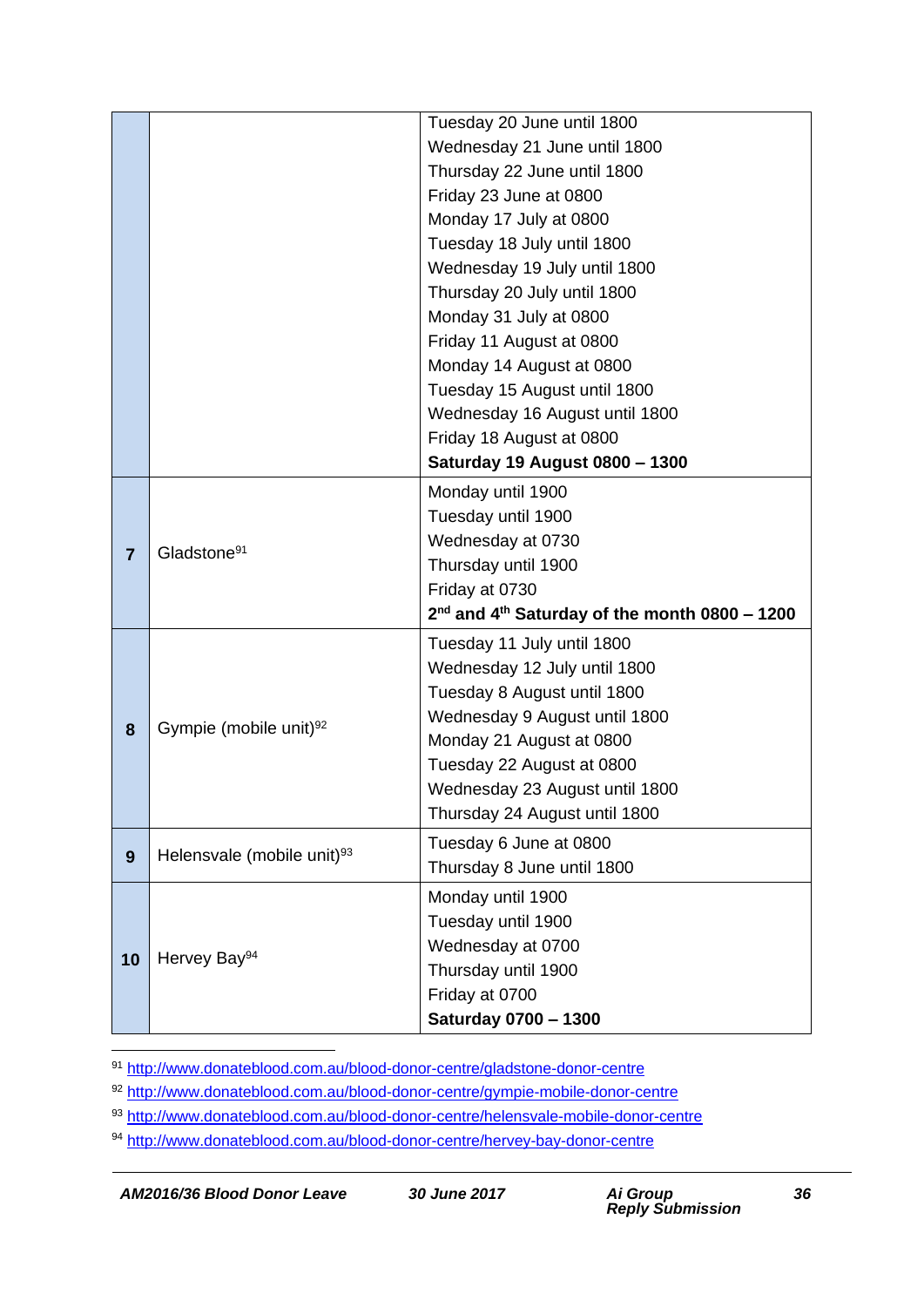| 11 | Heston (mobile unit) <sup>95</sup>     | Monday 12 June at 0800<br>Thursday 15 June until 1800 |  |
|----|----------------------------------------|-------------------------------------------------------|--|
|    |                                        | Friday 16 June at 0800                                |  |
|    | Mackay <sup>96</sup>                   | Monday until 1930<br>Tuesday until 1930               |  |
| 12 |                                        | Wednesday at 0700                                     |  |
|    |                                        | Thursday until 1930                                   |  |
|    |                                        | Friday at 0700                                        |  |
|    | Maroochydore <sup>97</sup>             | Monday at 0700                                        |  |
|    |                                        | Tuesday until 1800                                    |  |
| 13 |                                        | Wednesday at 0700                                     |  |
|    |                                        | Thursday until 1800                                   |  |
|    |                                        | Friday at 0700<br>Saturday 0730 - 1400                |  |
|    |                                        |                                                       |  |
|    | Milton (mobile unit) <sup>98</sup>     | Wednesday 5 July at 0800<br>Friday 7 July at 0800     |  |
| 14 |                                        | Monday 14 August at 0800                              |  |
|    | Morayfield (mobile unit) <sup>99</sup> | Wednesday 21 June at 0800                             |  |
|    |                                        | Monday 26 June at 0800                                |  |
|    |                                        | Thursday 28 June until 1900                           |  |
| 15 |                                        | Monday 17 July at 0800                                |  |
|    |                                        | Monday 21 August at 0800                              |  |
|    |                                        | Thursday 24 August until 1900                         |  |
|    |                                        | Friday 25 August 0800                                 |  |
|    | Nambour <sup>100</sup>                 | Monday at 0700                                        |  |
|    |                                        | Tuesday until 1900                                    |  |
| 16 |                                        | Wednesday until 1900                                  |  |
|    |                                        | Thursday until 1900                                   |  |
|    |                                        | Friday at 0700                                        |  |
|    |                                        | 1st and 3th Saturday of the month 0700 - 1300         |  |
| 17 | Newstead (mobile unit) <sup>101</sup>  | Wednesday 2 August at 0800                            |  |
|    |                                        | Thursday 3 August at 0800                             |  |

<sup>95</sup> <http://www.donateblood.com.au/blood-donor-centre/herston-mobile-donor-centre>

*AM2016/36 Blood Donor Leave 30 June 2017 Ai Group*

<u>.</u>

<sup>96</sup> <http://www.donateblood.com.au/blood-donor-centre/mackay-blood-donor-centre>

<sup>97</sup> <http://www.donateblood.com.au/blood-donor-centre/maroochydore-donor-centre>

<sup>98</sup> <http://www.donateblood.com.au/blood-donor-centre/milton-mobile-donor-centre-0>

<sup>99</sup> <http://www.donateblood.com.au/blood-donor-centre/morayfield-mobile-donor-centre>

<sup>100&</sup>lt;br>100 <http://www.donateblood.com.au/blood-donor-centre/nambour-donor-centre>

<sup>101</sup> <http://www.donateblood.com.au/blood-donor-centre/newstead-mobile-donor-centre>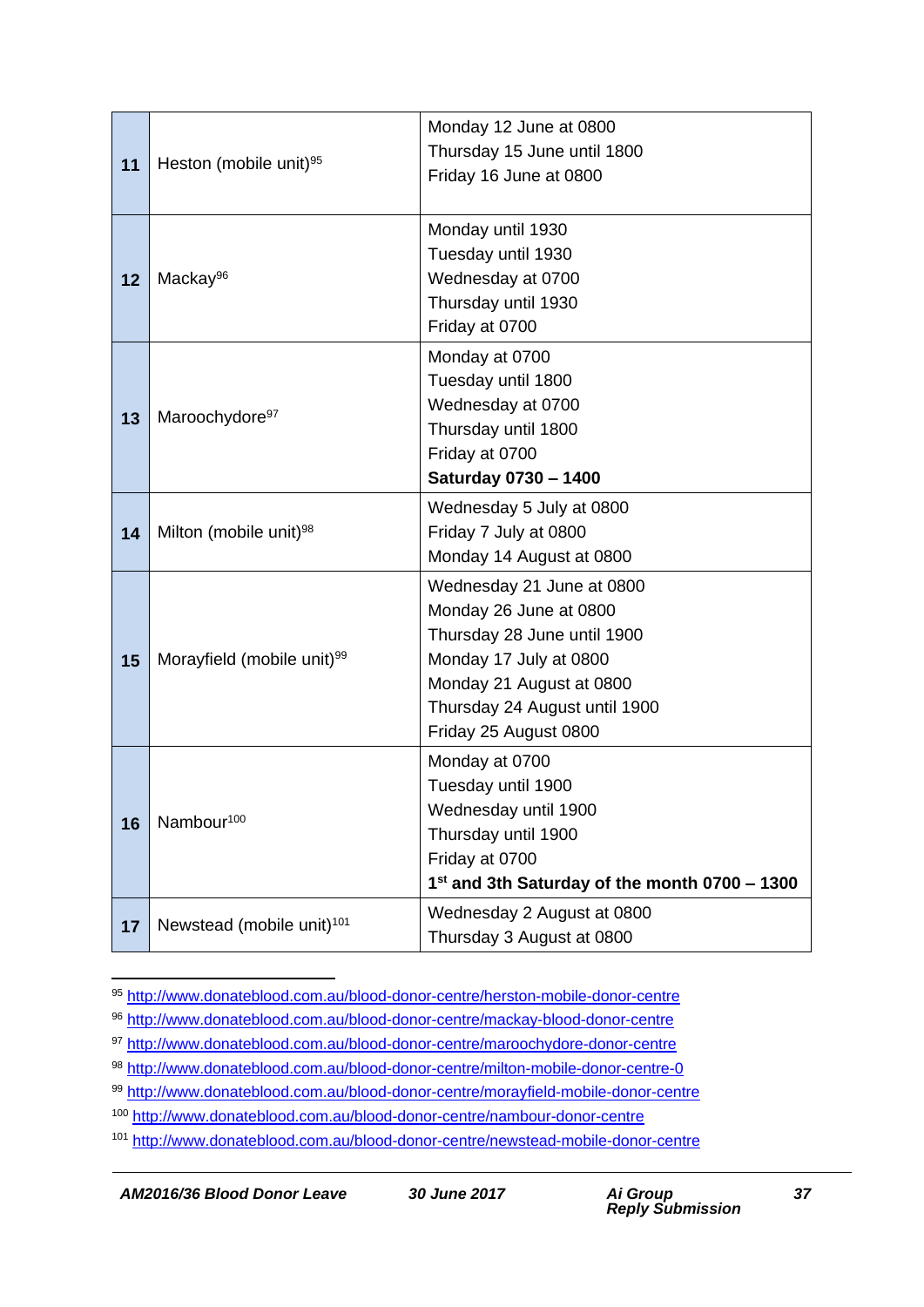|    | Friday 4 August at 0800               |                                                             |  |  |
|----|---------------------------------------|-------------------------------------------------------------|--|--|
|    | Monday 7 August at 0800               |                                                             |  |  |
|    | Robina <sup>102</sup>                 | Monday at 0730                                              |  |  |
|    |                                       | Tuesday until 1930                                          |  |  |
|    |                                       | Wednesday until 1930                                        |  |  |
| 18 |                                       | Thursday until 1930                                         |  |  |
|    |                                       | Friday at 0730                                              |  |  |
|    |                                       | Saturday 0730 - 1530                                        |  |  |
|    | Rockhampton <sup>103</sup>            | Monday until 1800                                           |  |  |
|    |                                       | Tuesday until 1800                                          |  |  |
| 19 |                                       | Wednesday 0700                                              |  |  |
|    |                                       | Thursday until 1800                                         |  |  |
|    |                                       | Friday at 0700                                              |  |  |
|    |                                       | $2nd$ and 4 <sup>th</sup> Saturday of the month 0800 - 1300 |  |  |
|    |                                       | Tuesday at 0700                                             |  |  |
|    | Southport <sup>104</sup>              | Wednesday until 2000                                        |  |  |
| 20 |                                       | Thursday until 2000                                         |  |  |
|    |                                       | Friday at 0700                                              |  |  |
|    |                                       | <b>Saturday 0800 - 1430</b>                                 |  |  |
|    | St Lucia (mobile unit) <sup>105</sup> | Monday 5 June at 0800                                       |  |  |
|    |                                       | Friday 9 June at 0800                                       |  |  |
| 21 |                                       | Monday 21 August at 0800                                    |  |  |
|    |                                       | Friday 25 August at 0800                                    |  |  |
|    |                                       | Monday 28 August at 0800                                    |  |  |
|    | Tewantin (mobile unit) <sup>106</sup> | Monday 5 June at 0800                                       |  |  |
|    |                                       | Tuesday 6 June until 1800                                   |  |  |
|    |                                       | Wednesday 7 June until 1800                                 |  |  |
|    |                                       | Thursday 8 June until 1800                                  |  |  |
|    |                                       | Saturday 1 July 1130 - 1800                                 |  |  |
| 22 |                                       | Monday 3 July at 0800                                       |  |  |
|    |                                       | Tuesday 4 July until 1800                                   |  |  |
|    |                                       | Wednesday 5 July until 1800                                 |  |  |
|    |                                       | Thursday 6 July until 1800                                  |  |  |
|    |                                       | Friday 7 July at 0800                                       |  |  |
|    |                                       | Tuesday 1 August until 1800                                 |  |  |

<sup>1</sup> <sup>102</sup> <http://www.donateblood.com.au/blood-donor-centre/robina-donor-centre>

<sup>103</sup> <http://www.donateblood.com.au/blood-donor-centre/rockhampton-donor-centre-new-location>

<sup>104</sup> <http://www.donateblood.com.au/blood-donor-centre/southport-donor-centre>

<sup>105</sup> <http://www.donateblood.com.au/blood-donor-centre/st-lucia-mobile-blood-donor-centre>

<sup>106</sup> <http://www.donateblood.com.au/blood-donor-centre/tewantin-mobile-donor-centre>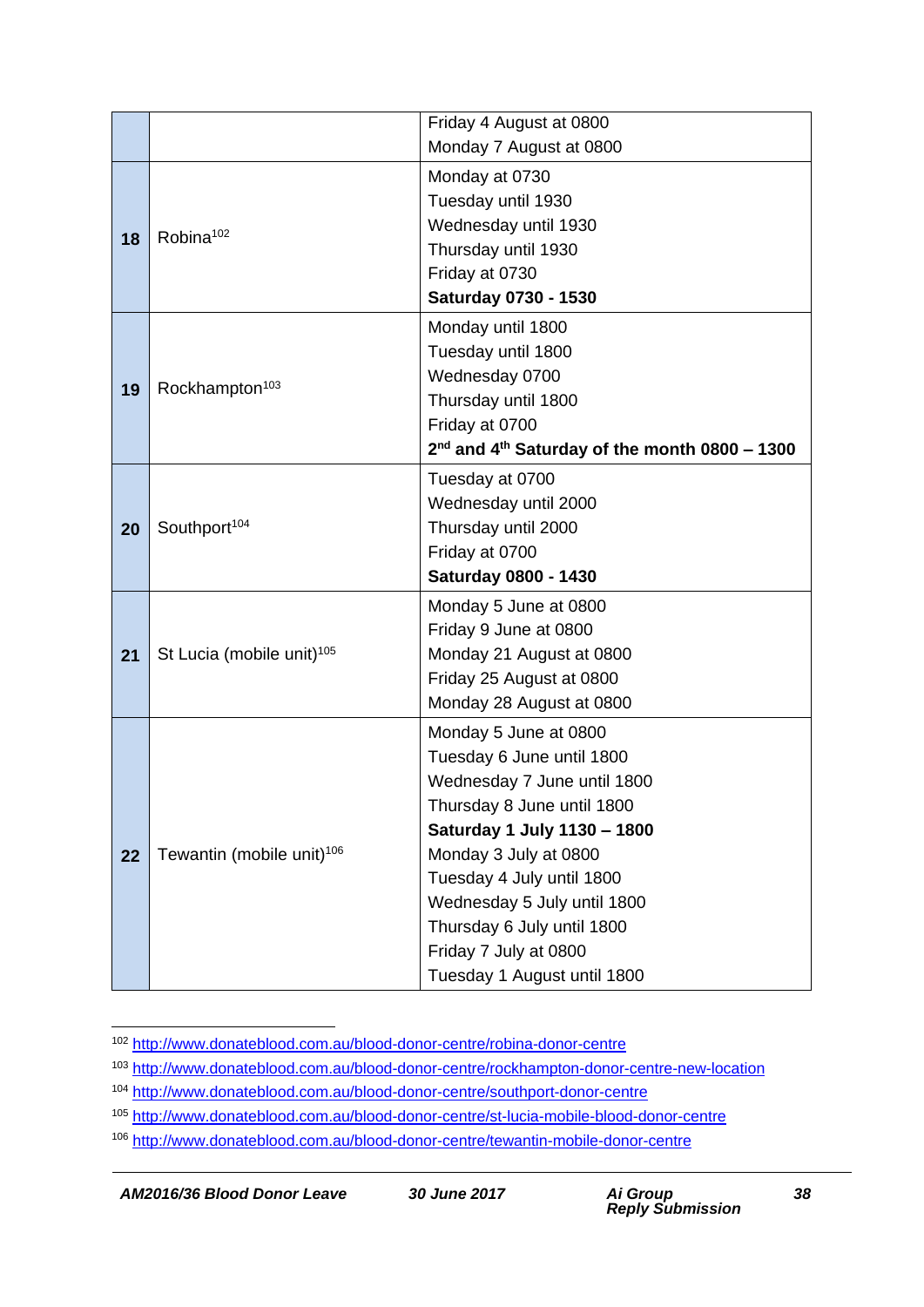|    | Wednesday 2 August until 1800 |                                      |  |
|----|-------------------------------|--------------------------------------|--|
|    |                               | Thursday 3 August until 1800         |  |
|    |                               | Friday 4 August at 0800              |  |
|    |                               | <b>Saturday 5 August 0800 - 1300</b> |  |
| 23 | Townsville <sup>107</sup>     | Monday at 0700                       |  |
|    |                               | Tuesday until 1900                   |  |
|    |                               | Wednesday until 1900                 |  |
|    |                               | Thursday 0700 - 1900                 |  |
|    |                               | Friday at 0700                       |  |
|    |                               | Saturday 0700 - 1300                 |  |

*NOTE: the information contained in the tables above has been derived from the Red Cross' website, as at 5 June 2017. In no case is it intended to be an exhaustive list of all donor centres (permanent or mobile). The information included regarding opening hours is an extract of that which is found on the webpage for the relevant donor centre (see footnotes), to the extent that the donor centre is open on Monday – Friday before 8.30am, after 5.30pm and/or on a weekend.*

- 95. According to the Red Cross 2015 2016 Annual Report (**Annual Report**), it operates some 97 permanent and mobile blood donor units across Australia.<sup>108</sup> The sample above provides details of 65 of those donor units.
- 96. Having regard to the information above and additional information which is publicly available on the Red Cross' website, it appears that:
	- i. All donor units' opening hours include ordinary working hours;
	- ii. A large number of donor units' opening hours extend beyond ordinary working hours on weekdays;
	- iii. Some donor units are also open on weekends.

<sup>107</sup> <http://www.donateblood.com.au/blood-donor-centre/townsville-donor-centre-moving-14th-june>

<sup>108</sup> Australian Red Cross Blood Service 2015 – 16 Annual Report at page 9.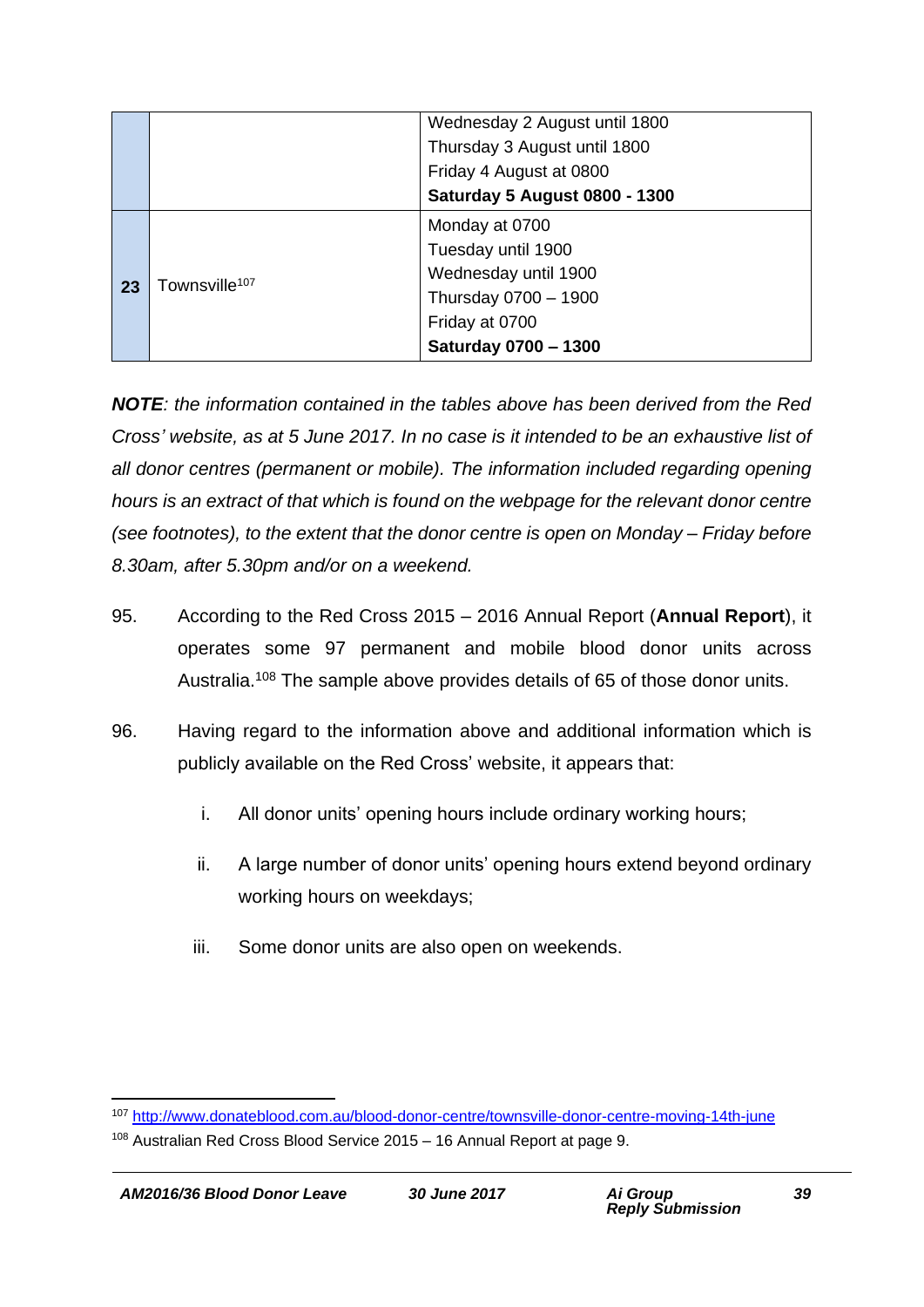- 97. The first point is relevant because the proposed provision would apply to all permanent employees including:
	- Full-time employees who do not work hours that might generally be thought of as ordinary working hours (i.e. weekdays only, between the hours of 8.30am – 5.30pm).
	- Part-time employees who, by their very definition, work less than 38 ordinary hours a week.
- 98. Such employees in all likelihood would not be required to work at certain times that coincide with the opening hours of the Red Cross' donor centres.
- 99. The second and third points are relevant because they enable employees who might otherwise be unable to donate blood to attend donor centres outside of ordinary working hours. It appears that this option is available at a significant proportion of all donor centres.
- 100. Further, blood donation is not a matter associated with any time sensitivity. That is to say, an employee who decides to donate blood must not necessarily do so within any specified period of time. It is certainly not a matter that must be attended to urgently. Accordingly, if for instance, an employee cannot make an appointment at a time that enables the employee to donate blood outside of working hours in a particular week (whether that be due to the unavailability of an appropriate appointment time and/or due to the employee's personal circumstances or commitments), there is no apparent reason why the employee cannot instead seek to make an appointment at an alternate later time.
- 101. The SDA's evidentiary case consists of a small number of employees who assert that they are unable to donate blood outside their working hours due to their personal commitments and family responsibilities. We address this element of the SDA's material in greater detail below but for present purposes it is sufficient to note that such evidence does not provide a compelling basis for creating a new modern award obligation to provide paid leave to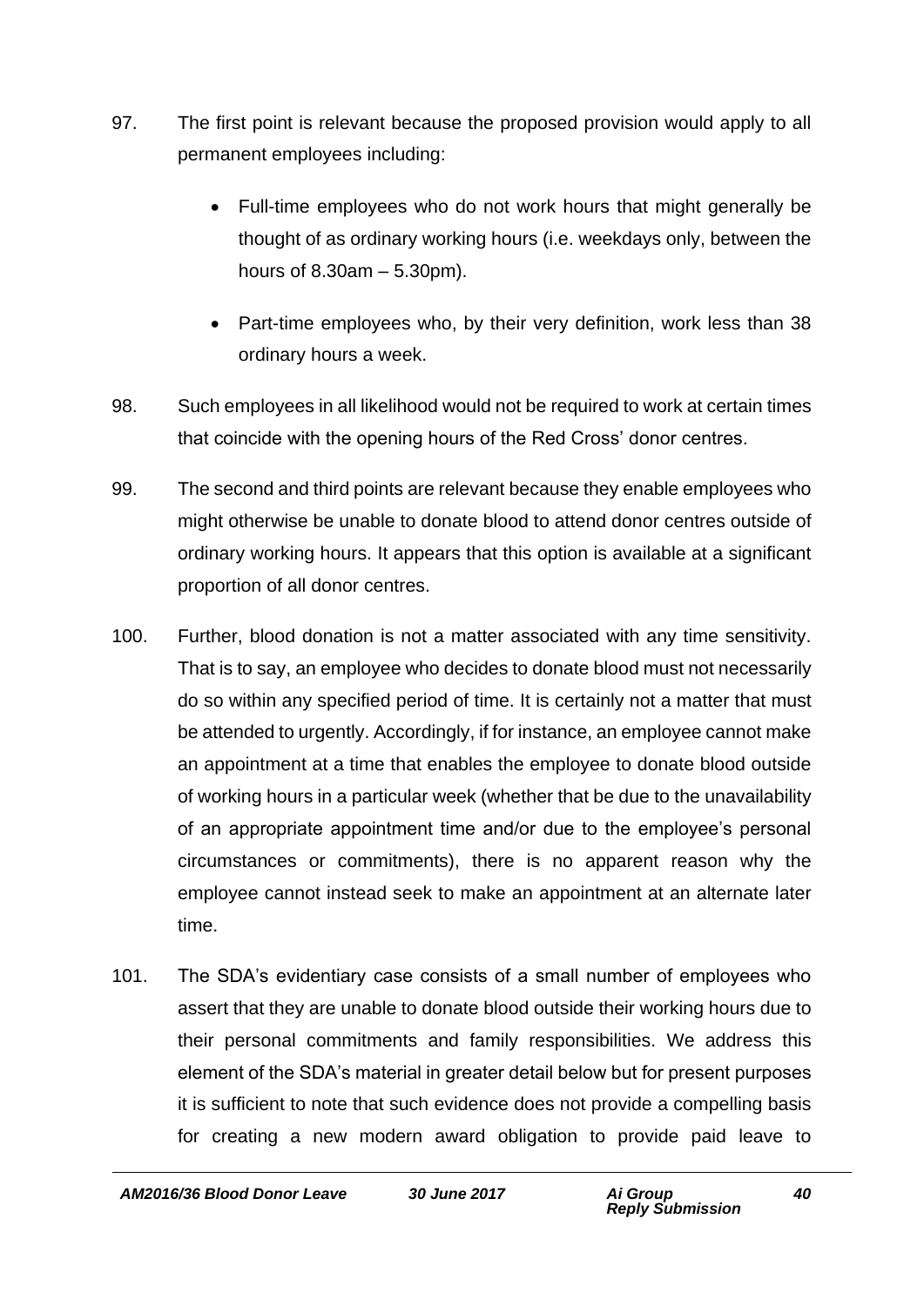employees for the purposes of donating blood. The manner in which employees decide to allocate their time outside of working hours and their personal priorities is, put simply, a matter for them and not for the modern awards system or for their employers. Further, not all employees face personal circumstances that preclude them from donating blood outside of working hours. The proposed clause would nonetheless facilitate their absence from work.

- 102. **Thirdly**, there are any number of important causes in which members of our community can and do participate, of which blood donation is but one. This includes volunteering for various charitable organisations, campaigning in relation to numerous social issues, attending and/or organising fundraising events, organ donation and so on.
- 103. The grant of the SDA's claim would have the effect of creating a new paid leave entitlement for employees who seek to participate in a particular social cause in the context of many other important and challenging issues that an employee could also seek to be involved in. Our concern in this respect is twofold.
- 104. In the first instance, with respect, we do not consider that it is the Commission's role to identify and prioritise specific social causes for the purposes of creating new minimum safety net standards.
- 105. It is not appropriate for the Commission, in considering what constitutes a 'fair and relevant minimum safety net', to prioritise particular social causes over others. The modern awards objective would not be furthered by treating those employees participating in certain activities more generously than those participating in other such activities. The legislature has already struck an appropriate balance in determining the circumstances in which employees should be entitled to paid leave. It has elected not to establish specific leave entitlements for employees who wish to partake in such activities. The Commission should not supplant the intent of the legislature by developing a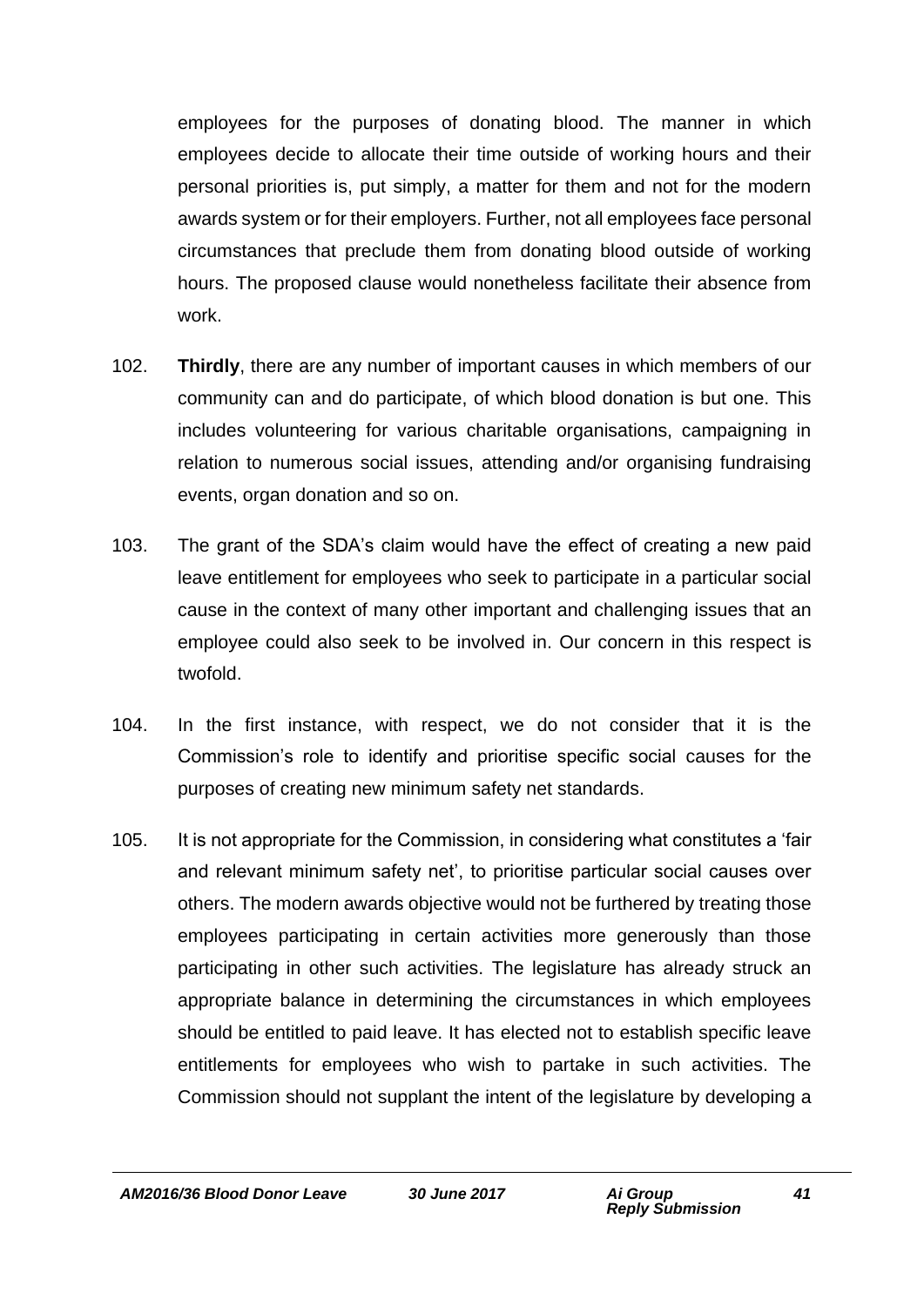new form of leave that would be applicable to all employees covered by the Awards.

- 106. Further, it is our concern that if the claim were successful, it may result in further calls from the union movement for additional forms of leave in respect of various other activities such as those listed above, resulting in continual claims to expand the minimum safety net in a manner that would be contrary to the need to ensure a stable and sustainable modern awards system  $(s.134(1)(q)).$
- 107. The 'floodgates' argument, as this proposition is often called, is not one that should be dismissed as mere rhetoric. A clear example of the unions seeking the introduction of another new leave entitlement can be found in this very Review; that being the ACTU's case in relation to family and domestic violence leave (AM2015/1). The concern we here raise is a very real one.

# **Clause X.2 – the proposed requirement to notify the employer as soon as possible**

- 108. Clause X.2 requires an employee to "notify his or her employer *as soon as possible* of the time and date upon which he or she is requesting to be absent for the purpose of donating blood".
- 109. The proposed clause does not impose a minimum notice period. That is, the proposal does not require that an employee must notify his or her employer within a stipulated timeframe. All that it prescribes is that an employee must do so "as soon as possible".
- 110. The absence of greater specificity in this regard would likely result in disruption to an employer's business and/or would create added difficulties for an employer attempting to accommodate employee absences by virtue of the proposed clause. For instance, an employee may decide on a particular day that they want to donate blood the following day or even that very same day. In such circumstances, even if the employee notifies the employer as soon as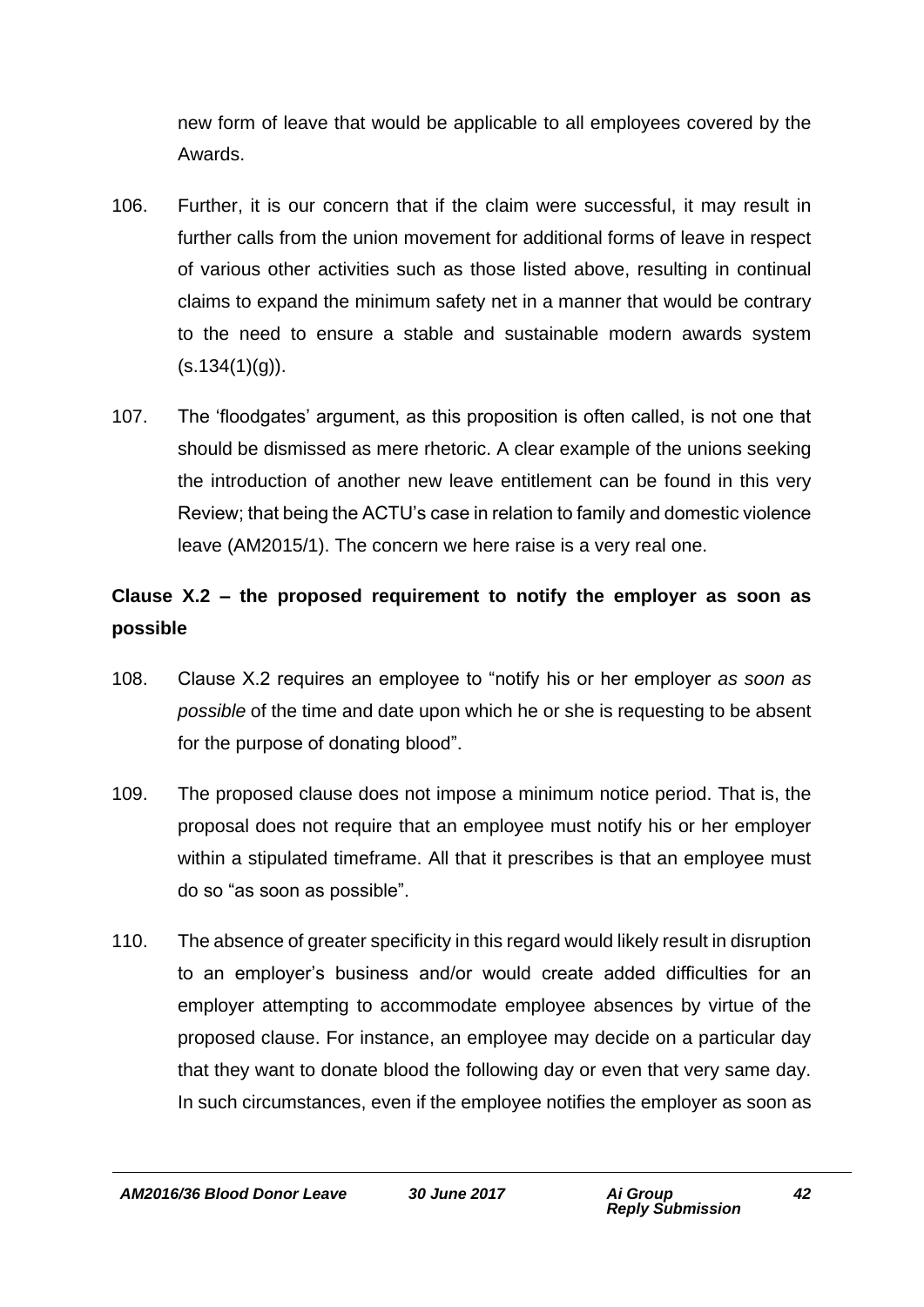he or she has made a decision to donate blood, this would leave the employer with very little time to, for instance, obtain relief staff or amend their roster.

111. This element of clause X.2 would have the effect of exacerbating the adverse effects of the proposed clause on business (s.134(1)(f)) and the "efficient and productive performance of work" (s.134(1)(d)).

#### **Clause X.2 – the absence of any express employer discretion**

- 112. The proposed clause X.1 provides for the entitlement to leave for the purposes of donating blood, but does not deal with the *taking* of such leave. This is left to clauses X.2 and X.3.
- 113. Clause X.2 is in the following terms:
	- **X.2** The employee shall notify his or her Employer as soon as possible of the time and date upon which he or she is requesting to be absent for the purpose of donating blood.
- 114. The clause requires an employee to "notify" an employer of the date and time upon which the employee is "requesting" to be absent. That is, it requires an employee to advise their employer as to when the employee is "requesting" to be absent". The proposed clause X.3 deals further with the timing of any leave taken by the employee.
- 115. Clause X.2 does not expressly require an employee to make a *request* to take leave pursuant to the proposed clause. It instead requires an employee to *notify* their employer. Whilst the provision goes on to use the word "requesting", this does not appear to have any material implication for the operation of the clause. Further, the proposed clause does not expressly grant an employer the discretion to disallow an employee from taking the leave. The exercise of such discretion is not expressly contemplated by the proposed clause in relation to the taking of leave or the *time* at which the leave is taken.
- 116. Having regard to other leave entitlements afforded by the NES, personal/carer's leave under the NES is also non-discretionary, in the sense that an employee who meets the circumstances described at s.97 of the Act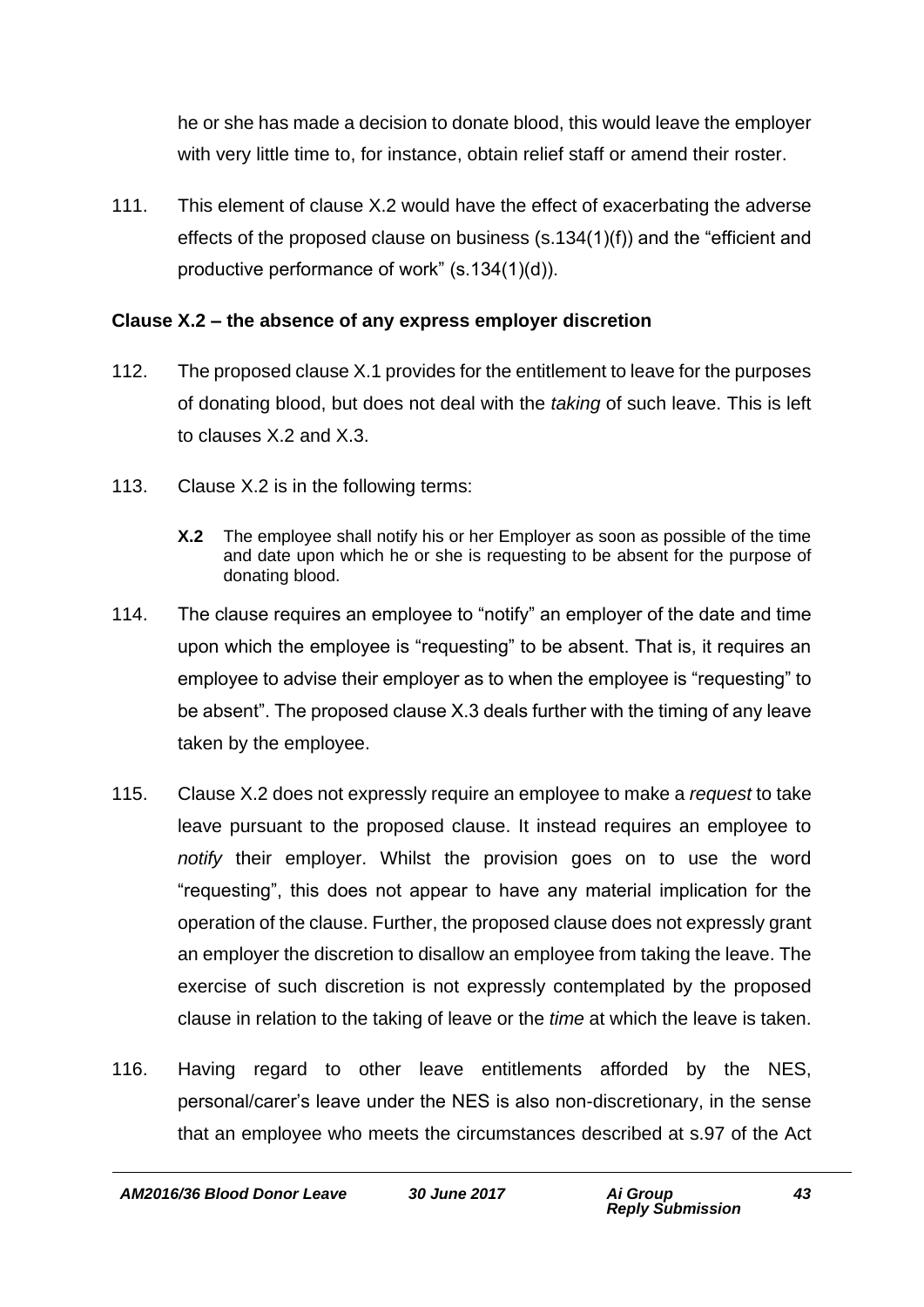and the notice and evidentiary requirements at s.107 may take personal/carer's leave. So long as the relevant statutory criteria are met, the legislation does not grant an employer the discretion to refuse access to the leave entitlement. Compassionate leave operates similarly.<sup>109</sup>

- 117. The distinction, however, between personal/carer's leave or compassionate leave, and the blood donor leave entitlement proposed is that by virtue of the manner in which the Act casts the provisions associated with taking the leave, the ability to do so arises only in circumstances where it is necessary. By describing the circumstances in which an employee can take personal/carer's leave by reference to specific situations that arise at a particular point in time and which, by their very nature, render absence from work necessary, the legislation effectively creates a limitation on the purposes for which the leave can be taken and when that leave is taken. Section 105 prescribes the circumstances in which compassionate leave may be taken in a similar vein.
- 118. By contrast, as we have earlier set out, blood donor leave does not apply in circumstances in which an employee's absence from work is necessary in the same sense. We have previously set out the basis for this proposition in some detail.
- 119. The proposed clause appears to permit an employee to take blood donor leave as and when an employee so desires. Neither the nature of the entitlement, the purpose for which it may be accessed nor the terms in which it is cast limits access to it, nor does it expressly grant an employer the discretion to not grant leave. This renders the clause inherently problematic and unfair to employers.
- 120. The absolute right to take blood donor leave absent any employer discretion in the SDA's proposal displays a complete disregard for the operational realities facing employers and the disruption that it would likely cause. The clause appears to essentially allow an employee to absent himself or herself

<sup>1</sup> <sup>109</sup> Sections 104 and 105 of the FW Act.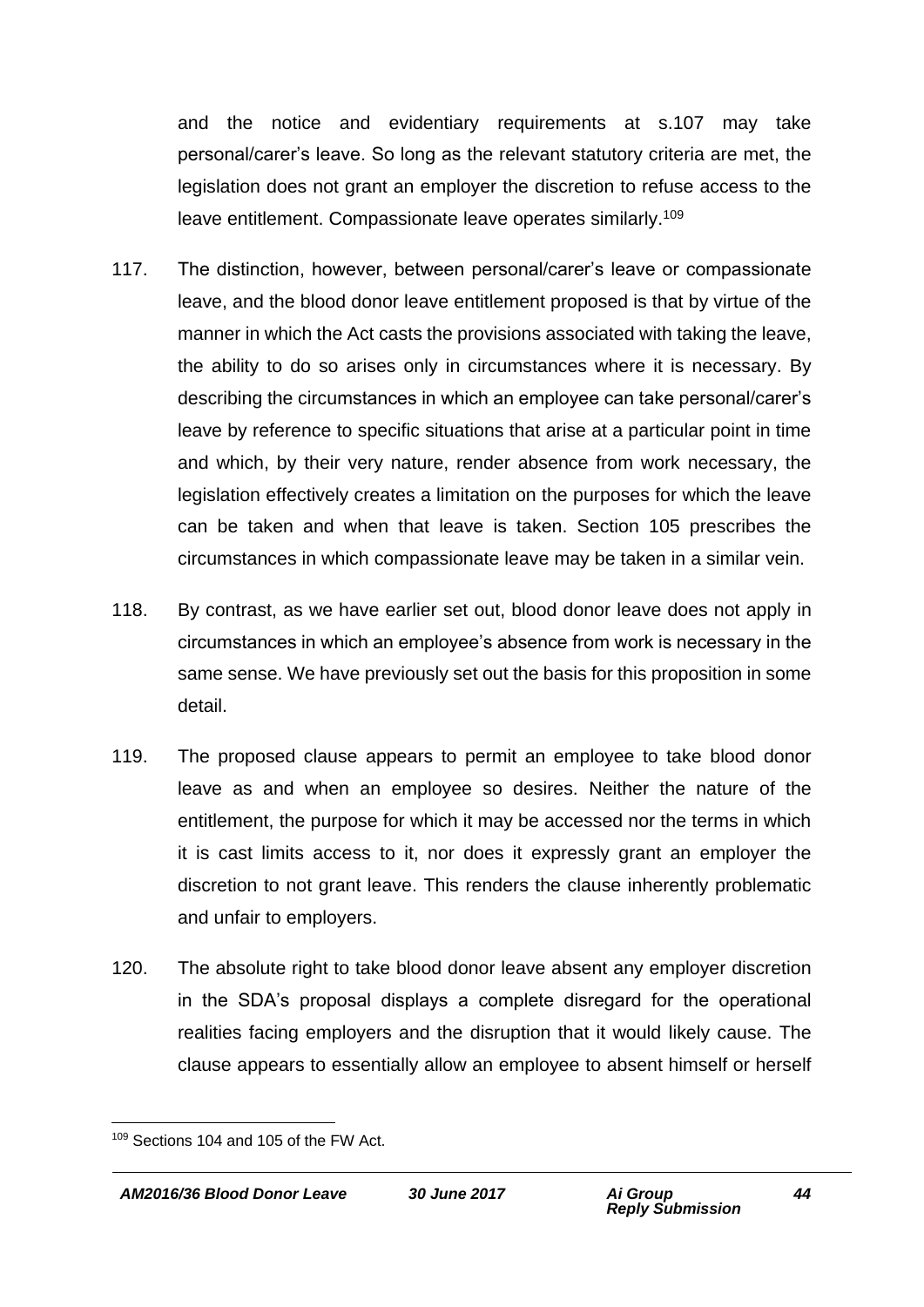from work at a time of their own choosing (subject to the requirements at clause X.3 which, for the reasons we shortly turn to, do not address the concerns we here raise), without any reciprocal right for an employer to not grant the leave, notwithstanding their operational requirements.

- 121. Take for instance a small fast food operator that rosters only a few employees concurrently. If one of those employees sought to donate blood on a day that the employee perceives is "suitable to the employer" at the beginning of his "ordinary working hours" such that it coincides with a peak period for the business associated with breakfast time, the employer must either operate with one less employee which may well impact upon the business' ability to meet customer demands, or the employer may decide to roster an additional employee. Bearing in mind that the Fast Food Award prescribes a minimum engagement of three hours for part-time and casual employees, the employer would be precluded from requiring such an employee to work for only the two hour period (or less) that the relevant employee is absent. Accordingly, the minimum cost incurred by the employer would be equivalent to three hours' pay.
- 122. Another example in relation to the Hair and Beauty Award is also illustrative of the point. Consider an instance in which a suburban salon employs only one beautician. The salon takes appointments from clients for her services in accordance with the times at which she is rostered to work, because no other employee employed by it can perform the same work.
- 123. The proposed clause only requires that the beautician notify her employer "as soon as possible" of the time and date upon which she seeks to take leave. If this employee decides that she wants to donate blood and accordingly makes an appointment just a day in advance, she would satisfy the requirement created by the clause if she advised her employer of this as soon as possible thereafter, regardless of the very short notice that she would in fact be providing to her employer.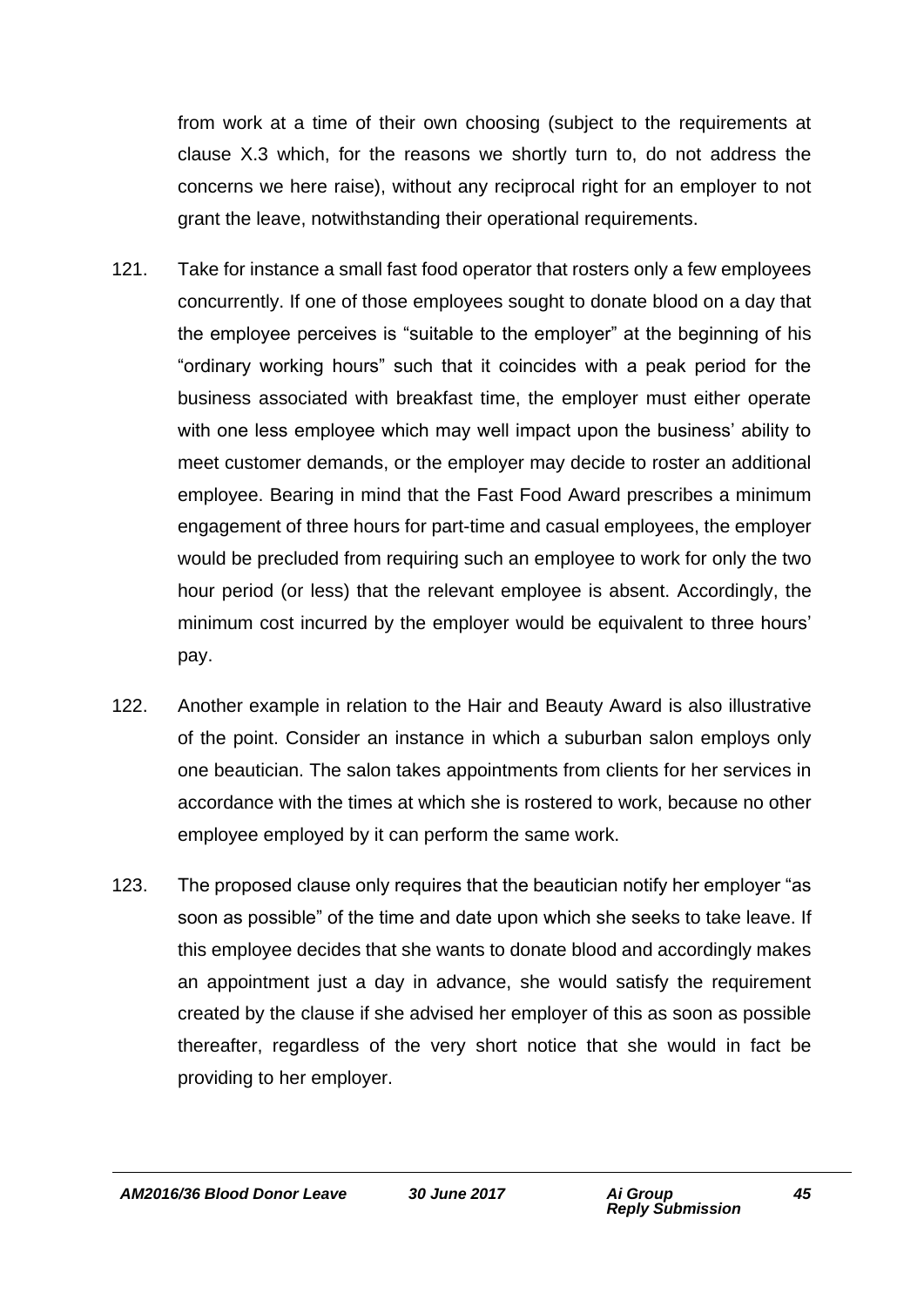- 124. If the employee perceived that she was taking leave on a "day suitable to the employer" and her appointment to donate blood was made such that she would be absent for the final two hours of her "ordinary working hours", her absence would be consistent with the proposed clauses X.2 and X.3.
- 125. Whilst the employee in these circumstances would appear to have complied with the proposed clause, the employer would be left in circumstances where it would have given appointments to clients who consequently cannot be serviced. The employer would, in all likelihood, need to cancel those appointments, which would have an obvious adverse impact on the business.
- 126. In general terms, there are a number of reasons for which the automatic grant of leave may be problematic. For instance:
	- The employer may be unable to engage another employee to replace the employee taking leave due to the unavailability of its other staff;
	- The employer may be unable to engage another employee to replace the employee taking leave because it is cost prohibitive;
	- The employer may already be facing a shortage of staff due to other planned and/or unplanned staff absences;
	- The employer may be facing a forecasted or otherwise spike in customer demand which cannot be satisfied without adequate staff; etc.
- 127. Scenarios such as these demonstrate that the proposed clause is contrary to the need to promote flexible modern work practices and the efficient and productive performance of work (s.134(1)(d)) and it would have an adverse impact on business (s.134(1)(f)). We anticipate that the consequences that we have here set out would be particularly acute for small businesses because their ability to manage staff absences is especially limited.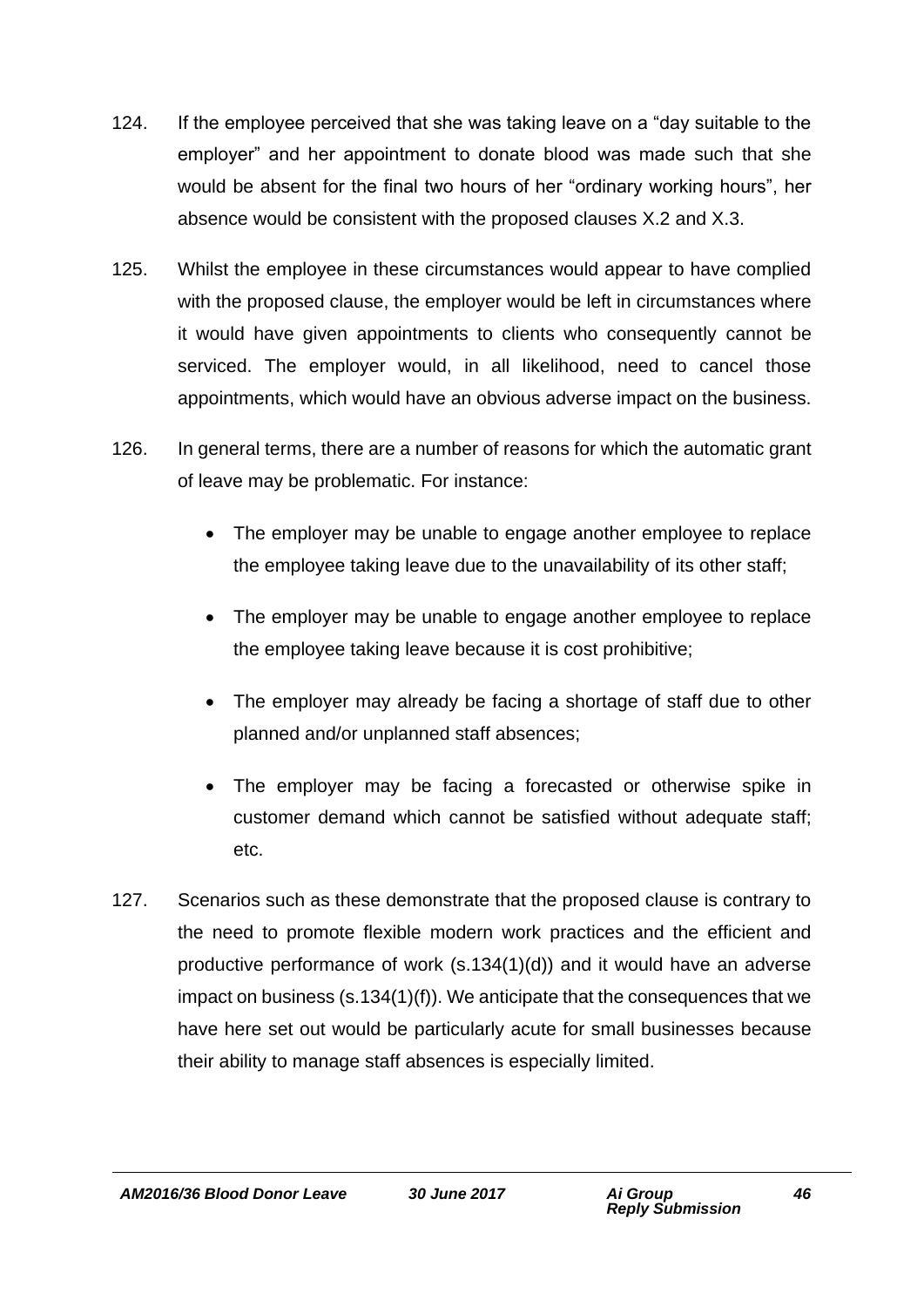- 128. We earlier made brief reference to the minimum engagement periods in the Fast Food Award for casual and part-time employees. We note that this issue arises also under the Hair and Beauty Award, which prescribes a three hour minimum engagement period for part-time and casual employees, as does the Retail Award (subject to an exemption in relation to full-time secondary students in certain circumstances).
- 129. For the reasons we have here set out, the absence of any employer discretion in the proposed clause is extremely problematic and inherently unfair, unwarranted and unjustifiable. We reiterate however, that if the proposed clause were amended to include an ability for an employer to refuse access to the entitlement, this would not alter our overarching opposition to the SDA's claim, nor would it overcome the proposition that the provision sought (with or without employer discretion) is not necessary to ensure that the Awards are achieving the modern awards objective.
- 130. Finally, we acknowledge that it might be argued that the use of the word "requesting" in the proposed clause X.2 necessarily implies that an employer can refuse such a request or decline to allow an employee to take leave pursuant to the proposed clause. This is, however, by no means clear. The drafting of the proposed provision does not adequately convey that this is so. This is a matter that is squarely relevant to the need to ensure that modern awards are simple and easy to understand (s.134(1)(g)).

## **Clause X.3 – the proposed requirement to arrange an absence on a day suitable to the employer**

- 131. The proposed clause X.3 requires that the employee "shall arrange for his or her absence to be on a day suitable to the employer".
- 132. It is important to note that the clause sought does not prescribe a process that must precede the employee notifying his or her employer as to when they will be absent, which would enable an employee to ascertain whether a particular day is suitable to their employer. That is, the provision does not require the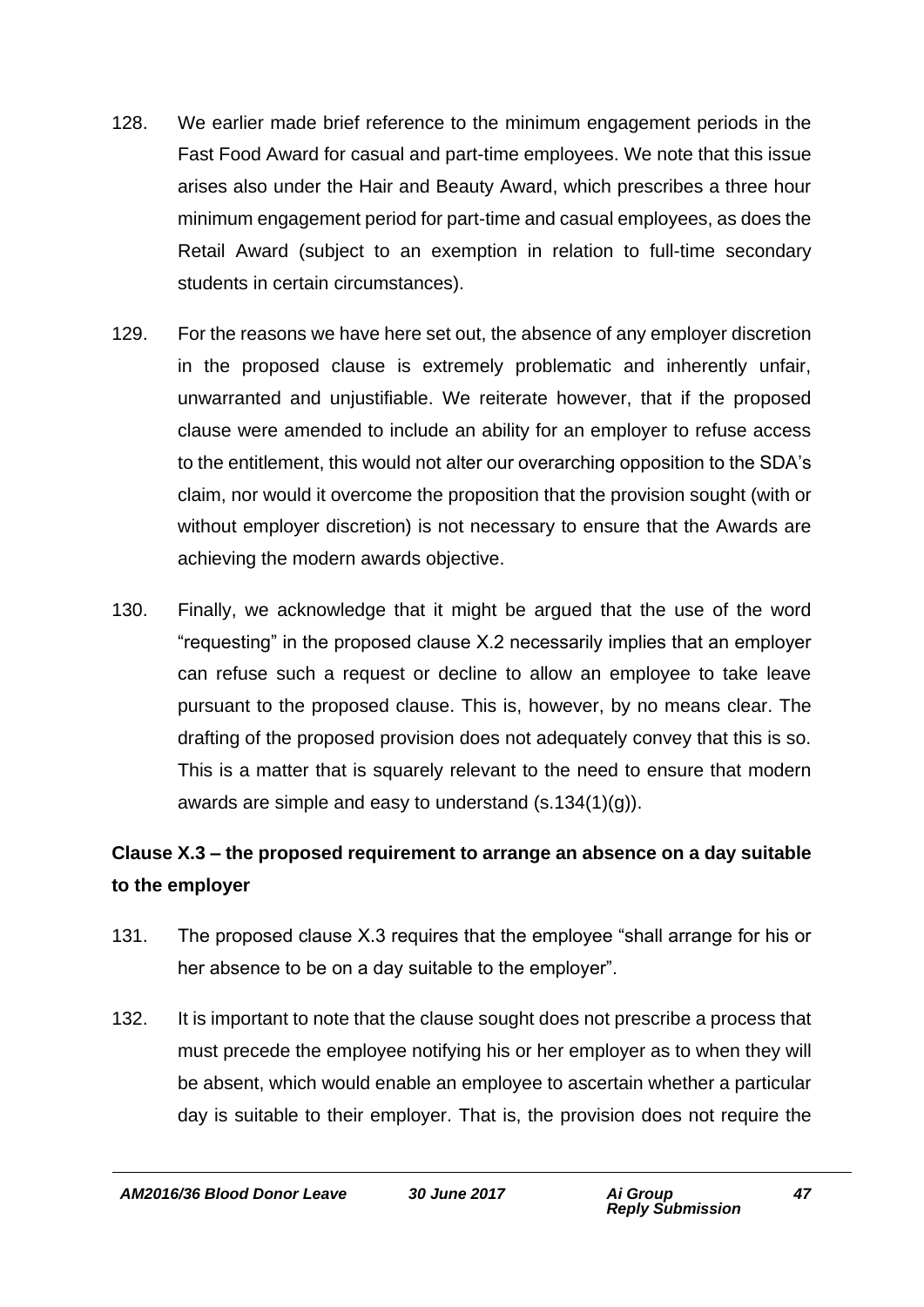employee to have discussions with their employer or undertake any other steps that would ensure that the day selected is in fact suitable to the employer. Contrary to the SDA's submissions, the proposed clause does not "ensure consultation between the employer and employee".<sup>110</sup>

- 133. The proposed clause appears to leave open the prospect that an employee may select a day to donate leave based on their perception that it is suitable to the employer, regardless of whether that is in fact so. That is, an employee may proceed to make an appointment to donate blood on a day that he or she believes is suitable, which is particularly problematic because the provision does not expressly contemplate any employer discretion, as previously discussed. As a result, if an employee proceeded on the assumption that a particular day is suitable in circumstances where that is not actually so, the employer would not have an ability under the proposed clause to not grant leave.
- 134. The difficulties arising from the absence of employer discretion are exacerbated by the SDA's failure to propose a robust process that, at the very least, ensures that the day selected by the employee to donate blood is in fact "suitable".

## **Clause X.3 – the proposed requirement to arrange an absence as close as possible to the beginning or ending of ordinary working hours**

- 135. The element of the SDA's clause that we here consider is somewhat peculiar. It relates to the time at which an employee seeks to donate blood. Relevantly, clause X.3 states:
	- **X.3** The employee shall arrange for his or her absence to be … as close as possible to the beginning or ending of his or her ordinary working hours.
- 136. Clause X.3 creates an express obligation on an employee in relation to the arrangements made by him or her. Specifically, the employee must arrange for their absence for the purposes of donating blood to be as "close as

<sup>1</sup> <sup>110</sup> SDA submission dated 2 May 2017 at paragraph 11.2.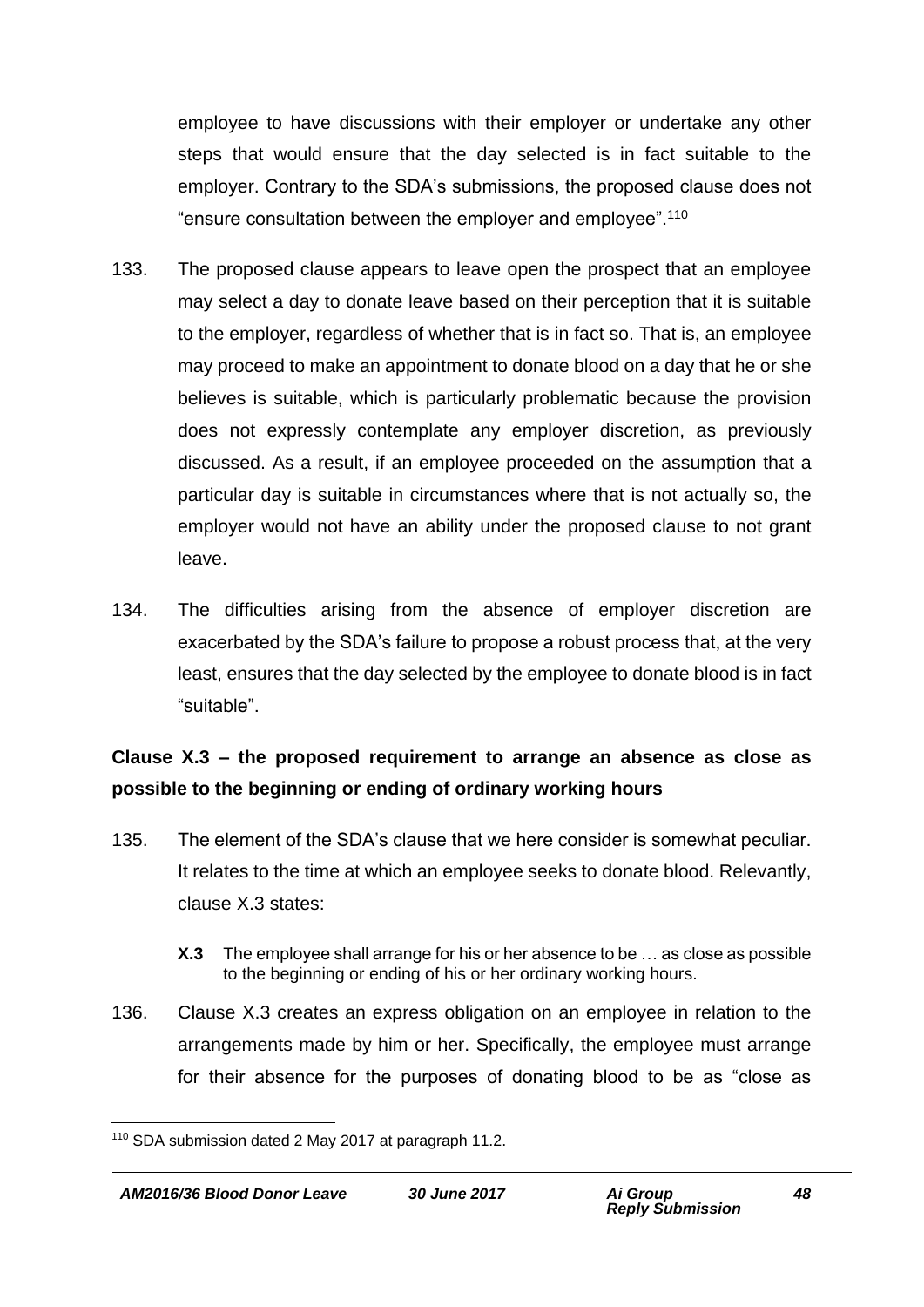possible" to the commencement of their "ordinary working hours" or the conclusion of their "ordinary working hours". We make the following submissions in relation to this aspect of the SDA's proposed clause.

- 137. **Firstly**, the meaning of the phrase "ordinary working hours" is not clear. We cannot decipher whether the term is intended to refer only to the ordinary hours of work as defined by the Awards to the exclusion of overtime; or the ordinary working hours of the relevant employee, that is, the hours that they ordinarily work.
- 138. For instance, it is unclear how the proposed clause would interact with rostering principles under the Hair and Beauty Award. For instance, are an employee's "ordinary working hours" simply the ordinary hours that they are rostered to work pursuant to clause 29? What if the roster is altered by mutual agreement pursuant to clause 29.4 such that the relevant employee's starting/finishing times change? Does ascertaining an employee's "ordinary working hours" require some consideration of previous rosters in circumstances where the roster is not the same each week?
- 139. The provision is not "simple and easy to understand" in this regard  $(s.134(1)(q)).$
- 140. **Secondly** and fundamentally, the relevant portion of clause X.3 is based on the erroneous premise that it would "[provide] certainty for the employer such that any disruption or cost to the business [would be] negligible" $^{\rm 111}.$
- 141. We cannot identify the basis upon which the SDA has reached this view in formulating its claim. It is by no means a self-evident proposition that must, logically, always hold true. We can very readily conceive of examples in which this would not be so.

<sup>1</sup> <sup>111</sup> SDA submission dated 2 May 2017 at paragraph 11.2.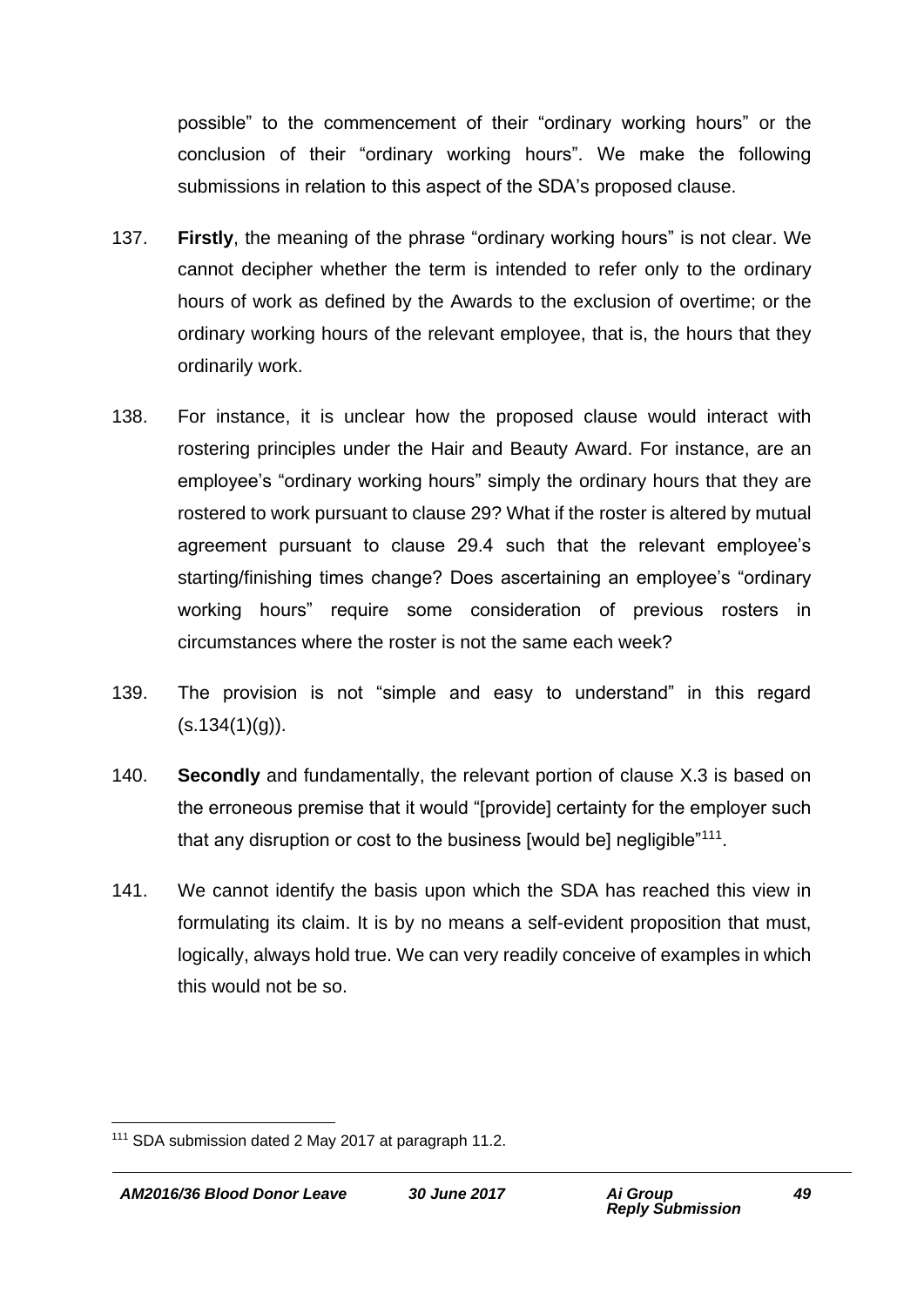- 142. Take for instance a fast food operation in which an employee is engaged to work such that their ordinary working hours are 3pm – 7.30pm. That employee may arrange to be absent as close to the conclusion of their ordinary working hours such that they seek to take leave from 5.30pm – 7.30pm. This coincides squarely with the business' peak period of customer demand for dinner. Another obvious example would arise where an employee working in the morning seeks to take leave at the commencement of their ordinary working hours such that their leave coincides with the peak period of customer demand for breakfast.
- 143. A similar situation might arise in a hairdressing salon, which experiences high customer demand between 6pm – 8pm (the final two hours of its operating hours for that day) from those who seek to attend the salon after their working day is complete. In such circumstances, if an employee of the salon sought to take leave at exactly that time, the disruption or cost to the business would by no means be "negligible" or even minimised. Indeed it may in fact be the most inconvenient and inappropriate time for the employee to take leave.
- 144. Such outcomes self-evidently do not ensure that the disruption caused by the proposed clause is "negligible" for the relevant businesses. The impact might instead be quite the contrary.
- 145. It is unclear why the approach adopted in clause X.3 to the day on which the leave is taken is different to the approach adopted to the *time* at which the leave is taken. We do not understand the rationale for requiring that:
	- The *day* upon which the employee arranges his or her absence must be suitable to the employer (noting the difficulties we have raised in relation to this compulsion above); but
	- The clause does not require that the *time* at which the employee arranges his or her absence must be suitable to the employer. Rather, it must be "as close as possible to the beginning or ending of his or her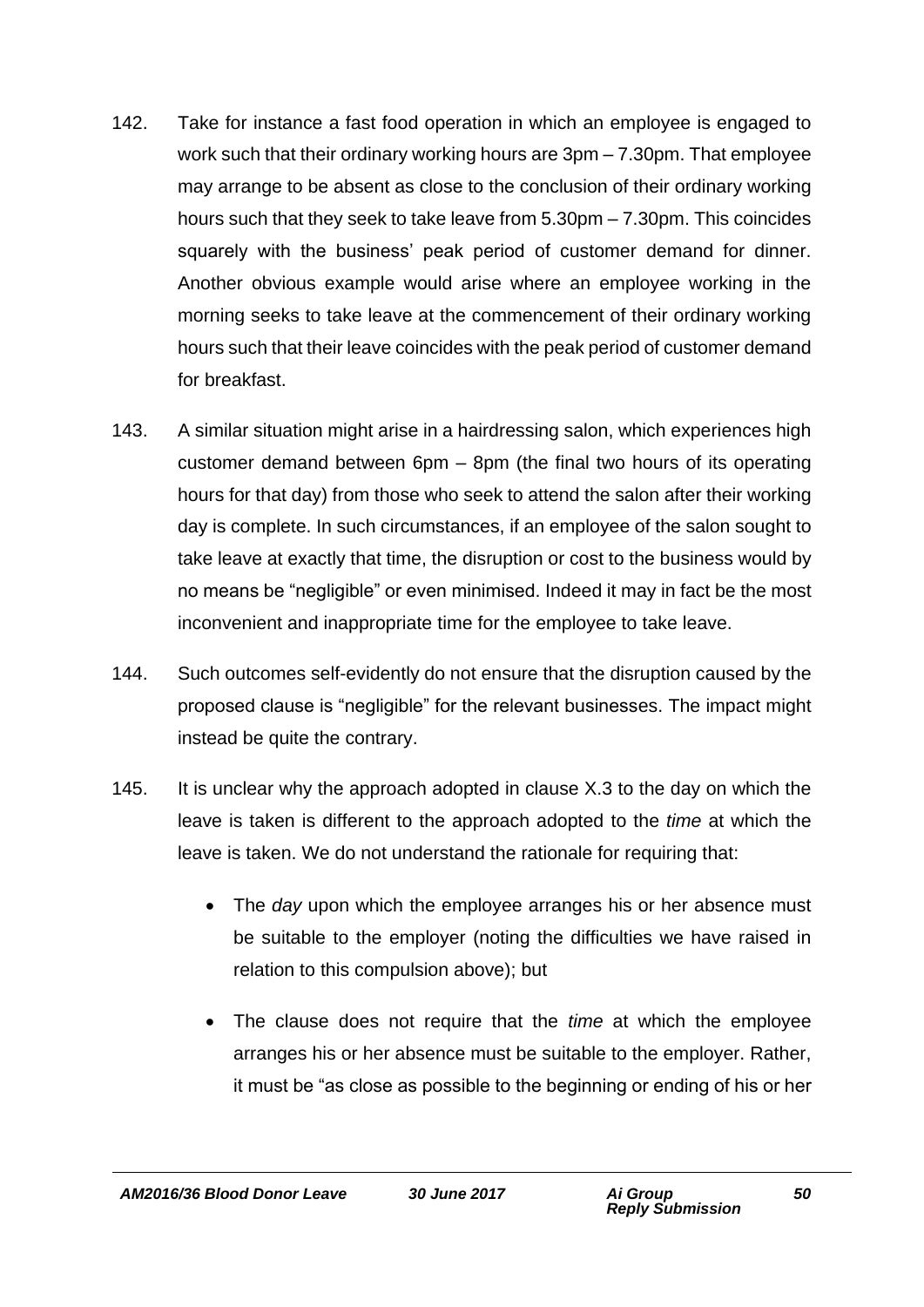ordinary working hours", regardless of whether this is in fact suitable to the employer.

- 146. The SDA's case displays a complete disregard for the operational realities facing employers. The presumption underpinning the SDA's proposal, that leave taken as close as possible to the commencement or conclusion of an employee's ordinary working hours will result in "negligible" cost or disruption to the business is entirely unfounded. The union has not undertaken any examination of the rostering practices of employers covered by the Awards, the hours that employees engaged under them are required to work or the potential impact of clause X.3. The proposition that the proposal will cause only minimal consequences for a business is unsubstantiated.
- 147. **Thirdly**, the very nature of the obligation imposed by clause X.3 is extremely broad, vague and frankly, weak. It merely requires that an employee arrange for his or her absence to be "as close as possible" to the commencement or conclusion of his or her ordinary working hours. It would appear that various factors could readily justify an employee seeking to access the entitlement at a time that is not in fact "close" to the commencement or conclusion of his or her ordinary working hours but is nonetheless "as close as possible".
- 148. For instance, on a particular day that is deemed by the employee to be "suitable to the employer", the only appointment time offered by the Red Cross to donate blood may be at 2pm in circumstances where the employee's "ordinary working hours" are 9am – 6pm. It seems uncontroversial to us that this is not, objectively, "close" to the commencement or conclusion of the employee's ordinary working hours. Nonetheless, if the employee made an appointment at that time, they would have discharged their obligation under the proposed clause and as earlier discussed, it appears that the employer would not have any discretion to not grant the leave.
- 149. Alternatively, the same employee with the same ordinary working hours on the relevant day may be offered two appointment times by the Red Cross: 2pm and 5pm. The employee, however, is required by their employer to attend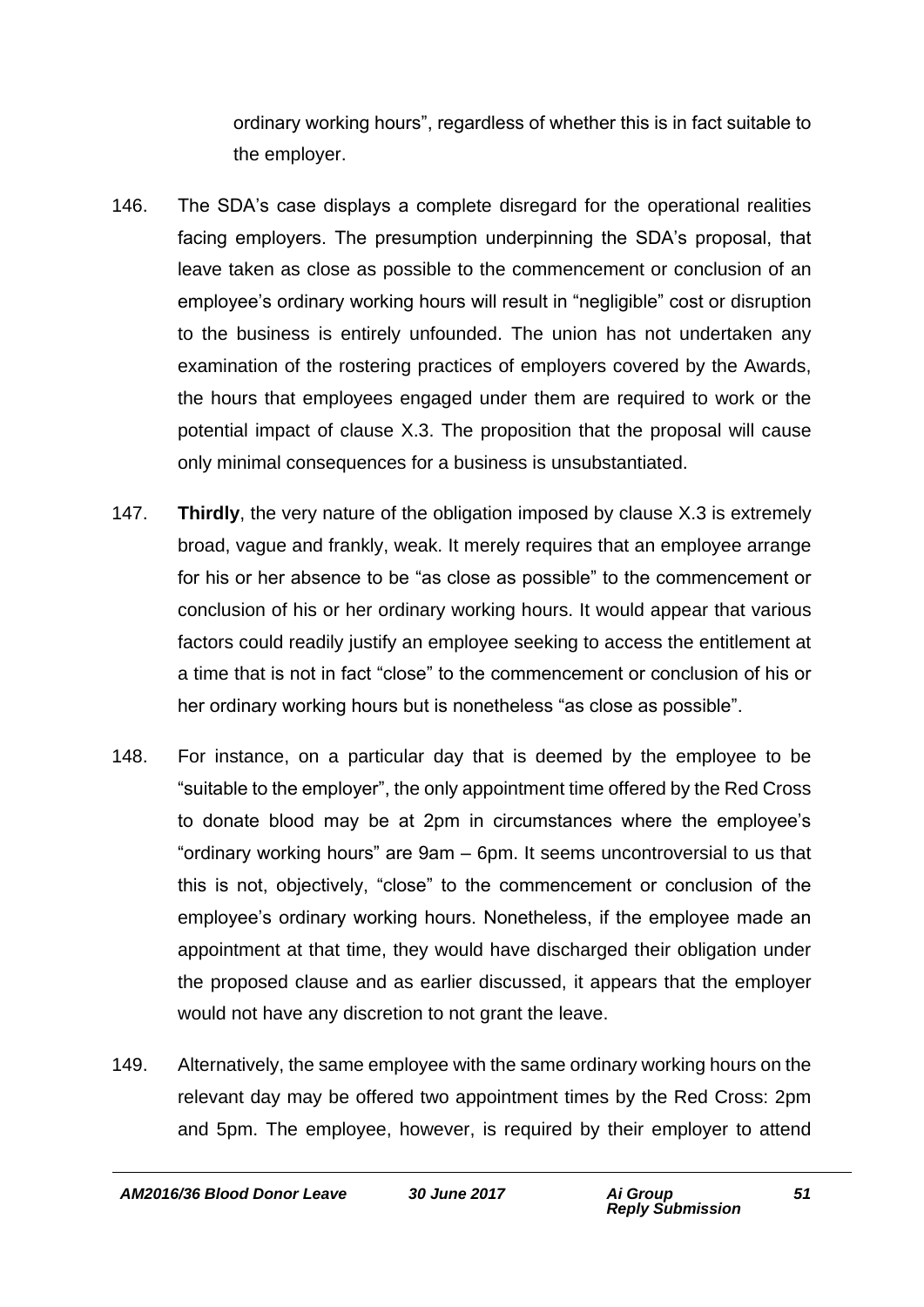training on that day, which is scheduled for 4pm – 6pm. Two questions necessarily arise from this scenario:

- Does the proposed clause X.3 require the employee to arrange their absence as close to the end of their ordinary working hours notwithstanding the requirement to attend training, such that they are compelled to make an appointment at 5pm? If so, there are obvious consequences for both the employer and employee that might flow from their absence at the relevant training. This might include a missed opportunity for the employee to receive valuable and important training that would result in the acquisition of new skills/knowledge, or a need for the employer to re-schedule the training because they are obliged to ensure that all relevant employees attend given its nature (e.g. compulsory occupational health and safety training).
- Or, does the proposed clause enable consideration to be given to the requirement to attend training when ascertaining whether the employee has complied with the proposed clause, in which case if the employee made the appointment at 2pm and arranged their absence accordingly, they would have complied with the proposed clause? In this case, the employee would be absent from work at a time that is not in fact close to the commencement or conclusion of their ordinary working hours and may, for any number of reasons, be problematic when regard is had to the business' operational requirements.
- 150. If the latter outcome is permissible under the proposed clause, any perceived benefit of requiring an employee to arrange their absence as close to the commencement or conclusion of their ordinary working hours may not be realised. That is, to the extent that the SDA considers that disruption to a business will be minimised by virtue of clause X.3 (a contention that we do not accept), the manner in which it has been crafted in fact means that there may be many circumstances in which the leave is taken at a time that is *not* close to the commencement or conclusion of an employee's ordinary working hours.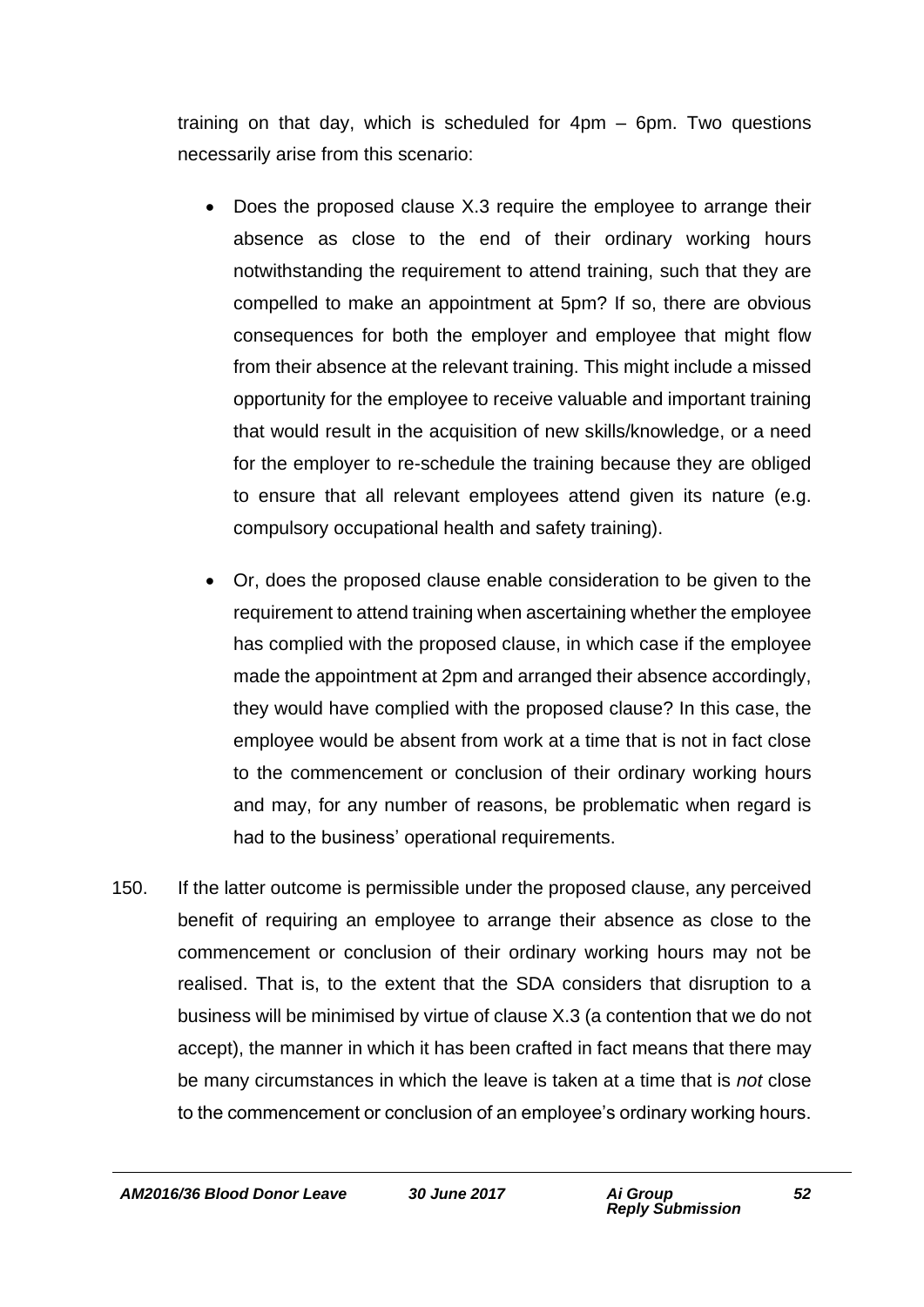This is because the clause does not limit an employee's ability to access the leave to circumstances in which it is so taken but rather, it simply requires that, to the extent possible, the leave should be taken at such times.

- 151. We consider that there would be countless instances in which an employee may seek to assert, legitimately or otherwise, that the time at which they have arranged to be absent is "as close as *possible*" to the commencement or conclusion of their ordinary working hours, notwithstanding that they are in proposing to take leave at a time that is not in fact close to the commencement or conclusion of their ordinary working hours.
- 152. **Fourthly**, whilst the provision requires an employee to arrange their absence in a certain way, it does not enable an employer to verify that this obligation has in fact been complied with. That is to say, an employee may simply assert that they have arranged to be absent as close as possible to the conclusion of their ordinary working hours, but the proposed clause does not contemplate any ability for the employer to confirm that that is truly the case.
- 153. Take for instance an employee engaged under the Hair and Beauty Award who works ordinary hours on a particular day from 9am – 5pm. That employee contacts the Red Cross to make an appointment to donate blood. There are three appointments available that day: 9am, 4pm and 2pm. The employee chooses, notwithstanding the requirement at clause X.3 and the absence of any legitimate reason why the employee cannot take either of the other available appointment times, to make a 2pm appointment.
- 154. The proposed clause would not enable an employer to require the employee to establish that the employee has in fact arranged for their absence to be as close as possible to the commencement or conclusion of their ordinary working hours. The employee could simply assert that no other appointment time was available, and the employer would not have any recourse under the proposed clause to ensure that this is true. Whilst clause X.4 creates an obligation on an employee to provide proof, that proof must establish only that the employee attended a recognised place for the purpose of donating blood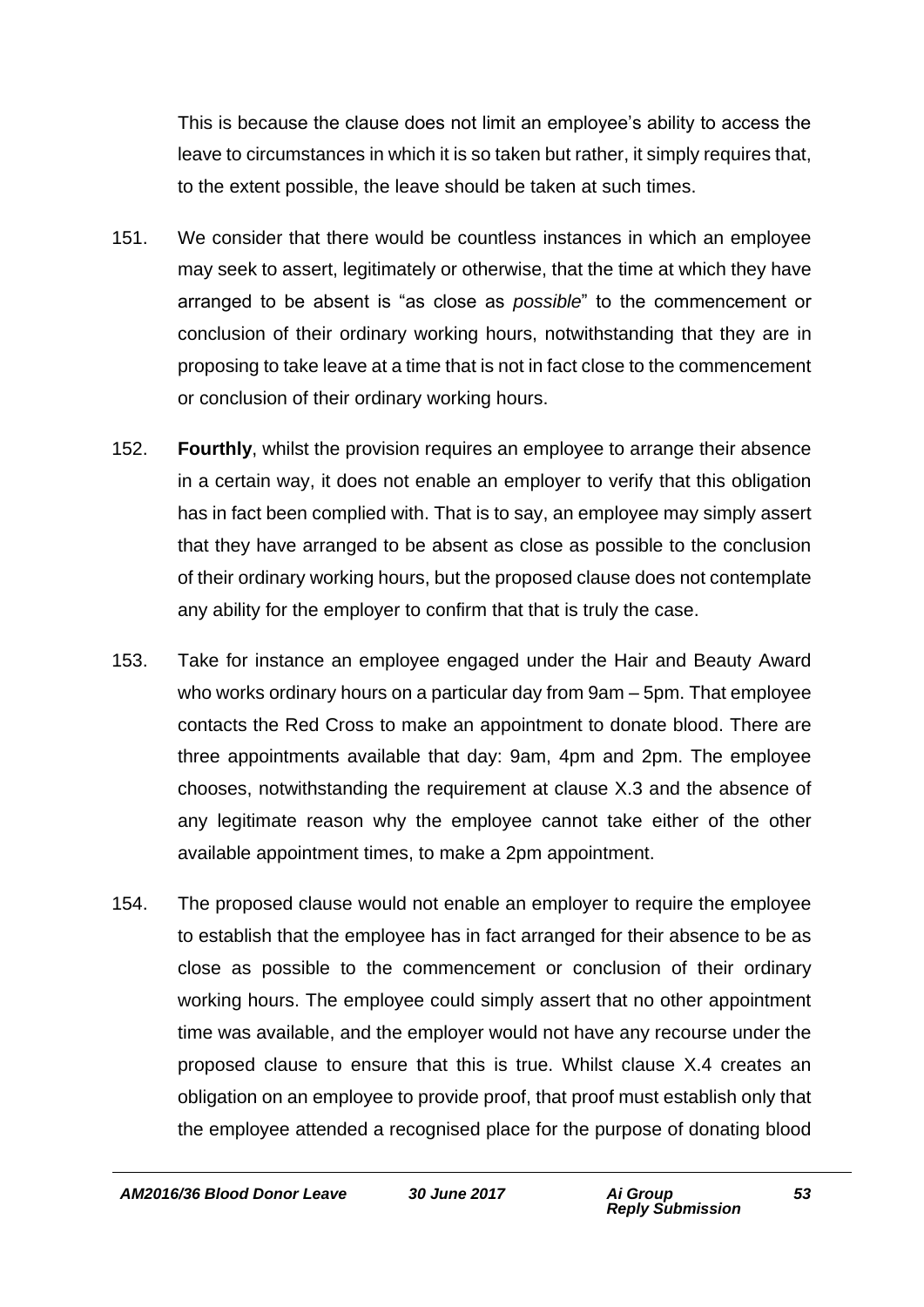and the duration of such attendance. It does not extend to requiring an employee to establish that he or she has complied with clause X.3.

- 155. Such an outcome is inherently problematic and inconsistent with the very nature of a minimum safety net. Under the SDA's proposal, an employee could quite clearly choose to be absent at a time that he or she prefers, without being held to account for whether the time selected is consistent with clause X.3. This is unambiguously unfair to employers and entirely unjustifiable.
- 156. **Fifthly,** the various issues we have here raised must be understood in the context of the clause that has been proposed, which, as we have earlier set out, appears to entitle employees to an absolute right to take paid leave at a time of the employee's choosing. The SDA's failure to include any express employer discretion in this regard exacerbates the difficulties we have highlighted and the likely cost implications and operational difficulties arising from the requirement at clause X.3 that an employee "shall arrange for his or her absence to be … as close as possible to the beginning or ending of his or her ordinary hours".

## **Clause X.4 – the absence of any consequence of not providing proof to the satisfaction of the employer**

- 157. Clause X.4 requires that an employee shall produce, "to the satisfaction of the employer", "proof of attendance at a recognised place for the purpose of donating blood and the duration of such attendance".
- 158. Neither clause X.4, nor any other element of the SDA's proposal deals with the consequences of non-compliance by an employee with the requirement imposed by clause X.4. The entitlement to paid leave under the proposed clause is not in fact contingent upon an employee's compliance with clause X.4. If an employee does not provide proof "to the satisfaction of the employer", the clause does not create a barrier to the entitlement to paid leave.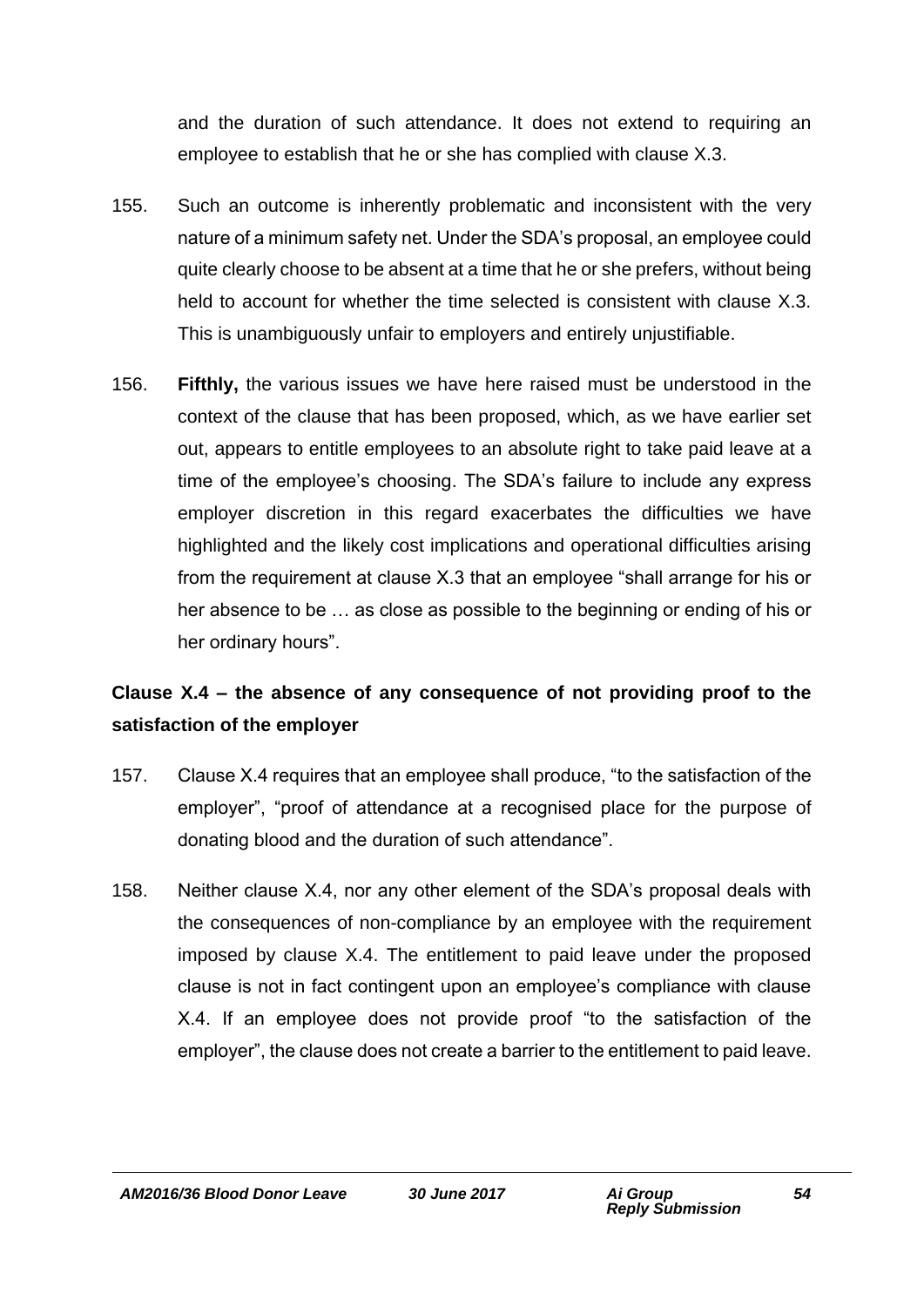159. The approach taken under the proposed clause can be compared to those provisions of the NES which deal with personal/carer's leave. Section 107 of the Act sets out the relevant notice and evidentiary requirements. Importantly, s.107(4) states as follows:

(4) An employee is not entitled to take leave under this Division unless the employee complies with this section.

- 160. The SDA's proposed clause does not contain a comparable provision and as a result, a failure to provide proof as contemplated by clause X.4 would effectively be inconsequential. It would appear that even if an employee did not provide adequate proof, he or she would be entitled to paid leave pursuant to clause X.1.
- 161. This is self-evidently an entirely unsatisfactory outcome that is inherently inappropriate for the purposes of a safety net. It renders the requirement to provide evidence virtually otiose and does not contemplate any method by which an employer can ensure that the entitlement to paid leave is used only for the purposes of donating blood. It leaves the provision open to abuse and undermines the integrity of the safety net. The Commission can by no means be satisfied that such a provision should form part of a *fair* and relevant minimum safety net.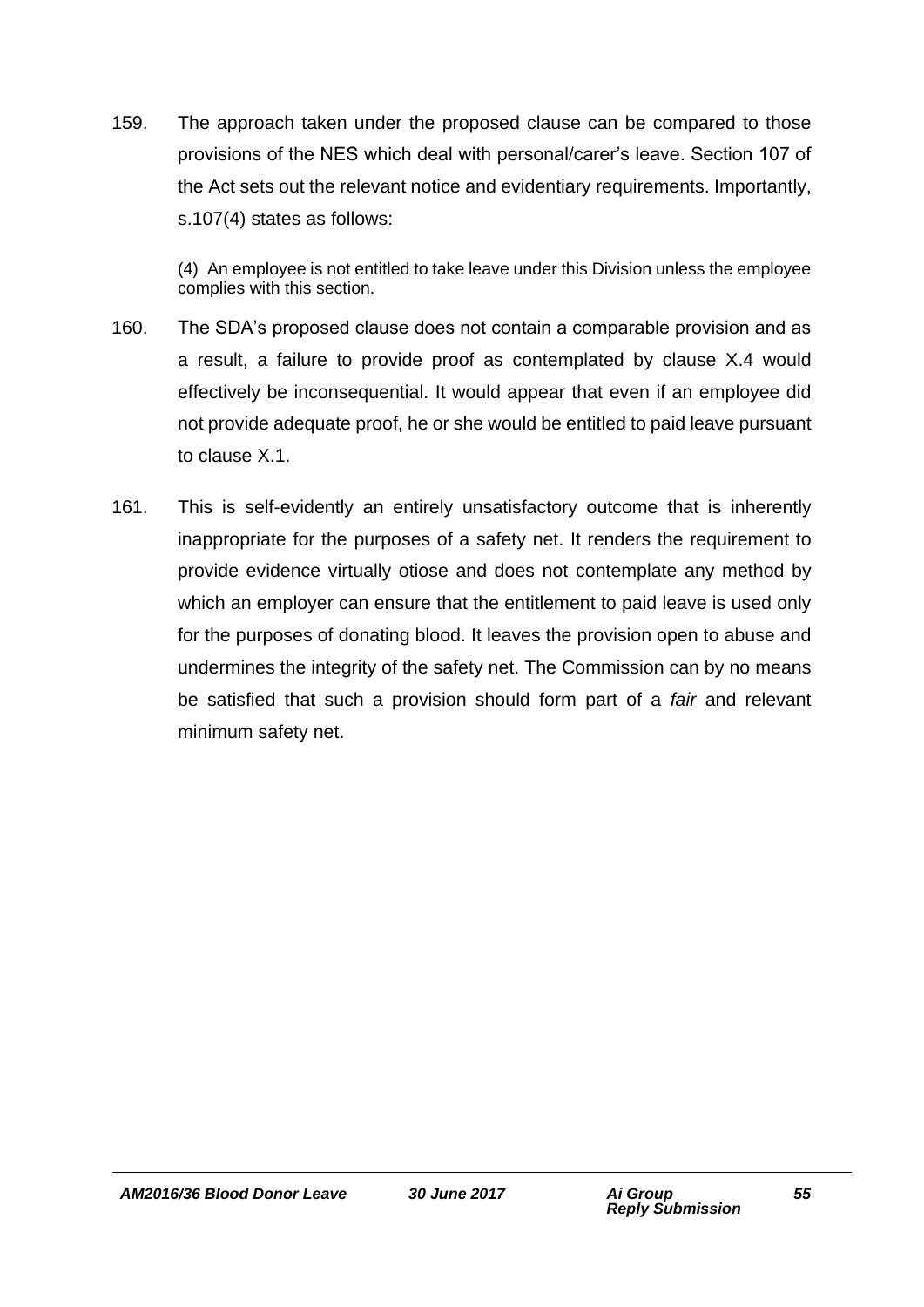### **7. AN ANALYSIS OF PRE–MODERN AWARDS**

- 162. The SDA submits that "blood donor leave was a common feature in old State Awards across Victoria, South Australia, New South Wales and to a limited extent in Queensland which were predecessors" to the Awards.<sup>112</sup>
- 163. We make the following brief salient points in this regard.
- 164. **Firstly**, the SDA makes submissions about the incidence of blood donor leave entitlements in Victorian state awards and the relevant determinations made by State Wage Boards.<sup>113</sup> Whilst this aspect of the union's case makes for an interesting history lesson, it has little bearing on the proceedings here before the Full Bench. Such awards were made and varied in a very different industrial and legislative context, which is not comparable to that which now prevails. Accordingly, the SDA's submissions in this regard are of little relevance.
- 165. **Secondly**, as the SDA's submissions state, as of 1 July 1998, matters that were not allowable pursuant to s.89A of the *Workplace Relations Act 1996* ceased to have effect. Relevantly, blood donor leave provisions were not allowable, as s.89A did not permit the inclusion of award terms dealing with forms of leave other than those that were specifically prescribed (e.g. annual leave (s.89A(2)(e)), long service leave (s.89A(2)(f)) personal/carer's leave  $(s.89A(2)(g))$  and parental leave  $(s.89A(2)(h))$ . As a result, to the extent that any federal awards contained such an entitlement, they had no effect from 1 July 1998 in any event.
- 166. **Thirdly**, a proper analysis of the pre-modern instruments that were relevant to the making of the modern Fast Food Award and Hair and Beauty Award reveals that in fact an entitlement to blood donor leave in those instruments was rare.

<sup>1</sup> <sup>112</sup> SDA submission dated 2 May 2017 at paragraph 24.

 $113$  SDA submission dated 2 May 2017 at paragraphs  $25 - 28$ .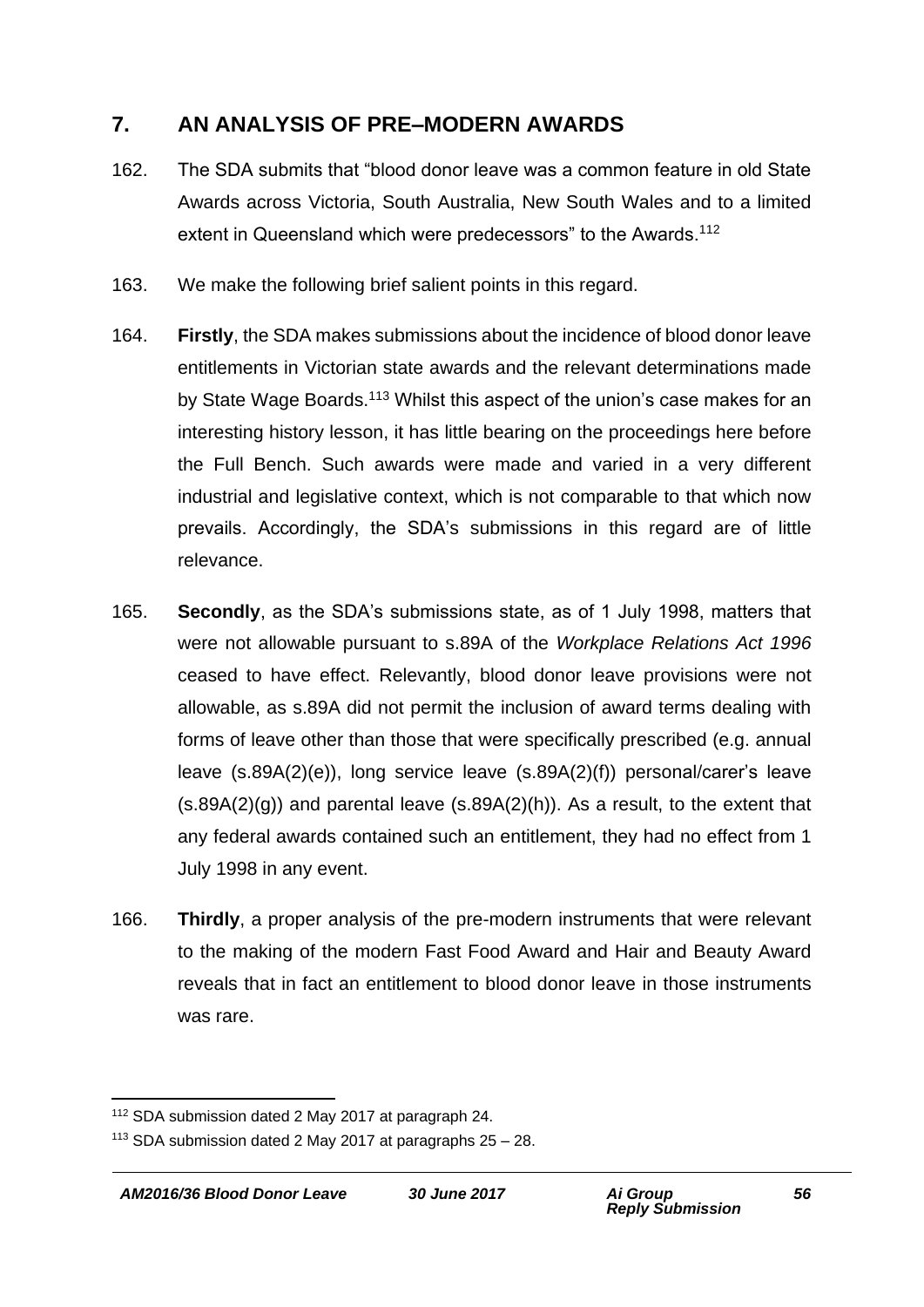167. For instance, of each the seven awards<sup>114</sup> identified in the Australian Industrial Relation Commission's (**AIRC**) statement of 20 June 2008<sup>115</sup> during the Part 10A Award Modernisation Process as falling within the 'fast food industry', only one contained an entitlement to blood donor leave; that being the *Quick Service Food Outlets (QSFO'S) Award - State 2004*<sup>116</sup> , which was a NAPSA applying in Queensland. It contained the following clause: (emphasis added)

#### **7.7 BLOOD DONOR LEAVE**

- **7.7.1** A full-time or part-time employee who is absent during ordinary working hours for the purpose of donating blood, will not suffer any deduction of pay, including any allowances and penalty payments the employee would have received had they been at work, up to a maximum of 2 hours on each occasion and subject to a maximum of 4 separate absences each calendar year.
- **7.7.2** An employee must attempt to donate blood outside working time. If that is not possible, the employee must arrange for such leave to be taken on a day suitable to the Manager and be as close as possible to the beginning or end of the ordinary working hours.
- **7.7.3** The employee must first provide proof of attendance, and of the duration, to the satisfaction of the Manager.
- **7.7.4** The employee must notify their Manager as soon as possible, of the date and time upon which they are requesting to take such leave.
- 168. Whilst the provision above afforded an entitlement that was, in various respects, similar to that which is here proposed by the SDA, it contained an important limitation that does not appear in the clause now. That is, at clause 7.7.2, it required that the employee "must attempt to donate blood outside working time" and it was only "if that [was] not possible" that the employee would have an entitlement to leave pursuant to the award.

<sup>1</sup> <sup>114</sup> *National Fast Food Retail Award 2000* (AP806313CRV); *Fast Food Industry Award - South Eastern Division 2003* (AN140113); *Fast Food Industry Award - State (Excluding South-East Queensland) 2003* (AN140114); *Quick Service Food Outlets (QSFO'S) Award - State 2004* (AN140250); *Retail Take-Away Food Award - South-Eastern Division 2003* (AN140258); *Fast Food Outlets Award 1990* (AN160127) and *Transport Workers (Mobile Food Vendors) Award 1987* (AN160321).

<sup>115</sup> *Award Modernisation* [2008] AIRCFB 550.

<sup>116</sup> AN140250.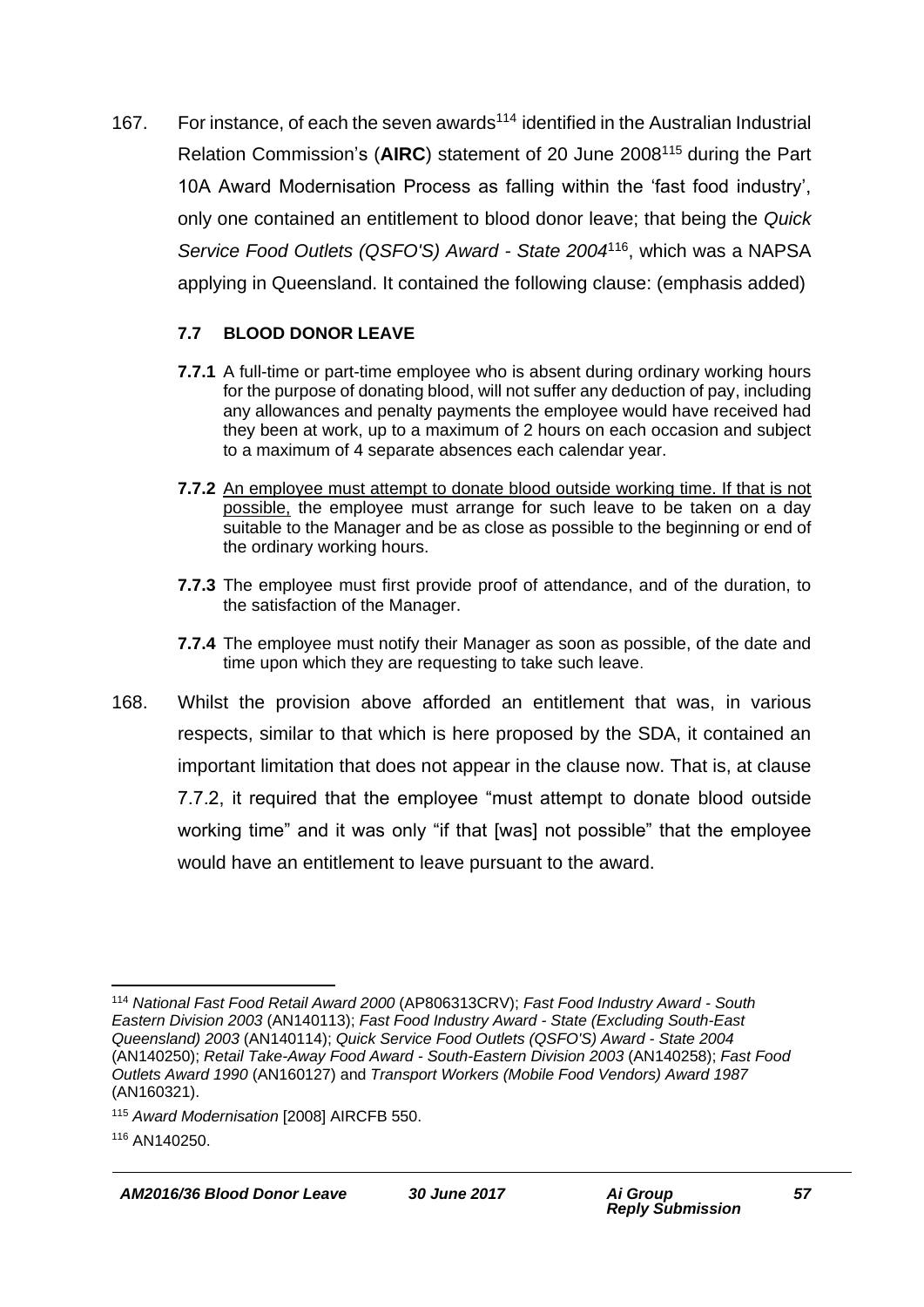- 169. Further, the Commission's 'draft audit of awards'<sup>117</sup>, last revised in January 2012, identifies 11 pre-modern awards<sup>118</sup> as being of relevance to the making of the Hair and Beauty Award. Not one of them contained an entitlement to blood donor leave.
- 170. Accordingly, an analysis of the pre-modern awards relevant to the Fast Food Award and the Hair and Beauty Award do not advance the SDA's case.

<sup>1</sup> <sup>117</sup> Fair Work Commission, Draft Awards Audit: [https://www.fwc.gov.au/documents/awardmod/Draft\\_Awards\\_Audit.xls](https://www.fwc.gov.au/documents/awardmod/Draft_Awards_Audit.xls)

<sup>118</sup> *Beauty Therapy Industry Award - State 2003* (AN140026); *Broken Hill Commerce and Industry Agreement Consent Award 2001* (AN120088); *Hairdressers & Beauty Salons Award* (AN150062); *Hairdressers Award 1989* (AN160153); *Hairdressers' Industry Award - State 2003* (AN140140); *Hairdressers', &c (State) Award* (AN120242*); Hairdressing and Beauty Industry (Australian Capital Territory) Award 1998* (AP78349); *Hairdressing and Beauty Industry (Northern Territory) Award 2002* (AP818691); *Hairdressing and Beauty Services - Victoria - Award 2001* (AP806816); *Hairdressing, Health and Beauty Industry Award* (AN170042); and *Personal and Other Services Industry Sector - Minimum Wage Order - Victoria 1997* (AP793092).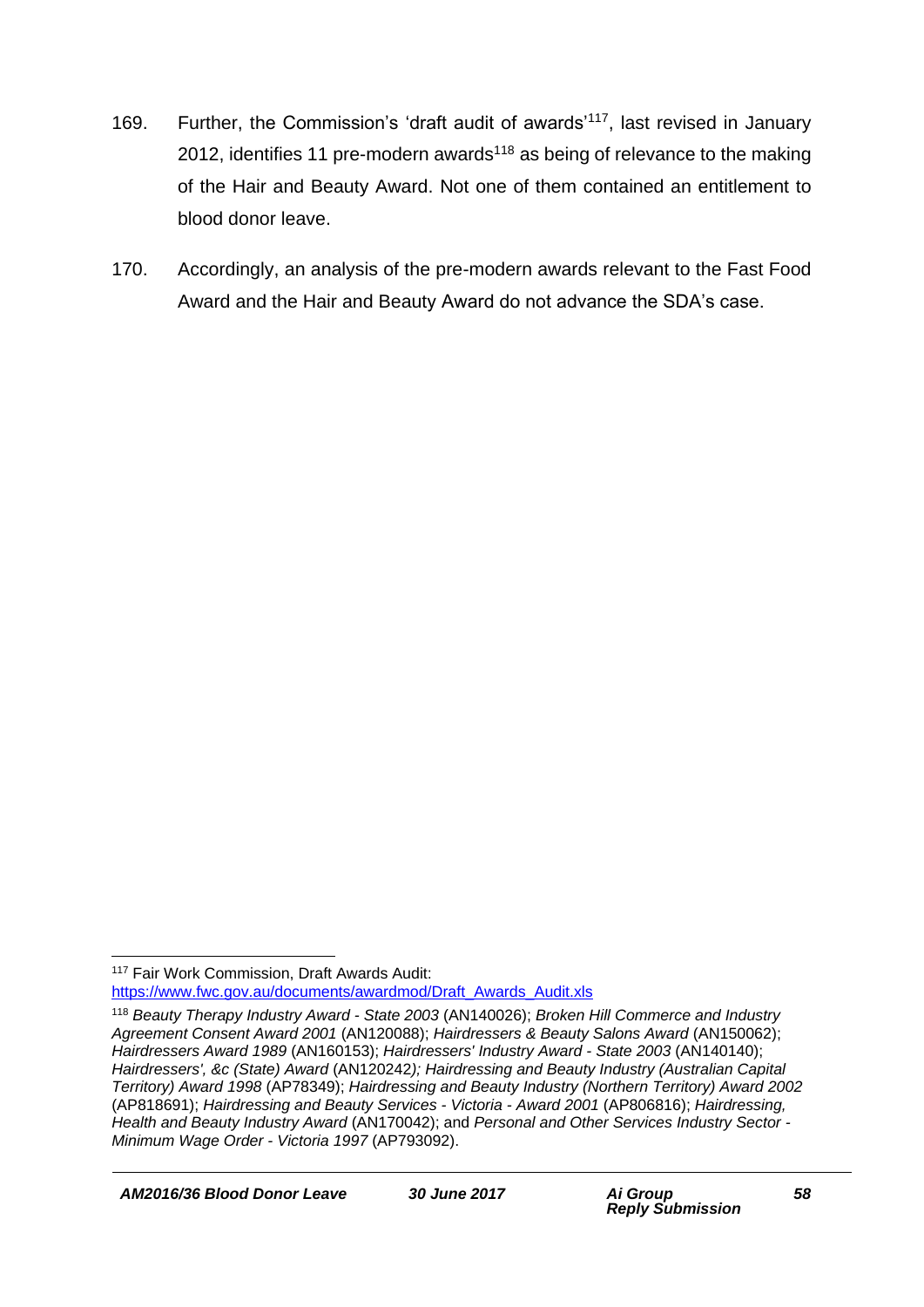### **8. PRIOR CONSIDERATION OF THE RELEVANT ISSUES**

- 171. It is trite to observe that the SDA has not pointed to a single arbitrated outcome which lends support for the proposition that the Commission or its predecessors have previously found that blood donor leave is a necessary part of the minimum safety net in the sense contemplated by s.138 of the Act. We have similarly been unable to identify any such authority.
- 172. Nonetheless, during the Part 10A Award Modernisation Process, the AIRC was called upon to consider whether modern awards should supplement the NES by including additional forms of leave and/or supplement a type of leave provided by the NES. In numerous instances, the Full Bench determined that such award provisions would not be included.
- 173. For instance, in relation to jury service leave, the Full Bench said:

**[103]** We have given further consideration to whether modern awards should supplement the NES in relation to the amount of jury service leave to which an employee is entitled. The NES provides that jury service leave should be limited to 10 days. So far as we know jury service leave provisions in awards and NAPSAs are not subject to any cap at all. If we were to maintain an unlimited entitlement it would be necessary to supplement the NES in every modern award. Such a course would be inconsistent with the NES and tend to undermine it.

**[104]** A similar consideration arises in relation to the rate of pay while on jury service leave. For similar reasons we shall not make general provision for a rate of pay other than the base rate as defined in the NES. It follows that the standard community service leave clause will simply refer to the NES.<sup>119</sup>

174. Similarly, in relation to annual leave the AIRC stated:

**[30]** It has not been practical to develop a single model clause for annual leave. While the drafts generally provide for the employer to require that arrears of annual leave be taken the drafts are not uniform. It is not appropriate to supplement the annual leave entitlements provided for in the NES unless it is necessary to maintain the safety net. Depending upon the circumstances of the industry and the existing award arrangements provision may be required for a shift worker definition, annual close down, holiday pay, annual leave loading and payment on termination.<sup>120</sup>

<sup>1</sup> <sup>119</sup> *Award Modernisation* [2008] AIRCFB 1000 at [103] – [104].

<sup>120</sup> *Award Modernisation* [2008] AIRCFB 717 at [30].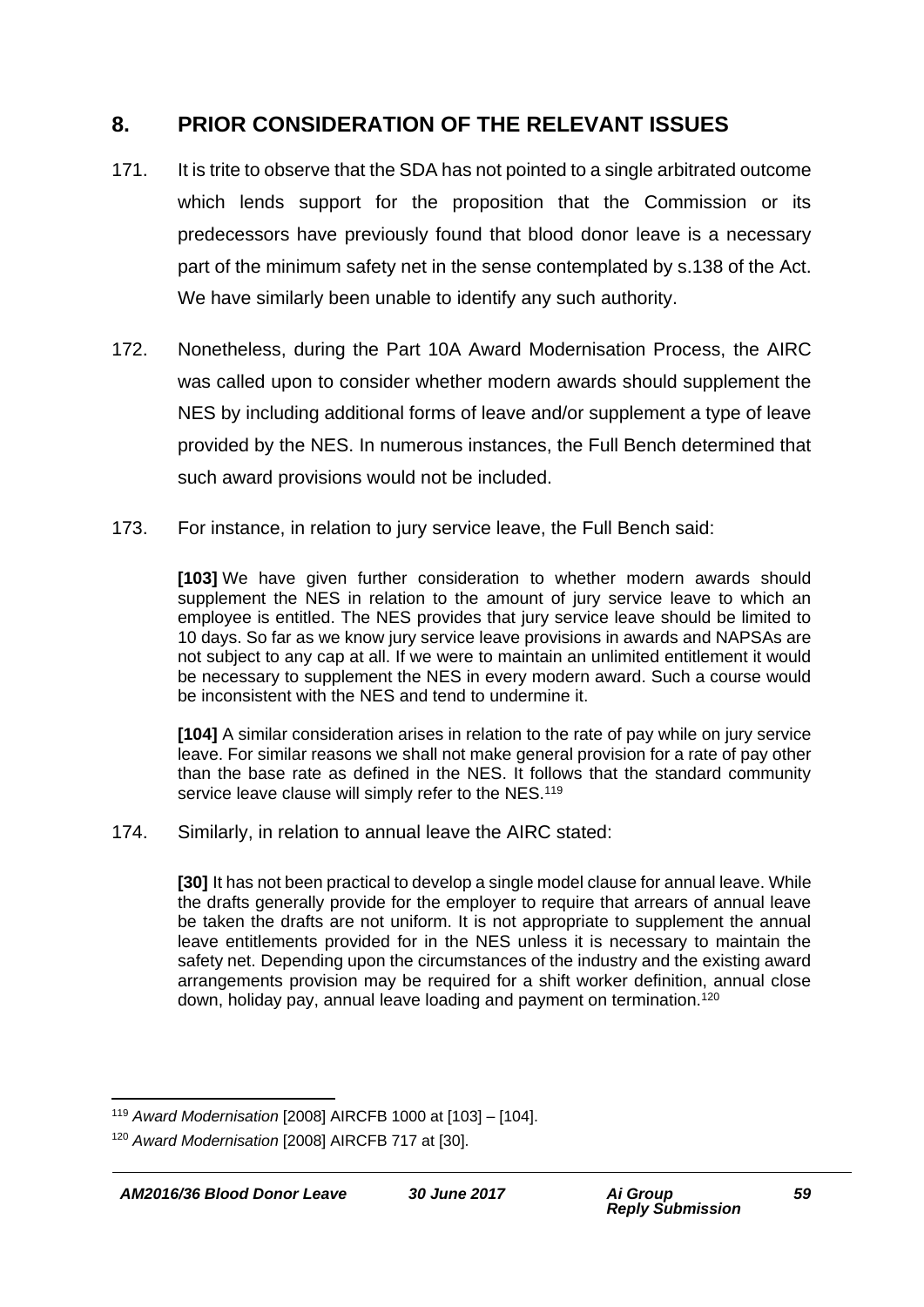175. During Stage 2 of the award modernisation process, the ACTU submitted that the AIRC had taken an overly restrictive view when determining what provisions should be included in modern awards concerning parental leave, community services leave and public holidays, but this argument was rejected by the Full Bench: (emphasis added):

[48] Turning to another matter, the ACTU submitted that the Commission has so far taken a view of its power to supplement the terms of the NES which is too restrictive. It referred in particular to passages in the 19 December 2008 decision relating to concurrent parental leave, community service leave and public holidays. We adhere to those views. We think that we should give proper weight to the Parliament's decision to regulate minimum standards in relation to the matters covered by the NES. It cannot have been Parliament's intention that the Commission could make general provision for higher standards. We accept, however, that there may be room for argument about what constitutes supplementation in a particular case.<sup>121</sup>

- 176. Various decisions were also made regarding specific awards.
- 177. For example, in relation to the *Black Coal Mining Industry Award 2010* the Full Bench said:

**[165]** When the exposure draft was published we saw merit in the submissions of the CMIEG seeking the removal of pressing domestic need leave from the award but were inclined to think it better that the matter be addressed in a variation application after the modern award had commenced to operate. In light of the limitations in the Fair Work Bill on variation of modern awards we have revisited the issue. The entitlement to pressing domestic need leave was introduced into a federal award applying to production employees in New South Wales by the Coal Industry Tribunal in 1973 as part of a clause headed Compassionate Leave. This was at a time when carer's and compassionate leave were not a common feature of federal awards. With the widespread introduction of personal/carer's leave the rationale for the inclusion of pressing domestic need leave is substantially removed. Nevertheless, the entitlement to pressing domestic need leave remains in the two key pre-reform awards applying to the vast majority of employees in the black coal mining industry. The clause providing for pressing domestic need leave puts no limit on the number of occasions in a year that an employee is entitled to pressing domestic need leave (with payment for the first day of each period of leave). In this respect the clause is most unusual. We accept the argument that such an entitlement is not appropriate in an award intended to provide a fair 'minimum' safety net of enforceable terms and conditions of employment for employees.<sup>122</sup>

<sup>1</sup> <sup>121</sup> *Award Modernisation* [2009] AIRCFB 345 at [48].

<sup>122</sup> *Award Modernisation* [2008] AIRCFB 1000 at [165].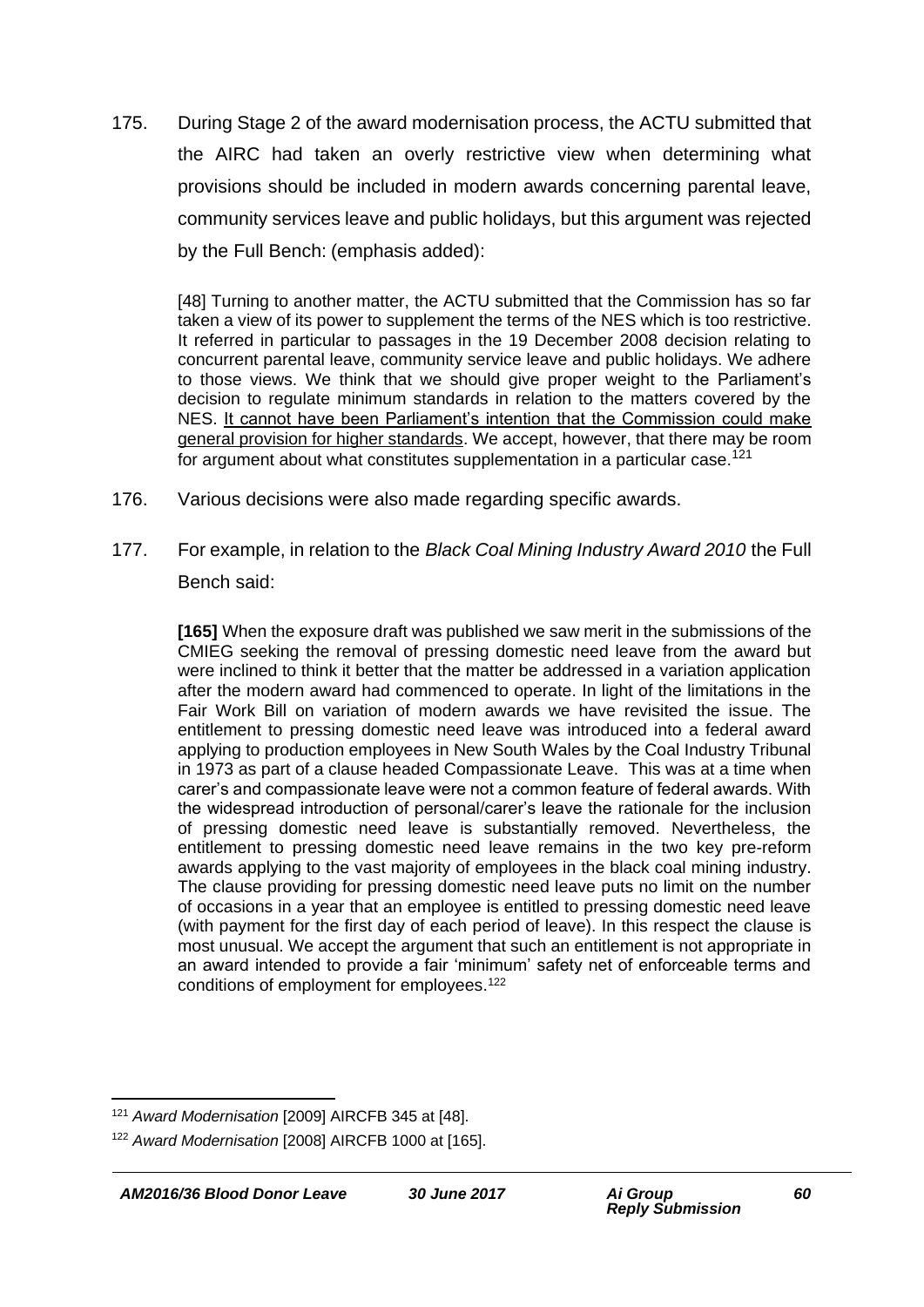178. In relation to the *Fire Fighting Industry Award 2010* the Full Bench said as follows:

**[71]** One area requiring specific comment is the area of leave. We have excluded from the exposure draft a number of leave entitlements appearing in the Victorian Fire Award on the basis that they seem excessive or inappropriate as part of a minimum safety net. We will, of course, consider submissions in support of the partial or complete inclusion of those leave entitlements in the award that we finally make. In relation to pressing necessity leave, we note that we rejected a claim for the inclusion of this category of leave in the modern award for the black coal mining industry notwithstanding that it appeared in a pre-reform award applying generally in the industry and notwithstanding the consent of the industry parties to the maintenance of that form of leave.<sup>123</sup>

179. In a subsequent decision it said:

**[54]** In relation to personal/carer's leave and parental leave, consistent with our approach generally, we have decided not to supplement the National Employment Standards (NES). We are not persuaded that the pressing necessity leave, special leave and study leave provisions in the *Victorian Firefighting Award* are appropriate for inclusion in a modern award that is intended to be a safety net.<sup>124</sup>

180. The AIRC reached a similar conclusion regarding the *Local Government Industry Award 2010:* 

**[144]** In relation to personal/carer's leave and community service leave we have not accepted some of the agreed changes to those clauses. For reasons that we have explained elsewhere we now do not regard it as appropriate to supplement personal/carer's leave or to provide for entitlements in relation to jury service that exceed those in the NES unless there are special circumstances.<sup>125</sup>

181. The AIRC made the following decision regarding an application by the SDA to

vary the compassionate leave clause in Hair and Beauty Award soon after it was made:

**[9]** The SDA seeks to supplement the National Employment Standards (NES) in relation to compassionate leave. Modern awards generally do not provide for the supplementation of the minimum entitlements in the NES on an award by award basis and nothing was advanced which would lead us to depart from that approach in this case. We reject the claim.<sup>126</sup>

<sup>123</sup> *Award Modernisation* [2009] AIRCFB 865 at [71].

<sup>124</sup> *Award Modernisation* [2009] AIRCFB 945 at [54].

<sup>125</sup> *Award Modernisation* [2009] AIRCFB 945 at [144].

<sup>126</sup> Re *Hair and Beauty Industry Award 2010* [2010] FWAFB 290 at [9].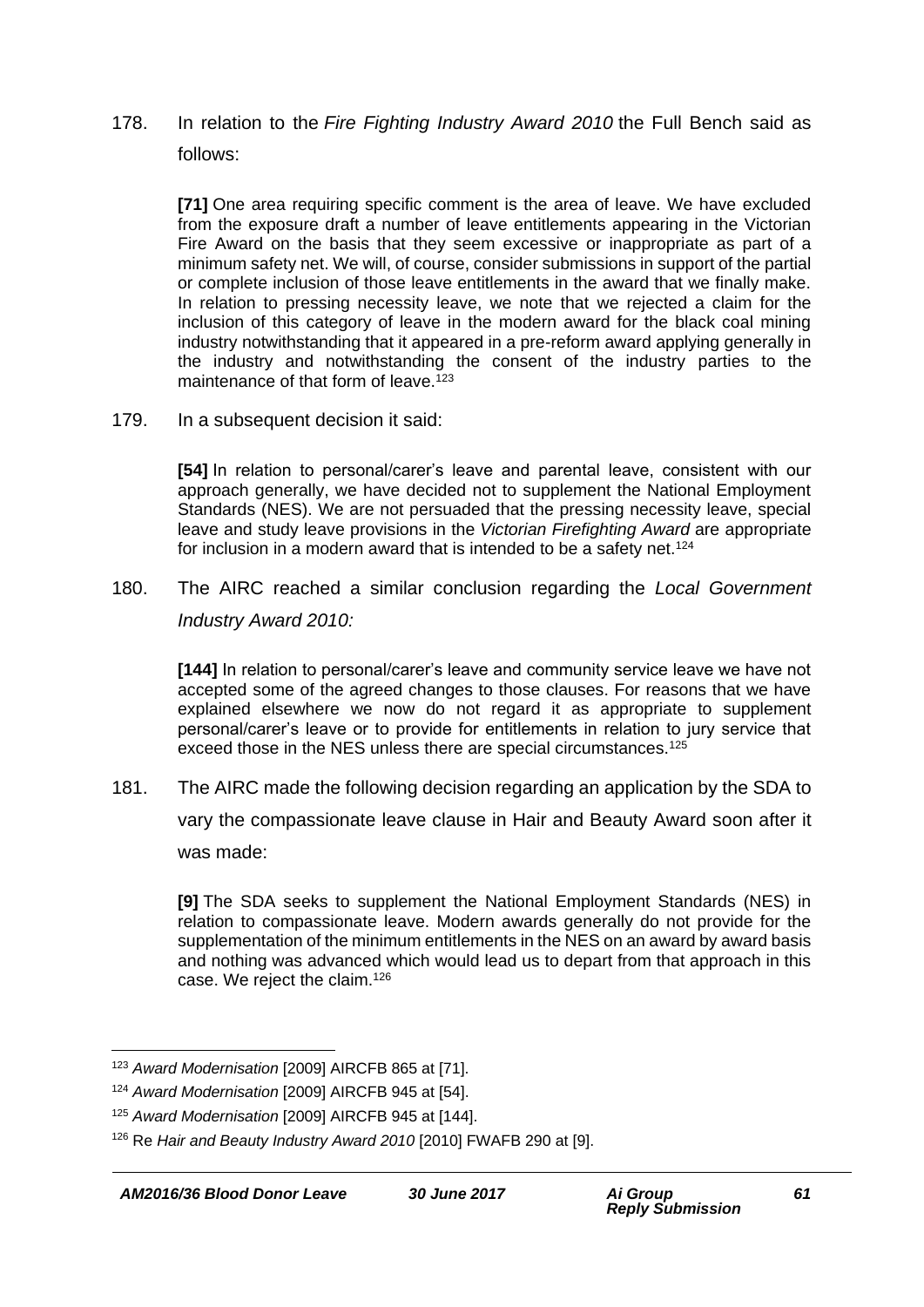182. An issue regarding compassionate leave was also considered in the context of the *Aluminium Industry Award 2010*:

**[36]** We accept the union submission that a critical mass exists in the underlying awards and NAPSAs for an annual leave loading of 20% rather than 17.5% and have amended the annual leave clause accordingly. However, we are disinclined to supplement the National Employment Standards (NES) entitlement to compassionate leave notwithstanding that most of the underlying awards contain an entitlement to compassionate leave that is greater than the NES standard.<sup>127</sup>

183. A union proposal regarding the accrual of various paid leave entitlements in the *Airport Employees Award 2010* had a similar fate:

**[10]** The AMWU and CPSU seek to carry over a provision from the relevant predecessor award to the effect that absence on paid parental leave is regarded as service for all purposes. The significance of this change appears to be in relation to the accrual of other leave entitlements including annual leave, long service leave and personal leave. These entitlements arise from the National Employment Standards (NES) and not the modern award. We are reluctant to modify the effect of the NES in relation to these entitlements. Our general approach has been to allow such leave to be dealt with by the NES without variation or supplementation on an award by award basis. The proposed variation is rejected.<sup>128</sup>

- 184. It is clear that a conscious and consistent decision was made by the AIRC to reject proposals to include additional forms of leave or to supplement NES entitlements.
- 185. The Preliminary Jurisdictional Issues Decision confirms that the Commission should generally follow previous Full Bench decisions that are relevant to a contested issue: (emphasis added)

**[25]** Although the Commission is not bound by principles of stare decisis it has generally followed previous Full Bench decisions. In another context three members of the High Court observed in Nguyen v Nguyen:

"When a court of appeal holds itself free to depart from an earlier decision it should do so cautiously and only when compelled to the conclusion that the earlier decision is wrong. The occasion upon which the departure from previous authority is warranted are infrequent and exceptional and pose no real threat to the doctrine of precedent and the predictability of the law: see Queensland v The Commonwealth (1977) 139 CLR 585 per Aickin J at 620 et seq."

<sup>1</sup> <sup>127</sup> *Award Modernisation* [2009] AIRCFB 826 at [36].

<sup>128</sup> Re *Airport Employees Award 2010* [2010] FWAFB 286 at [10].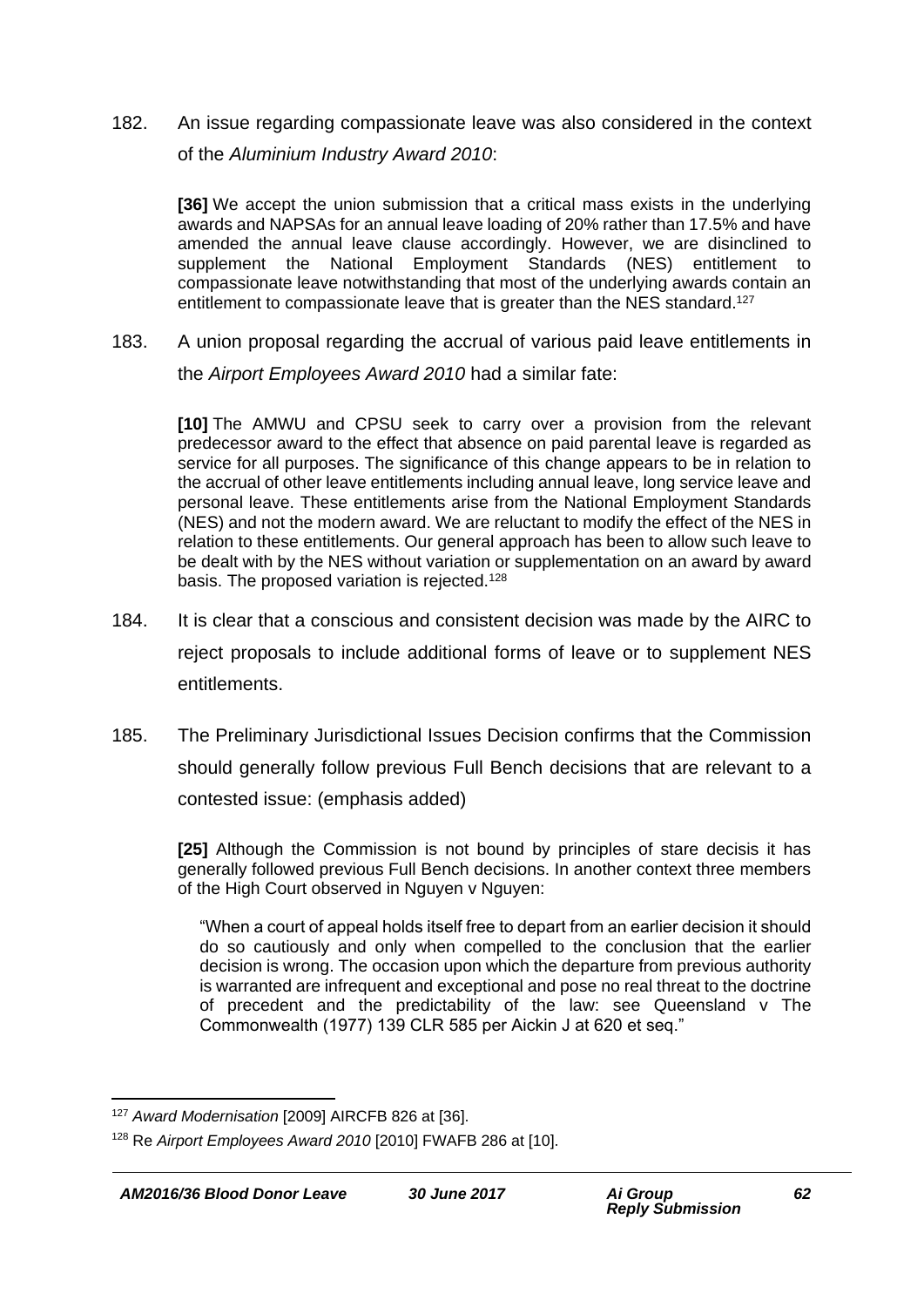**[26]** While the Commission is not a court, the public interest considerations underlying these observations have been applied with similar, if not equal, force to appeal proceedings in the Commission. As a Full Bench of the Australian Industrial Relations Commission observed in Cetin v Ripon Pty Ltd (T/as Parkview Hotel) (Cetin):

"Although the Commission is not, as a non-judicial body, bound by principles of stare decisis, as a matter of policy and sound administration it has generally followed previous Full Bench decisions relating to the issue to be determined, in the absence of cogent reasons for not doing so."

**[27]** These policy considerations tell strongly against the proposition that the Review should proceed in isolation unencumbered by previous Commission decisions. In conducting the Review it is appropriate that the Commission take into account previous decisions relevant to any contested issue. The particular context in which those decisions were made will also need to be considered. Previous Full Bench decisions should generally be followed, in the absence of cogent reasons for not doing so.<sup>129</sup>

- 186. The SDA has not pointed to any cogent reasons for departing from the above clear and consistent line of authority for the proposition that modern awards should not supplement the NES by including additional forms of leave. Accordingly, we respectfully submit that the Commission ought to follow the previous Full Bench decisions cited.
- 187. Further, earlier this year, Vice President Watson issued his decision rejecting the ACTU's claim for a new form of leave in modern awards for employees experiencing family and domestic violence, which is also here relevant. In His Honour's decision, the former Vice President said: (emphasis added)

**[8]** A consideration of context is important to this assessment. The context includes the current make-up of the safety net. Leave entitlements are established by the legislature and are provided on a standard uniform basis to all national system employees in the National Employment Standards (the NES) in the Act. Awards refer to those standards and contain limited additional machinery provisions. The Commission has consistently avoided supplementation of the NES leave standards in awards and has declined to insert additional leave entitlements, including in relation to leave of the nature now proposed. The new form of leave is intended to be available in circumstances where personal/carer's leave or annual leave are currently available. It also seeks to extend the circumstances for taking leave beyond the circumstances of these forms of leave and to make the new form of leave available to a broader class of employees. To that extent the ACTU seeks a departure from the NES and the previous approach of the Commission.

1

*AM2016/36 Blood Donor Leave 30 June 2017 Ai Group*

 $129$  Ibid at  $[24] - [27]$ .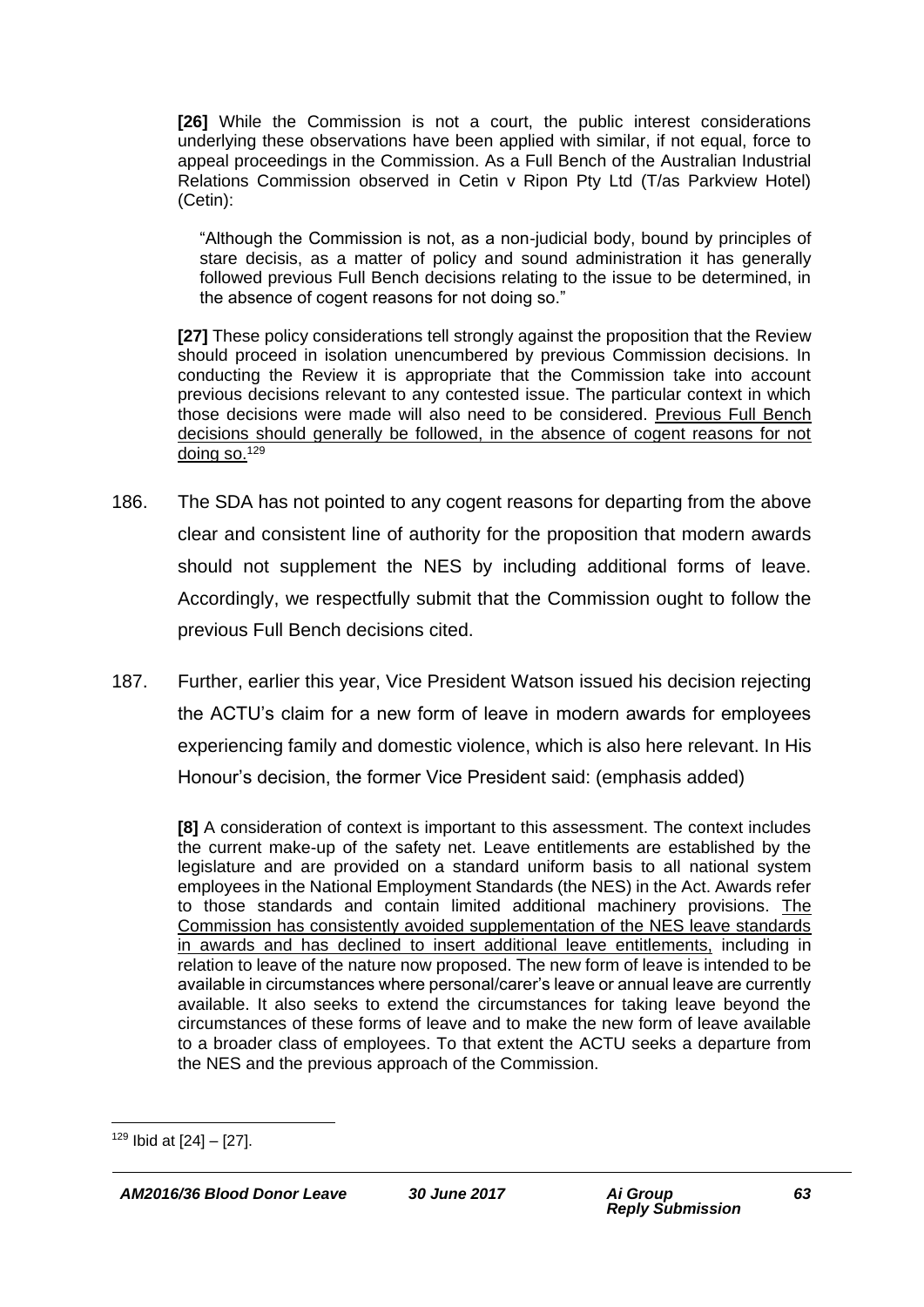**…**

**[114]** The conscious decision of the [AIRC] not to supplement the NES resulted in awards making reference to the NES for annual leave, personal/carer's leave, community service leave and other NES matters such as public holidays. Any further provisions are of a machinery nature and do not affect the underlying NES entitlement. The approach ensured that entitlements created by the NES are not complicated by supplementary award provisions consistent with the requirement in the modern awards objective that the award system is simple, easy to understand, stable and sustainable. In my view it is not appropriate to depart from that clear approach.<sup>130</sup>

<sup>130</sup> *4 yearly review of modern awards – Family & Domestic Violence Leave Clause* [2017] FWCFB 1133 at [8] and [114].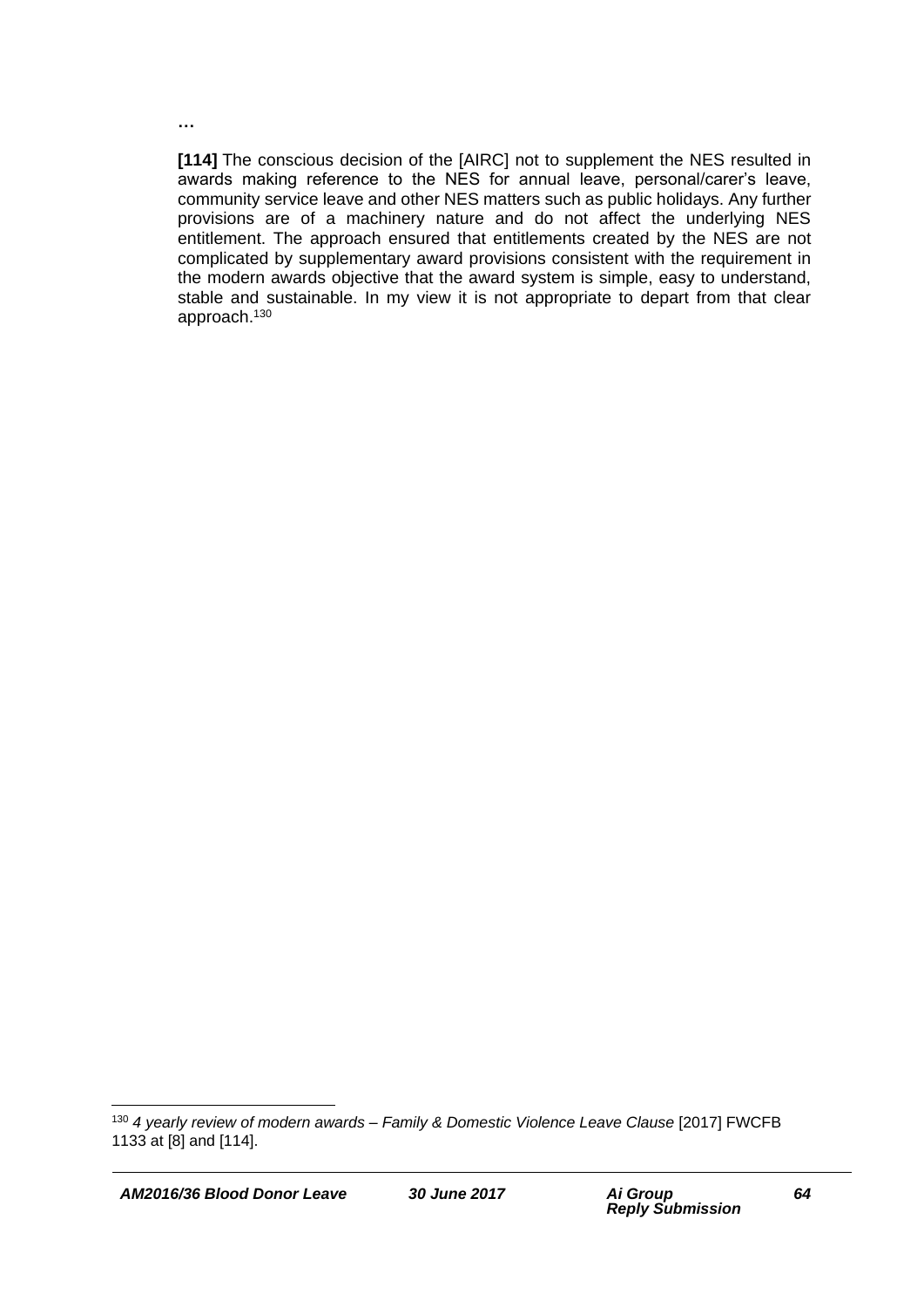## **9. BLOOD DONOR LEAVE IS NOT A MATTER FOR THE MODERN AWARDS SYSTEM**

- 188. It is trite to observe, at the outset, that no other modern award contains an entitlement to paid leave for the purposes of donating blood.
- 189. Indeed the very vast majority of modern awards do not contain *any* additional form of leave to that which is provided by the NES, save for a small number of exceptions such as unpaid ceremonial leave provisions in a very small number of awards (e.g. *Aboriginal and Community Controlled Health Services Award 2010*) and dispute resolution procedure training leave, which is intended to enhance the operation of the model dispute resolution procedure (e.g. clause 11 of the *Manufacturing and Associated Industries and Occupations Award 2010*).
- 190. Rather, the creation of different forms of leave is a matter that has largely been left to the legislature. Indeed this has been the case for some time.
- 191. Prior to the implementation of the Australian Fair Pay and Conditions Standard (**AFPC Standard**) within the *Workplace Relations Act 1996* from 27 March 2006, leave entitlements for federal award covered workers were dealt with in awards, with the partial exception of long service leave.<sup>131</sup>
- 192. Since 27 March 2006, leave entitlements for employees have been primarily dealt with in legislated minimum standards. That is, within the AFPC Standard between 27 March 2006 and 31 December 2009, and in the NES from 1 January 2010.
- 193. Whilst we acknowledge that s.139(1) specifies that awards *may* include terms about "leave, leave loadings and arrangements for taking leave" (s.139(1)(h)), this does not of itself render it appropriate for the Awards to introduce a new specific leave entitlement.

<sup>&</sup>lt;sup>131</sup> During this earlier period, if federal award long service leave provisions were not in place, the relevant State or Territory long service leave laws applied.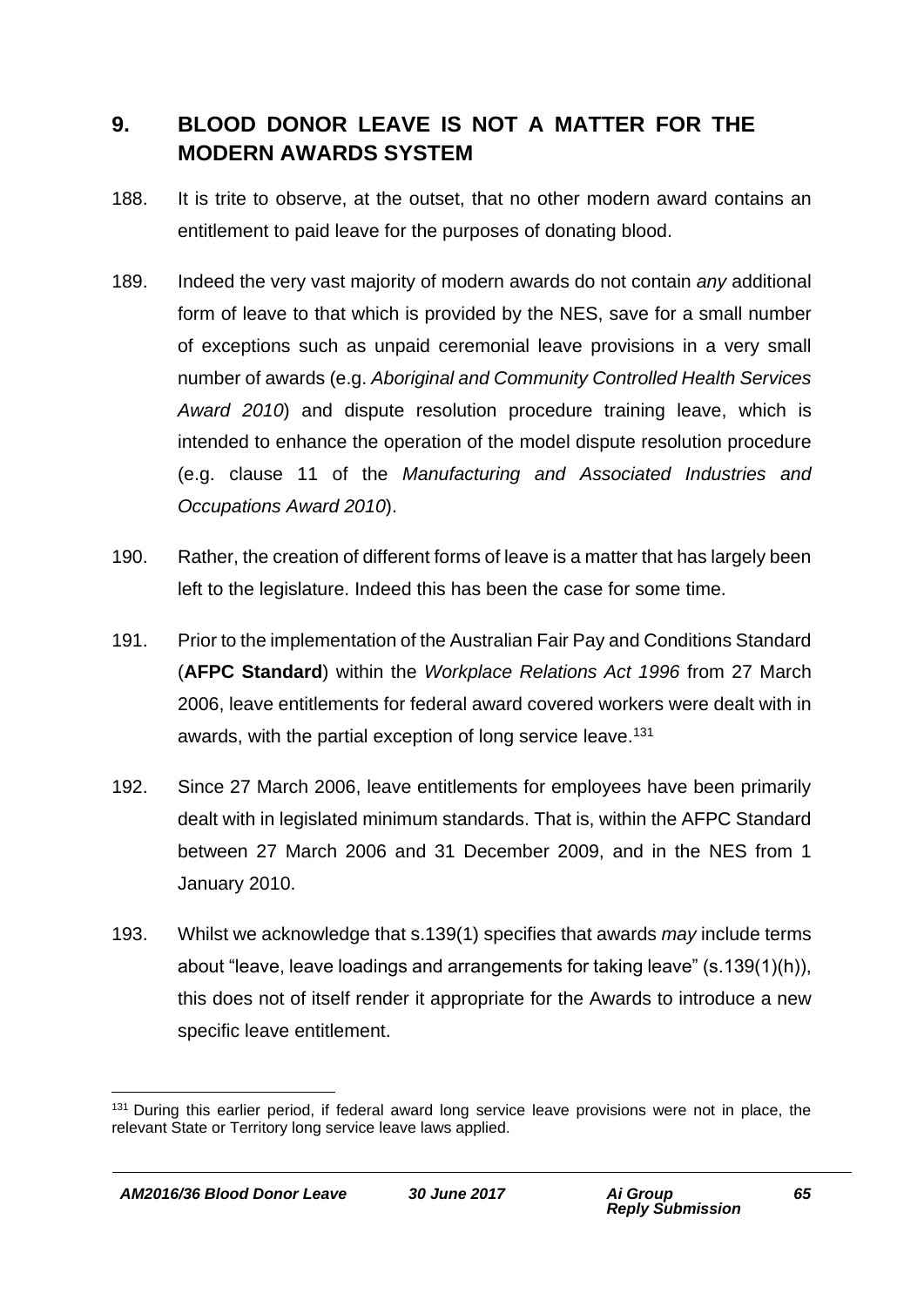- 194. The SDA has not advanced any cogent reason why the Commission should depart from the approach that it and its predecessors have taken for many years; namely, to defer the creation of different types of leave to Parliament. Put another way, the union has not established that the Commission should adopt an approach that is out of step with that which has consistently been adopted for some time, by introducing to the awards system a new form of leave.
- 195. In addition, enterprise bargaining (which the minimum safety net is designed to underpin and encourage<sup>132</sup>) provides an appropriate vehicle for the SDA to pursue an ability for its constituents to take paid leave for the purposes of donating blood.
- 196. It is evident from the material before the Commission that the SDA has indeed availed itself of this opportunity during the course of negotiations with a large number of employers covered by the Awards and has had some degree of success.<sup>133</sup> This is demonstrative of the minimum safety net serving its exact purpose; it provides basic terms and conditions that are necessary to ensure that employees are entitled to a fair and relevant minimum safety net, and if and where it can be accommodated, employers may include an entitlement to blood donor leave in their enterprise agreement.
- 197. Enterprise bargaining enables the relevant parties to tailor the provision of such entitlements to reflect the individual circumstances and needs of the enterprise. The impact of the claim on employers will vary based on matters including, but not limited to:
	- The size of the employer;
	- The nature of the employer's operations;
	- The capacity of the employer to cover for employee absences; and

<sup>1</sup>  $132$  Section 3(f) and section 134(1)(b) of the Act.

<sup>133</sup> SDA submission dated 2 May 2017 at paragraph 36.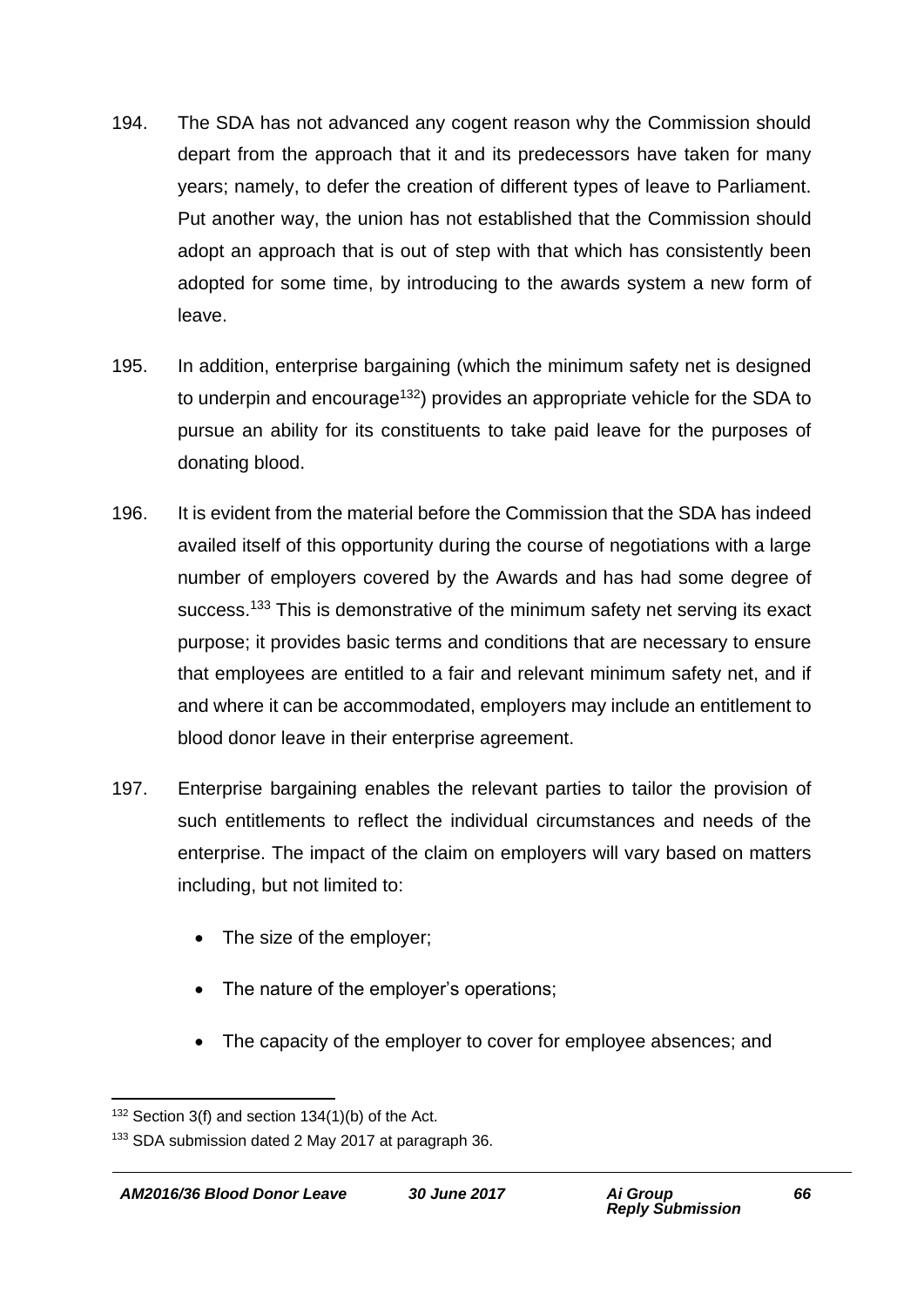- The financial resources of the employer.
- 198. It is also appropriate that such a matter be left to enterprise bargaining because it may not be one that is universally valued or utilised by all employees. Indeed there are a range of reasons why a person may not be eligible to donate blood (e.g. age, pregnancy, certain health conditions or overseas travel). Additionally, many persons might simply decide that they do not seek to donate blood, with or without a paid leave entitlement.
- 199. In those circumstances, it is apt that the potential inclusion of such an entitlement in the industrial instrument applying to the relevant group of employees be left to enterprise bargaining. Importantly, it would enable employees (and their union, if relevant) to determine whether they seek to pursue the inclusion of paid blood donor leave and/or whether they consider it of greater benefit to pursue some other term or condition of employment that is of greater value to them.
- 200. The list of enterprise agreements provided by the SDA is reflective of this. We assume it is uncontroversial that not *all* enterprise agreements applying to employers covered by the Awards feature on that list, because they do not all contain a blood donor leave entitlement. This may be because:
	- It was not sought by the employees covered by it; or
	- It could not be accommodated by the employer.
- 201. Assumptions cannot fairly be made in the manner the SDA proposes<sup>134</sup> about the potential impact of its claim on employers of various sizes based on the list of enterprise agreements provided by the union. It has not given any consideration to the capacity of those employers to accommodate such a leave entitlement, the specific terms of the provisions in those agreements and the manner in which they operate, whether other employers covered by the Awards with enterprise agreements in place have a comparable ability to

<sup>1</sup> <sup>134</sup> SDA submission dated 2 May 2017 at paragraphs 39 and 42.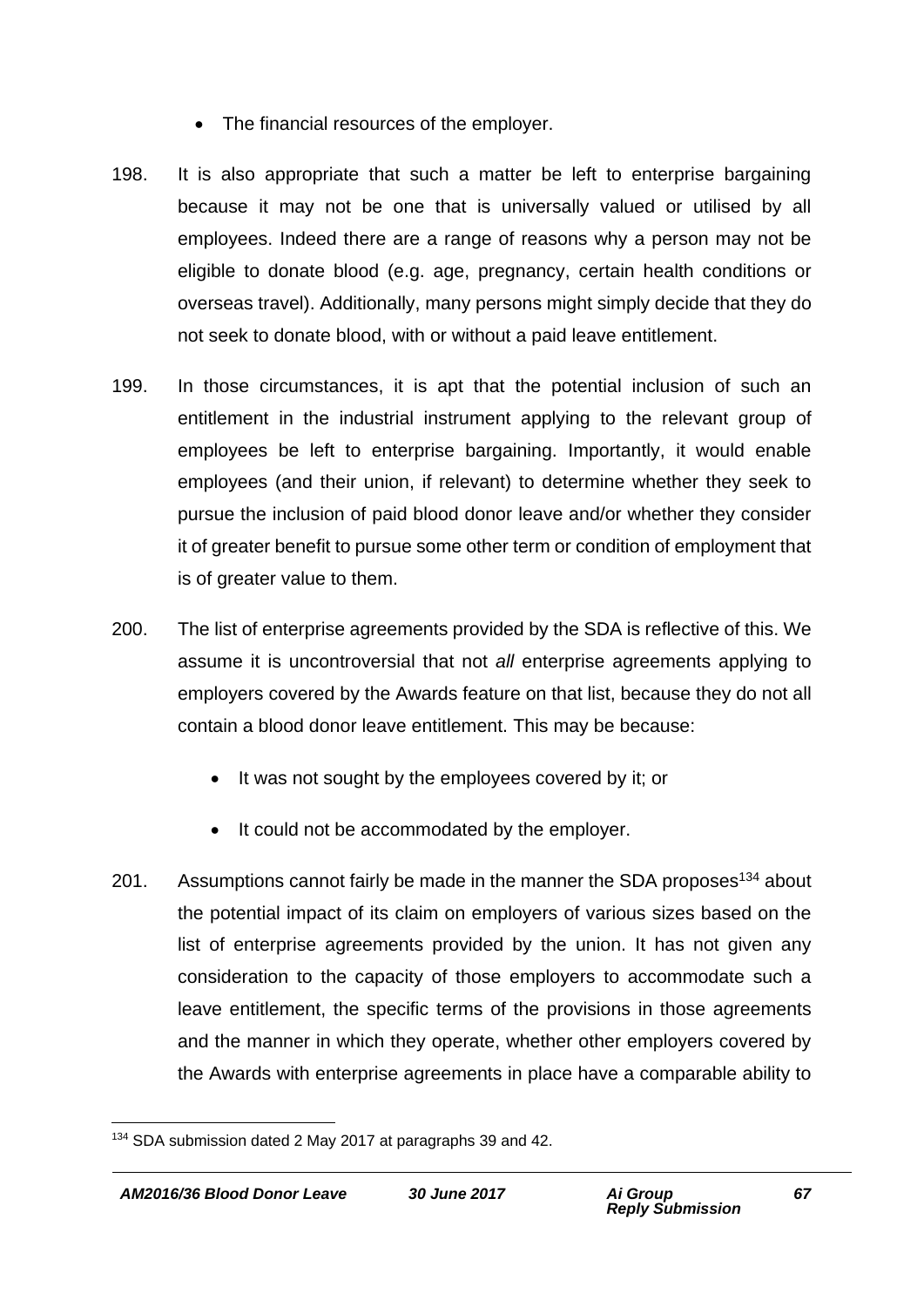accommodate staff absences and additional employment costs, and so on. It is naïve to suggest that based on the list of enterprise agreements presented, the proposed entitlement "can be accommodated by any size business" and that the "cost and burden of paid [blood donor leave] on any size business is negligible"<sup>135</sup>.

202. Finally, the potential impact of the introduction of the clause on the application of the "better off overall test" to enterprise agreements underpinned by the Awards should not be underestimated. A recent line of authority<sup>136</sup> to emerge from the Commission regarding the manner in which that test is to be applied demonstrates the importance of having regard to the potential implications of introducing additional entitlements to the safety net when an enterprise agreement comes before the Commission for approval.

<sup>1</sup> <sup>135</sup> SDA submission dated 2 May 2017 at paragraph 39.

<sup>136</sup> See for example *Hart v Coles Supermarkets Australia Pty Ltd and Bi-Lo Pty Limited T/A Coles and Bi Lo*; *AMIEU v Coles Supermarkets Australia Pty Ltd and Bi-Lo Pty Limited T/A Coles and Bi Lo* [2016] FWCFB 2887.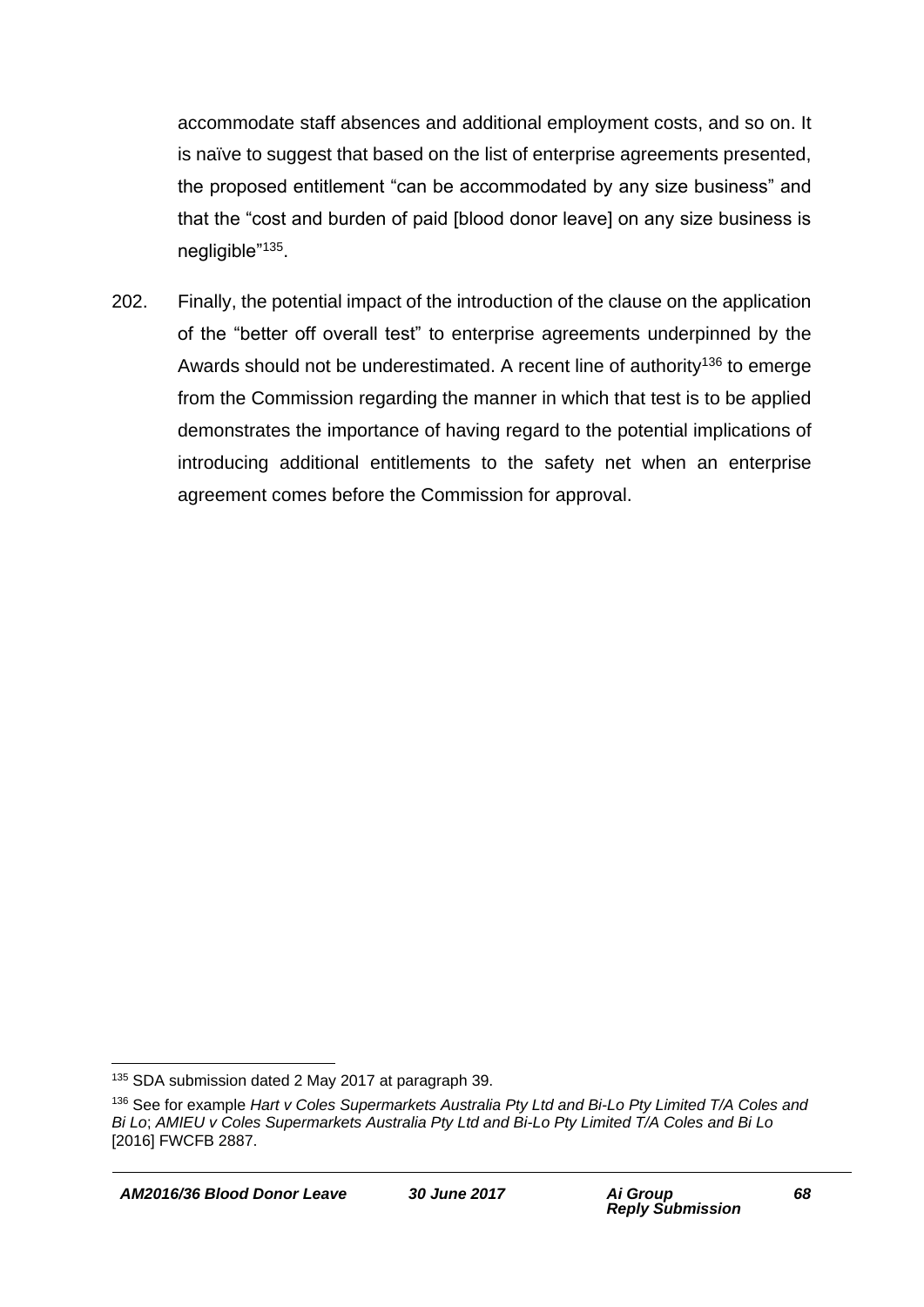## **10. THE SDA'S EVIDENCE**

- 203. The SDA has filed 14 witness statements in support of its claim. Each of those witnesses are individual employees who speak of their experiences related to donating blood. That evidence can be summarised as follows:
	- All 14 employees are covered by the Retail Award.
	- They are employed by eight employers, all of whom are covered by the Retail Award.
	- Most of those employers can be characterised as large retail sector employers that operate a number of stores nationwide (e.g. ).
	- Most of the 14 employees are employed by one of those employers.
	- 10 of the 14 employees state that they are presently entitled to, and utilise, a paid blood donor leave entitlement pursuant to the enterprise agreement applying to them.
	- Of those 10, 8 employees consider that donating blood would be *more difficult* for them if they did not have the benefit of the aforementioned entitlement, but it is *not* their testimony that it would be *impossible*. Only one of the 14 employees rules out the prospect of donating blood absent the entitlement while another states that they would endeavour to donate blood regardless.
	- Of the four witnesses who do not have an entitlement to paid blood donor leave, three donate blood, despite their working hours, personal commitments and family responsibilities.
	- None of the witnesses are covered by the Fast Food Award or the Hair and Beauty Award.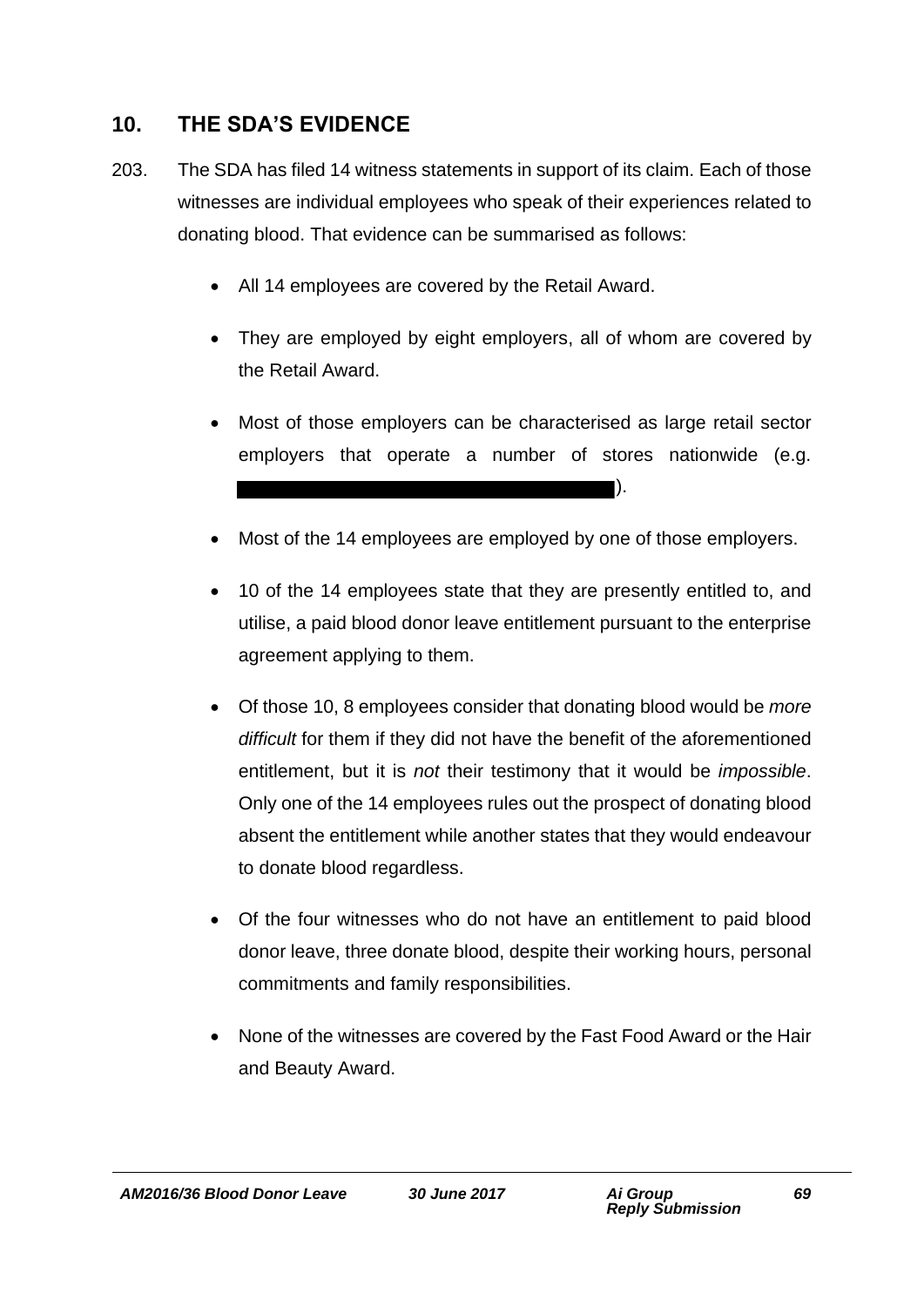- 204. We consider that only the following factual propositions can be distilled from the SDA's witness evidence:
	- That a miniscule proportion of employees covered by the Retail Award donate blood and/or seek to donate blood.
	- That some such employees are employed by large employers who provide blood donor leave as an entitlement pursuant to their enterprise agreements.
	- That some employees who have access to such an entitlement consider that it would be more difficult for them to donate blood without it.
	- That in many such cases, this would be because of the employee's personal circumstances and the manner in which they choose to prioritise their various commitments.
	- That some employees covered by the Retail Award do not have access to a paid blood donor leave entitlement.
	- That some of those employees donate blood regardless.
	- That some of those employees do not donate blood.
	- That in some cases, this is because of the employee's personal circumstances and the manner in which they choose to prioritise their various commitments.
- 205. We also propose to make the following brief additional observations regarding the SDA's evidentiary case.
- 206. **Firstly**, as none of the evidence relates to the fast food or hair and beauty industries, there is no evidence before the Commission that employees in those industries are in fact donating blood or seeking to donate blood; or that a paid leave entitlement would be utilised in those industries if it were inserted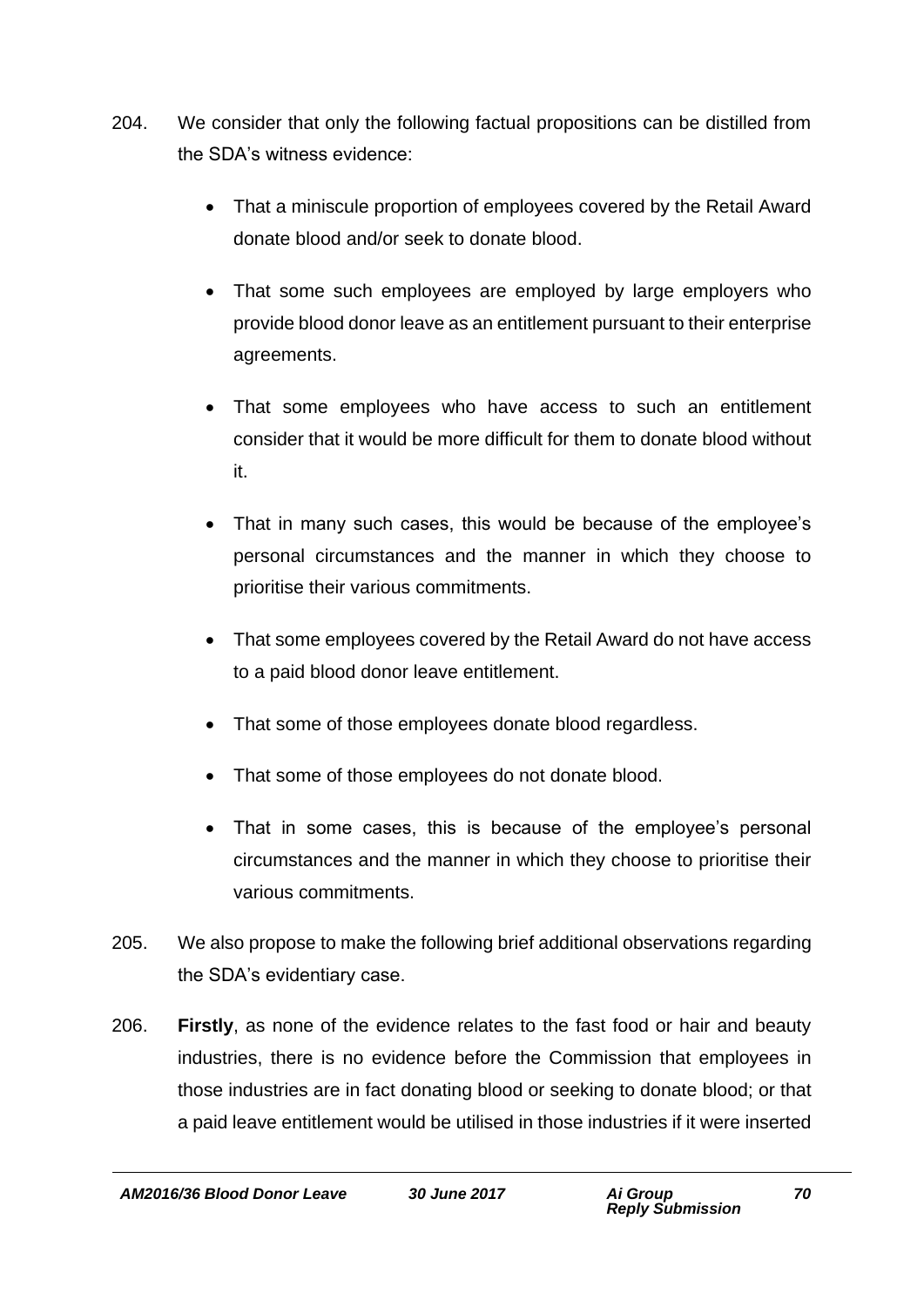in the relevant awards. As a result, the Commission cannot properly be satisfied that the provision proposed is *necessary* to ensure that the Fast Food Award and the Hair and Beauty Award achieve the modern awards objective.

- 207. **Secondly**, the evidence demonstrates that the absence of a paid leave entitlement does not prohibit employees from donating blood. So much can be concluded from the evidence of the witnesses $137$  who do not appear to have an entitlement to paid blood donor leave. Three<sup>138</sup> of those witnesses donate blood (or have donated blood) notwithstanding their working hours and personal commitments. Such evidence suggests that the grant of the SDA's claim is not essential or necessary to ensure that employees employed under the Awards can donate blood.
- 208. **Thirdly**, the evidence also demonstrates that where an employee does not donate blood in the absence of a paid blood donor leave entitlement, or anticipates that it may be difficult for them to do so if they were no longer granted such leave, this is often because of the manner in which such an employee chooses to prioritise their personal commitments and/or their perception of any inconvenience that they might experience if they seek to donate blood outside of working hours. Their decision not to donate blood or their perception that it might be more challenging is *not* because their personal commitments prohibit them from ever doing so.
- 209. For instance:
	- used to donate blood until about ten years ago.<sup>139</sup> It is his evidence that it is "difficult for him to donate blood due to [his] family and work commitments".<sup>140</sup> He is employed as a full-time employee<sup>141</sup>

| 137                         |     | and                                  |
|-----------------------------|-----|--------------------------------------|
| 138                         | and |                                      |
| <sup>139</sup> Affidavit of |     | dated 13 April 2017 at paragraph 9.  |
| <sup>140</sup> Affidavit of |     | dated 13 April 2017 at paragraph 10. |
| <sup>141</sup> Affidavit of |     | dated 13 April 2017 at paragraph 2.  |
|                             |     |                                      |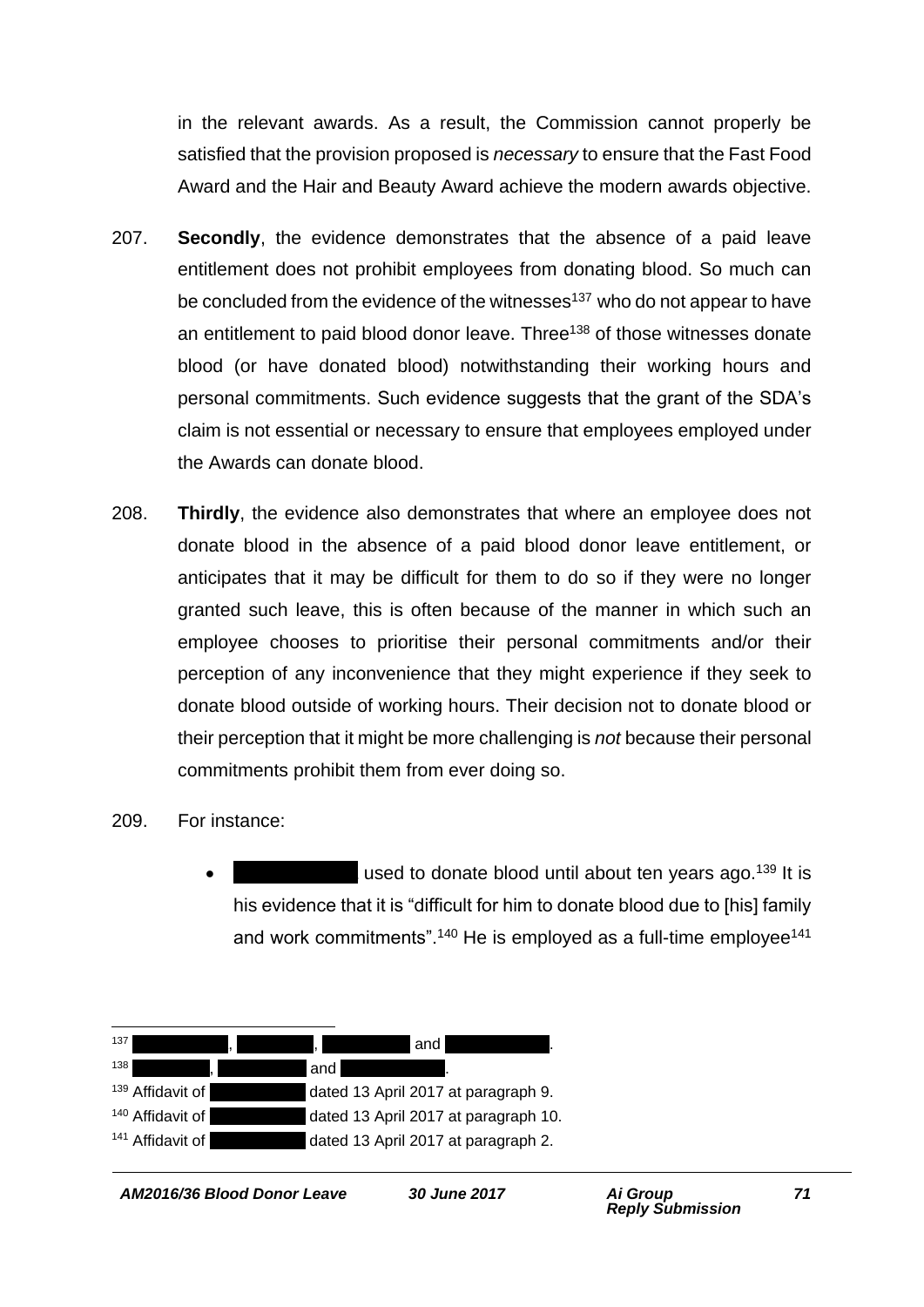under the Retail Award<sup>142</sup>. His hours of work are such that he is not required to work on Wednesdays.<sup>143</sup> Every second week he either works on Thursday and Friday or on Saturday and Sunday. <sup>144</sup> His sons are 15 years of age<sup>145</sup> and attend school.<sup>146</sup>  $\blacksquare$  statement does not reveal any reason why he can *never* donate blood on a Wednesday, Thursday or Friday whilst his children are attending school and thus he is relieved of his caring responsibilities<sup>147</sup>. Similarly, his statement does not explain any reason why he can never donate blood on a weekend, save for his attendance at his sons' basketball games<sup>148</sup>, which presumably do not run all weekend throughout every weekend of the year.

- , a part-time employee<sup>149</sup> and a mother of school-aged children<sup>150</sup> testifies that if she did not have an entitlement to paid blood donor leave (as is presently the case under the enterprise agreement applying to her<sup>151</sup>), she would "not donate blood regularly"<sup>152</sup> in part because she "like[s] to participate in fitness classes for [her] own health"<sup>153</sup>.
- **Alternative is a full-time employee of and is entitled to** a paid leave entitlement under the relevant enterprise agreement. He states that if his employer "didn't support blood donation and the blood bank did not make it so easy to do, [he] would not donate so regularly.

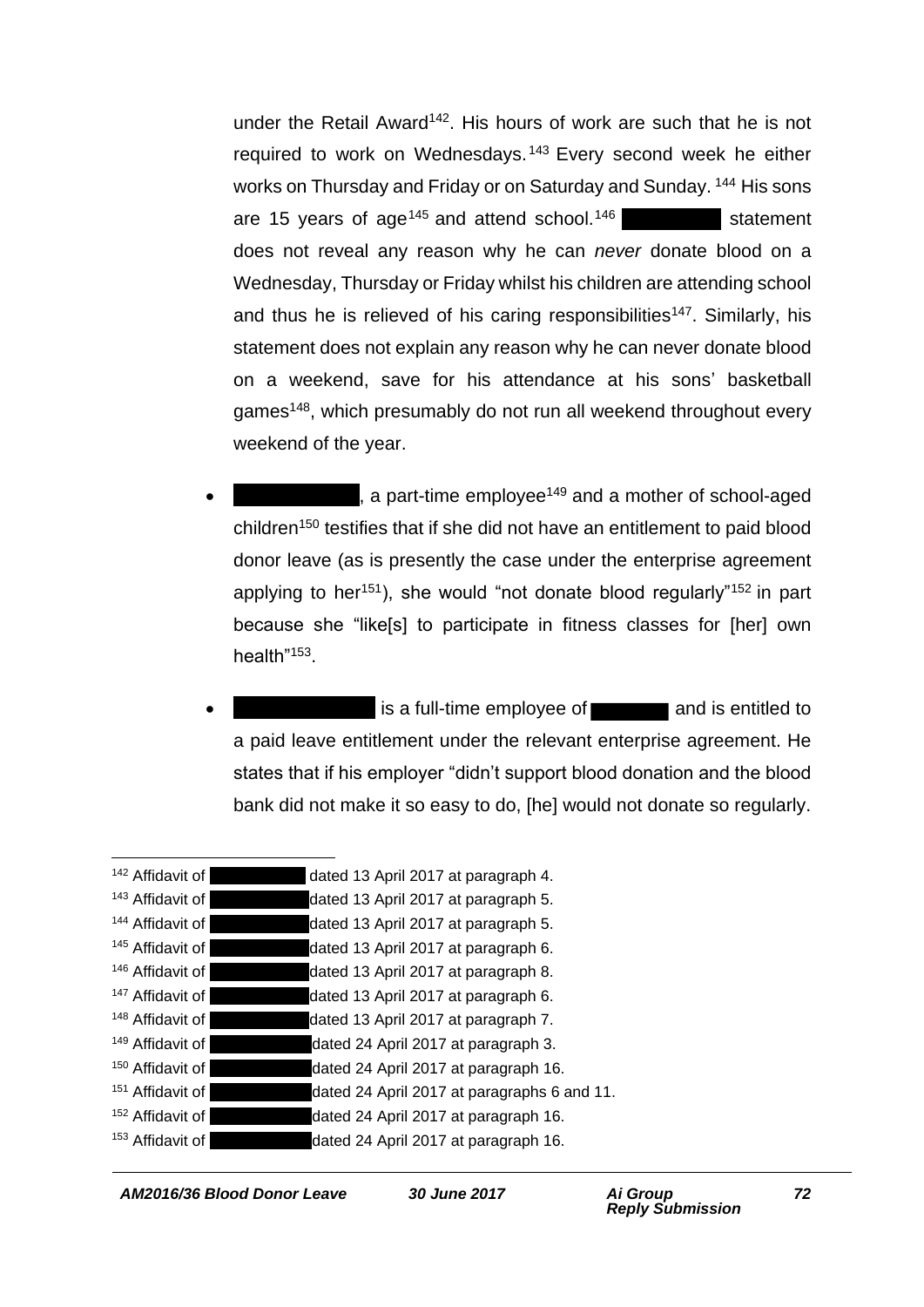This is because of family commitments and the desire to spend time with [his] wife, four children and seven grandchildren, along with the need for rest and relaxation. It is also the sort of thing that will drop out of [his] priorities if not regularly present as it currently is in the workplace" (emphasis added). Self-evidently, these are not matters that preclude **Mr Arristor from donating blood. Rather, they reflect the** personal decisions he makes regarding the manner in which he allocates his non-working hours.

- 210. **Fourthly**, we consider that it can reasonably be inferred that even if the relevant witnesses no longer had access to a paid leave entitlement to donate blood, many would continue to endeavour to do so given its special significance to their personal circumstances or to those of a family member or friend. Indeed in most cases, the witnesses do not eliminate such a possibility. They simply state that it would be more difficult to accommodate; a matter that does not render the provision *necessary* to ensure that the Awards are achieving the modern awards objective.
- 211. **Fifthly,** none of the witnesses contemplate accessing an entitlement other than a designated entitlement to blood donor leave for the purposes of donating blood. This includes annual leave and entitlements such as time off in lieu of overtime. Consequently, the SDA's evidentiary case does not enable the Commission to assess whether access to such entitlements is sought by employees for that purpose and if so, whether it is accommodated by employers.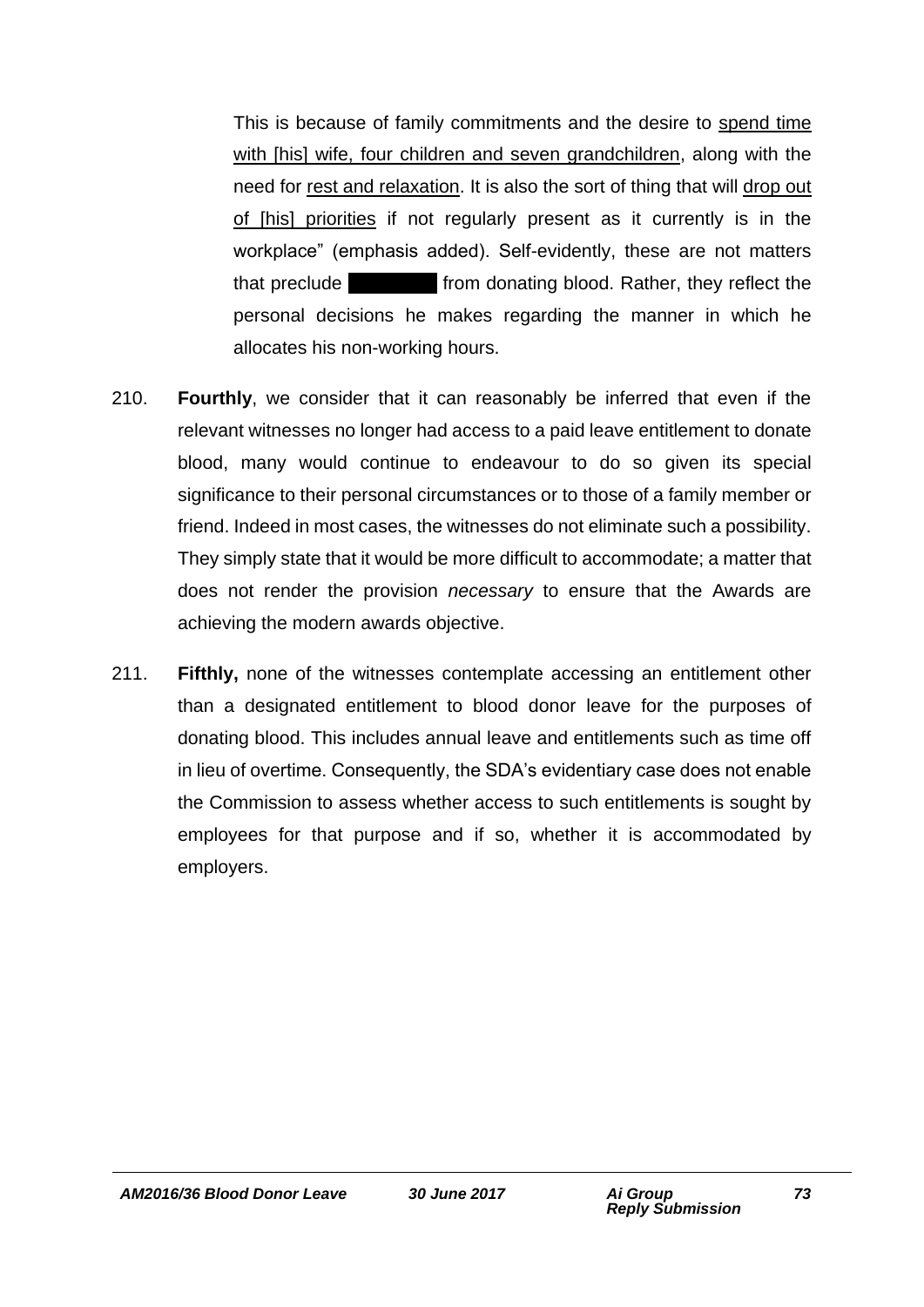### **11. SECTION 138 AND THE MODERN AWARDS OBJECTIVE**

- 212. In exercising its modern award powers, the Commission must ensure that modern awards, together with the NES, provide a fair and relevant minimum safety net of terms and conditions taking into account each of the matters listed at ss.134 $(1)(a) - (h)$ .
- 213. Additionally, the critical principle to flow from the operation of s.138 is that a modern award can only include such terms as are necessary to achieve the modern awards objective. The requirement imposed by s.138 is an ongoing one. That is, at any time, an award must only include terms that are necessary in the relevant sense. It is not a legislative precondition that arises only at the time that a variation to an award is sought.
- 214. We also note that each of the Awards, considered in isolation, must satisfy s.138. The statute requires that the Commission ensure that each award includes terms only to the extent necessary to ensure that the award, together with the NES, provides a fair and relevant minimum safety net. This necessarily requires an award-by-award analysis. An overarching determination as to whether an additional leave entitlement for the purposes of donating blood should form part of the safety net is insufficient and does not amount to the Commission discharging its statutory function in this Review.
- 215. As we have earlier stated, the need for this approach is supported by s.156(5), which requires that the Commission review each award in its own right. We again note the following observations made by the Commission in its Preliminary Jurisdictional Issues Decision: (emphasis added)

**[33]** There is a degree of tension between some of the s.134(1) considerations. The Commission's task is to balance the various s.134(1) considerations and ensure that modern awards provide a fair and relevant minimum safety net of terms and conditions. The need to balance the competing considerations in s.134(1) and the diversity in the characteristics of the employers and employees covered by different modern awards means that the application of the modern awards objective may result in different outcomes between different modern awards.

*AM2016/36 Blood Donor Leave 30 June 2017 Ai Group*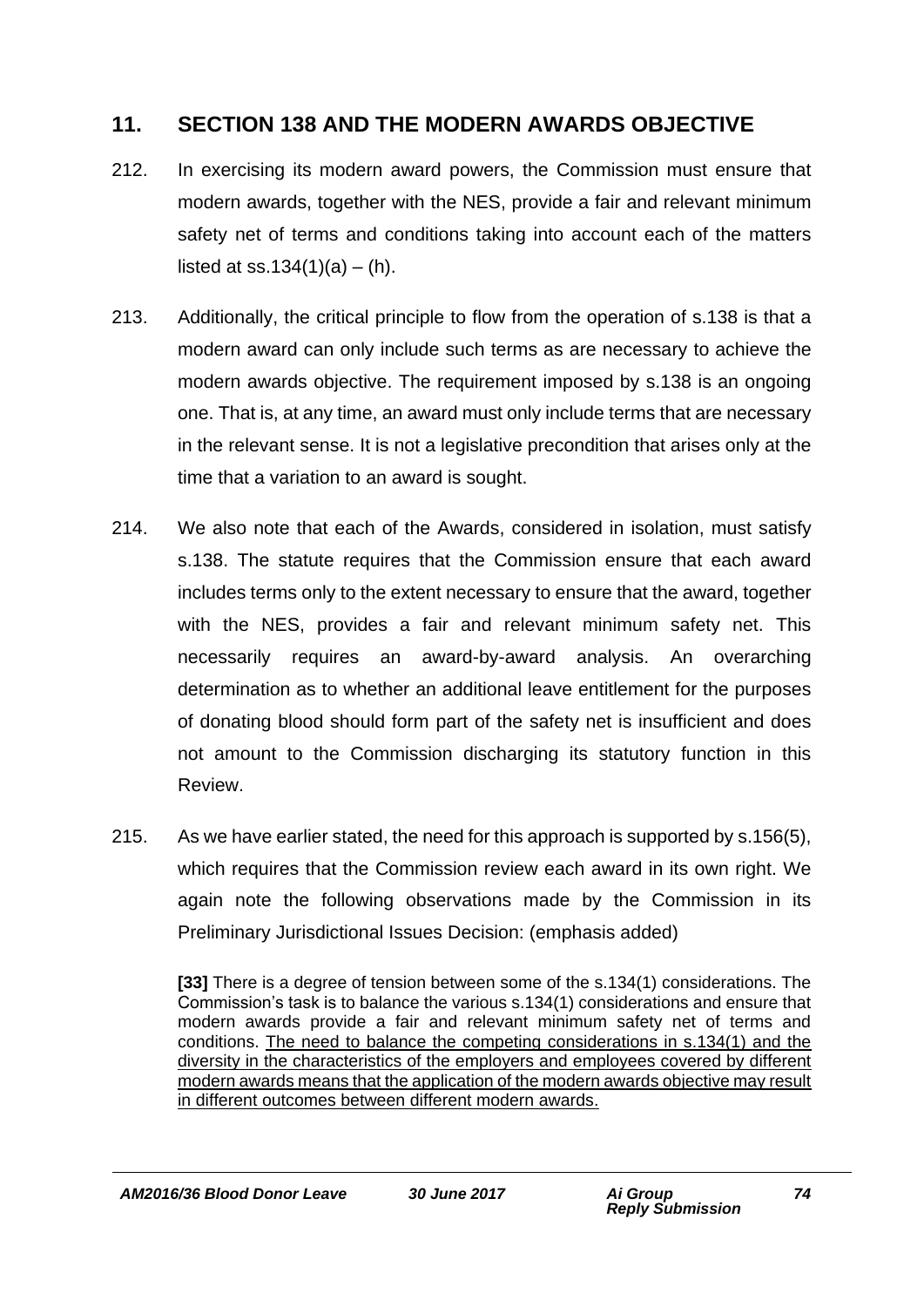**[34]** Given the broadly expressed nature of the modern awards objective and the range of considerations which the Commission must take into account there may be *no one set* of provisions in a particular award which can be said to provide a fair and relevant safety net of terms and conditions. Different combinations or permutations of provisions may meet the modern awards objective.<sup>154</sup>

- 216. That the variations proposed by the SDA may not adversely affect all employers in an industry is not the test to be applied in determining whether the variations should be made. By virtue of s.3(g), the object of the Act is to provide a balanced framework for cooperative and productive workplace relations that promotes national economic prosperity and social inclusion for all Australians by, amongst other matters, acknowledging the special circumstances of small and medium sized enterprises. This suggests that regard must be had to specific types of businesses in light of their own circumstances, including the size of the enterprise and the number of employees it engages.
- 217. The employer parties in these proceedings do not bear any onus to demonstrate that the claim will result in increased employment costs or undermine productivity in a certain industry or for employers covered by the Awards. No adverse inference can or should be drawn from the absence of evidence called by employer parties with respect to a particular award or from the absence of evidence that establishes that the claim will affect all or most employers in an industry.
- 218. The conduct of the Review differs from an inter-party dispute. Those responding to a claim do not bear an onus. Rather, it is for the proponent of a claim to establish that the variation proposed is necessary in order to ensure that an award is achieving the modern awards objective of providing a fair and relevant minimum safety net of terms and conditions. In determining whether a proponent has in fact established as much, the Commission will have regard to material before it that addresses the various elements of the modern awards objective, including those that go to employment costs, the regulatory burden,

<sup>1</sup> <sup>154</sup> *4 yearly review of modern awards: Preliminary jurisdictional issues* [2014] FWCFB 1788 at [33] – [34].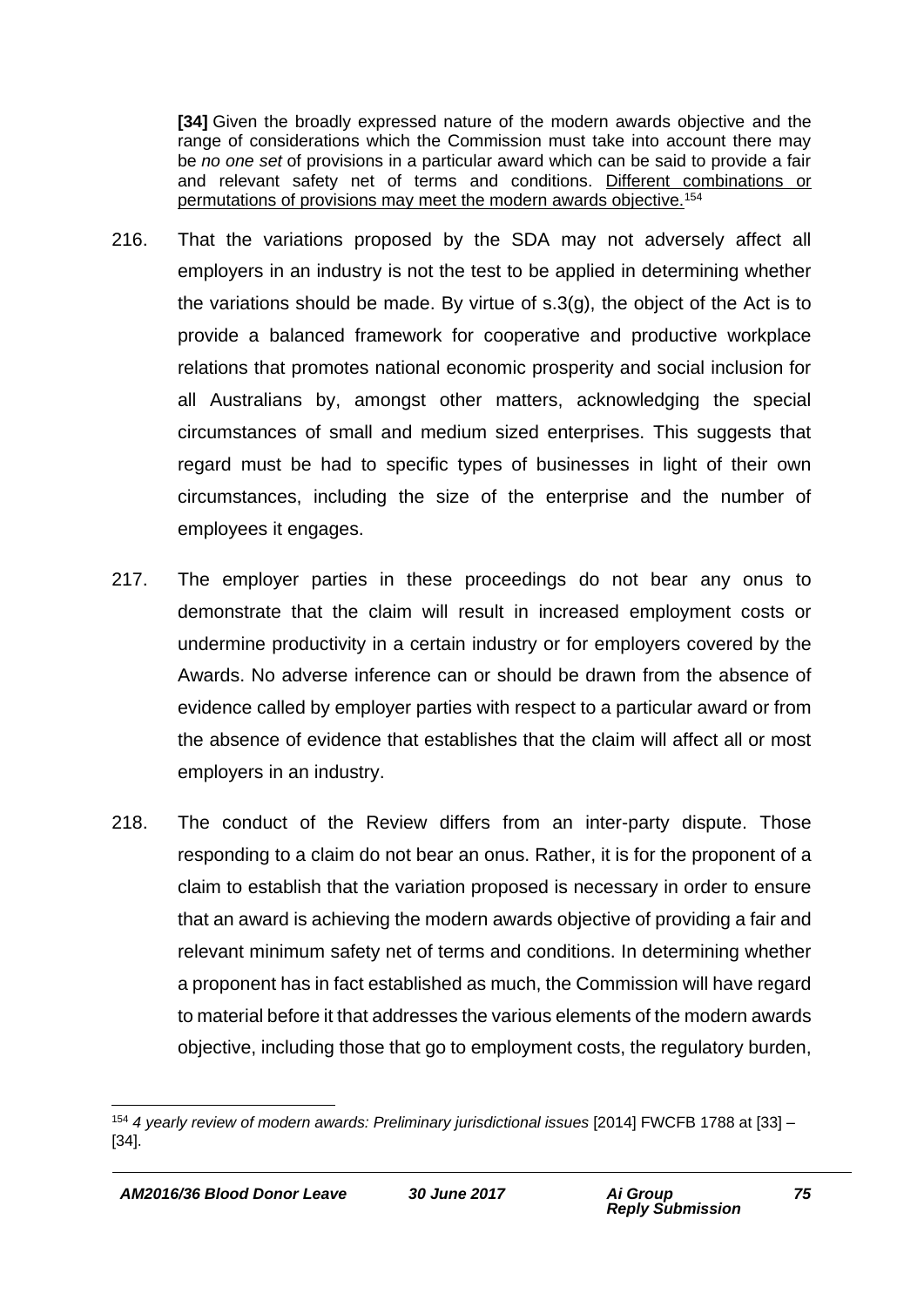flexible work practices and productivity. These considerations are both microeconomic and macroeconomic; they require evaluation with respect to the practices of different types of businesses as well as industry at large.

219. As the Full Bench stated in the Preliminary Jurisdictional Issues Decision: (emphasis added)

The proponent of a variation to a modern award must demonstrate that if the modern award is varied in the manner proposed then it would only include terms to the extent necessary to achieve the modern awards objective (see s.138). What is 'necessary' in a particular case is a value judgment based on an assessment of the considerations in s.134(1)(a) to (h), having regard to the submissions and evidence directed to those considerations<sup>155</sup>

- 220. It is therefore for the proponent to overcome the legislative threshold established by ss.138 and 134(1), which includes a consideration of the impact upon different types of businesses and industry at large.
- 221. For all the reasons we have set out in this submission, the SDA has *not* overcome that threshold. It has failed to mount a case that establishes that the provisions proposed are necessary to ensure that each of the Awards meet the modern awards objective. Further, we highlight the following important matters relevant to the requisite assessment that must be made by virtue of s.138 of the Act.
- 222. **Firstly**, there is no evidence that there is a need to implement measures as drastic as introducing a minimum safety net leave entitlement in order to encourage blood donation because of any significant shortage experienced by the Red Cross. Indeed, their Annual Report suggests quite the contrary. It states:<sup>156</sup>

1

<sup>155</sup> *4 Yearly Review of Modern Awards: Preliminary Jurisdictional Issues* [2014] FWCFB 1788 at [60]. <sup>156</sup> Australian Red Cross Blood Service 2015-16 Annual Report at page 17.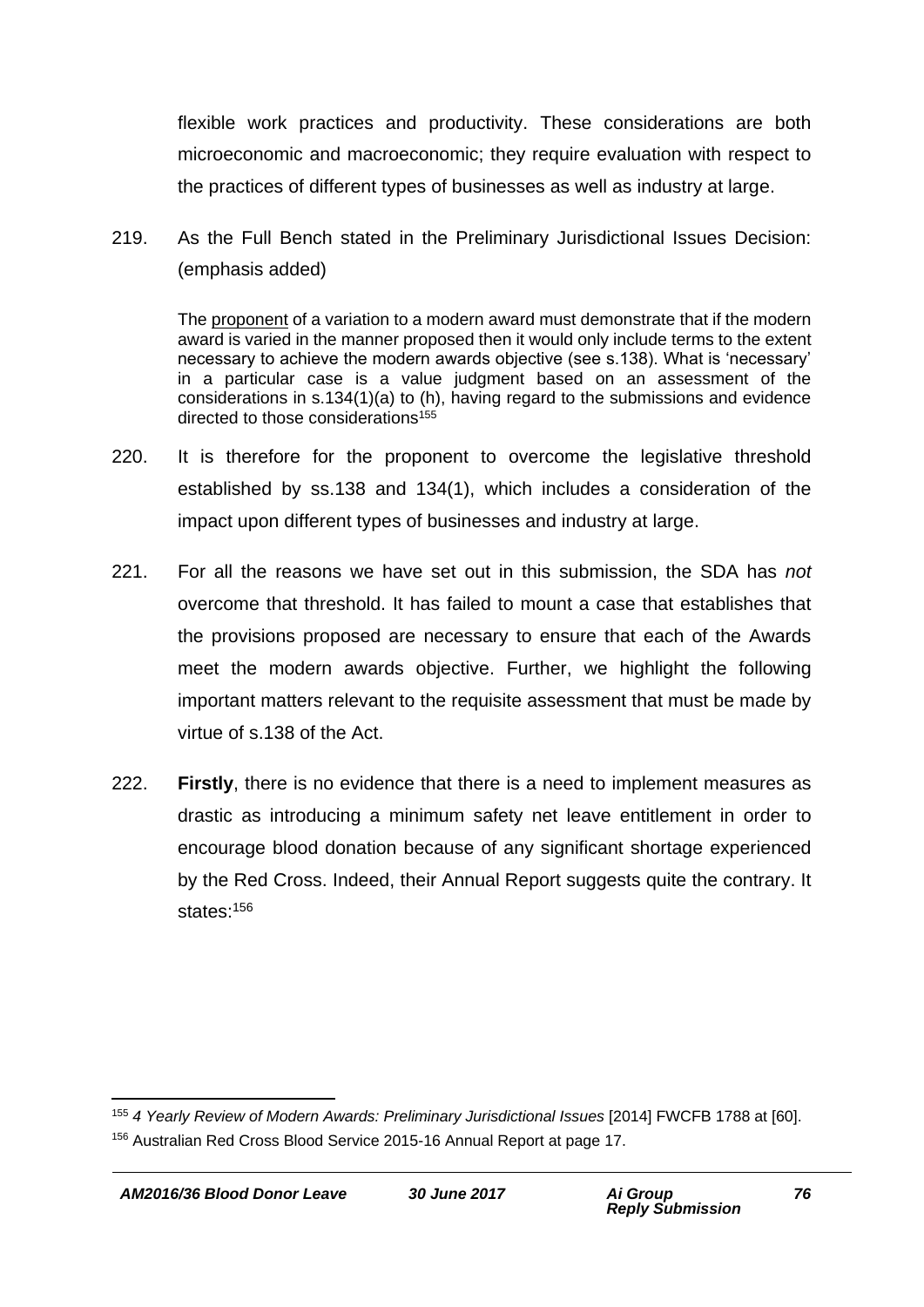



- 223. As can be seen from the above, there was not a single day during 2015 2016 on which there was an insufficient supply (i.e. 'day under band'). Indeed on 26 days of the year, there was an *oversupply* of donated blood. The Annual Report states that some 1.3 million individual donations were made in the Red Cross' donor centres during  $2015 - 2016$ .<sup>157</sup>
- 224. This quite clearly demonstrates that there is no apparent need for extending the campaign to encourage members of our society to donate blood to the modern awards system due to some serious shortfall of supply. There is no impending crisis associated with a demand that cannot be met by the supply of donated blood available to the Red Cross absent the award entitlement sought.
- 225. Of course we do not concede that if such factors were present, they would render the provision proposed necessary in the relevant Awards. It is our position that regardless of whether blood donations are adequate to meet the current level of demand, this is not a matter for the modern awards system. It is trite to observe that the modern awards objective in no way relates or refers to the need to encourage participation in social causes or to advance social causes. It is, however, relevant to highlight that whilst the SDA might otherwise

<sup>1</sup> <sup>157</sup> Australian Red Cross Blood Service 2015 – 16 Annual Report at page 8.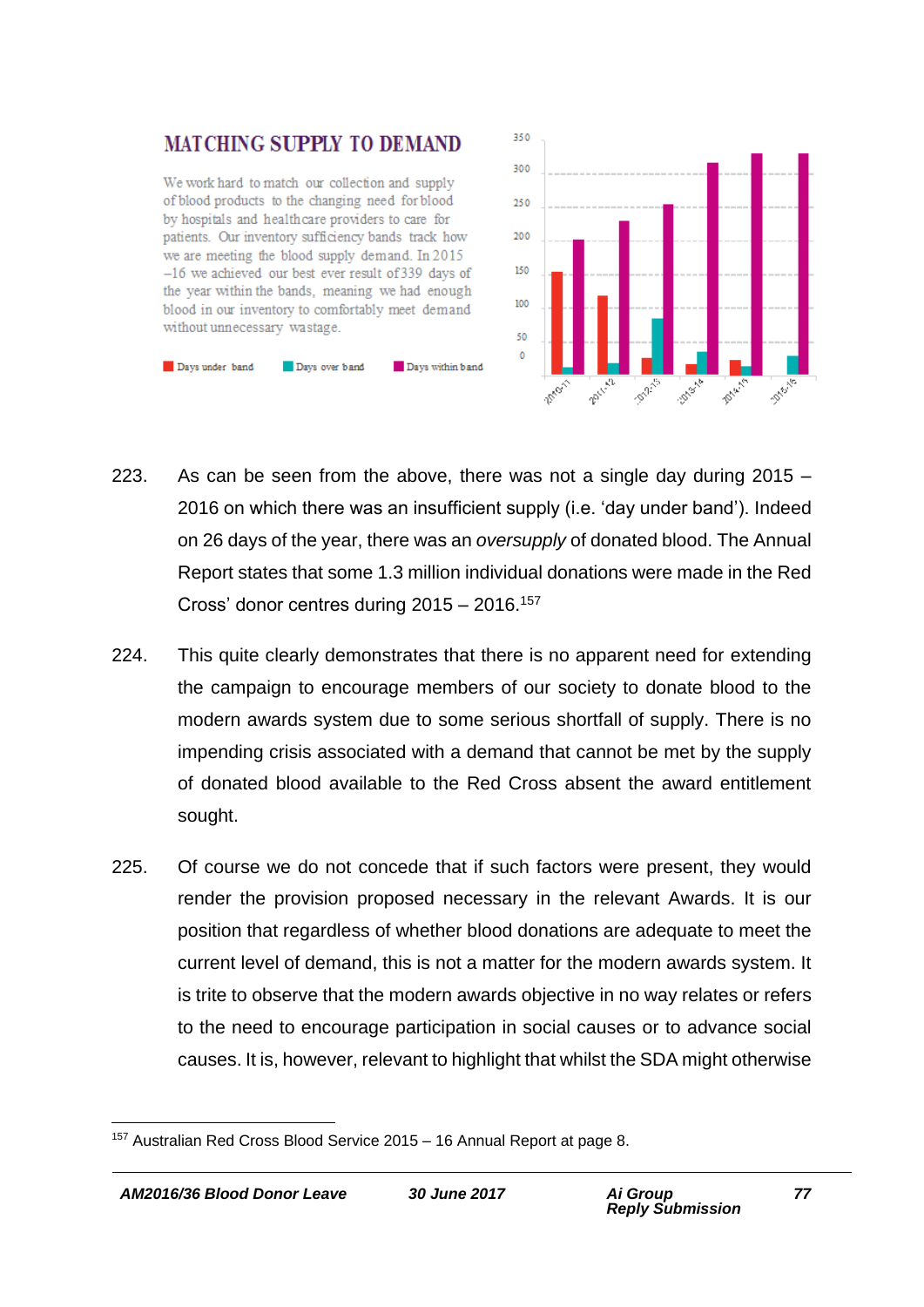have sought to argue that the Red Cross is facing serious challenges in securing an adequate supply of blood, this does not in fact appear to be the case.

226. **Secondly,** the Annual Report reveals the following information about the Red Cross' financial position:

Thanks to the fantastic efforts of our staff, the Blood Service recorded an outstanding operating result for the financial year with a \$5.4 million surplus, after providing for a return of \$42 million to the National Blood Authority. The overall surplus, including other comprehensive income, was \$21 million. The Capital Program had a surplus of \$8.5 million, after allowing for a \$46.2 million depreciation cost. A surplus of \$7.1 million was recorded across other programs, including processing centre upgrade contributions, movements in the defined benefit superannuation plan and other activities such as transplantation, affiliated and external services.<sup>158</sup>

- 227. With all due respect, on its face it would appear to us that the Red Cross has adequate resources to implement one or both of the following measures for the purposes of increasing blood donations if it considered that this was necessary:
	- Increase the number of permanent and/or mobile blood donor units and/or their opening hours, such that a greater number of persons can attend those centres to donate blood, including those that are employed.
	- Expend further resources on campaigning to encourage members of our society to donate blood.
- 228. The Red Cross website states that its blood service is funded by the Federal, State and Territory Governments:

"The Australian Red Cross Blood Service is a division of the Australian Red Cross. We're funded by the federal, state and territory governments of Australia to supply the community with safe, high quality blood and blood products, as well as organ and bone marrow services for transplantation".<sup>159</sup>

<sup>1</sup> <sup>158</sup> Australian Red Cross Blood Service 2015 – 16 Annual Report at page 73.

<sup>159</sup> <http://www.donateblood.com.au/about-us>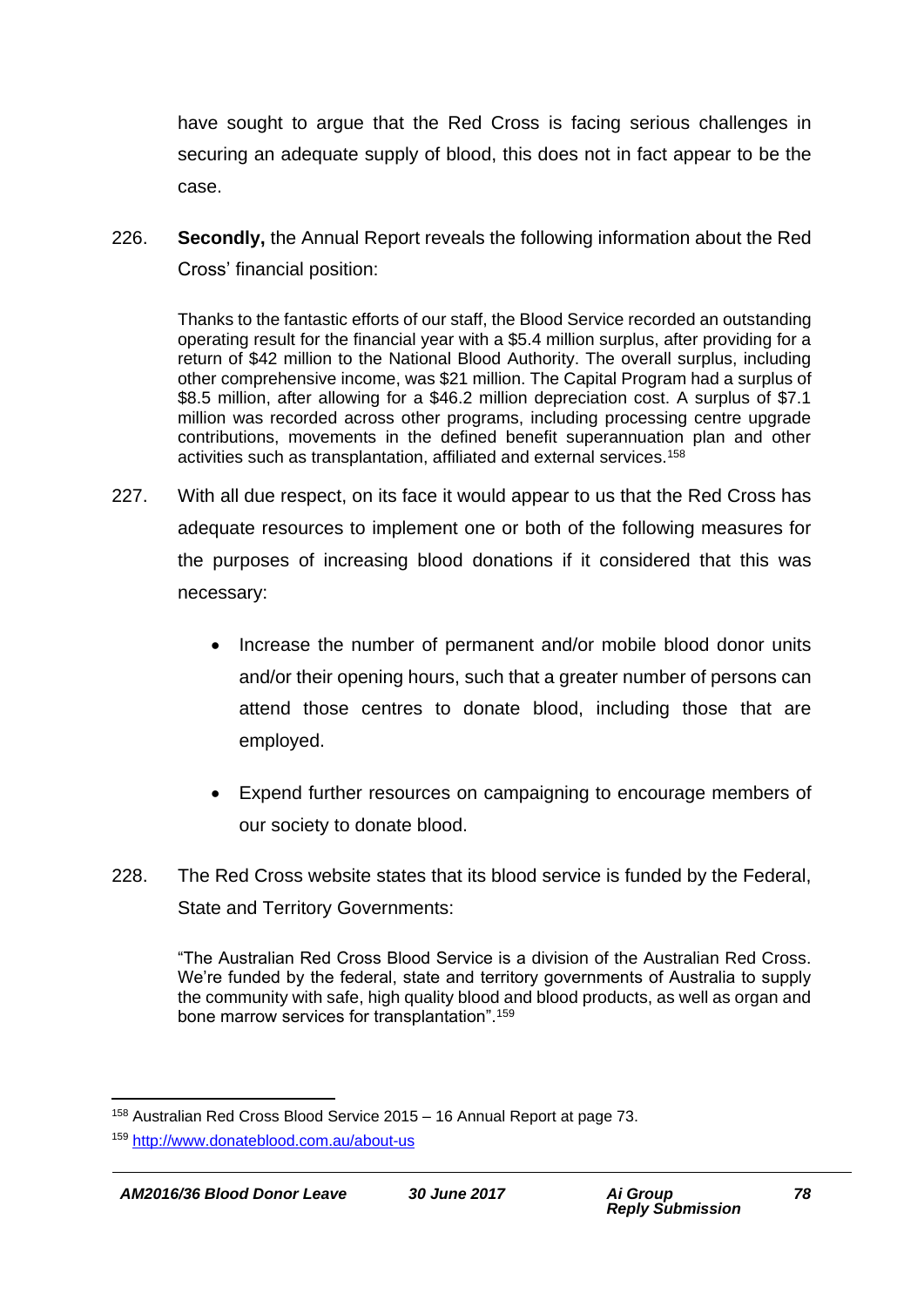- 229. Accordingly, even if the Red Cross finds itself short of funds at some time in the future, it is likely that the Federal, State and Territory Governments would provide any additional funding needed.
- 230. In such circumstances, it is especially difficult to justify the imposition of additional employment costs and operational difficulties upon individual employers covered by the Awards.
- 231. To the extent that the Red Cross elects not to adopt the aforementioned measures or any other that it considers appropriate, the burden should not therefore be shifted to individual employers to effectively facilitate and fund employees' blood donation visits. An award clause that requires employers to supplement the operations of the Red Cross by enabling employees to attend their donor centres is not a *necessary* part of the minimum safety net.
- 232. **Thirdly**, put simply, the need to maintain adequate supplies of donated blood is a matter for those organisations that carry that responsibility, which cannot fairly be shifted to employers, bearing in mind the special circumstances of small businesses. Such organisations include the Red Cross and any other entity from which it receives funding or other resources. It is not properly a matter for the modern awards system simply because it aligns with the SDA's ideology.

#### **A 'Fair' Safety Net**

233. The notion of 'fairness' in s.134(1) is not confined in its application to employees. Consideration should also be given to the fairness or otherwise of an award obligation on employers. So much was confirmed by a recent Full Bench decision of the Commission regarding the annual leave common issues:

**[109]** … It should be constantly borne in mind that the legislative direction is that the Commission must ensure that modern awards, together with the NES provide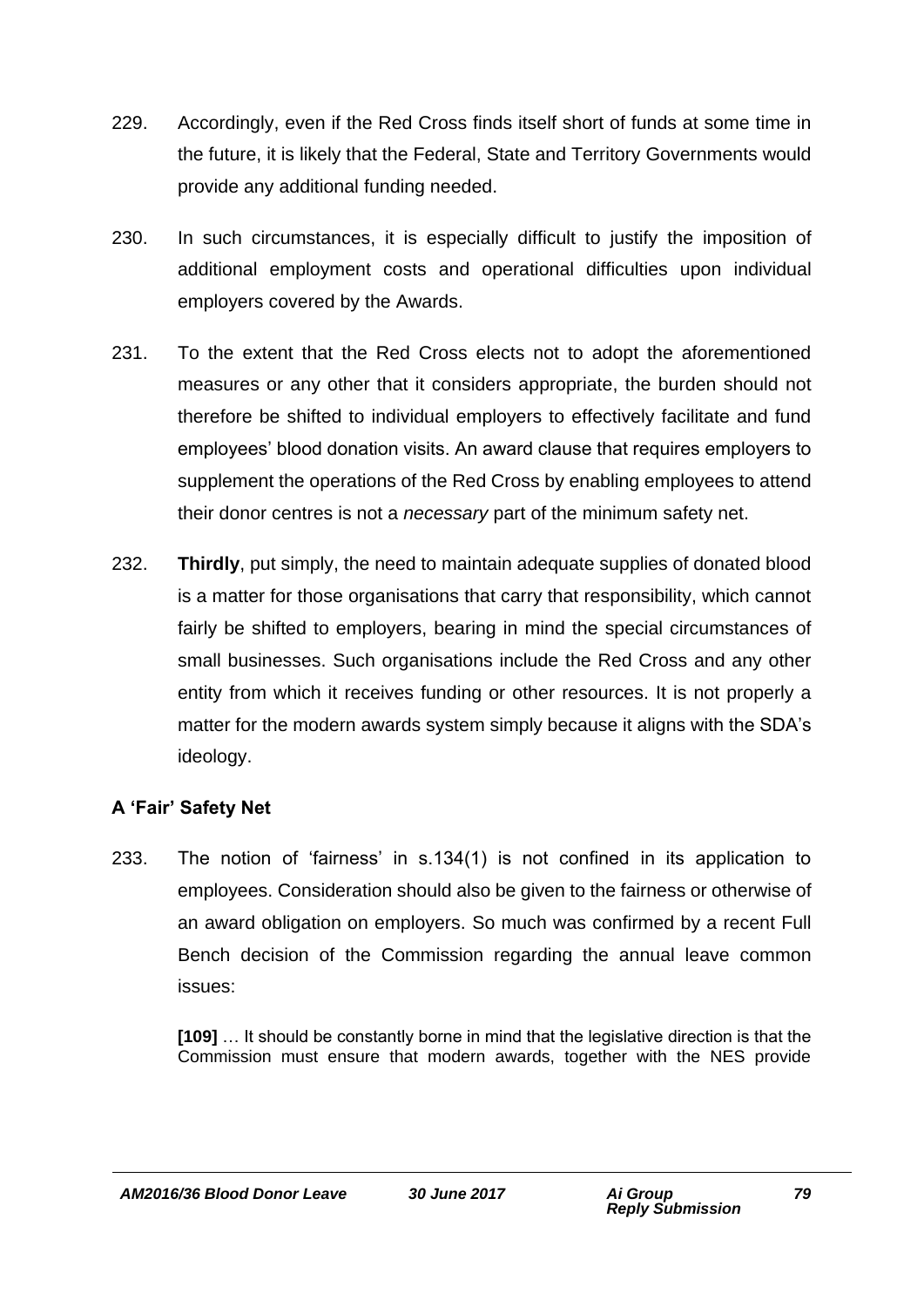'a *fair* and relevant minimum safety set of terms and conditions'. Fairness is to be assessed from the perspective of both employers and employees.<sup>160</sup>

234. Similarly, when considering the appropriate penalty rate for the performance of ordinary hours of work on Sundays by employees covered by the *Shop, Distributive and Allied Employees' Association – Victorian Shops Interim (Roping-in No 1) Award 2003*, Justice Giudice observed that in making safety net awards, the AIRC was to be guided by s.88B of the WR Act. That provision stated that in performing its functions under Part VI of the WR Act, the AIRC was to ensure that a safety net of fair minimum wages and conditions of employment is established and maintained having regard to, amongst other factors, the need to provide fair minimum standards for employees in the context of living standards generally prevailing in the Australian community. Having referred to s.88B, His Honour stated:

In relation to the question of fairness it is of course implicit that the Commission should consider fairness both from the perspective of the employees who carry out the work and the perspective of employers who provide the employment and pay the wages and to balance the interests of those two groups. ...<sup>161</sup>

- 235. The grant of the SDA's claim would be unfair to employers in various ways, which we here outline. In many cases we have earlier made detailed submissions about some of these propositions, which we need not repeat.
- 236. **Firstly**, the imposition of an additional financial liability and operational difficulties on employers in the absence of any sound merit basis for it is entirely unfair. This is particularly so in light of the submissions we have made above regarding the role of the Red Cross, its resources and the success it has had in securing a sufficient supply of blood donations. The SDA has not established that there is any serious foundation for the clause it has proposed. On this basis alone, we consider that the claim should be dismissed.

<sup>1</sup> <sup>160</sup> *4 yearly review of modern awards* [2015] FWCFB 3177 at [109]. See also *4 yearly review of modern awards – Penalty Rates* [2017] FWCFB 1001 at [117] – [118].

<sup>161</sup> *Re Shop, Distributive and Allied Employees' Association* (2003) 135 IR 1 at [11].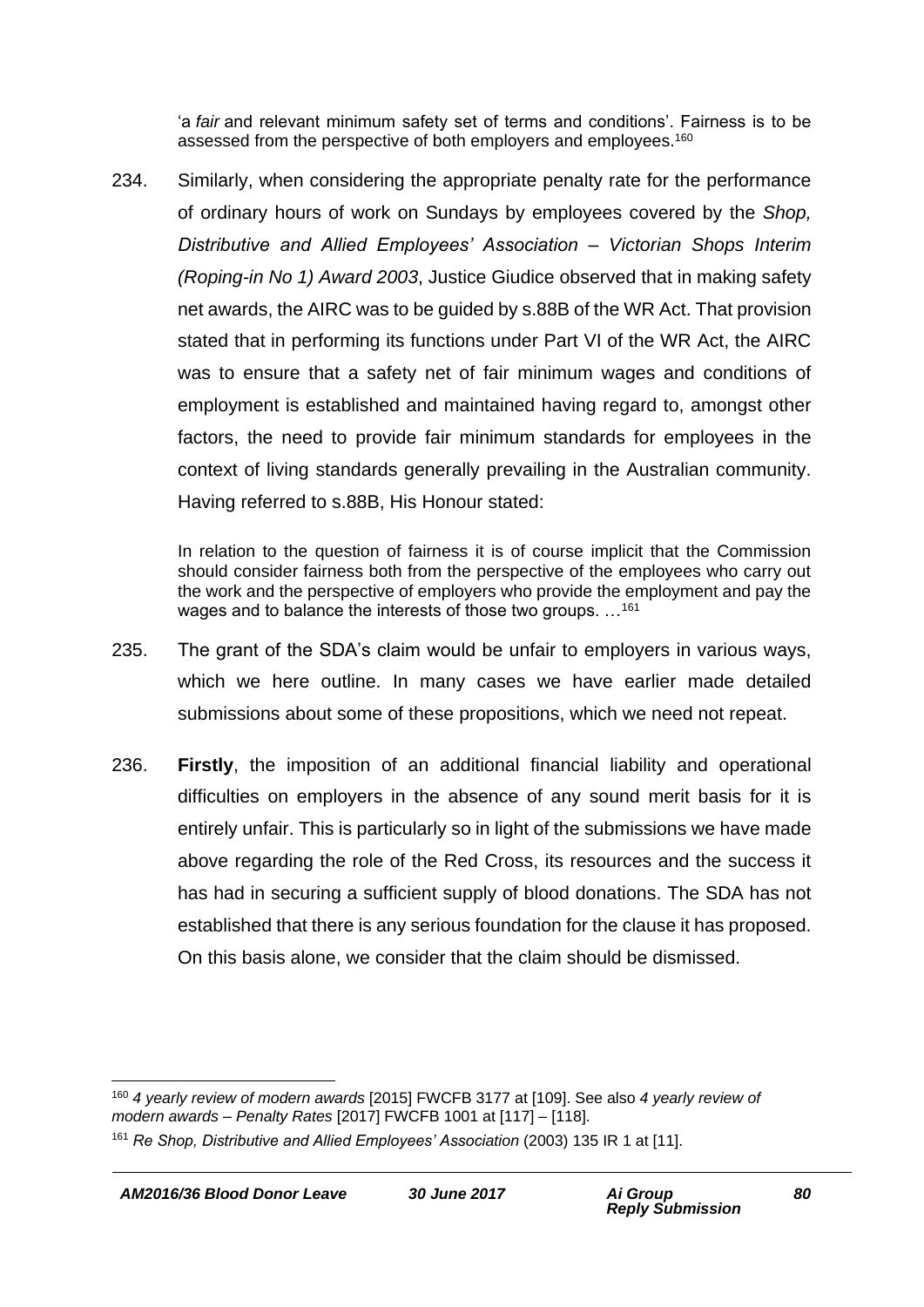- 237. **Secondly**, it is extremely unfair that an employer be required to provide a paid leave entitlement for the purposes of an activity that results in an employee being absent from work even though that absence is not necessary in the sense that an employee is *compelled* to donate blood and even if they so choose, they can do so outside of working hours. This is particularly important having regard to:
	- Part-time employees; and
	- The opening hours of donor centres, as discussed earlier in this submission.
- 238. **Thirdly**, it would be unfair to introduce an entitlement that takes an excessively generous approach by effectively providing a leave entitlement in each instance that an employee could conceivably donate whole blood or double red cells, having regard to the Red Cross' restrictions in this regard.
- 239. **Fourthly**, it is unfair that, having regard to all of the above, an employer be required to pay an employee if they were to take such leave; and that too at the same rate that they would have been paid if they were performing work.
- 240. **Fifthly**, the absence of any express employer discretion is extremely unfair when regard is had to the potential operational consequences that might flow from an absolute right to take leave and the nature of the entitlement itself, which can so readily be distinguished from other non-discretionary forms of leave that are afforded where an employee is absent from work due to circumstances that necessitate their absence at that time. In contrast, the proposed leave entitlement is for the purposes of enabling an employee to elect to partake in a social activity that is not necessitated by the employee's own circumstances or because of any inability to perform work.
- 241. **Sixthly**, it is unfair that an employee may be able to take a period of leave that is longer than that which is essential in order to donate blood under the proposed clause. That is, an employee may elect to donate blood at a location further from their place of work for the purposes of reaping the full benefit of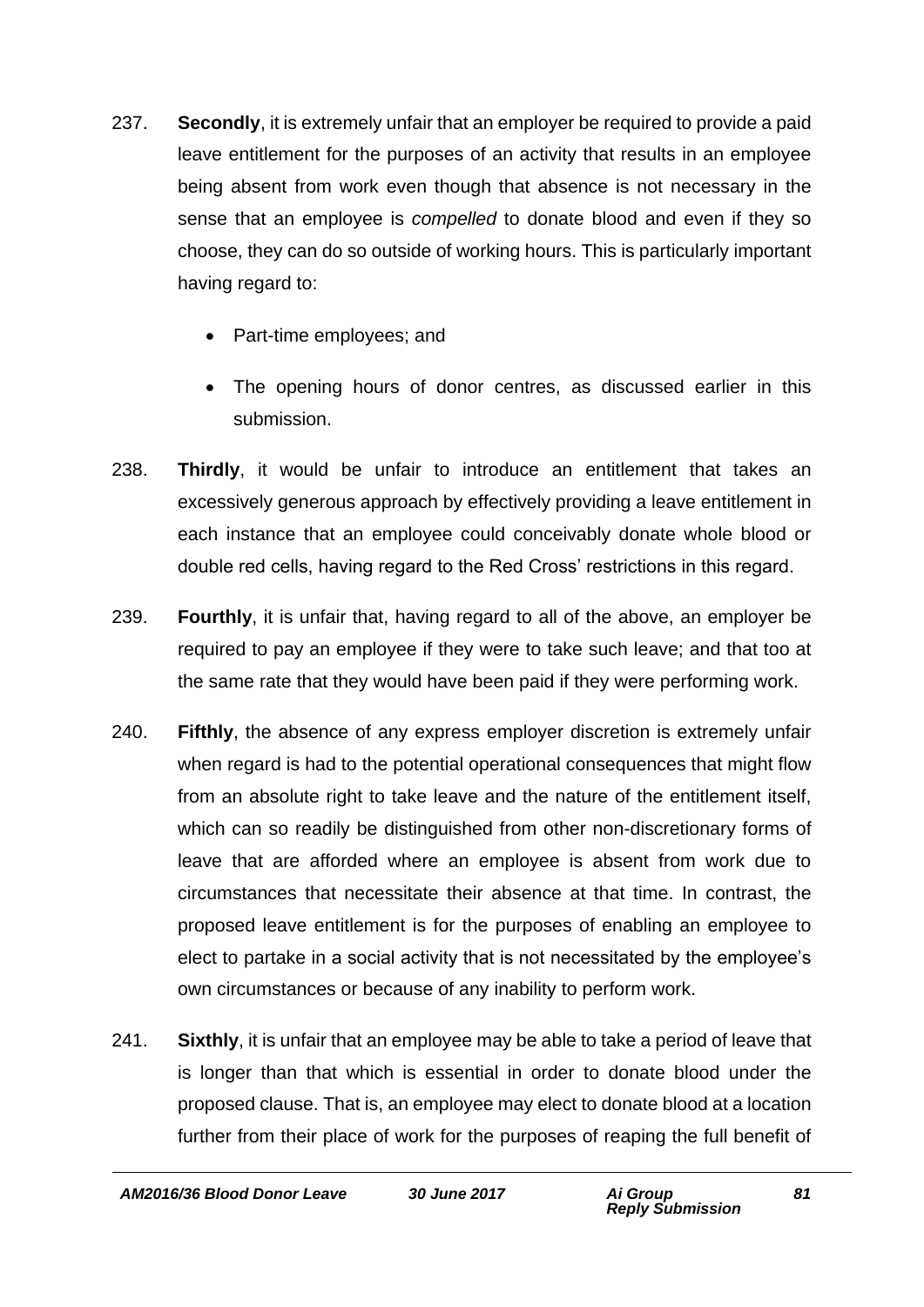the two hour entitlement, even if the activity could have been undertaken more efficiently.

- 242. **Seventhly**, the proposed clause does not enable an employer to not grant an entitlement to the leave in circumstances where an employee does not satisfy the evidentiary requirements. This is because clause X.4 is not in any way connected to the right to take the leave. This is self-evidently unfair. The provision effectively requires the employer to grant an employee leave even in circumstances where the employee falls short of meeting the evidentiary requirements it prescribes.
- 243. **Eighthly,** it is trite to observe that the safety net already provides entitlements that can be accessed by an employee if they seek to be absent from work for the purposes of donating blood.
- 244. For example, all full-time and part-time employees have access to annual leave pursuant to the NES. An employer must not unreasonably refuse a request to take annual leave (s.88(2)). The Act does not prescribe any other limitations upon the circumstances in which annual leave can be taken; nor does it impose any requirement to take annual leave within certain prescribed timeframes. Indeed it does not even mandate that leave must be taken. Rather, annual leave accumulates throughout the duration of an employee's service with the employer and is ultimately cashed out upon termination of employment if it remains untaken. In this Review, the Awards have also been varied to allow the taking of leave in advance of its accrual.
- 245. Another example is the ability to take time off instead of overtime, which is available to all employees under the Awards.<sup>162</sup>
- 246. There is no evidence in these proceedings that establishes that such entitlements have been inadequate in enabling any employees covered by the Awards to be absent from work for the purposes of donating blood, to the

<sup>1</sup> <sup>162</sup> Clause 26.3 of the Fast Food Award, clause 29.3 of the Retail Award and clause 31.3 of the Hair and Beauty Award.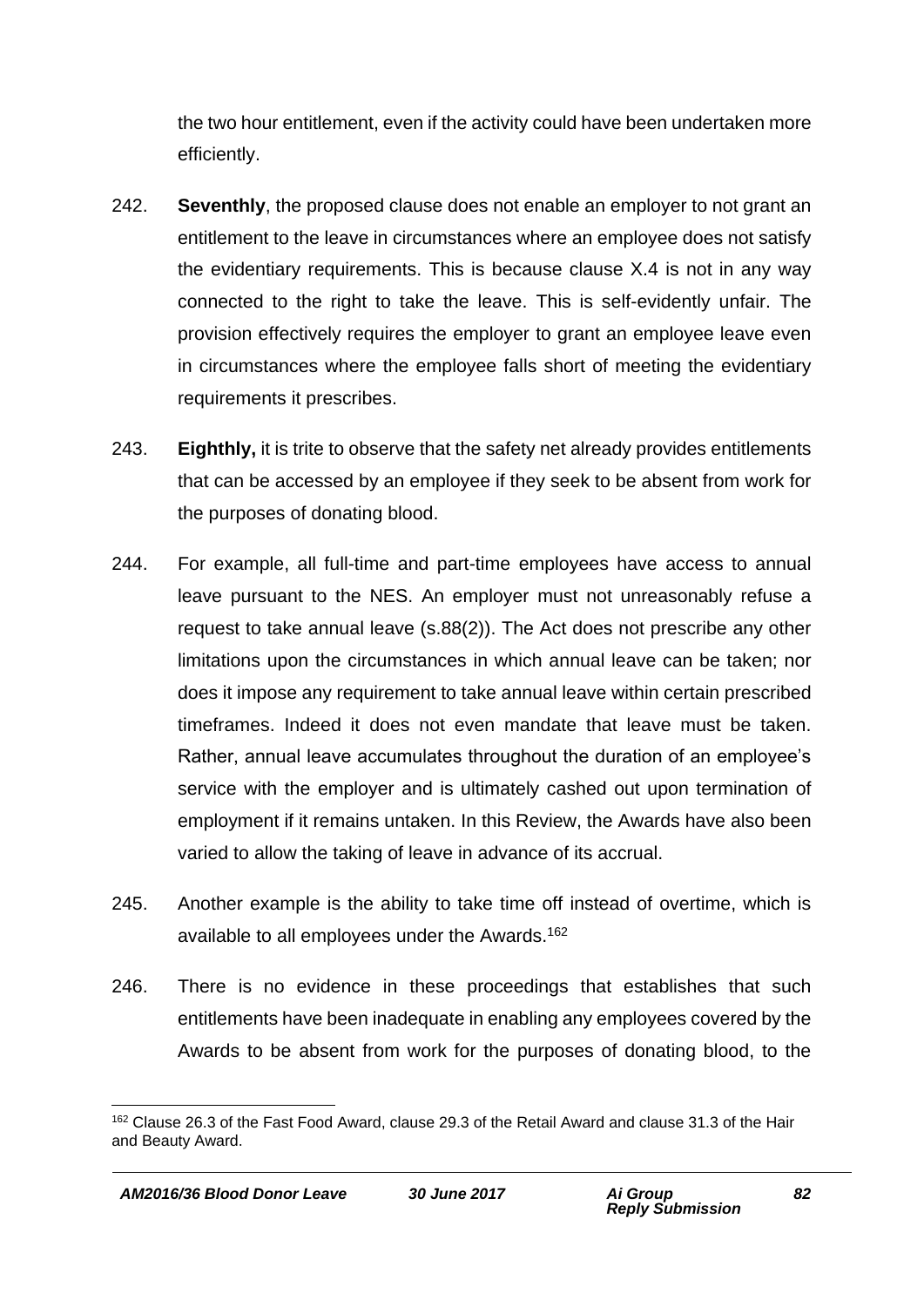extent that any employees have in fact sought to do so. In such circumstances, it would be unfair to employers if the safety net were expanded by providing an additional form of leave.

- 247. **Ninthly**, considerations pertaining to the potential unfairness of the particular clause proposed and the manner in which the provision would operate must be weighted by the Commission. The proposed clause does not balance the needs and interests of employees and employers. We make this submission particularly in light of the problematic way in which it would operate. When consideration is given to the circumstances in which the provision could be accessed and the absence of any discretion of an employer as to how or when the leave is accessed, it has the potential to operate in ways that are particularly unfair to employers. We have previously provided some examples that are illustrative of this possibility.
- 248. The introduction of the proposed clause in the circumstances described above would not be in keeping with the provision of a *fair* safety net.

#### **A 'Minimum' Safety Net**

- 249. Modern awards are intended to afford employees with a minimum safety net, which is to include the very basic entitlements to be provided to employees covered by the Awards, noting that the system underpins an enterprise bargaining regime that is to be encouraged (s.134(1)(b)). The very notion of a minimum safety net suggests that the relevant set of terms and conditions represent the essential rights and protections that must be afforded to all employees and employers.
- 250. A minimum safety net is *not* intended to reflect the union movement's wish list for any number of additional terms and conditions that it considers desirable, such as the provision here sought by the SDA. Matters such as these are more appropriately dealt through enterprise bargaining or through a co-operative and flexible approach between employers and employees.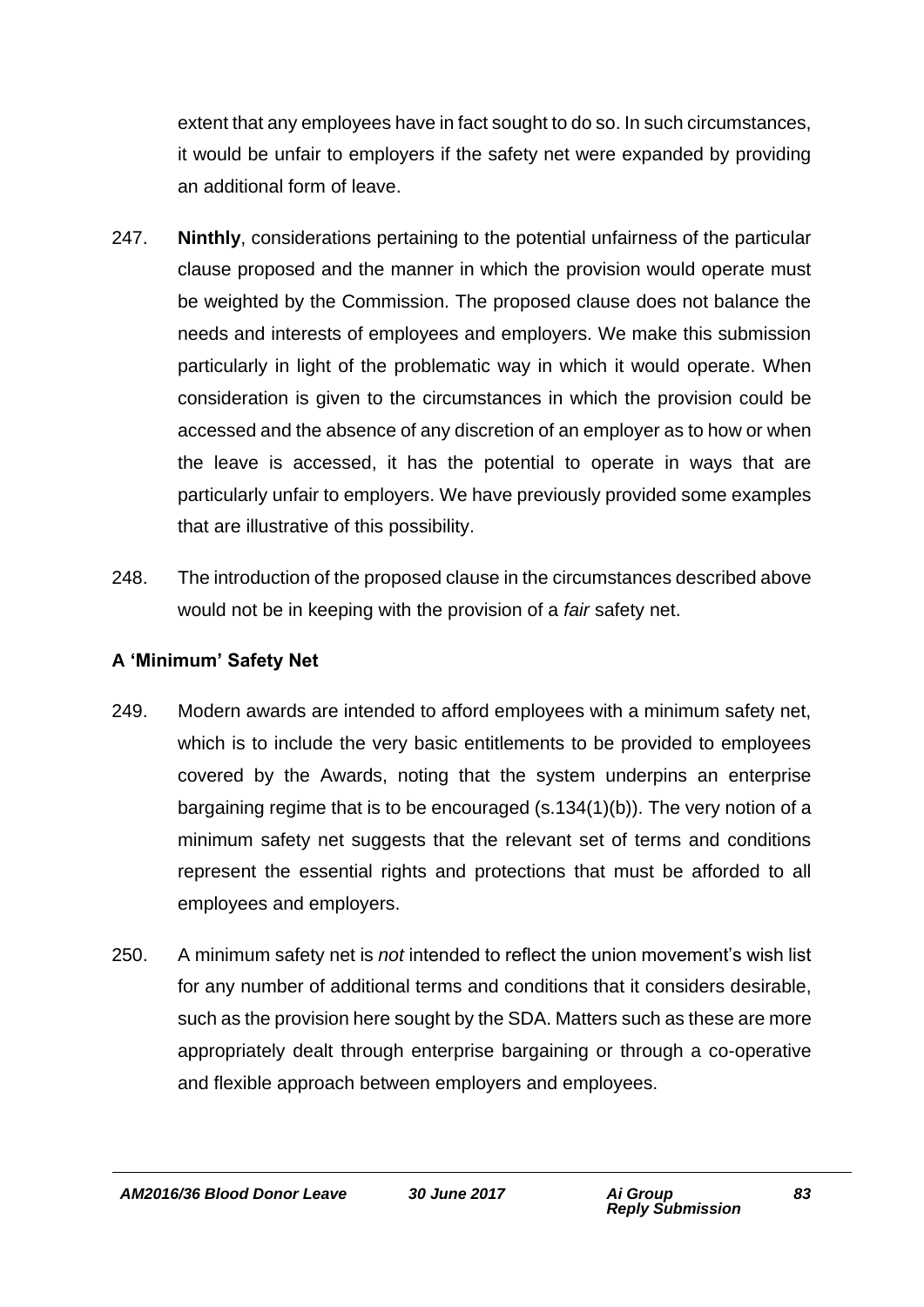- 251. It is not the role of the safety net or the Commission as the arbitrator of part of that safety net, to mandate terms and conditions that are designed to advance specific social causes. Rather, a minimum safety net must be such in its design that it can reasonably be applied to the full gamut of employees and businesses (by reference to size, industry, nature of operations, composition of workforce and so on) despite being uniform in its terms.
- 252. The restraint shown by the legislature in providing for paid leave entitlements that are limited to situations in which an employee cannot attend work by virtue of certain specific personal circumstances, in addition to a single generalised entitlement to annual leave, is reflective of this. The absence of prescriptive obligations or restrictions as well as the ability to supplement or to some extent, deviate from them by way of modern award or enterprise agreement terms is also reflective of an implicit recognition of the role of the safety net. This has been furthered by the general absence of modern award terms that create new categories of leave.
- 253. In our view, the grant of the SDA's claim would represent an unwarranted and inappropriate expansion of the minimum safety net. In effect, it would introduce a new category of leave that could be accessed by any employee covered by the Awards in circumstances that may be accommodated by way of pre-existing elements of the safety net. In addition, it cannot be assumed that the provision sought can be accommodated by all award covered employers without additional costs and significant operational difficulties.

### **A 'Relevant' Safety Net**

254. In the recent Penalty Rates Decision, the Full Bench expressed the view that: (emphasis added)

**[120]** … In the context of s.134(1) we think the word 'relevant' is intended to convey that a modern award should be suited to contemporary circumstances. ...<sup>163</sup>

<sup>1</sup> <sup>163</sup> *4 yearly review of modern awards – Penalty Rates* [2017] FWCFB 1001 at [120].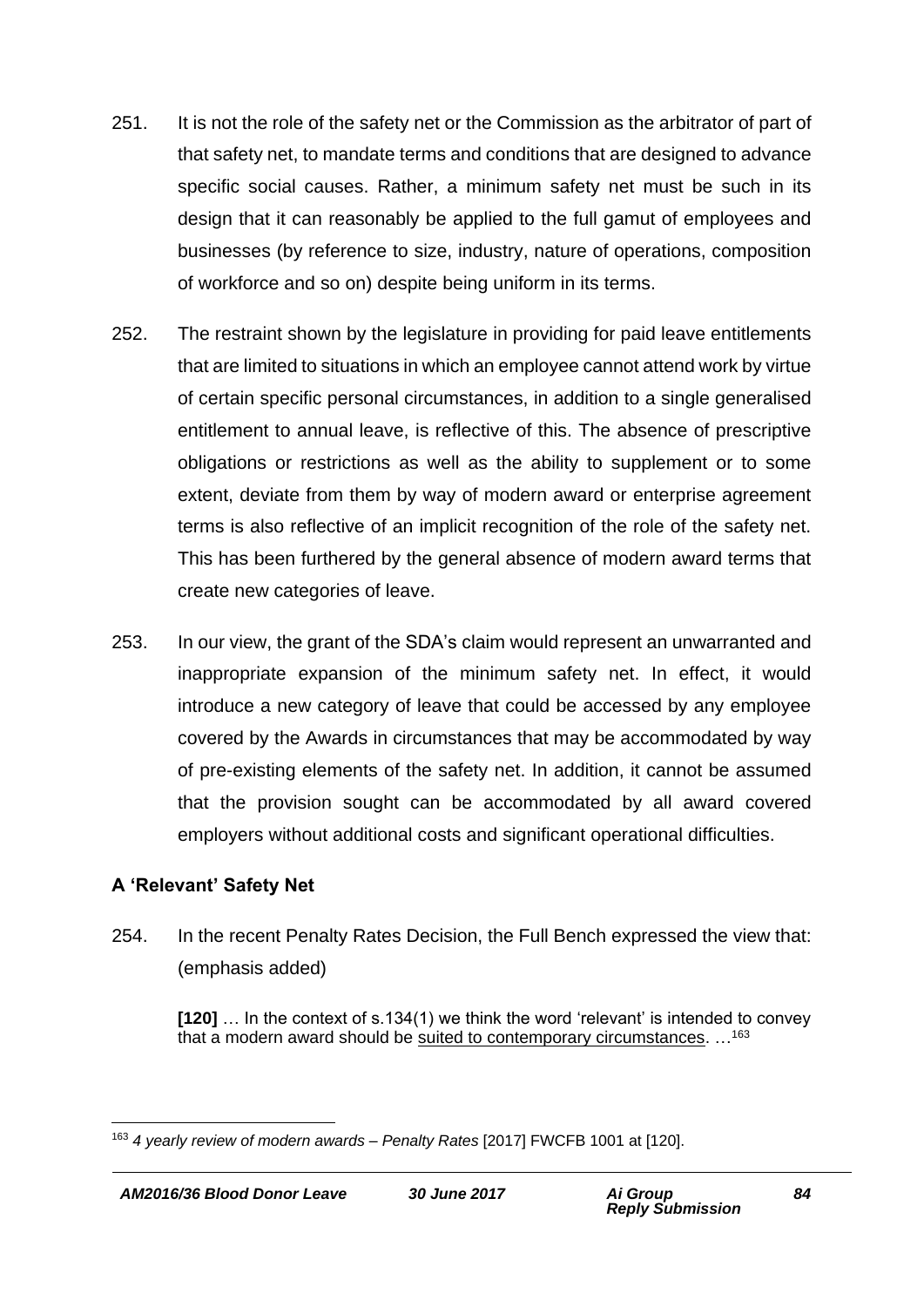- 255. A modern award will suit contemporary circumstances if it reflects modern work practices, working arrangements and operational requirements. Further, it will be drafted having regard to other existing parts of the safety net.
- 256. We shortly turn to the potential implications that the proposed clause would have with reference to s.134(1)(d), which requires that the Commission take into account the need to promote flexible modern work practices and the efficient and productive performance of work. Having regard to the issues that we there raise, and the pre-existence of other entitlements that already enable an employee to seek to be absent from work for the purposes of donating blood, the proposed clause cannot properly form part of a relevant safety net.

### **The NES**

- 257. The Commission's task is to ensure that the Awards, *together with the NES*, provide a fair and relevant minimum safety net. Accordingly, consideration must be given to the relevant sections of the Act.
- 258. **Firstly,** we have already made submissions about the entitlement to paid annual leave, which can be utilised by employees to donate blood if they so choose. To this extent, the safety net already affords employees with a leave entitlement which, importantly, strikes an appropriate balance between the right of employees to take the leave and the discretion granted to employers to refuse a request to take annual leave. As a result, when the Awards are read with the NES, it is clear that the safety net already provides fair and relevant terms and conditions if an employee seeks to be absent from work for the purposes of donating blood.
- 259. **Secondly**, Division 8 of the NES relates to community service leave. Section 108 prescribes the entitlement in the following terms:

#### **Entitlement to be absent from employment for engaging in eligible community service activity**

An employee who engages in an eligible community service activity is entitled to be absent from his or her employment for a period if: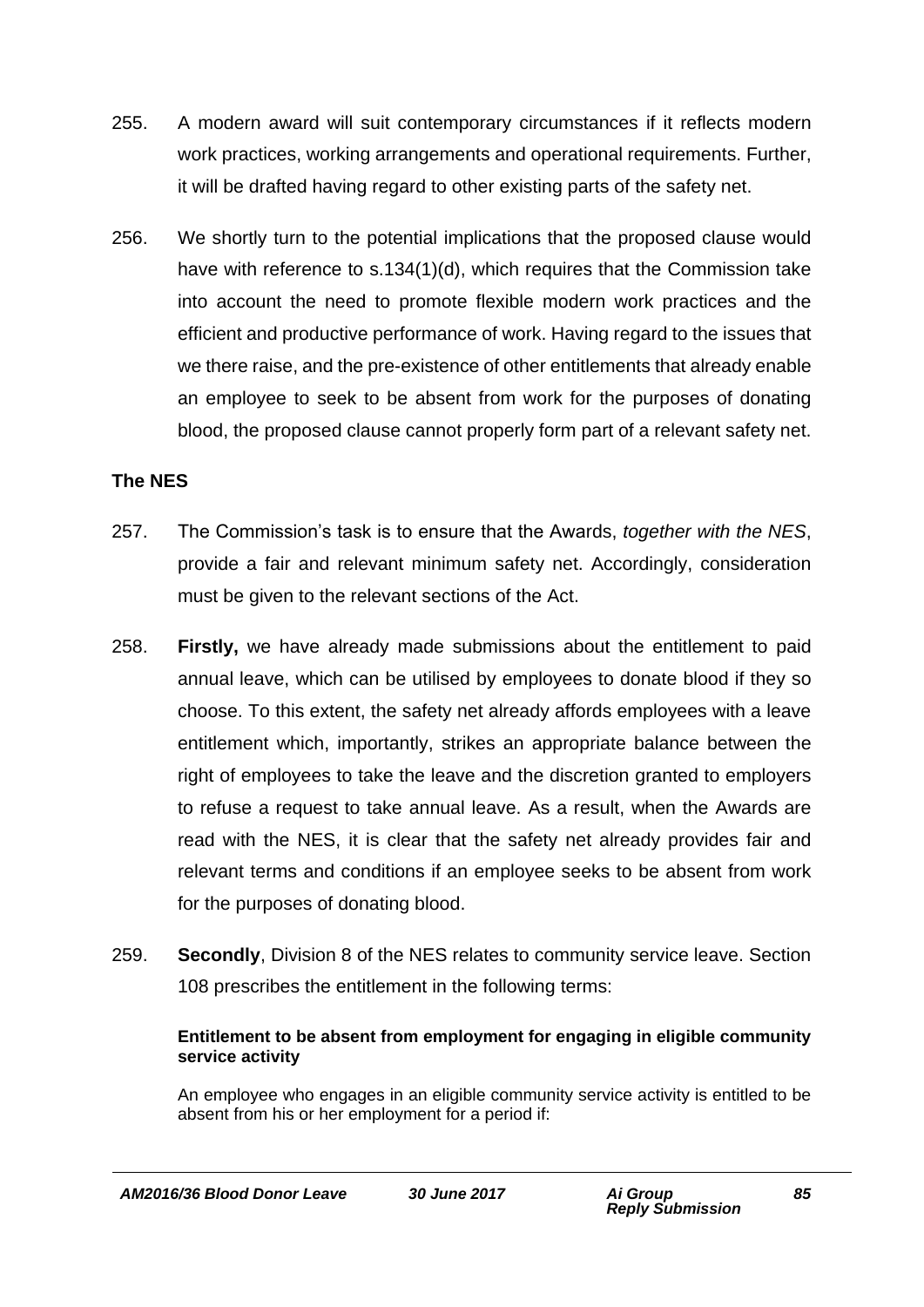- (a) the period consists of one or more of the following:
	- (i) time when the employee engages in the activity;
	- (ii) reasonable travelling time associated with the activity;
	- (iii) reasonable rest time immediately following the activity; and

(b) unless the activity is jury service--the employee's absence is reasonable in all the circumstances.

- 260. Section 109 defines an "eligible community service activity": (emphasis added)
	- (1) Each of the following is an *eligible community service activity*:

(a) jury service (including attendance for jury selection) that is required by or under a law of the Commonwealth, a State or a Territory; or

(b) a voluntary emergency management activity (see subsection (2)); or

(c) an activity prescribed in regulations made for the purpose of subsection (4).

…

(4) The regulations may prescribe an activity that is of a community service nature as an eligible community service activity.

- 261. The *Fair Work Regulations 2009* (**Regulations**) do not prescribe any eligible community service activity for the purposes of s.109(4) of the Act.
- 262. As can be seen, whilst the legislature expressly created a separate category of leave for circumstances in which an employee performs certain community services, and contemplated the ability to prescribe additional community services in the Regulations. Neither the current Coalition Government or the previous Labor Government have moved to specify blood donation (or any other community service) as an eligible community service for which an employee would be entitled to leave pursuant to the NES. That is, successive Governments appear to have deemed it unnecessary to prescribe any additional forms of community service. The restraint shown by Governments in this regard is entirely appropriate, given the nature of a *minimum* safety net and the generalised form of annual leave that is available to all permanent employees.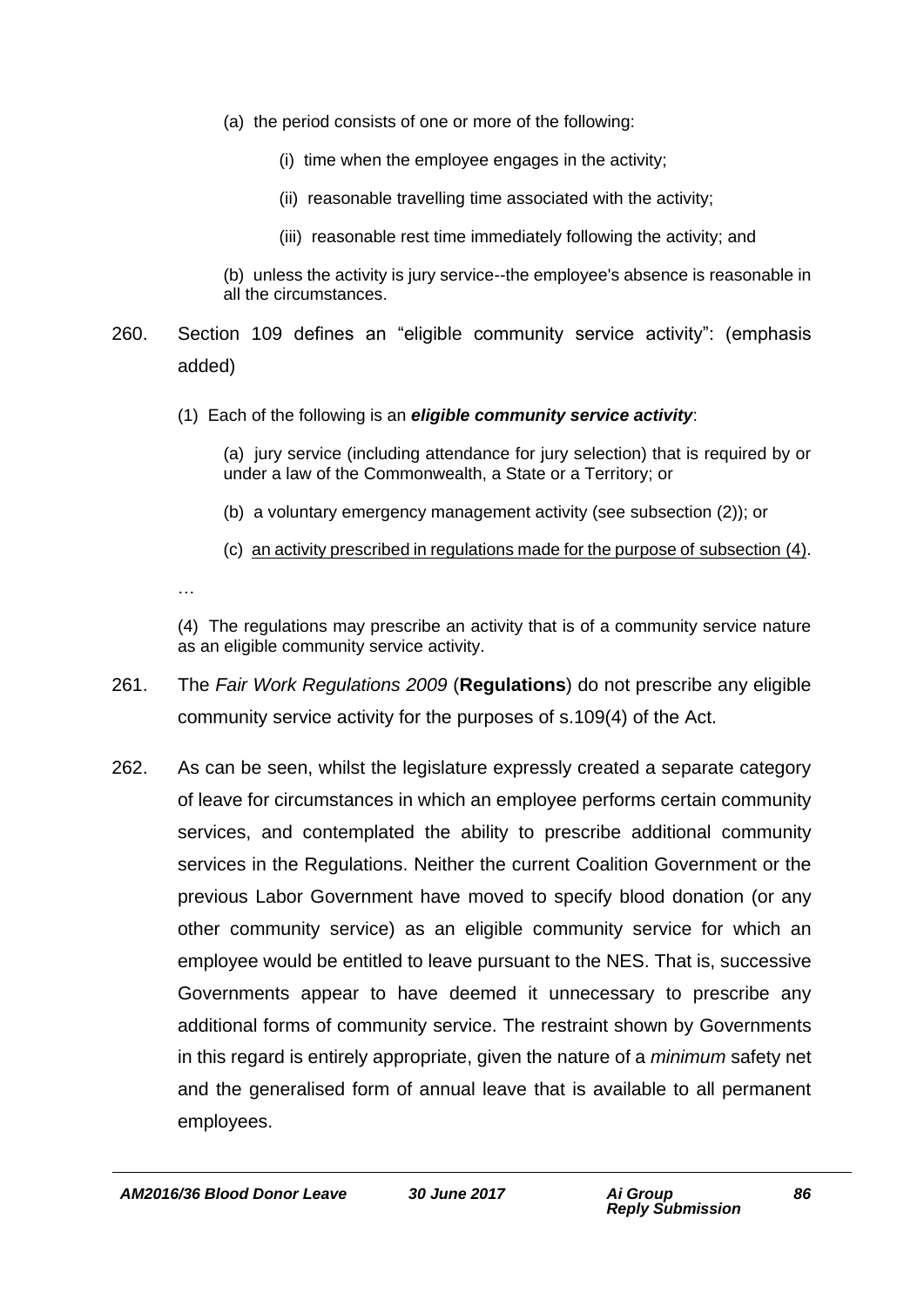263. The SDA has not established any cogent reason for which the Commission should decide to depart from the approach that has been adopted by Parliament.

#### **The Relative Living Standards and Needs of the Low Paid (s.134(1)(a))**

264. The *Annual Wage Review 2014 – 2015 Decision* dealt with the interpretation of s.134(1)(a): (emphasis added)

**[310]** The assessment of relative living standards requires a comparison of the living standards of workers reliant on the NMW and minimum award rates determined by the annual wage review with those of other groups that are deemed to be relevant.

**[311]** The assessment of the needs of the low paid requires an examination of the extent to which low-paid workers are able to purchase the essentials for a "decent standard of living" and to engage in community life, assessed in the context of contemporary norms.<sup>164</sup>

265. The term "low paid" has a particular meaning, as recognised by the Commission in its Annual Wage Review decisions:

**[362]** There is a level of support for the proposition that the low paid are those employees who earn less than two-thirds of median full-time wages. This group was the focus of many of the submissions. The Panel has addressed this issue previously in considering the needs of the low paid, and has paid particular regard to those receiving less than two-thirds of median adult ordinary-time earnings and to those paid at or below the C10 rate in the Manufacturing Award. Nothing put in these proceedings has persuaded us to depart from this approach.<sup>165</sup>

266. The Commission's Penalty Rates Decision provides the most recent data for the 'low paid' threshold:<sup>166</sup>

| Two-thirds of median full-time earnings          | \$/week |
|--------------------------------------------------|---------|
| Characteristics of Employment survey (Aug. 2015) | 818.67  |
| Employee Earnings and Hours survey (May 2016)    | 917.33  |

<sup>1</sup> <sup>164</sup> *Annual Wage Review 2014 – 2015* [2015] FWCFB 3500 at [310] – [311].

<sup>165</sup> *Annual Wage Review 2012 – 2013* [2013] FWCFB 4000. See also *Annual Wage Review 2013 - 2014* [2014] FWCFB 3500 at [310].

<sup>166</sup> *4 yearly review of modern awards – Penalty Rates* [2017] FWCFB 1001 at [168].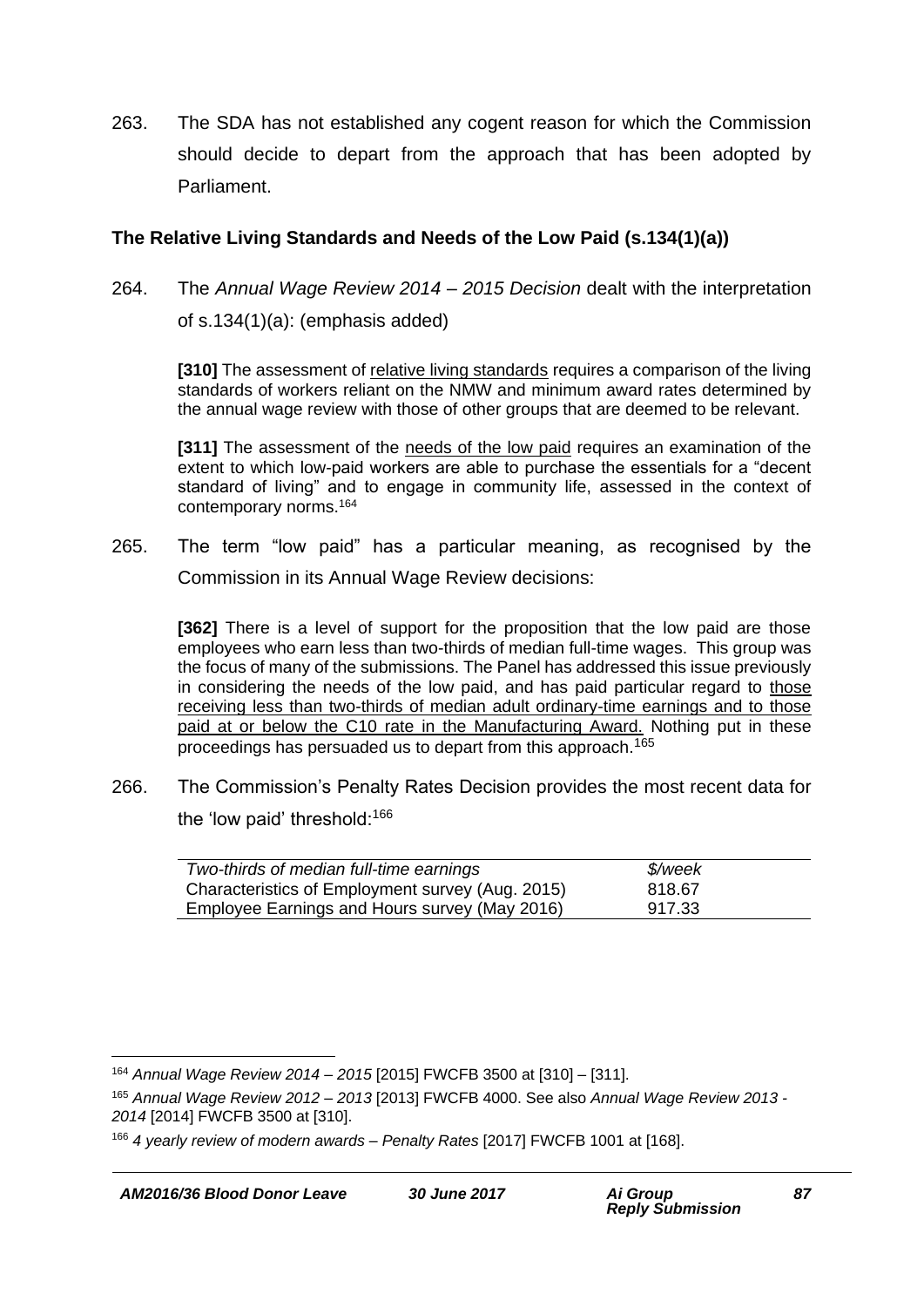267. The SDA seeks to argue that all employees in the "accommodation and food services and retail industries are low paid by comparison to employees generally"<sup>167</sup>. It relies on a decision of the Commission regarding penalty rates during the 2 year review of modern awards<sup>168</sup> in support of this proposition. The relevant passage of that decision, which the SDA cites, is as follows: (emphasis added)

**[212]** We are satisfied that a high proportion of employees in the accommodation and food services and retail industries are low paid. …<sup>169</sup>

- 268. To the extent that the SDA seeks to argue that *all* employees covered by the Awards are low paid, this has not been made out in the material before the Commission nor decision cited above lend support to that proposition.
- 269. Further, and in any event, the material presented by the SDA does not establish:
	- That the relevant group of employees (i.e. those covered by the Awards who would utilise the proposed clause) are low paid;
	- That the absence of a paid leave entitlement in the minimum safety net has a material impact on the needs of any such low paid employees;
	- That the grant of the claim would address the needs of any such low paid employees;
	- That the absence of a paid leave entitlement in the minimum safety net has a material impact on the relative living standards of employees reliant on the minimum wages prescribed by the Awards; or
	- That the grant of the claim would improve the relative living standards of such employees.

<sup>1</sup> <sup>167</sup> SDA submission dated 2 May 2017 at paragraph 46.

<sup>168</sup> *Modern Awards Review 2012 – Penalty Rates* [2013] FWCFB 1635.

<sup>169</sup> *Modern Awards Review 2012 – Penalty Rates* [2013] FWCFB 1635 at [212].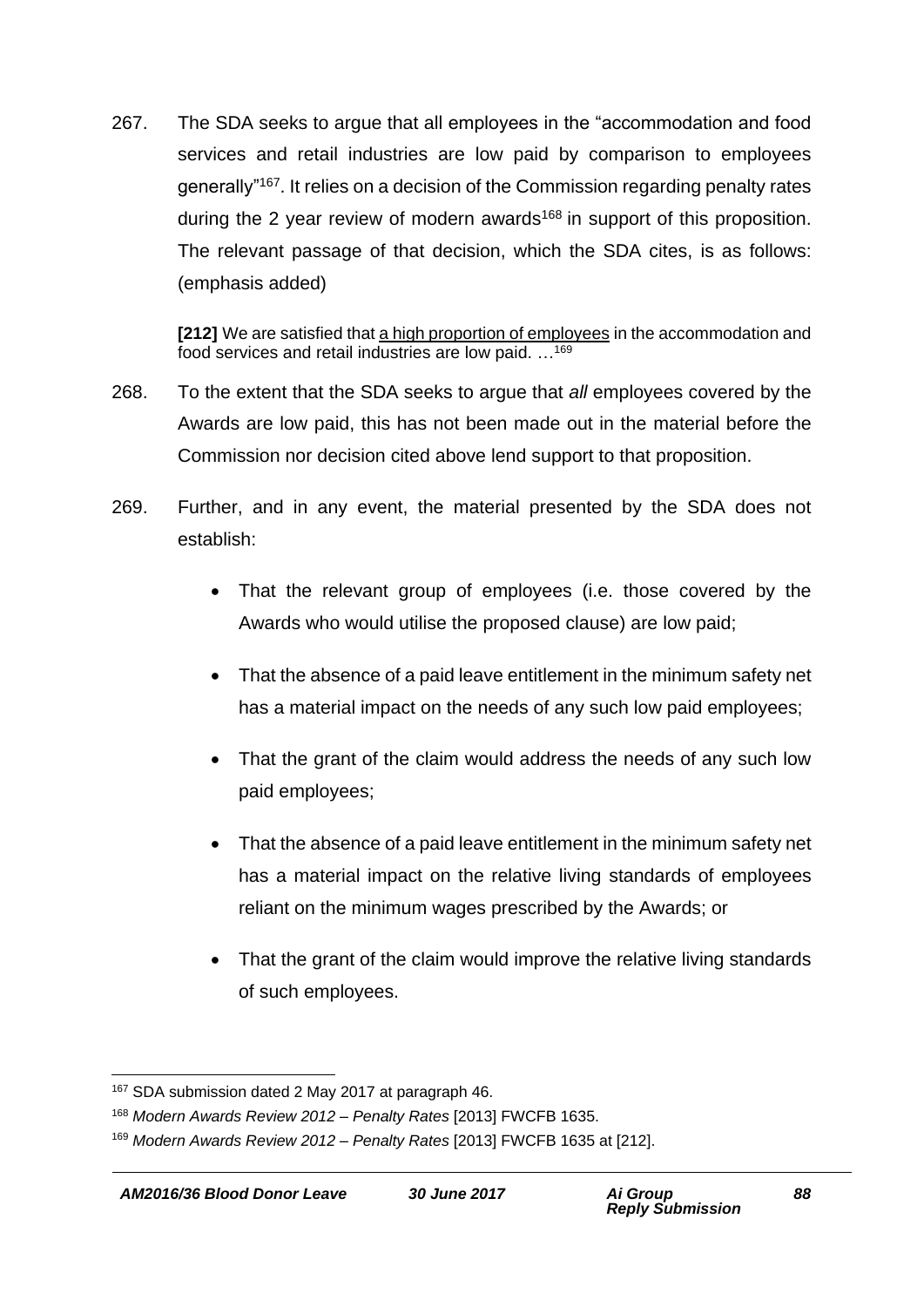- 270. As a consequence, the Commission cannot be satisfied that s.134(1)(a) lends support to the union's claim.
- 271. Further and in any event, even if the Commission were to so conclude, it is but one of many factors that must be taken into account, none of which are to be attributed any particular primacy<sup>170</sup>. As the submissions that follow will demonstrate, a consideration of those factors collectively tells against the grant of the claim.

#### **The Need to Encourage Collective Bargaining (s.134(1)(b))**

- 272. Section 134(1)(b) requires that the Commission have regard to the need to encourage collective bargaining. For the reasons that follow, we submit that this factor lends support to the proposition that the claim should be dismissed.
- 273. **Firstly**, the SDA's submissions in the current proceedings and the long list of enterprise agreements that contain a blood donor leave entitlement in its written submissions<sup>171</sup> suggest that this is an issue of extreme importance to the union, which, absent its inclusion in the awards system, would encourage it and its constituents to engage in enterprise bargaining. To this extent, a decision to dismiss the claim is consistent with the need to encourage collective bargaining.
- 274. **Secondly**, the SDA submits that the grant of its claim will not be a disincentive to collective bargaining as "evidenced by the existence of [blood donor leave] in enterprise agreements that operate in the same industries in which the premodern industry awards existed that also contained [blood donor leave]"<sup>172</sup>. However of the 39 enterprise agreements identified by the union in its written submissions<sup>173</sup>, it appears that the very vast majority were negotiated by reference to the relevant *modern* award. In those circumstances, the

1

<sup>170</sup> *4 Yearly Review of Modern Awards: Preliminary Jurisdictional Issues* [2014] FWCFB 1788 at [32].

<sup>171</sup> SDA submission dated 2 May 2017 at paragraph 36.

<sup>172</sup> SDA submission dated 2 May 2017 at paragraph 55.

<sup>173</sup> SDA submission dated 2 May 2017 at paragraph 36.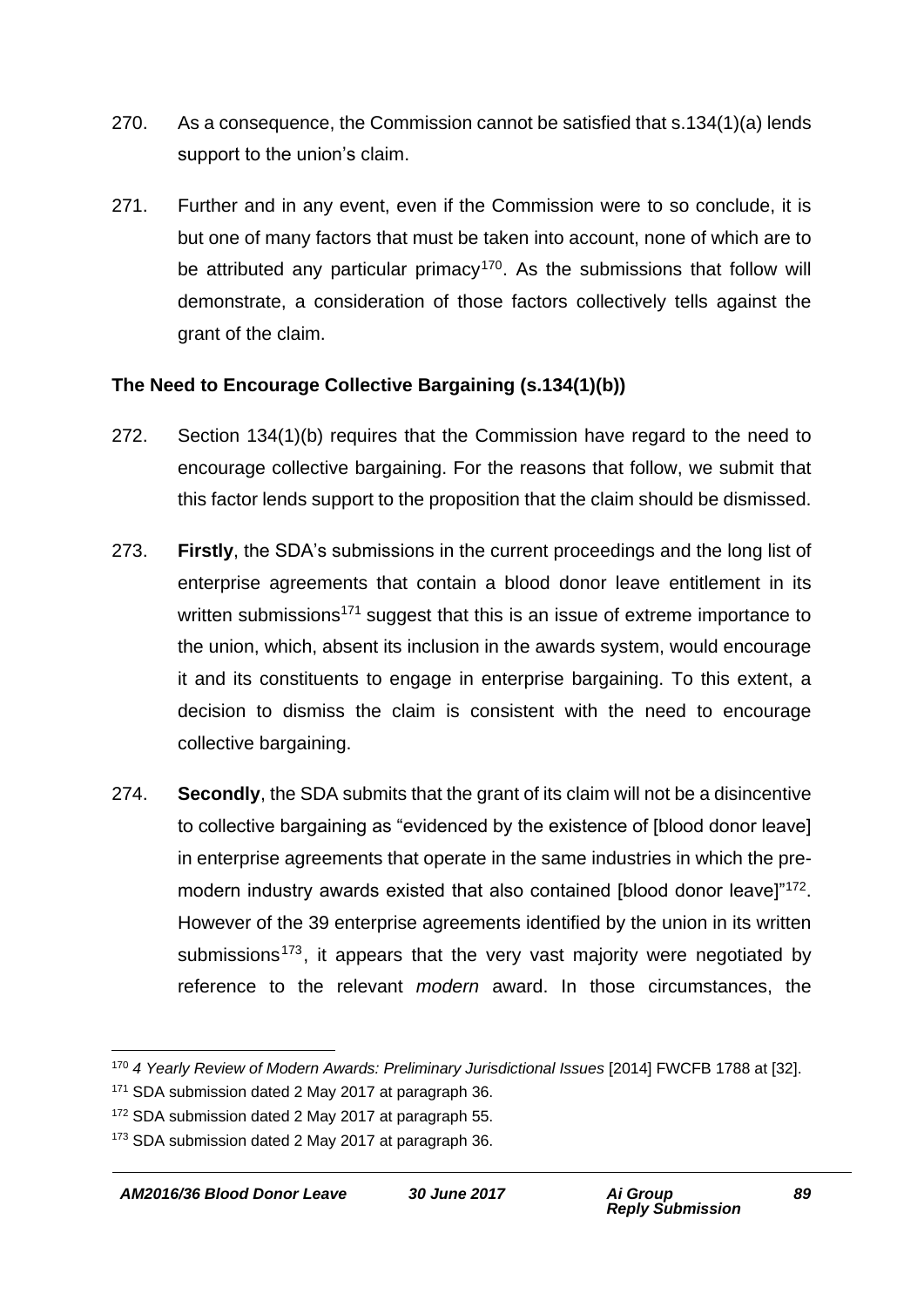existence or otherwise of a blood donor leave entitlement in the relevant premodern awards is beside the point.

- 275. In any event, as we have earlier stated, not one of the pre-modern awards to the Hair and Beauty Award contained an entitlement to blood donor leave and only one Queensland NAPSA underpinning the Fast Food Award included such a clause. Further, by virtue of s.89A of the *Workplace Relations Act 1996*, any such provisions were of no effect since 1 July 1998. It also trite to observe that legislative provisions governing enterprise bargaining and the threshold for approval of such agreements differs significantly under the Fair Work regime to that which prevailed at a time when pre-modern awards were in operation.
- 276. Accordingly, a consideration of pre-modern awards does not assist the Commission in assessing whether the inclusion of the entitlement sought in the current minimum safety net will serve to disincentivise collective bargaining.
- 277. **Thirdly**, the SDA argues that the provision proposed would introduce an entitlement "so 'small' in quantitative terms that [it] will not remove the impetus to bargaining around the issue and therefore will not discourage collective bargaining" <sup>174</sup>. We do not accept this proposition.
- 278. A continuing rise to the minimum floor of entitlements will, over time, have the effect of precluding employers from engaging in collective bargaining. It is inevitable that multiple award variations that increase employment costs and impose additional operational constraints will have a cumulative effect, as a result of which there is less scope for employers to engage in bargaining. Conversely, a more generous safety net will not incentivise employees to engage in enterprise bargaining.

<sup>1</sup> <sup>174</sup> SDA submission dated 2 May 2017 at paragraph 56.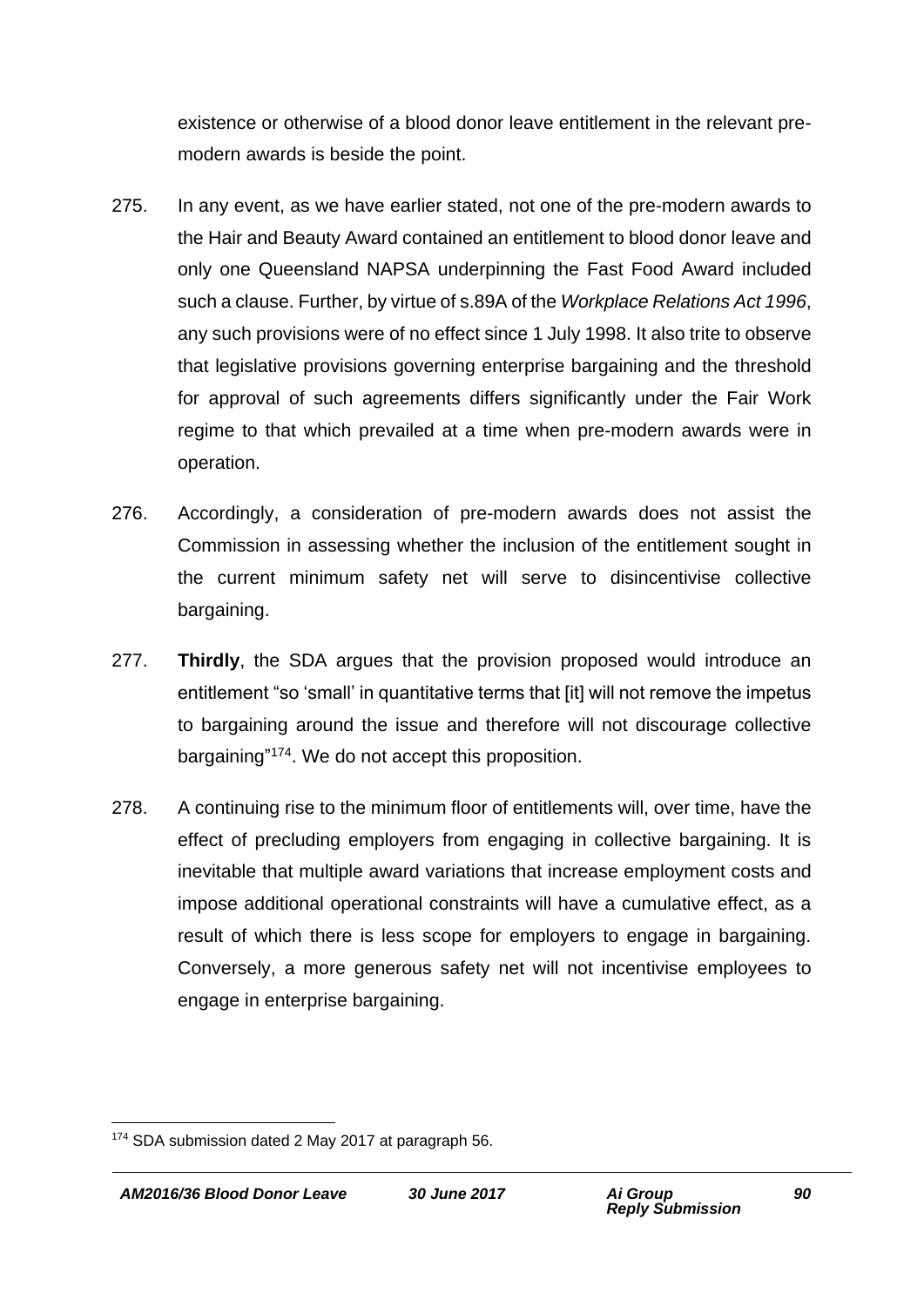- 279. We make this submission in the context of the current Review, as a result of which a number of variations may be made to the Awards, each of which would have the effect of introducing additional costs and inflexibilities.
- 280. For instance, in addition to the proposal here before the Commission, the unions are seeking very restrictive casual conversion provisions, increased minimum engagement periods for casual and part-time employees, limitations on the circumstances in which additional casual and part-time employees can be engaged, additional entitlements in relation to public holidays, paid family and domestic violence leave, an absolute right to part-time work or reduced hours if an employee has parenting or caring responsibilities and more. If the union movement is successful in their pursuit of some or all of these proposed award variations, the minimum safety net will be significantly lifted, which would undoubtedly have a bearing on the extent to which employers and employees seek to participate in collective bargaining.
- 281. In our view, in the context of this Review, it is appropriate that the Commission bears in mind the potential cumulative impact of the many claims that the unions are pursuing which, if granted, will ultimately undermine the need to encourage collective bargaining.

### **The Need to Promote Social Inclusion through Increased Workforce Participation (s.134(1)(c))**

- 282. For the reasons that follow, the grant of the claim will not promote social inclusion through increased workforce participation.
- 283. **Firstly,** a Full Bench of the Commission, in the context of the 'award flexibility' common issues, considered the proper interpretation of s.134(1)(c). It stated: (emphasis added)

**[166]** The first point is not relevant to the consideration identified in s.134(1)(c), namely the promotion of 'social inclusion *through* increased workforce participation'. The social inclusion referred to in this context is employment. In other words,

*AM2016/36 Blood Donor Leave 30 June 2017 Ai Group*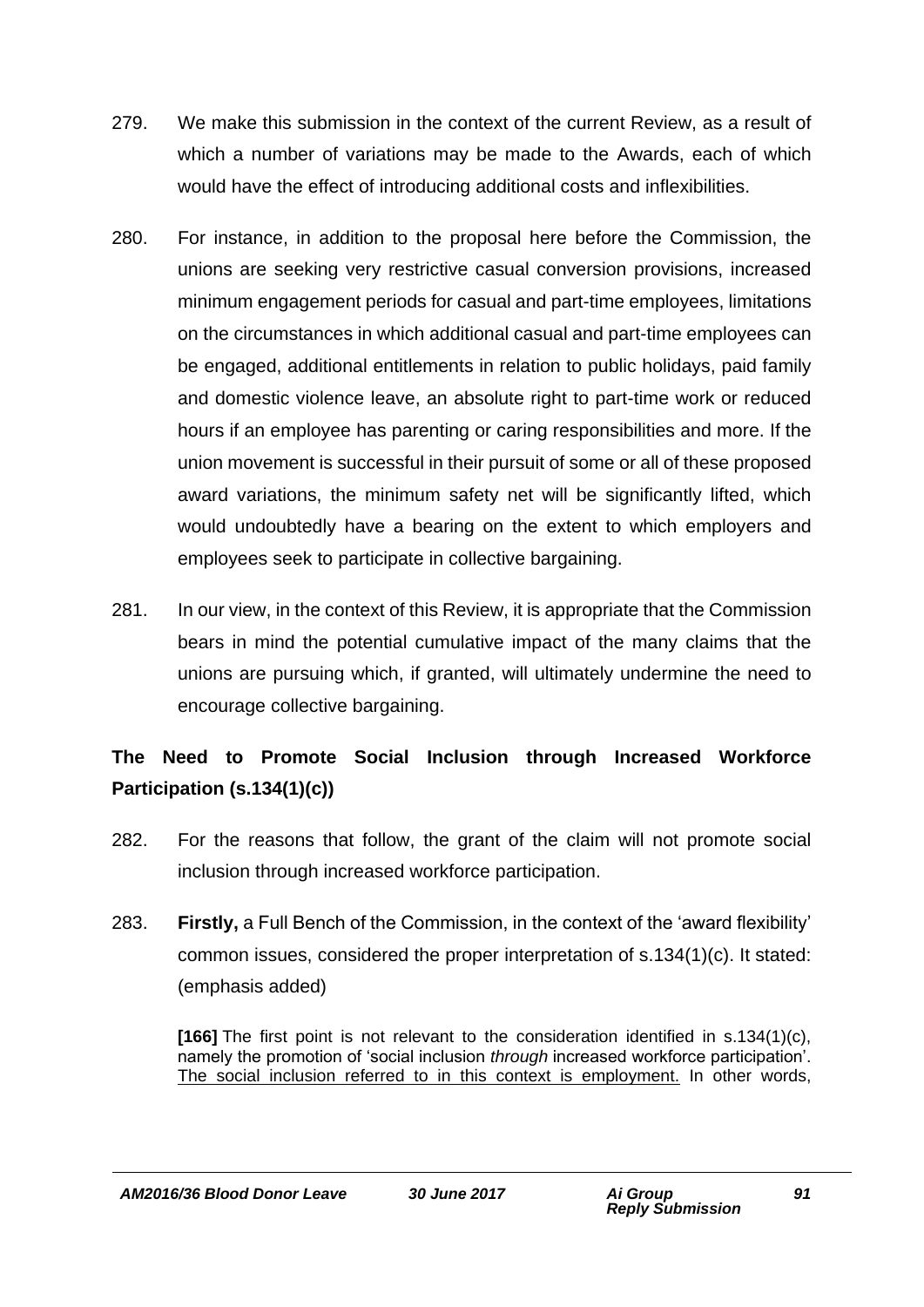s.134(1)(c) requires the Commission to take into account the need to promote increased employment.<sup>175</sup>

284. These comments were echoed in the more recent Penalty Rates Decision: (emphasis added)

**[179]** Section 134(1)(c) requires that we take into account 'the need to promote social inclusion through increased workforce participation'. The use of the conjunctive 'through' makes it clear that in the context of s.134(1)(c), social inclusion is a concept to be promoted exclusively 'through increased workforce participation', that is obtaining employment is the focus of  $s.134(1)(c).$ <sup>176</sup>

- 285. There is no material before the Commission to suggest that the proposed clause would promote increased employment. Similarly, the Commission cannot be satisfied that its absence is having an adverse effect on the need to increase workforce participation.
- 286. **Secondly,** the SDA cites the Annual Wage Review 2010 2011 decision in its written submissions as follows:

In the *Annual Wage Review 2010 – 2011*, the FWC expressed the broad view that pay and conditions of employment are an important aspect of social inclusion because they impact on the employee's capacity to engage in community life and the *'extent of their social participation'.* [Footnote: *Annual Wage Review 2010 – 2011* [2011] FWAFB 3400 at paragraph [210]].<sup>177</sup>

287. We have reviewed the decision and paragraph number cited by the SDA, however that paragraph relates to another matter and does not deal with any issue associated with social inclusion. We have also considered those parts of the decision that deal with social inclusion through increased workforce participation, but cannot locate any passage that states that which the SDA asserts. Accordingly, we do not propose to respond to the above paragraph of the SDA's submission and the Commission should also disregard it. It purports to rely on a decision that does not in fact appear to "express the broad view that pay and conditions of employment are an important aspect of social

<sup>1</sup> <sup>175</sup> *4 yearly review of modern awards – Common issue – Award Flexibility* [2015] FWCFB 4466 at [166].

<sup>176</sup> *4 yearly review of modern awards – Penalty rates* [2017] FWCFB 1001 at [179].

<sup>177</sup> SDA submission dated 2 May 2017 at paragraph 58.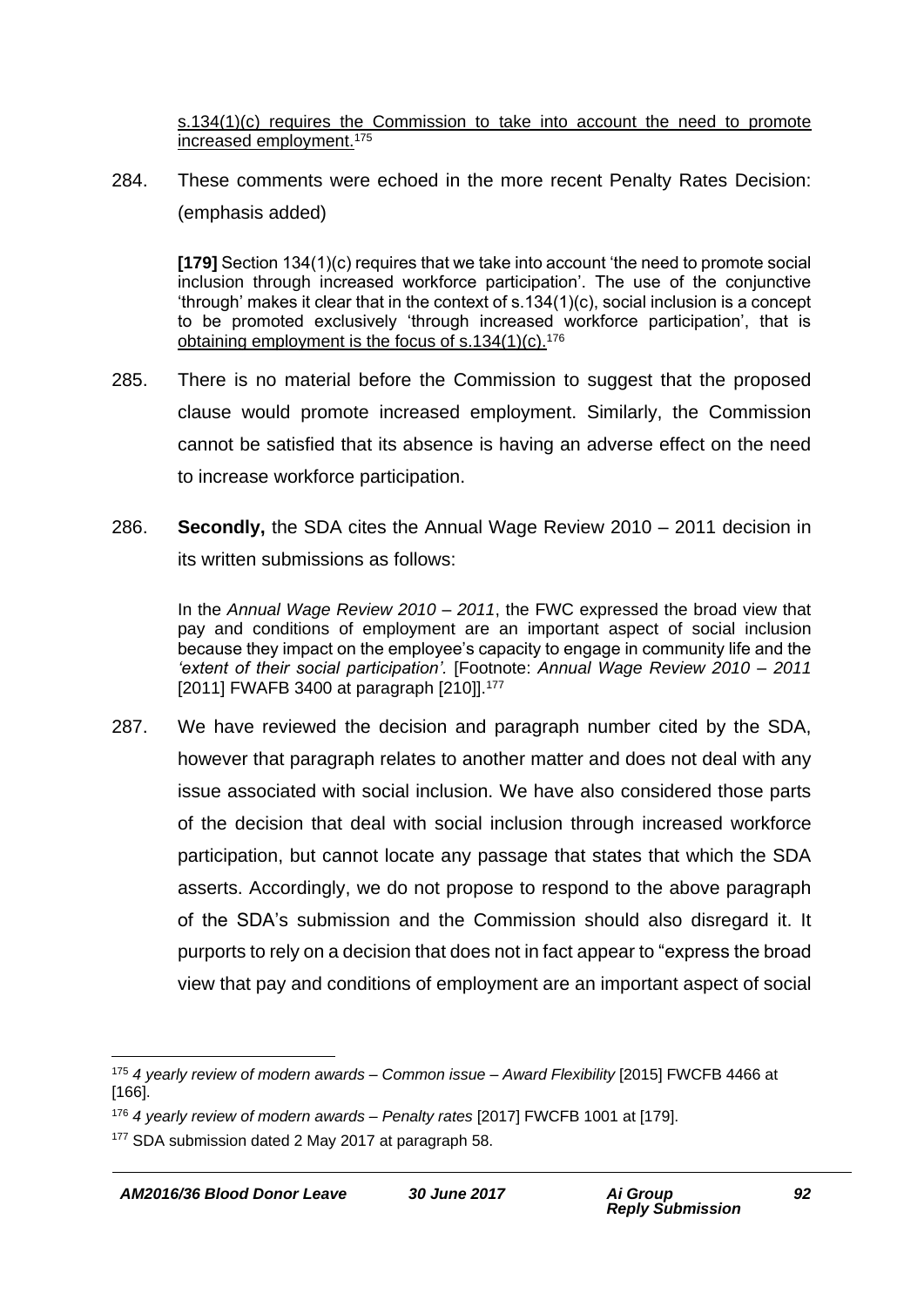inclusion because they impact on the employee's capacity to engage in community life and the '*extent of their social participation'*" 178 .

288. **Thirdly**, the SDA rather disingenuously submits as follows at paragraph 59 of its written submissions:

In the *Annual Wage Review 2015 – 2016,* the FWC accepted that 'social inclusion' requires more than simply having a job. The FWC adopted a broader understanding of the relationship between workforce participation and social inclusion, such that a *job with inadequate pay can create social exclusion if the level of income limit's* (sic) *a person's capacity to engage in cultural, economic, political and social aspects of life*. [Footnote: *Annual Wage Review 2015-16* [2016] FWCFB 3500 at paragraphs  $[466] - [467]$ ].<sup>179</sup>

- 289. The SDA's submission disregards the context in which the text cited appears in the decision and to this end, its submission is misleading.
- 290. At paragraph [18] of the Annual Wage Review 2015 2016 decision, the Full Bench stated: (emphasis added)

**[18]** These public policy considerations inform the way AWRs are conducted. This does not mean that the Panel's consideration of the statutory framework is stagnant. As the Panel made clear in the *Annual Wage Review 2013–14* (2013–14 Review) decision, there is nothing wrong with a party advancing a submission that a past Panel decision had wrongly construed a statutory provision and advancing an alternate construction. The Panel has reconsidered past decisions regarding the interpretation of particular provisions. For example, in the 2012–13 Review decision, the Panel accepted an ACCI submission that past decisions had wrongly concluded that "social inclusion", in the context of s.284(1)(b), encompassed both the obtaining of employment *and* the pay and conditions attaching to the job concerned. The Panel accepted that its consideration of "social inclusion", in the context of s.284(1)(b) was limited to increased workforce participation.<sup>180</sup>

291. As can be seen, the Full Bench referred to an earlier annual wage review decision in which it concluded that s.284(1)(b) of the Act, which is in relevantly identical terms to s.134(1)(c) of the Act, relates only to increased workforce participation and does *not* encompass the conditions attaching to a job.

<sup>1</sup> <sup>178</sup> SDA submission dated 2 May 2017 at paragraph 59.

<sup>&</sup>lt;sup>179</sup> SDA submission dated 2 May 2017 at paragraph 59.

<sup>180</sup> *Annual Wage Review 2015 – 2016* [2016] FWCFB 3500 at [18].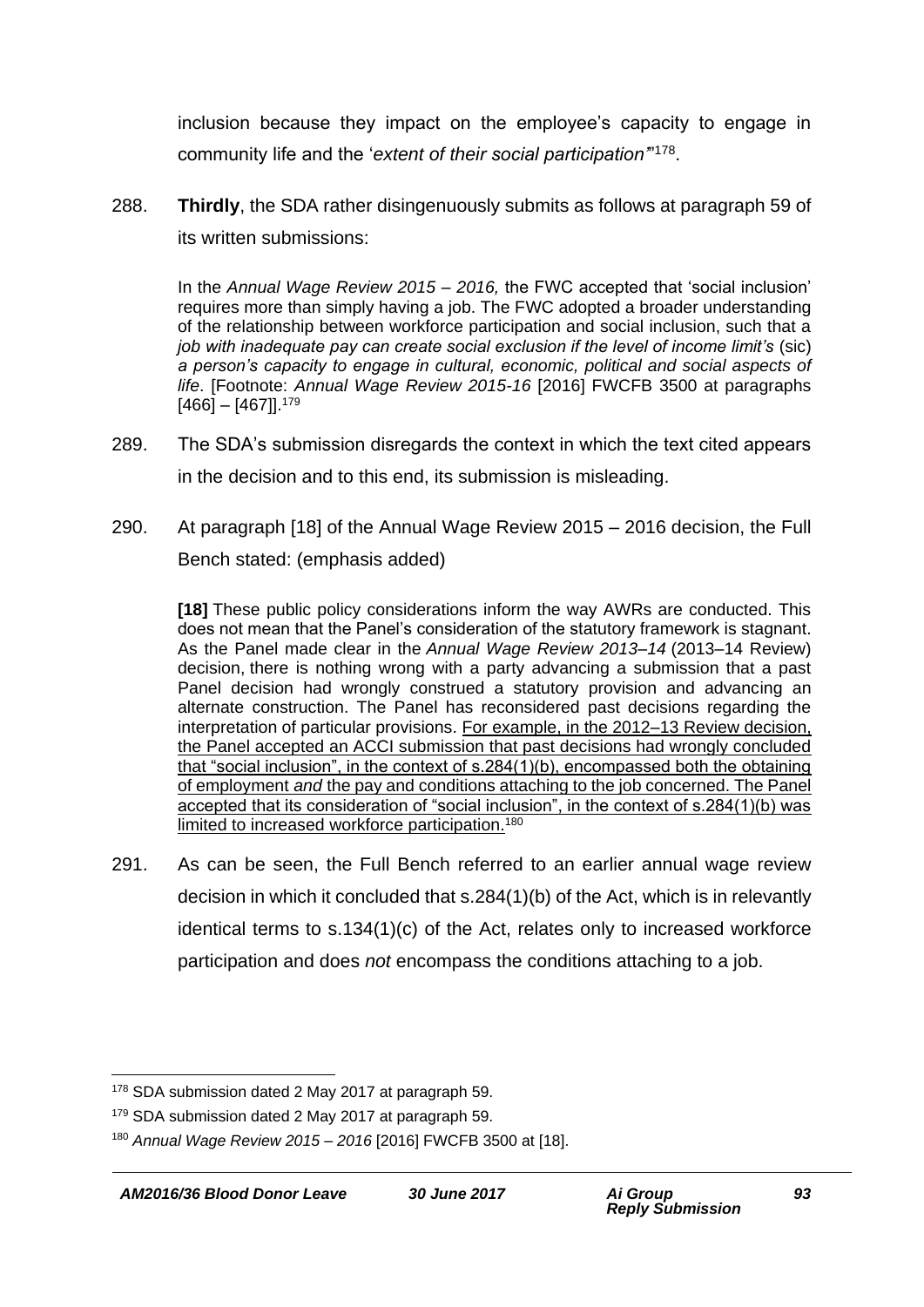292. Later in the decision, including the paragraphs cited by the SDA in its written submissions, the Full Bench stated as follows: (emphasis added)

**[464]** The Act requires the Panel to take into account, in giving effect to the minimum wages objective, "promoting social inclusion *through* increased workforce participation" [emphasis added] (s.284(1)(b)).

**[465]** Consistent with past decisions, we interpret this to mean increased employment.

**[466]** In the present proceeding, the Victorian Government submitted that the Panel should adopt "a broader understanding of the relationship between workforce participation and social inclusion". In support of this proposition the Victorian Government submitted that:

"… while employment is a key determinant, merely having a job is not always enough to facilitate social inclusion. A job with inadequate pay can create social exclusion if the level of income limits a person's capacity to engage in the cultural, economic, political and social aspects of life."

**[467]** As discussed in Chapter 2, we endorse the above observation and on that basis we accept the thrust of the Victorian Government's submission as set out above, and this forms part of our broader consideration. 181

- 293. As can be seen, the passage cited by the SDA is not a statement made by the Full Bench. Rather, that was a submission put by the Victorian Government. The Commission again ruled that social inclusion through increased workforce participation relates to increased employment only, however an employed person's capacity to engage in other aspects of life is a discretionary matter that the Commission may nonetheless have regard to. Notwithstanding, it is not a mandatory consideration by virtue of the Act.
- 294. **Fourthly,** and in any event, even if the Commission were to consider whether the safety net afforded by the Awards permits employees covered by them to engage in social activities such as blood donation as a broader consideration, we do not consider that it can or should conclude that either:
	- The safety net does *not* so permit employees, as there is no probative evidence to this effect; or

<sup>1</sup> <sup>181</sup> *Annual Wage Review 2015 – 2016* [2016] FWCFB 3500 at [464] – [467].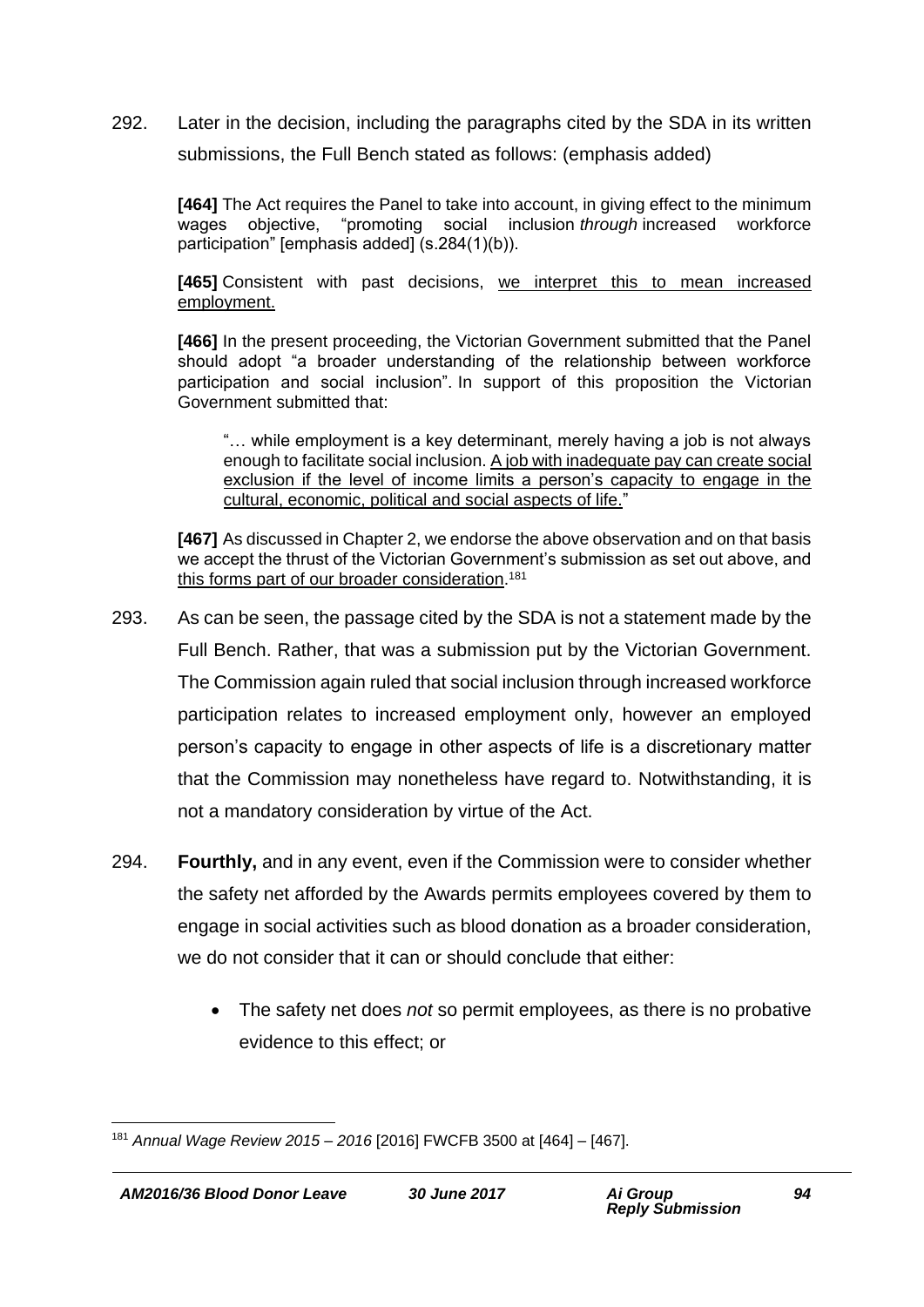- If it finds otherwise, that the safety net should be varied such that it does, because of the numerous factors that weigh against the grant of the claim, as identified by our submission.
- 295. Accordingly, s.134(1)(c) cannot be relied upon in support of the SDA's claim.

## **The Need to Promote Flexible Modern Work Practices and the Efficient and Productive Performance of Work (s.134(1)(d))**

- 296. The provision proposed by the SDA is contrary to the needs to promote flexible modern work practices and the efficient and productive performance of work for the reasons that follow.
- 297. **Firstly**, the clause would grant an employee an absolute right to leave for the purposes of donating blood, which would result in additional staff absences.
- 298. Virtually any form of leave taken by employees can have an adverse impact upon the need to promote flexible modern work practices and the efficient and productive performance of work. This is because staff absences have an impact not only on employment costs incurred by an employer, but can also cause disruption to an employer's operations.
- 299. In some circumstances, it may not be possible for an employer to engage relief staff to cover the absent employee. To the extent that this adversely affects the efficiency with which the relevant work is performed in the employee's absence or indeed whether the work can be performed at all, an entitlement to additional leave is inconsistent with s.134(1)(d). We refer to an example we earlier provided regarding the absence of the only beautician employed by a salon and the impact that this would have on the business.
- 300. However, an employer's access to relief staff is not necessarily the end of the matter. For instance, if the replacement employee does not possess the necessary skills, knowledge or experience to undertake the work ordinarily performed by the absent employee, this self-evidently will also undermine the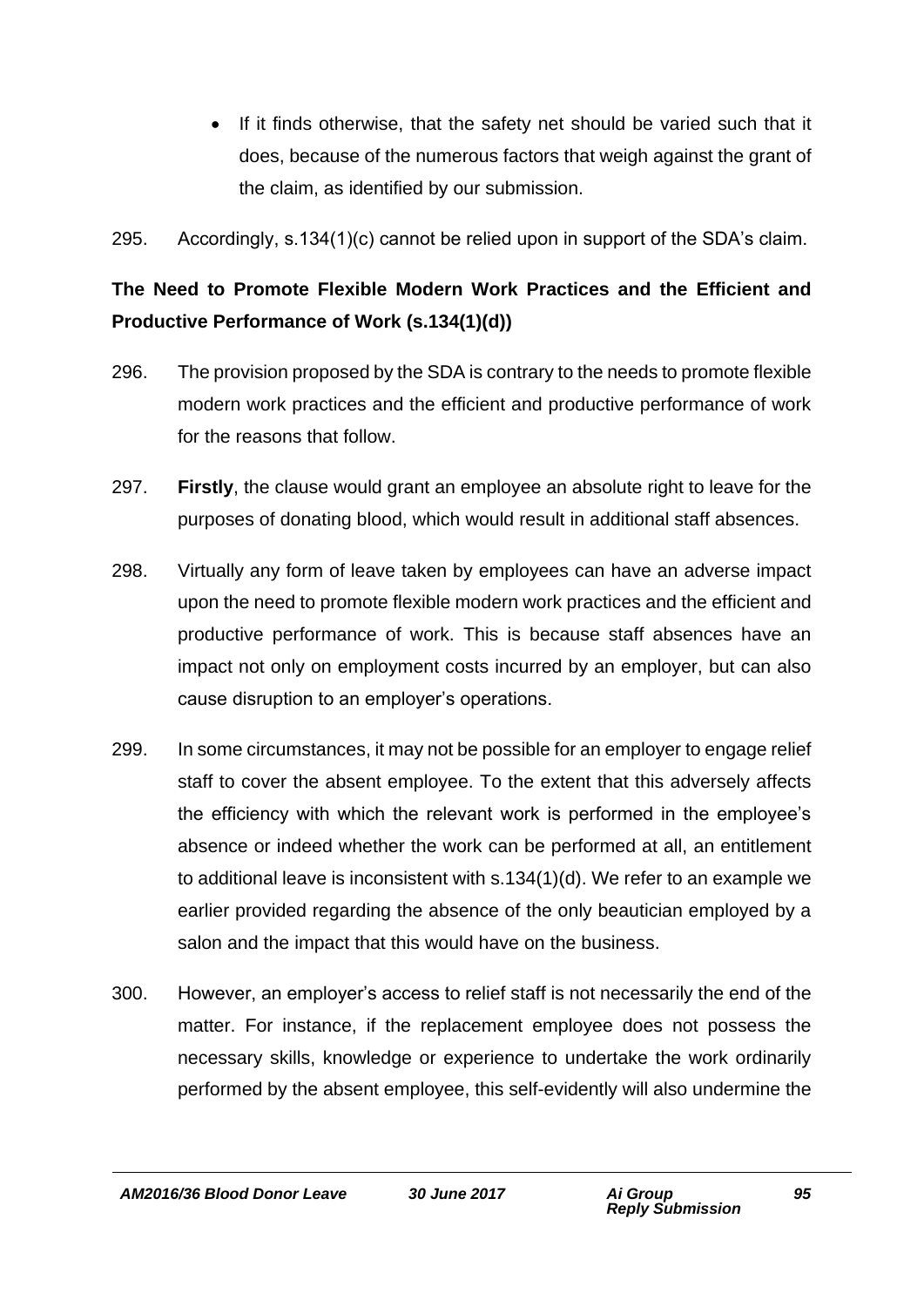need to promote flexible modern work practices and the efficient and productive performance of work.

- 301. **Secondly**, the SDA submits that the proposed provision "affords employers a substantial amount of discretion to manage the taking of the leave by the employee"<sup>182</sup>. For all the reasons we have earlier stated, the proposed clause does not appear to contain any express employer discretion. If it is intended that such a discretion should be afforded to employers, that should be made clear.
- 302. The various implications of an absolute right to take blood donor leave have been identified earlier in this submission, which would quite clearly adversely impact upon flexible modern work practices and the efficient and productive performance of work.
- 303. **Thirdly**, the SDA submits that the leave would be taken "with adequate notice" <sup>183</sup> . Earlier in this submission we have explained our concerns regarding the proposed clause X.2 which requires only that an employee notify their employer "as soon as possible" of their intended absence (which does not necessarily afford an employer "adequate notice" as alleged by the SDA) and the likely difficulties that this would cause an employer, which would also be contrary to s.134(1)(d) of the Act.
- 304. **Fourthly**, the SDA submits that the leave "is predictable since the entitlement is taken on a day suitable to the business"<sup>184</sup>. We refer the Full Bench to the submissions we have made earlier regarding the proposed requirement that an employee must "arrange his or her absence to be on a day suitable to the employer". The deficiencies in the drafting of the proposed clause X.3 in this regard render it inconsistent with the need to promote the efficient and productive performance of work.

<sup>1</sup> <sup>182</sup> SDA submission dated 2 May 2017 at paragraph 65.

<sup>183</sup> SDA submission dated 2 May 2017 at paragraph 65.

<sup>184</sup> SDA submission dated 2 May 2017 at paragraph 66.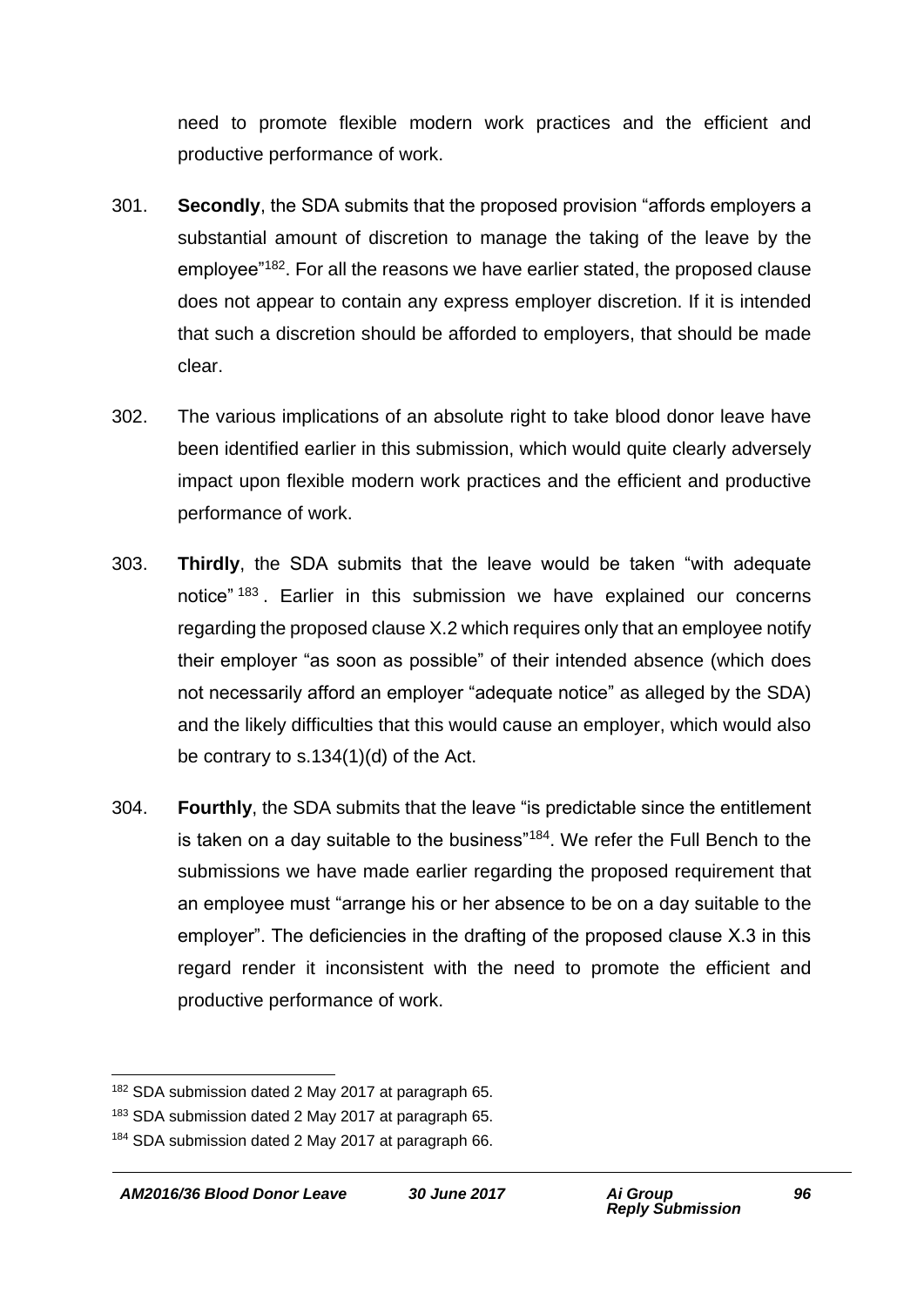- 305. **Fifthly**, the SDA submits that the leave "is predictable since the entitlement is taken  $\ldots$  at a time during the shift with minimal disruption to the business"<sup>185</sup>. We have earlier set out, at some length, why the SDA's submission in this regard is misguided. We rather consider that the requirement at clause X.3 that the employee must "arrange for his or her absence to be … as close as possible to the beginning or ending of his or her ordinary working hours" is potentially in direct contradiction to the need to promote the efficient and productive performance of work. It will likely lead to scenarios in which an employee takes leave at times which are particularly problematic because, for instance, they coincide with peak consumer demand.
- 306. **Sixthly**, we do not understand the basis upon which the SDA asserts that its proposal in relation to the day and time at which an employee may choose to take leave means that access to the leave entitlement will be "predictable"<sup>186</sup>. It seems to us that in fact the absence of a minimum notice period and the absence of employer discretion would render access to the leave particularly *un*predictable.
- 307. **Seventhly**, the SDA boldly makes the following assumptions:

… This means that efficiency and productivity of work is unaffected, since it would be relatively easy to find replacement staff with the necessary skills, knowledge and experience to undertake the work or work can be easily reorganised during the blood donor's short absence. Moreover, there would be no disruption to the operation of the business.<sup>187</sup>

308. The basis upon which the SDA considers itself qualified to express a view about the ease with which an employer will supposedly be able to find appropriate replacement staff and/or make the necessary rearrangements is entirely unclear to us. There is no probative evidence in support of the proposition that there would be no disruption to the operations of any business in any circumstance where an employee seeks to take leave pursuant to the proposed clause. Indeed it seems to us self-evident that, for the many reasons

1

<sup>&</sup>lt;sup>185</sup> SDA submission dated 2 May 2017 at paragraph 66.

<sup>&</sup>lt;sup>186</sup> SDA submission dated 2 May 2017 at paragraph 66.

<sup>&</sup>lt;sup>187</sup> SDA submission dated 2 May 2017 at paragraph 66.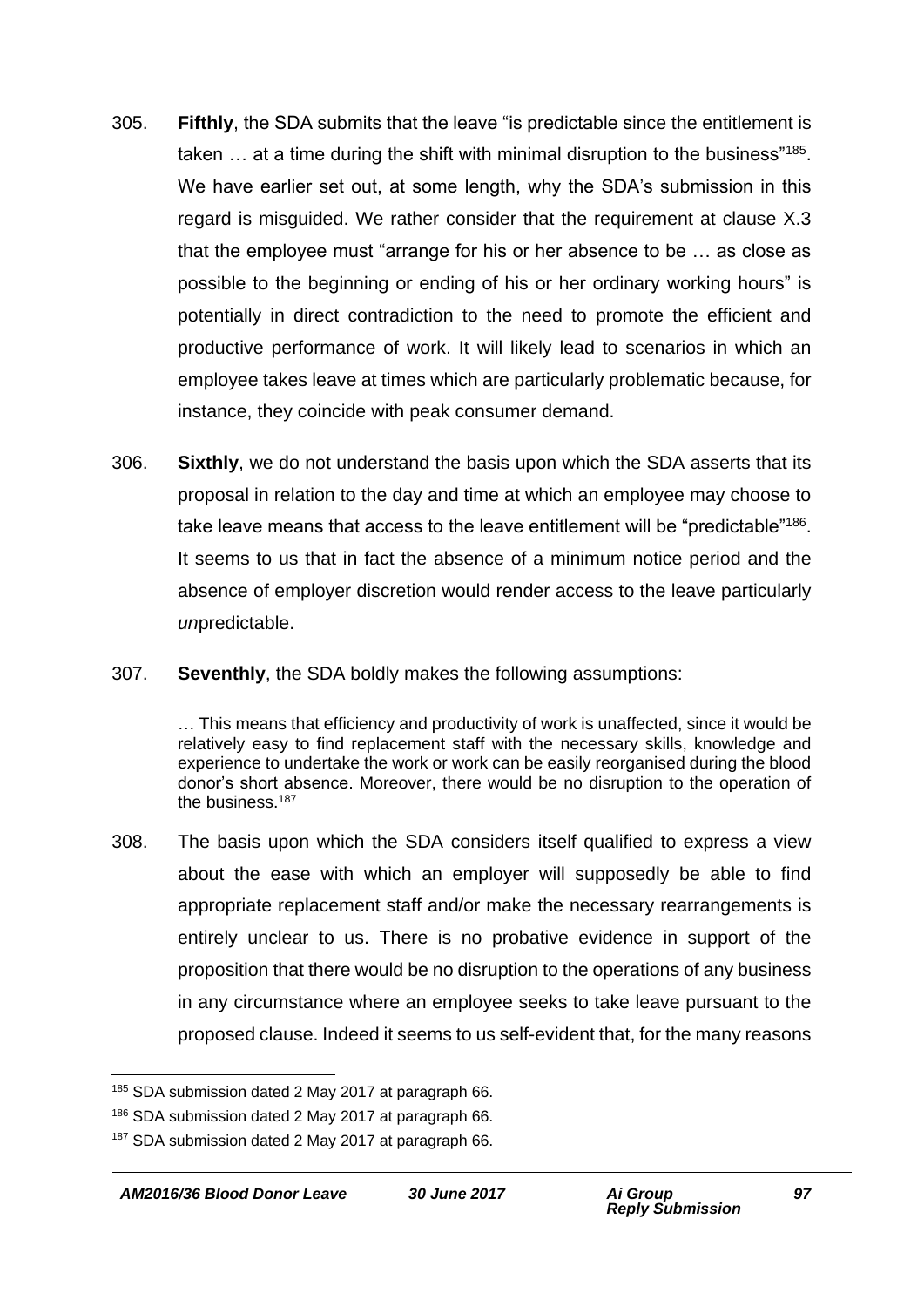we have earlier stated, staff absences by virtue of the clause sought *will* cause disruption and impede upon the productive performance of work.

- 309. **Eighthly**, the SDA refers to the Red Cross' "Red 25 Group Donation Program", which "requires the support of an organisation to register with the program and promote group blood drives in the work place (sic) with the assistance of the [Red Cross]"<sup>188</sup>. To the extent that the involvement by an employer in the program results in employees seeking to donate blood together and therefore to take blood donor leave concurrently, this is likely to be particularly disruptive to a business' operations.
- 310. **Ninthly,** whilst the union submits that blood donation, if adopted as a workplace activity, "promotes team building amongst staff improving productive performance within its own business<sup>"189</sup>, there is absolutely no probative evidence to that effect. The opinion of one lay witness regarding his supposed increase in productivity on the day that he donated blood<sup>190</sup> by no means establishes that the above proposition as a fact in these proceedings.
- 311. **Tenthly**, to the extent that the proposed provision results in employers making alterations to their rostering arrangements or other practices such that its efficiency and productivity is adversely impacted, the proposed provision is contrary to  $s.134(1)(d)$ .

## **The Need to Provide Additional Remuneration for Working at Certain Specified Times or under Certain Specified Circumstances (s.134(1)(da))**

312. This is a neutral consideration in this matter.

<sup>1</sup> 188 SDA submission dated 2 May 2017 at paragraph 68.

<sup>189</sup> SDA submission dated 2 May 2017 at paragraph 67.

<sup>190</sup> Affidavit of Drew Gibson dated 13 April 2017 at paragraph 13 and SDA submission dated 2 May 2017 at paragraph 67.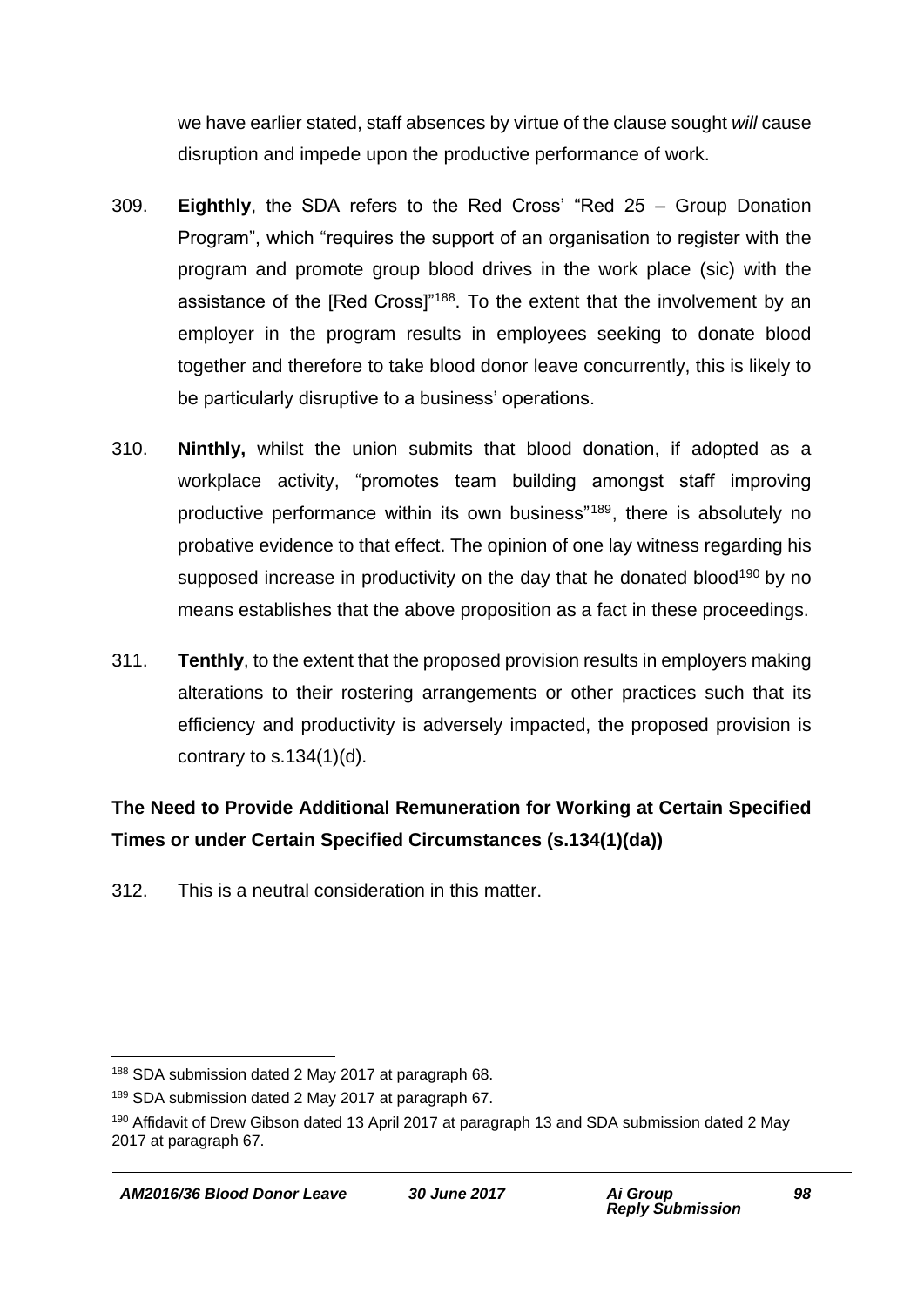### **The Principle of Equal Remuneration for Work of Equal or Comparable Value (s.134(1)(e))**

313. This is a neutral consideration in this matter.

### **The Likely Impact on Business, including on Productivity, Employment Costs and the Regulatory Burden (s.134(1)(f))**

- 314. The clause sought by the SDA would adversely impact business in various ways. In so submitting we note that s.134(1)(f), in our view, involves a consideration of the likely impact of the claim on different types of businesses.
- 315. It is important to note that s.134(1)(f) involves microeconomic considerations in relation to individual businesses, as well as consideration of the likely impact of the claim on industry at large. Submissions about the anticipated "take up rate" of the proposed entitlement<sup>191</sup> do not overcome the basic proposition that in any case where any one employee takes leave pursuant to the proposed clause, this may have an adverse impact on their employer. This is relevant to s.134(1)(f).
- 316. **Firstly**, for the reasons we have set out above in relation to s.134(1)(d), the proposed clause may adversely impact productivity.
- 317. **Secondly,** the claim would result in increased employment costs. This is selfevident. Those costs would arise because the proposed clause provides an entitlement to paid leave.
- 318. **Thirdly**, the aforementioned cost implications are compounded given that an employee would have an entitlement to payment at a rate that includes penalties, loadings and allowances that would have fallen due had the employee been working.

<sup>1</sup> <sup>191</sup> SDA submission dated 2 May 2017 at paragraphs 74 – 75.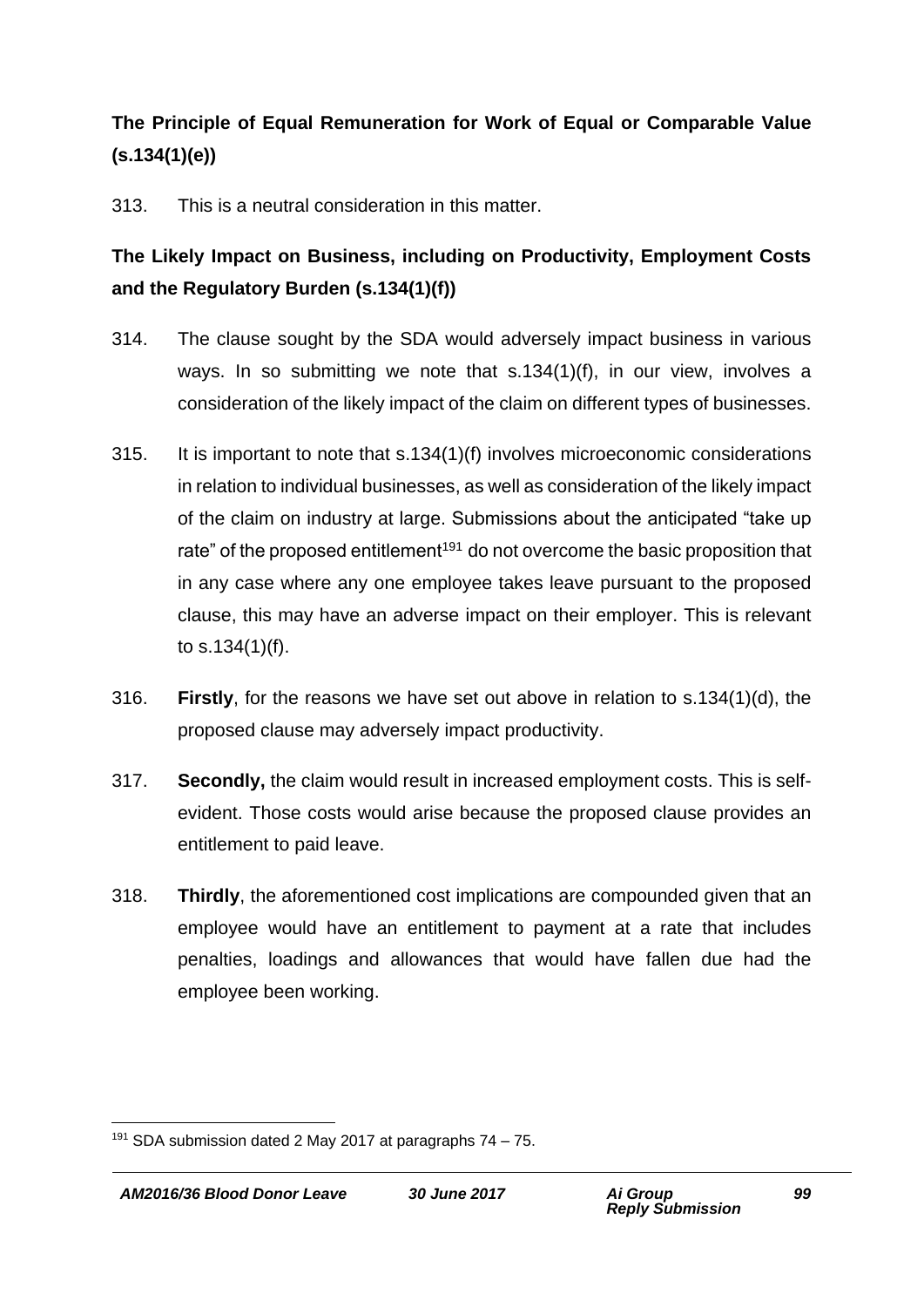- 319. **Fourthly**, indirect costs would also arise in circumstances where an employer engages staff to cover resulting staff absences. This includes such employees' wages (remembering the submission we have previously made about minimum engagement periods for part-time and casual employees under the Awards) and costs incurred due to losses in productivity, which we have referred to at s.134(1)(d).
- 320. **Fifthly**, additional costs would also be incurred where the business is unable to meet consumer demand due to staff absences, which would effectively result in a loss of revenue.
- 321. **Sixthly,** the costs incurred and productivity losses experienced would be exacerbated by the absence of a minimum notice period that the employee must give and the absence of any employer discretion. As a result, the proposed clause does not provide an employer with any mechanisms to attempt to alleviate the adverse impact that the proposed clause would otherwise have on the business.
- 322. **Seventhly,** the proposed clause would increase the regulatory burden by virtue of the fact that it is not "simple and easy to understand".

# **The Need to Ensure a Simple, Easy to Understand, Stable and Sustainable Modern Award System that Avoids Unnecessary Overlap of Modern Awards (s.134(1)(g))**

#### Simple and Easy to Understand

- 323. It is self evident that the proposed clause is not simple and easy to understand for the reasons that follow. Many of these issues have been canvassed in greater detail previously, which we do not here repeat.
- 324. **Firstly**, the proposed clause does not prescribe the manner in which the leave would accrue.
- 325. **Secondly,** the clause sought does not make clear that the leave would not accumulate from year to year.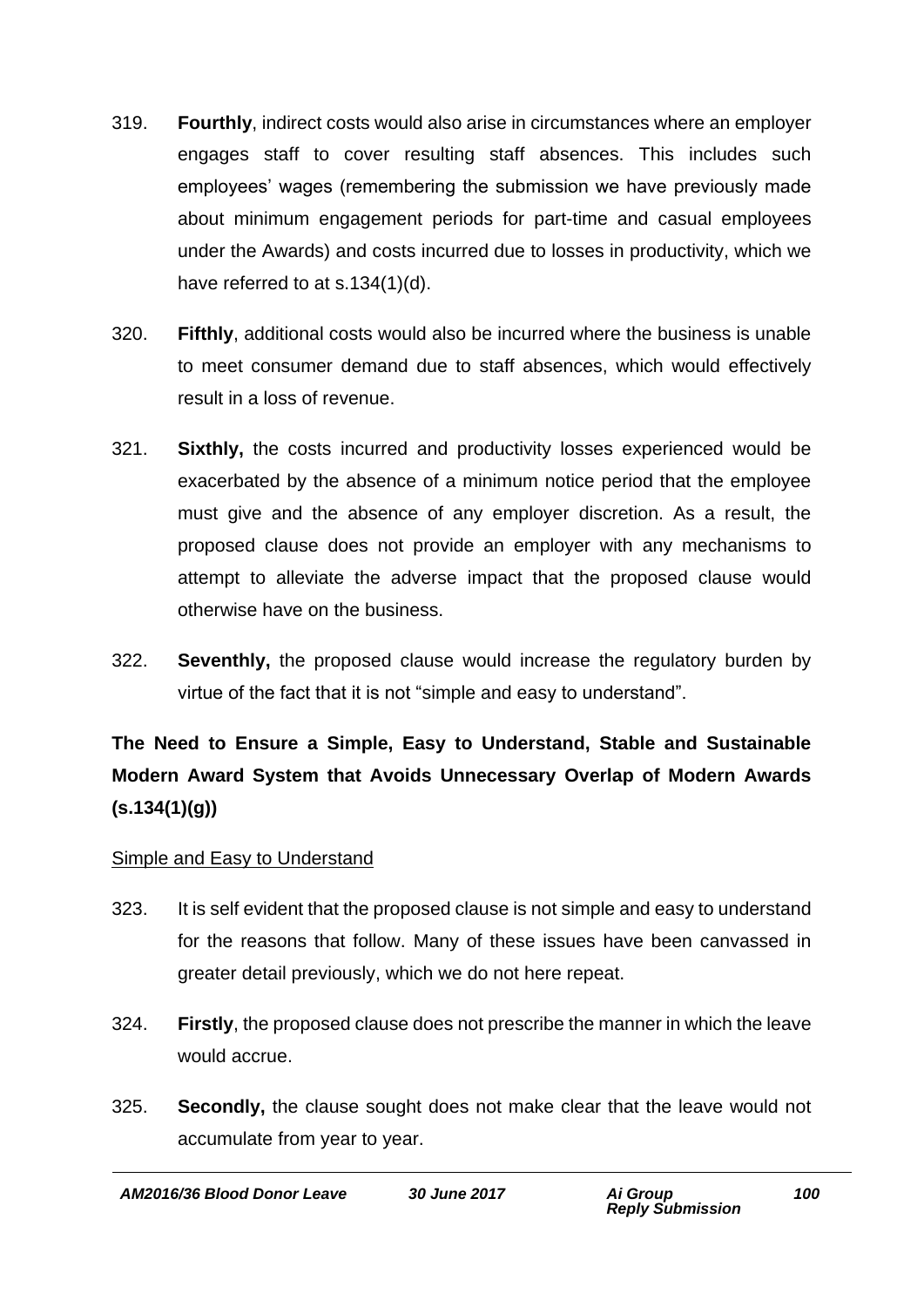- 326. **Thirdly**, it is not clear whether the use of the term "year" in the provision proposed is intended to refer to a calendar year or a year of service by the employee.
- 327. **Fourthly**, the lack of clarity as to whether there is any employer discretion afforded by the clause is a matter of serious implication. It is entirely unsatisfactory that a provision be inserted in the Awards that fails to make such a fundamental issue clear.

#### A Stable Modern Awards System

- 328. The need to ensure a stable system tells against granting the claim in the absence of a sound evidentiary and meritorious case.
- 329. The SDA has failed to mount any probative evidence that might establish the many factual propositions upon which it seeks to rely, nor has it established any sound rationale for expanding the safety net in the manner sought. This too weights against the grant of the claim.

### **The Likely Impact on Employment Growth, Inflation and the Sustainability, Performance and Competitiveness of the National Economy (s.134(1)(h))**

330. To the extent that the proposed clause is at odds with ss.134(1)(b), 134(1)(d), 134(1)(f) and 134(1)(g), it may also have an adverse impact on employment growth, inflation and the sustainability, performance and competitiveness of the national economy.